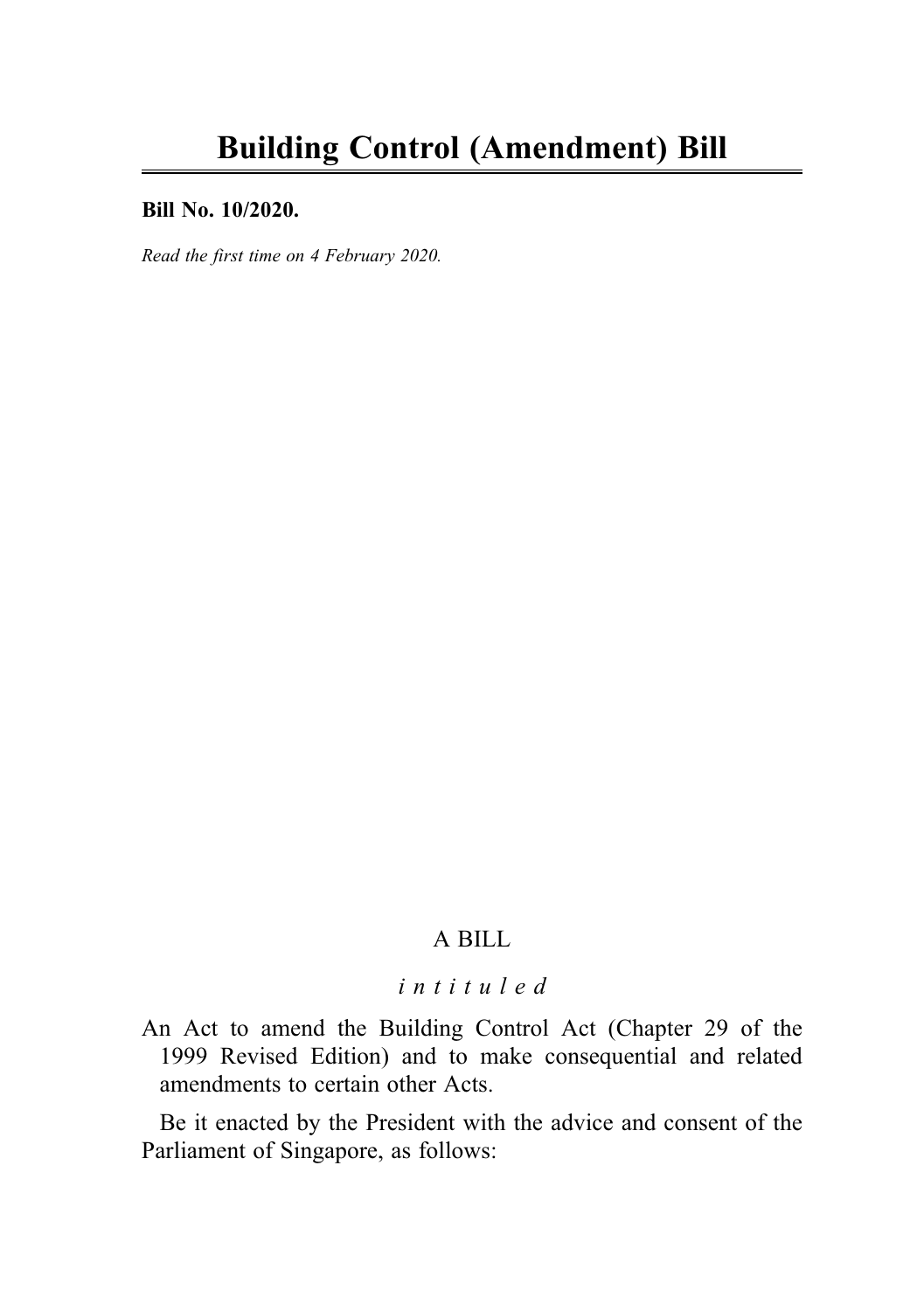#### Short title and commencement

1. This Act is the Building Control (Amendment) Act 2020 and comes into operation on a date that the Minister appoints by notification in the Gazette.

#### <sup>5</sup> Amendment of section 2

2. Section 2 of the Building Control Act (called in this Act the principal Act) is amended —

- (a) by deleting the words "(referred to in this definition as A), but does not include any person who contracts with a <sup>10</sup> builder for the execution by that person of the whole or any part of any building works undertaken by the builder for or on behalf of A under a contract entered into by the builder with A" in the definition of "builder" in subsection (1) and substituting the words "but does not include a <sup>15</sup> sub-contractor in relation to those building works";
	- (b) by inserting, immediately after paragraph  $(d)$  of the definition of "building" in subsection (1), the following paragraph:

"(da) a fixed installation;";

- <sup>20</sup> (c) by inserting, immediately after the words "and includes" in the definition of "building works" in subsection (1), the words "any fixed installation works, and any";
	- (d) by deleting the definition of "common property" in subsection (1) and substituting the following definition:

<sup>25</sup> ""common property" has the meaning given by —

- (a) the Town Councils Act (Cap. 329A) where the common property is comprised in a housing estate of the Housing and Development Board; or
- <sup>30</sup> (b) the Building (Strata Management) Act (Cap. 30C) in any other case;";
	- (e) by deleting the definition of "exterior feature" in subsection (1) and substituting the following definitions: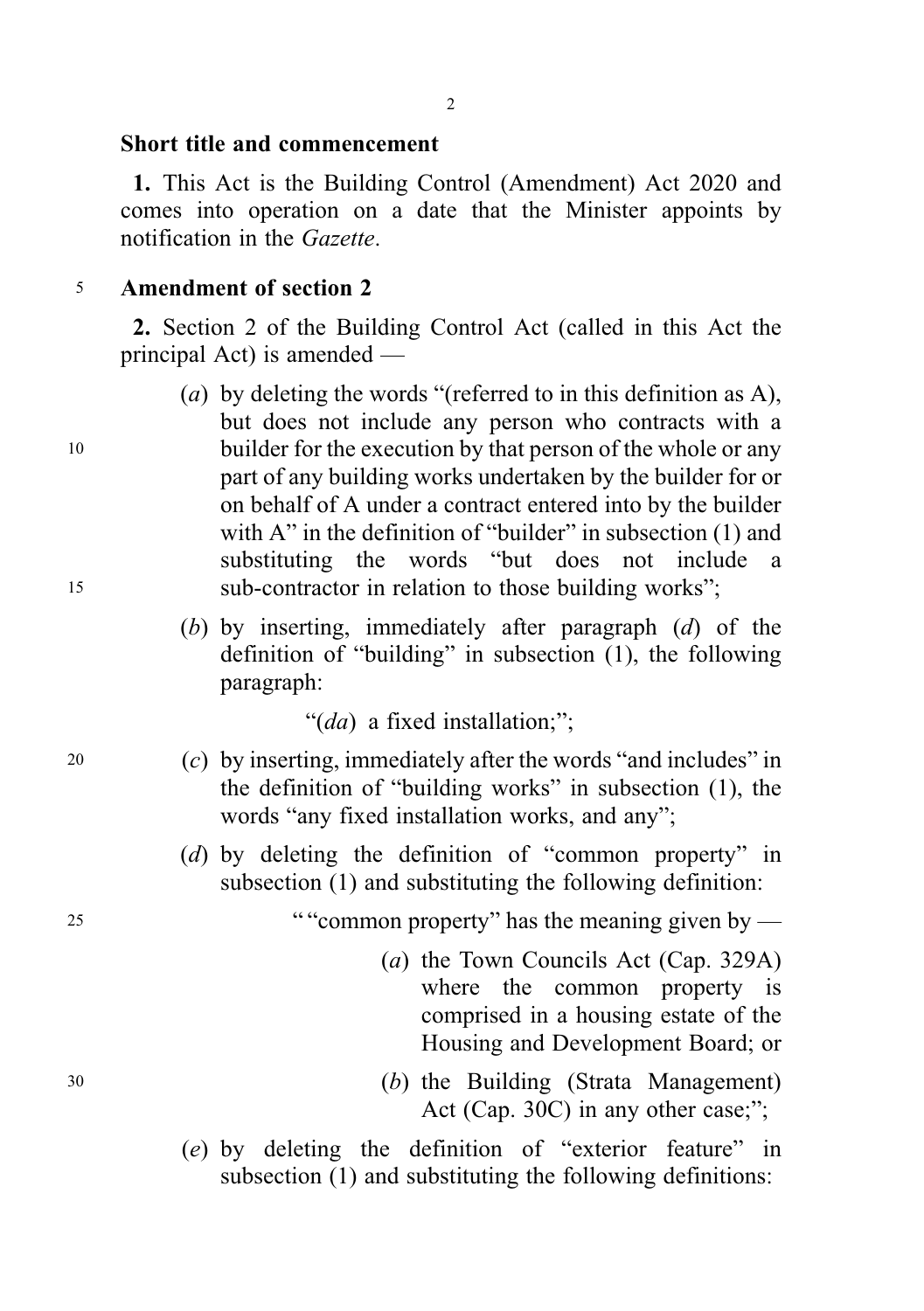" "escalator" means a machine-powered installation comprising —

- (a) a stairway with continuously moving steps and handrails carrying people between different floors of a building;  $\frac{5}{5}$ or
- (b) a continuously moving walkway for conveying people between different parts of a building or between 2 buildings, 10

and includes a passenger conveyor, and any supporting structure, machinery, equipment, apparatus and enclosure used or designed for use for operating the escalator;

- "exterior feature", in relation to any building, <sup>15</sup> means any permanent feature of a building that —
	- (a) is installed on, forms part of or projects outwards from the roof or exterior of the building; and 20
	- (b) is prescribed by building regulations;
- "fixed installation" means any of the following machine-powered installations:
	- (*a*) an escalator;
	- $(b)$  a lift; 25
	- (c) a mechanised car parking system,

and includes any supporting structure, machinery, equipment, apparatus and enclosure used or designed for use for operating a fixed installation; 30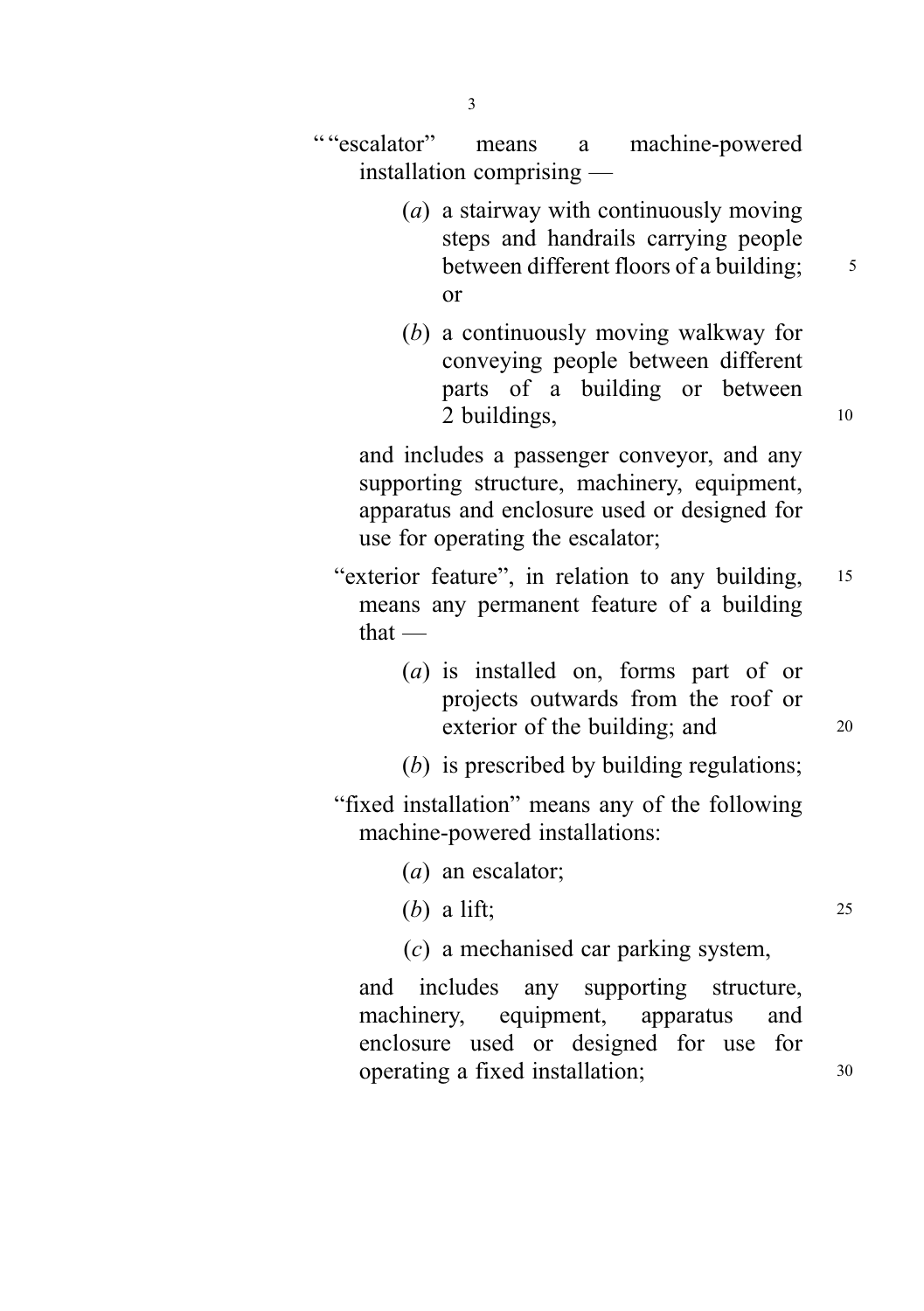|          | 4                                                                                                                                                                                                                                                                         |
|----------|---------------------------------------------------------------------------------------------------------------------------------------------------------------------------------------------------------------------------------------------------------------------------|
|          | "fixed installation owner", for a fixed<br>installation, means —                                                                                                                                                                                                          |
| 5        | (a) where the fixed installation is part of<br>any common property of a housing<br>of the Housing<br>and<br>estate<br>Development Board —                                                                                                                                 |
| 10       | (i) the Town Council established<br>under the Town Councils Act<br>with the duty to maintain that<br>common property in<br>that<br>housing estate; or                                                                                                                     |
|          | (ii) where there is no such Town<br>Council — the Board;                                                                                                                                                                                                                  |
| 15       | $(b)$ where the fixed installation is part of<br>any common property or limited<br>common property comprised in a<br>strata title plan $-$ the management<br>subsidiary<br>corporation<br>or                                                                              |
| 20<br>25 | management corporation<br>having<br>control of the common property or<br>limited common property (as the case<br>may be) or the person receiving any<br>rent or charge for the maintenance<br>and management of that common<br>limited<br><b>or</b><br>property<br>common |
|          | property, as the case may be;<br>$(c)$ where the fixed installation is part of                                                                                                                                                                                            |
| 30       | any common property not comprised<br>in a strata title plan and is not<br>described in paragraph (a) or $(c)$ —<br>the person whose name is entered in<br>the Valuation List prepared under<br>section 10 of the Property Tax Act<br>(Cap. 254) as the owner of the       |
| 35       | common property or a mortgagee in<br>possession;                                                                                                                                                                                                                          |

 $\overline{4}$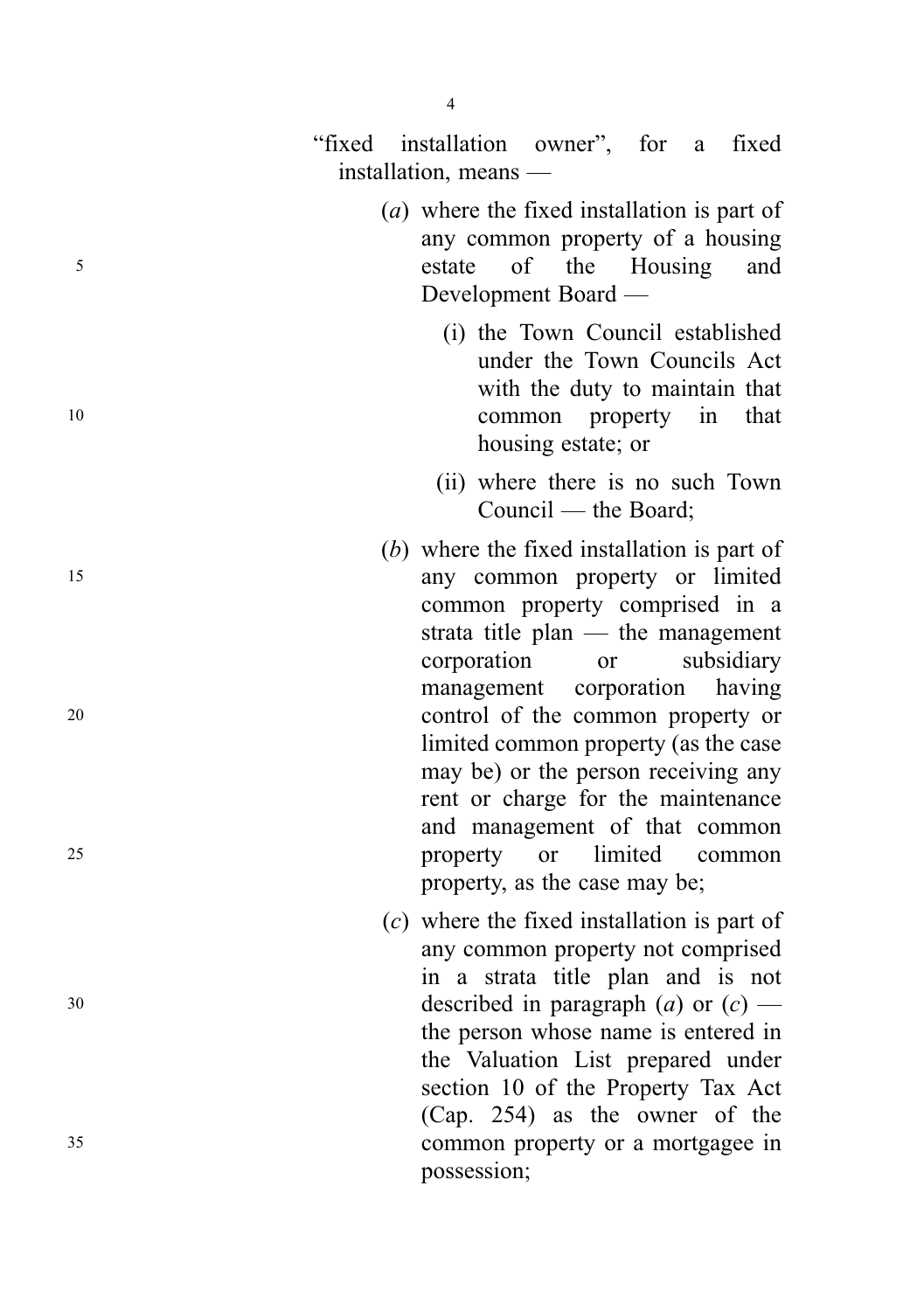- (d) where the fixed installation is comprised in a lot of a subdivided building (whether or not in a strata title plan) and is not part of any common property — any person who  $5$ is the registered proprietor or registered subsidiary proprietor (as the case may be) in the land-register under the Land Titles Act (Cap. 157) of the fee simple, estate in perpetuity <sup>10</sup> or leasehold estate of that lot;
- (e) where the fixed installation is not in a subdivided building and is not part of any common property but is installed or operated in, or in connection with, <sup>15</sup> a building — the owner of that building; or
- (*f*) in any other case a person with a legal or beneficial interest in the fixed installation and who is prescribed in <sup>20</sup> building regulations for that fixed installation or class of fixed installations to which that installation belongs,

but excludes a supplier (or an agent of a <sup>25</sup> supplier) of a fixed installation who, by reason only of a contract for the sale or installation of the fixed installation, retains the ownership of the fixed installation pending any payment of the price or other consideration for that sale or 30 installation;

"fixed installation works" means —

- (a) the installation of any fixed installation;
- (b) the carrying out of such major <sup>35</sup> alteration or replacement works as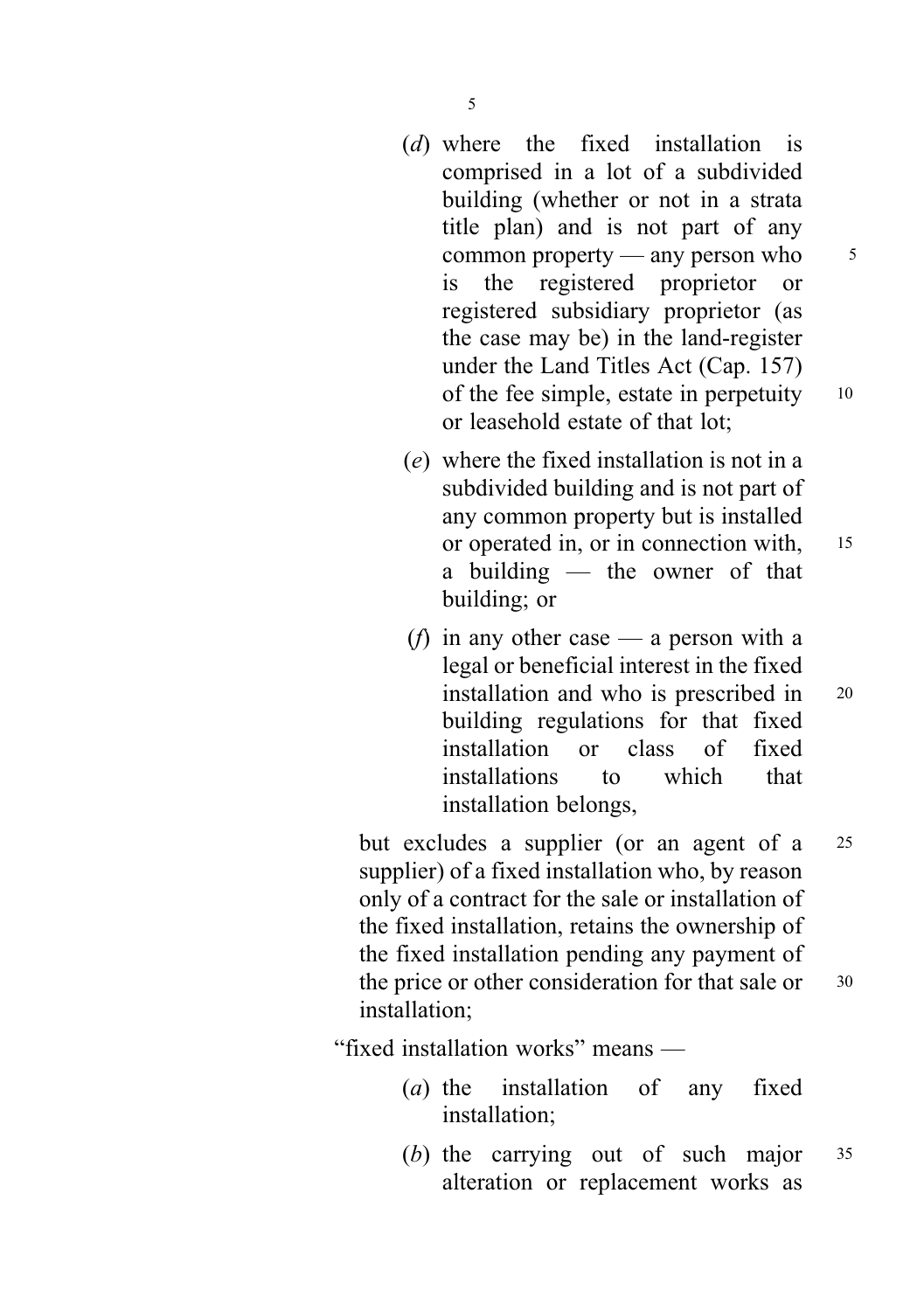may be prescribed in respect of any fixed installation; or

- (c) the testing and commissioning, following the completion of any <sup>5</sup> works mentioned in paragraph (a) or  $(b)$ , of any fixed installation;";
	- (f) by inserting, immediately after the definition of "flat" in subsection (1), the following definition:

" "general builder's licence" means a licence <sup>10</sup> granted under Part VA authorising the person granted the licence to carry on the business of a general builder, but excludes such a licence when it is not in force;";

- (g) by inserting, immediately after the definition of <sup>15</sup> "geotechnical engineer" in subsection (1), the following definition:
- "" grant" or "granted", in relation to a general builder's licence or a specialist builder's licence, includes grant or granted on renewal <sup>20</sup> of the licence;";
	- (h) by inserting, immediately after the definition of "large building works" in subsection (1), the following definitions:
- " "licensed general builder" means a person to <sup>25</sup> whom a general builder's licence is granted but excludes the person when the general builder's licence is not in force;
- "licensed specialist builder", for any specialist building works, means a person to whom a <sup>30</sup> specialist builder's licence is granted in respect of those specialist building works but excludes the person when that specialist builder's licence is not in force;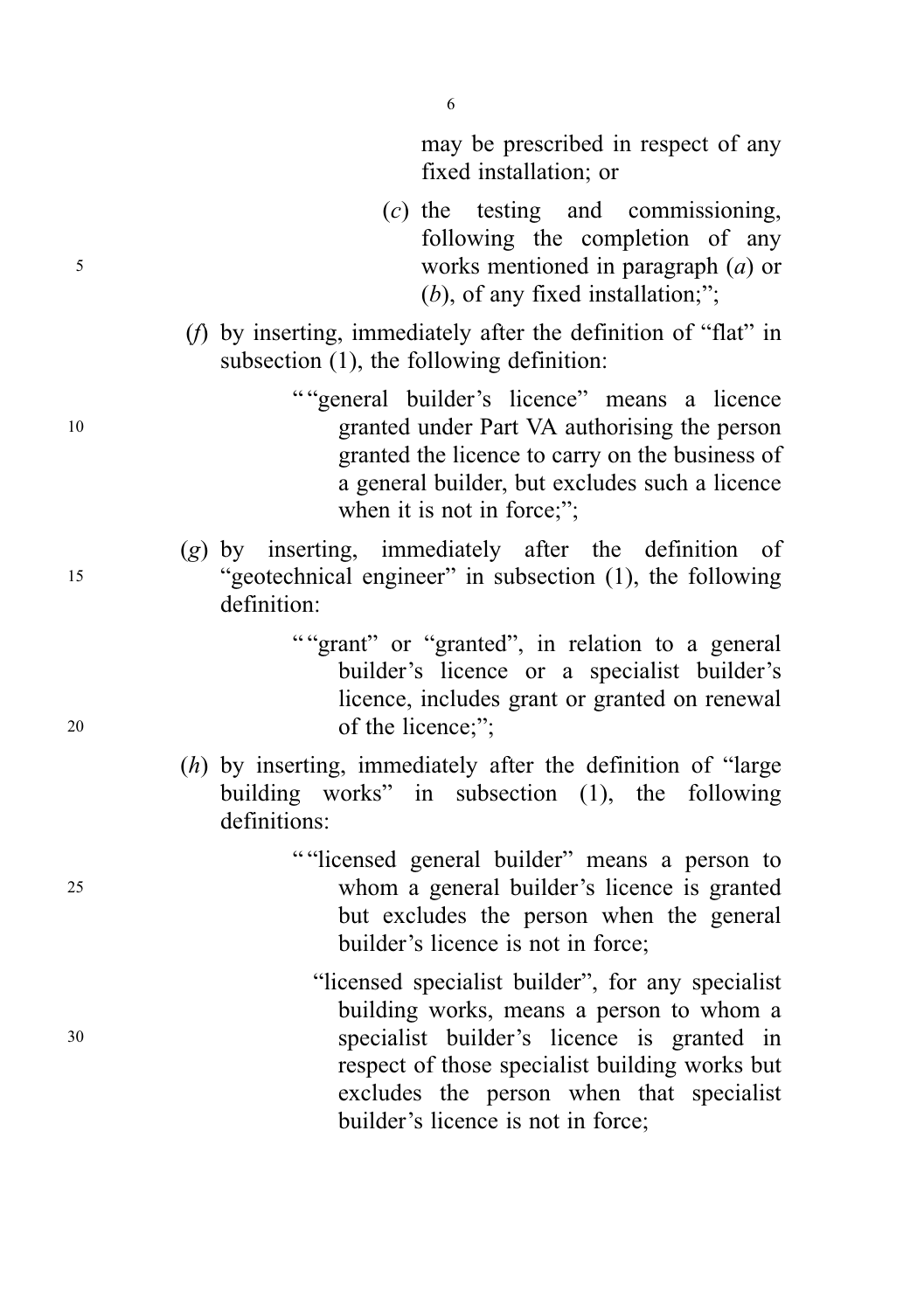"lift" means a machine-powered installation that —

- (a) is, or is intended to be, installed in or attached to a building or part of a building or without being attached to  $\frac{5}{5}$ any building;
- (b) is designed for raising or lowering people, or people and things in combination; and
- (c) has a car, cage or platform, the <sup>10</sup> direction or movement of which is substantially vertical and restricted by a guide or guides,

and includes any supporting structure, machinery, equipment, apparatus and 15 enclosure used or designed for use for operating a lift, but does not include a mechanised car parking system;";

- (i) by deleting the words "Building Maintenance and Strata Management Act 2004" in the definition of "limited 20 common property" in subsection (1) and substituting the words "Building (Strata Management) Act";
- (j) by inserting, immediately after the definition of "major building works" in subsection (1), the following definition:

" "mechanised car parking system" means a <sup>25</sup> machine-powered installation that —

> (a) is, or is intended to be, installed independently of, or installed in or attached to, a building or part of a building; and 30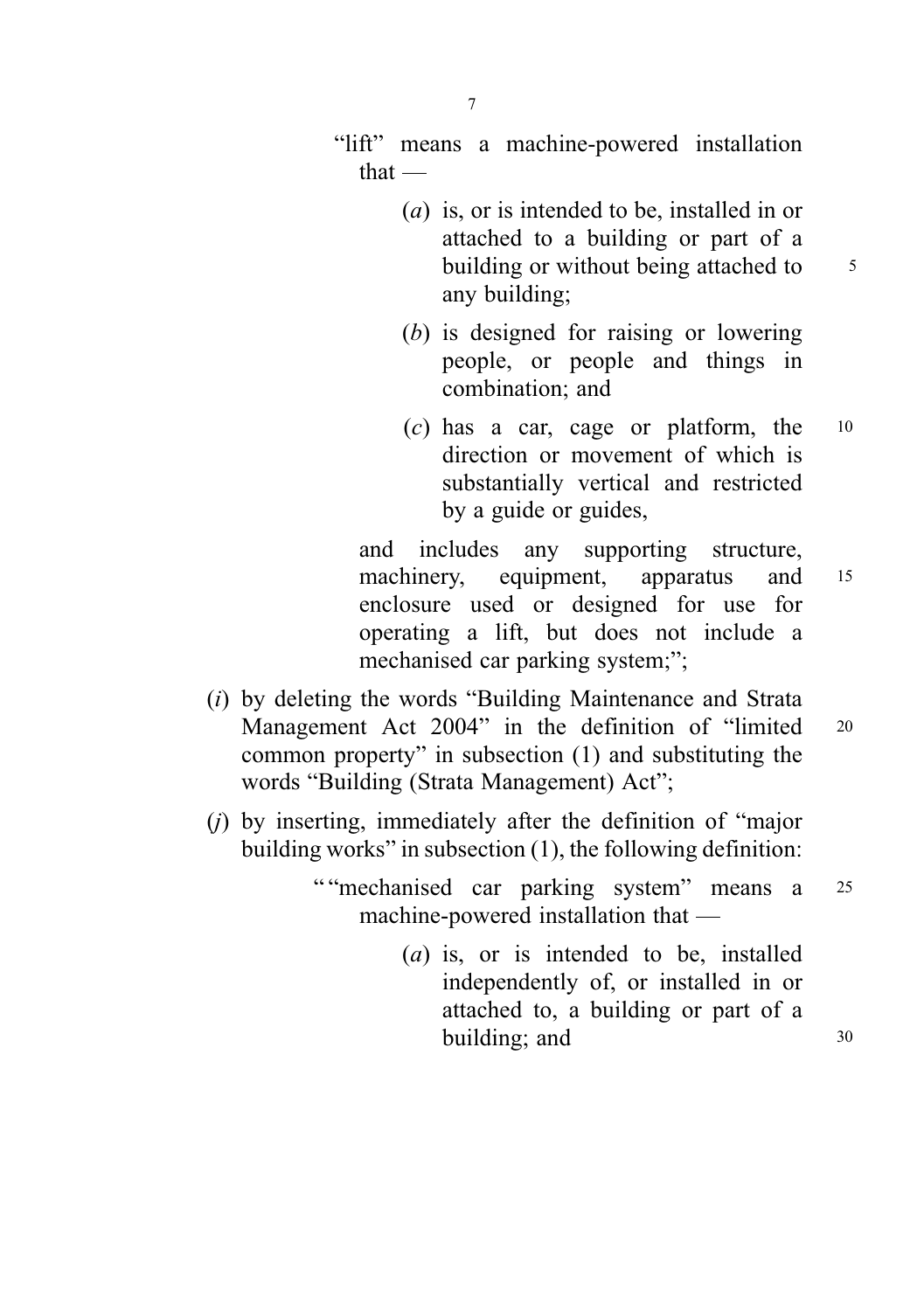(b) is designed solely for the automated vertical or lateral movement of vehicles connected with parking and retrieval of those vehicles,

<sup>5</sup> and includes any supporting structure, machinery, equipment, apparatus and enclosure used or designed for use for operating the mechanised car parking system;":

 $10$  (k) by inserting, immediately after the definition of "minor" building works" in subsection (1), the following definition:

> " "notice to maintain" means a notice under section  $25E(1)$ ;";

- $(l)$  by deleting the words "under the Land Titles (Strata) Act 15 (Cap. 158)" in paragraph (a) of the definition of "owner" in subsection (1);
- (m) by deleting the words "Building Maintenance and Strata Management Act (Cap. 30C)" in paragraph  $(a)$ (iii) of the definition of "owner" in subsection (1) and substituting the <sup>20</sup> words "Building (Strata Management) Act";
	- (n) by inserting the word "and" at the end of paragraph  $(b)(i)$ of the definition of "owner" in subsection (1);
	- (o) by deleting the word "and" at the end of paragraph  $(b)(ii)$ of the definition of "owner" in subsection (1);
- 25 (p) by deleting sub-paragraph (iii) of paragraph  $(b)$  of the definition of "owner" in subsection (1);
	- (q) by deleting paragraphs  $(a)$ ,  $(b)$  and  $(c)$  of the definition of "person responsible" in subsection (1) and substituting the following paragraphs:
- $30$  "(*a*) the owner of the premises or building which the exterior feature is installed on. forms part of or projects outwards from, or a person who has charge and control of the management and maintenance of the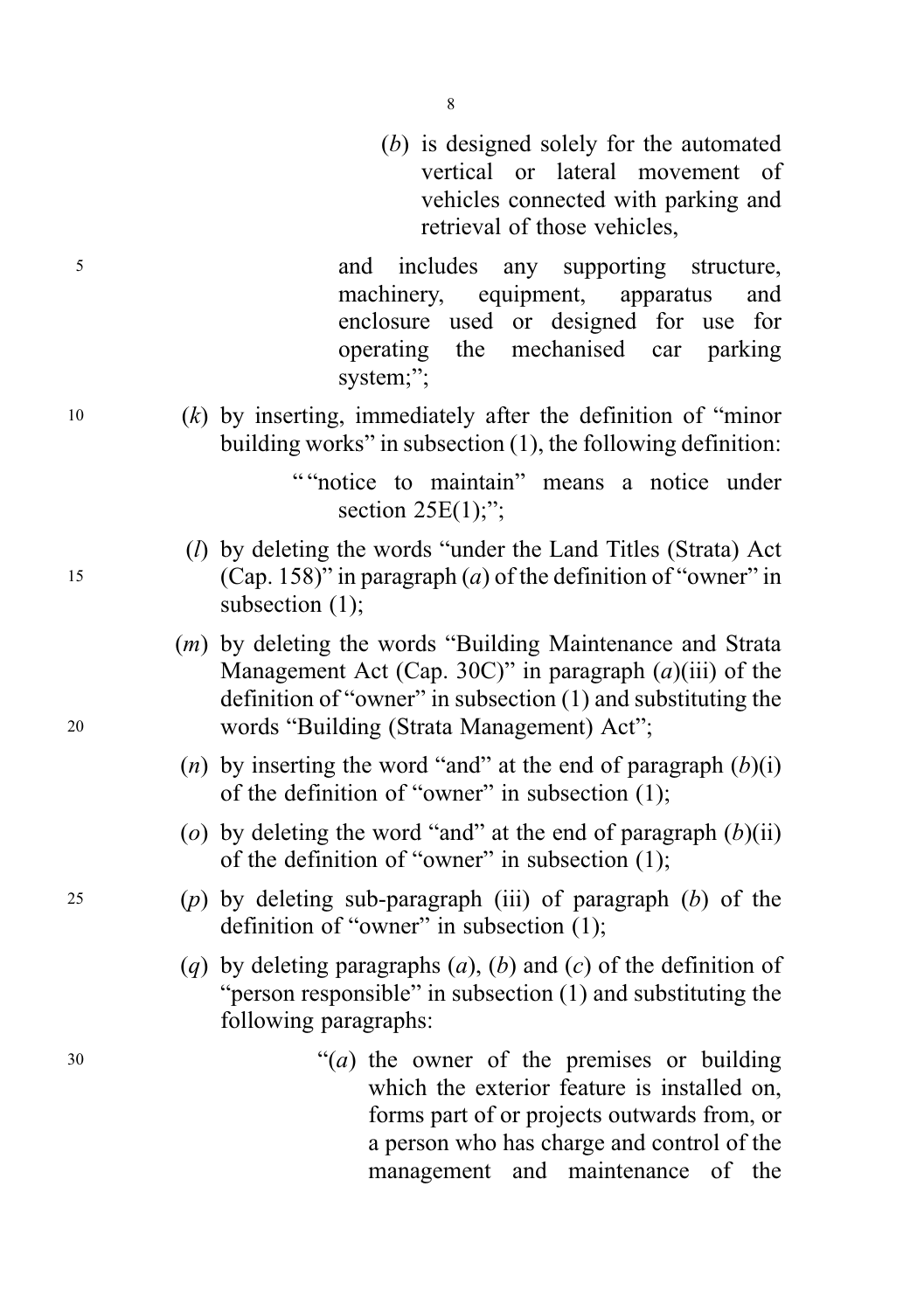exterior feature, unless otherwise provided by paragraph  $(b)$ ,  $(c)$  or  $(d)$ ;

- (b) subject to paragraph  $(c)$ , where the exterior feature is part of any common property or limited common property — 5
	- (i) in the case of common property of any housing estate of the Housing and Development Board — the Town Council established under the Town Councils Act for that housing estate 10 or the contractor (if any) engaged by the Town Council and who has charge and control of the management and maintenance of the common property; or 15
	- (ii) in the case of common property or limited common property of any other land (whether or not comprised in a strata title plan) the owner of the common property or 20 limited common property (as the case may be) or the managing agent (if any) appointed by the owner and who has charge and control of the management and maintenance of 25 the common property or limited common property, unless otherwise provided by paragraph  $(d)$ ;
- (c) where the exterior feature is a window, grille or shutter that is part of a flat — the  $30$ owner of that flat or other person who ordinarily has daily charge and control over the maintenance and use of such window, grille or shutter; or";
- (r) by deleting the definition of "retrofit" in subsection (1) and  $35$ substituting the following definitions:

9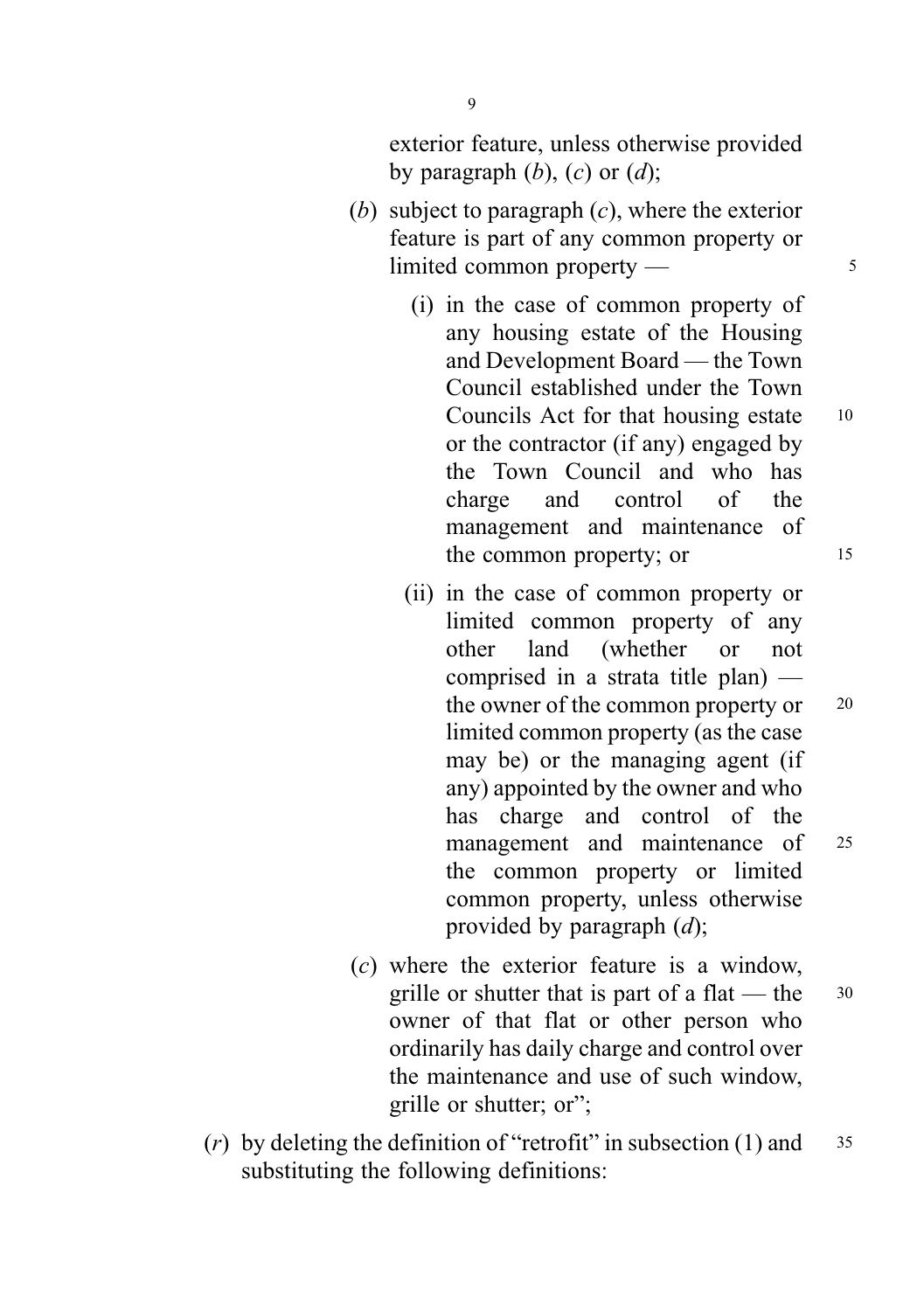" "retrofit" includes all or any of the following:

- (a) to modify;
- (b) to install;
- $(c)$  to reinstall as if installing for the first 5 time;
	- "safety incident" has the meaning given by section  $22G(1)$ ;";
- (s) by deleting the definitions of "specialist builder" and "specialist building works" in subsection (1) and <sup>10</sup> substituting the following definitions:
- "" specialist builder's licence" means a licence granted under Part VA authorising the person granted the licence to carry on the business of a specialist builder but excludes such a licence 15 when it is not in force:
	- "specialist building works" means any of the following types of building works:
- (a) piling works consisting of the installation and testing of any of the <sup>20</sup> following:
	- (i) pre-cast reinforced concrete or pre-stressed concrete piles;
	- (ii) steel piles;
- (iii) bored cast-in-place reinforced <sup>25</sup> concrete piles;
	- (iv) caissons;
	- (v) special pile types like micro-piles, barrettes piles and composite piles;
- <sup>30</sup> (vi) embedded retaining wall piles like diaphragm walls,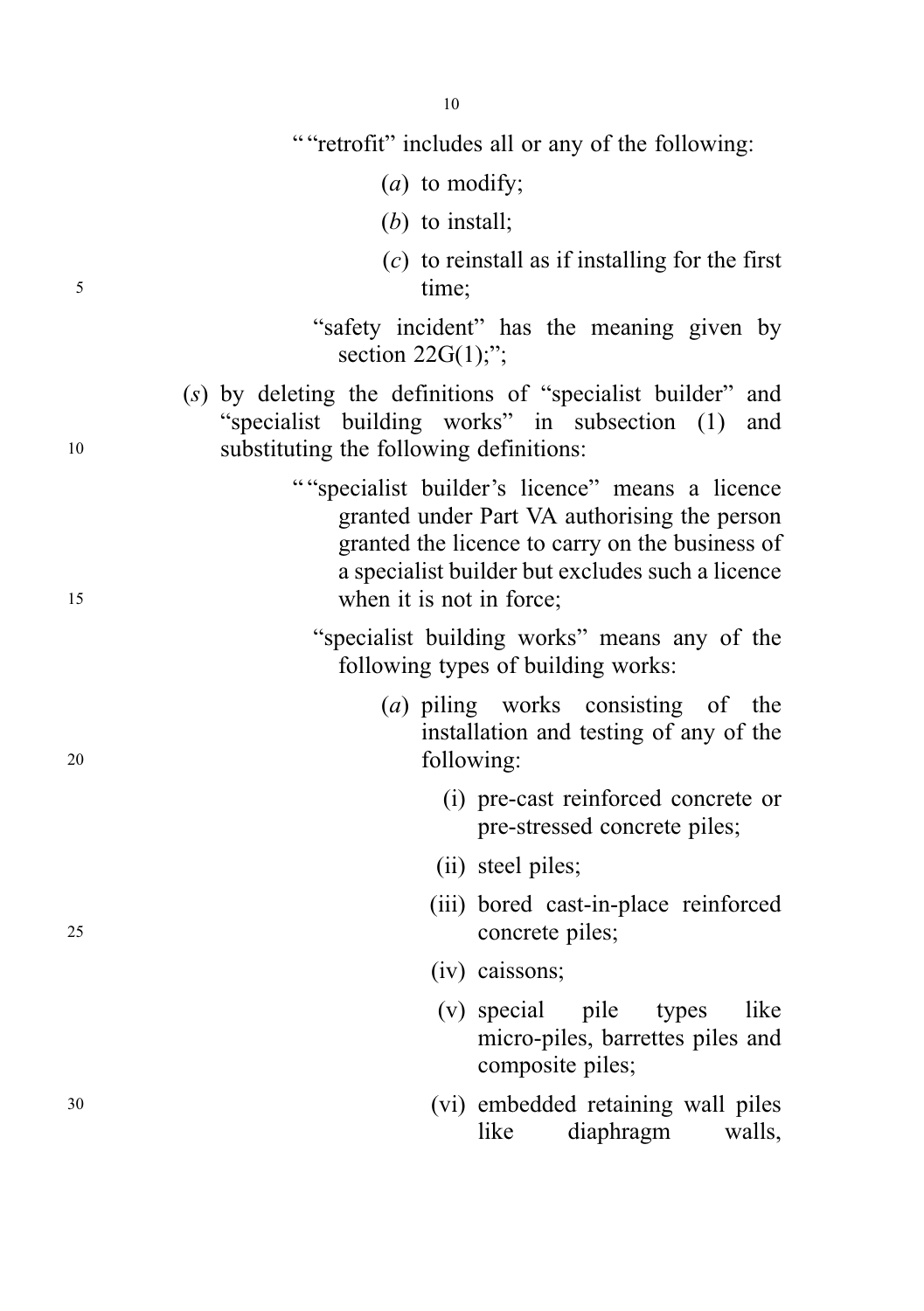contiguous bored piles and secant piles;

- (b) ground support and stabilisation works, including installation and testing of ground anchors, soil nails,  $\frac{5}{5}$ rock bolts, ground treatment like chemical grouting and jet-grouting, reinforced-earth, shotcreting and tunnel supports;
- (c) instrumentation and monitoring <sup>10</sup> works comprising the installation and monitoring of instruments measuring forces, deformation, displacements, tilt, convergence, pore and earth pressures or <sup>15</sup> ground-water levels;
- (d) structural steelwork consisting of any of the following:
	- (i) fabrication of structural steel elements; <sup>20</sup>
	- (ii) site erection of structural steel elements involving the cutting, welding or tightening of high-friction grip bolts;
	- (iii) installation or removal of steel 25 supports for geotechnical building works;
- (e) pre-cast concrete work comprising fabrication of pre-cast structural elements; 30
- (f) in-situ post-tensioning work consisting of any of the following:
	- (i) setting out of tendon profiles;

11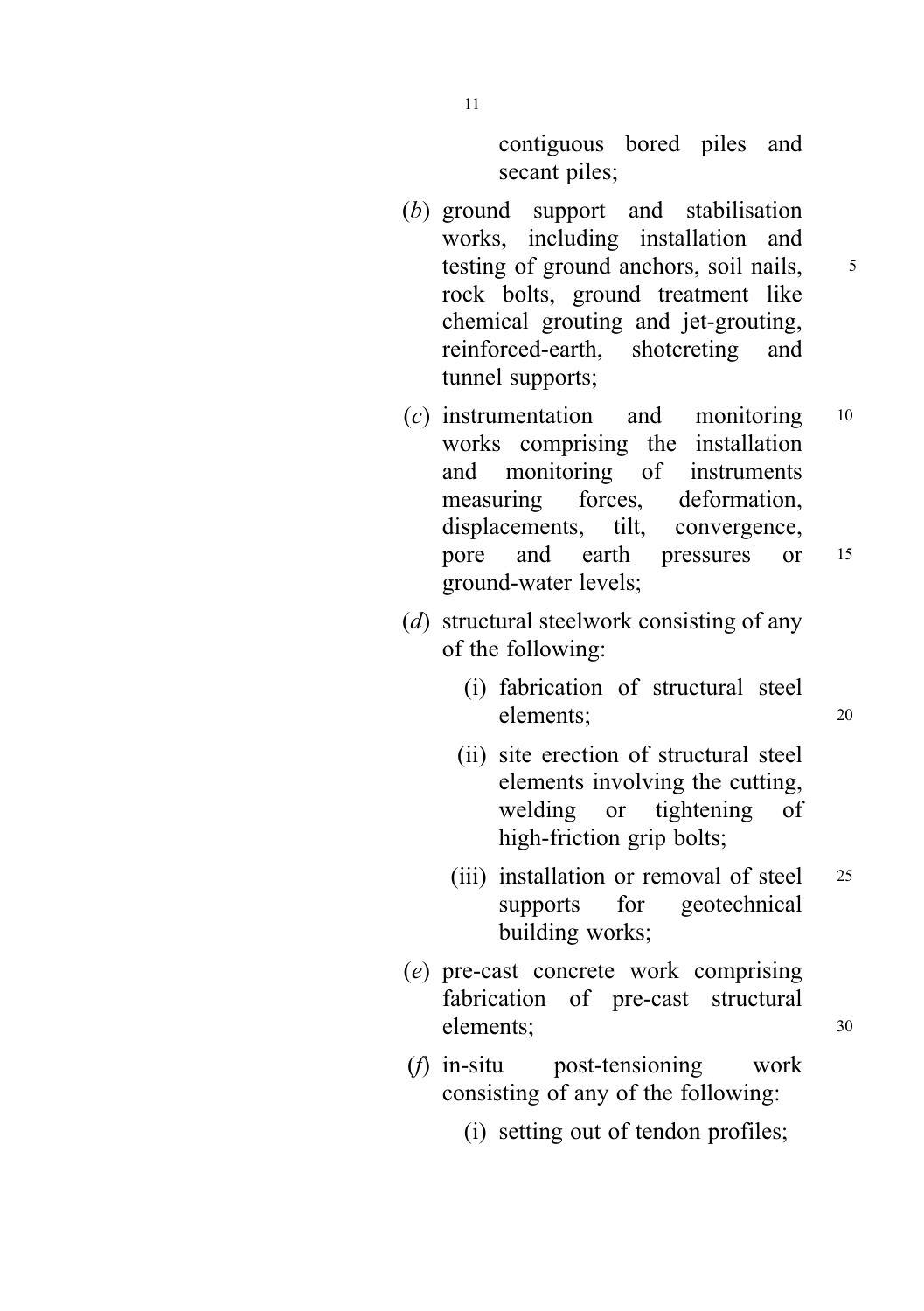|    | (ii) laying of conduits, anchorages<br>or bursting reinforcement;                                                                                                                                                                                         |
|----|-----------------------------------------------------------------------------------------------------------------------------------------------------------------------------------------------------------------------------------------------------------|
|    | (iii) pulling or stressing of strands or<br>bars;                                                                                                                                                                                                         |
| 5  | (iv) pressure grouting of conduits;                                                                                                                                                                                                                       |
|    | $(g)$ such other building works as the<br>Minister may, by order in<br>the<br>Gazette, declare;                                                                                                                                                           |
| 10 | "strata title plan" has the meaning given by the<br>Land Titles (Strata) Act (Cap. 158);";                                                                                                                                                                |
|    | $(t)$ by inserting, immediately after the definition of "structural"<br>works" in subsection $(1)$ , the following definitions:                                                                                                                           |
| 15 | ""sub-contractor", in relation to any general<br>building works or specialist building works,<br>means a person engaged (otherwise than under<br>a contract of service) by $-$                                                                            |
| 20 | $(a)$ in the case of general building<br>works — any licensed general<br>builder to supply any labour for or<br>to do any part of those general<br>building works which the licensed<br>general builder has been engaged to<br>do under another contract; |
| 25 | $(b)$ in the case of a type of specialist<br>building works — any licensed<br>specialist builder for that type of<br>specialist building works to supply<br>any labour for or to do any part of                                                           |
| 30 | those specialist building works which<br>the licensed specialist builder has<br>been engaged to do under another<br>contract with -                                                                                                                       |
|    | (i) a developer; or                                                                                                                                                                                                                                       |
|    | (ii) a licensed general builder; or                                                                                                                                                                                                                       |

12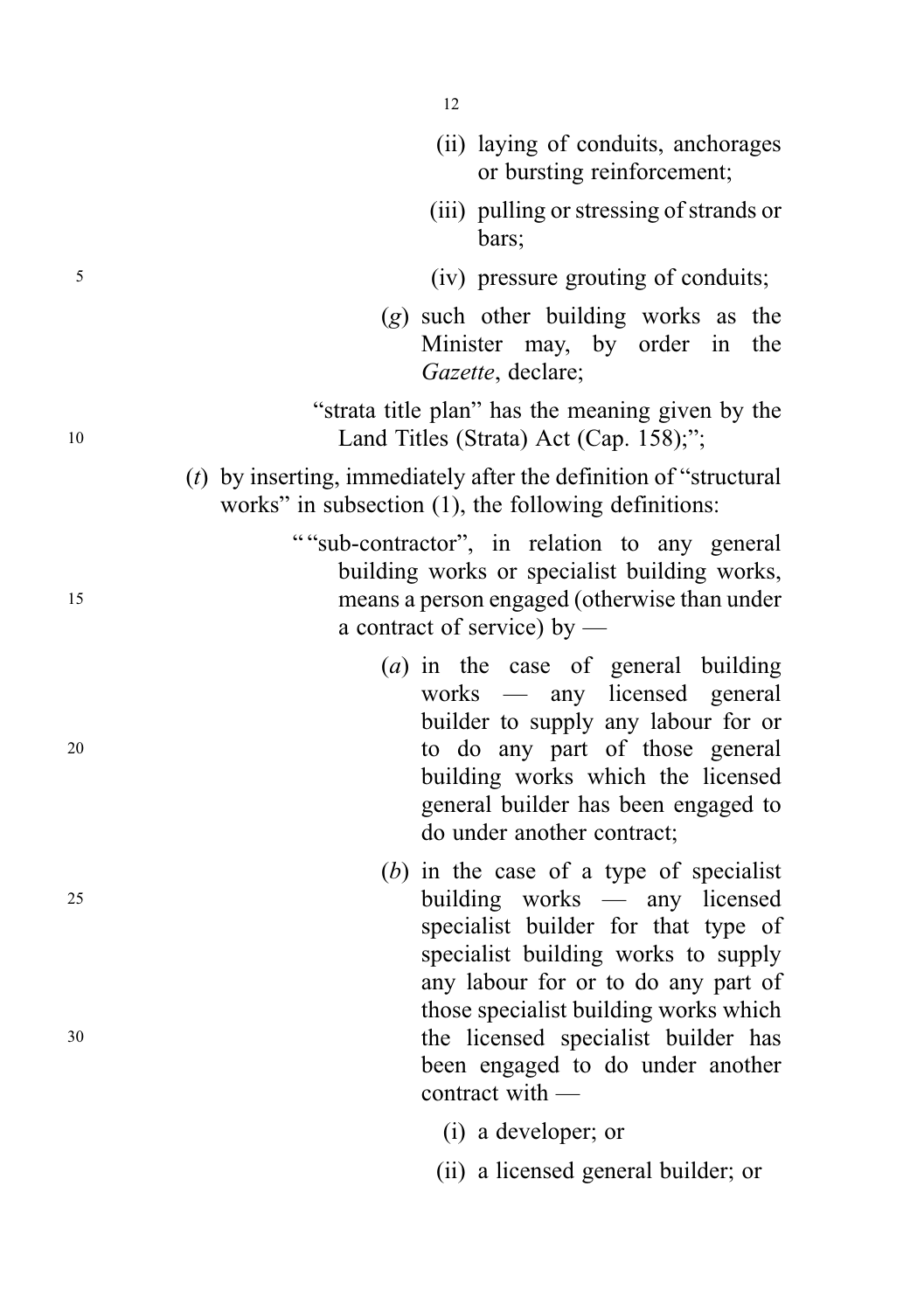(c) another person who is a sub-contractor by virtue of paragraph  $(a)$  or  $(b)$  or this paragraph to supply any labour for or to do any part of the building works  $\frac{5}{5}$ which that other person has been

engaged to do under another contract;

- "subsidiary management corporation", in relation to any limited common property, means the subsidiary management 10 corporation constituted for that limited common property under the Land Titles (Strata) Act;";
- (u) by deleting the words "a developer or builder of building works" in subsection (4) and substituting the words 15 "another person  $(P)$ ";
- $(v)$  by deleting the words "the developer or builder" wherever they appear in subsection (4) and substituting in each case " $P$ ";
- (w) by inserting, immediately after the words "particular time"  $20$ in subsection  $(5)(a)$ , the words ", or such extended period or time as the Commissioner of Building Control may allow under subsection (6)"; and
- $(x)$  by inserting, immediately after subsection (5), the following subsection: 25

"(6) The Commissioner of Building Control may, upon an application, grant an extension of time within which the person is required by or under this Act or any subsidiary legislation made under this Act to do or not to do any thing (whether for the same or less 30 than the period of extension applied for), upon being satisfied that there are good reasons to do so.".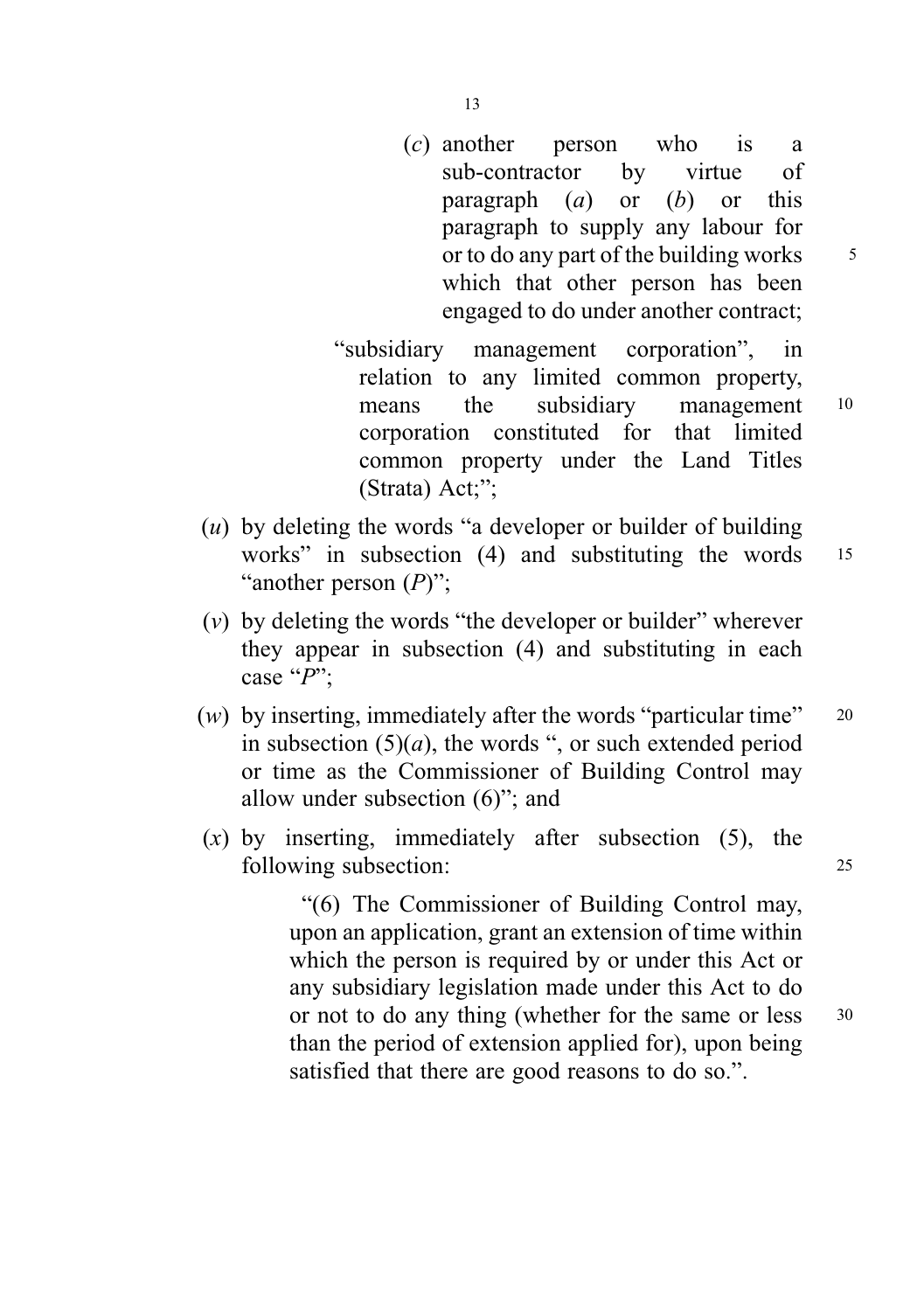## Amendment of section 4

3. Section 4 of the principal Act is amended —

- (a) by deleting paragraph  $(b)$ ; and
- (b) by renumbering the section as subsection (1) of that <sup>5</sup> section, and by inserting immediately thereafter the following subsection:

"(2) Except as provided in subsection (1), the provisions in this Part and the building regulations made for the purposes of this Part (so far as relevant) <sup>10</sup> apply to and in relation to fixed installation works as if the fixed installation works are building works with the prescribed exceptions, modifications and adaptations in the building regulations as the differences between fixed installation works and 15 other building works require.".

## Amendment of section 5

- 4. Section 5 of the principal Act is amended —
- (a) by deleting the words "or builder of" in subsection  $(2)(b)(i)$ and (ii) and substituting in each case the words "of or the <sup>20</sup> builder (being either a licensed general builder or licensed specialist builder) undertaking";
	- (b) by inserting, immediately after the words "in accordance with" in subsection  $(2)(c)$ , the words "this Act and"; and
- (c) by deleting the words "or such further period as may be <sup>25</sup> extended by the Commissioner of Building Control," in subsection  $(4)$ .

## Amendment of section 6

5. Section 6 of the principal Act is amended —

(a) by inserting, immediately after the words "the builder" in  $30$  subsection  $(1)(b)$ , the words "(who is either a licensed general builder or licensed specialist builder)";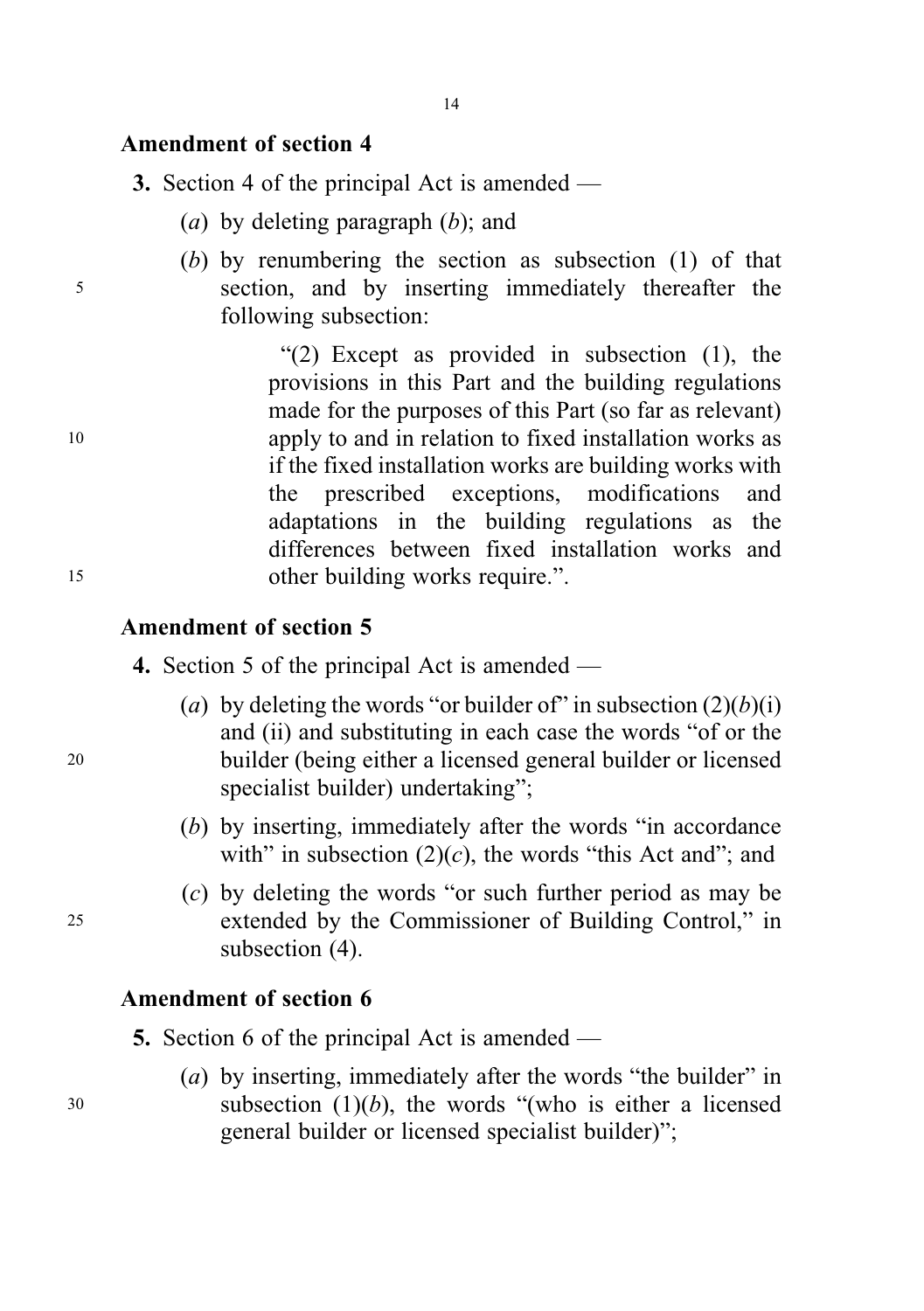- (b) by inserting, immediately after the words "or builder" in subsections  $(1)(c)$ ,  $(3)(c)$  and  $(5)(c)$ , the words "in paragraph  $(b)$ ";
- $(c)$  by inserting, immediately after the words "the builder" in subsection (2)(*c*), the words "undertaking those building  $\frac{5}{5}$ works, who is either a licensed general builder or licensed specialist builder";
- (d) by inserting, immediately after the words "those building" works" in subsection  $(3)(b)$ , the words "if the builder is a licensed general builder or licensed specialist builder, as 10 the case may be"; and
- (e) by inserting, immediately after subsection (5), the following subsection:

"(6) In addition to subsection  $(5)(b)$ , a permit to carry out structural works in any building works that 15 is granted to a builder who is a licensed general builder or a licensed specialist builder automatically lapses if —

- (a) any of the following licences of the builder ceases to be in force: <sup>20</sup>
	- (i) the general builder's licence;
	- (ii) the specialist builder's licence relating to those structural works; and
- (b) the Commissioner of Building Control <sup>25</sup> does not waive the application of this subsection in the particular case.".

## Amendment of section 7A

6. Section 7A(5) of the principal Act is amended by inserting, immediately after the words "(if any) of the building works", the 30 words "(being licensed under Part VA)".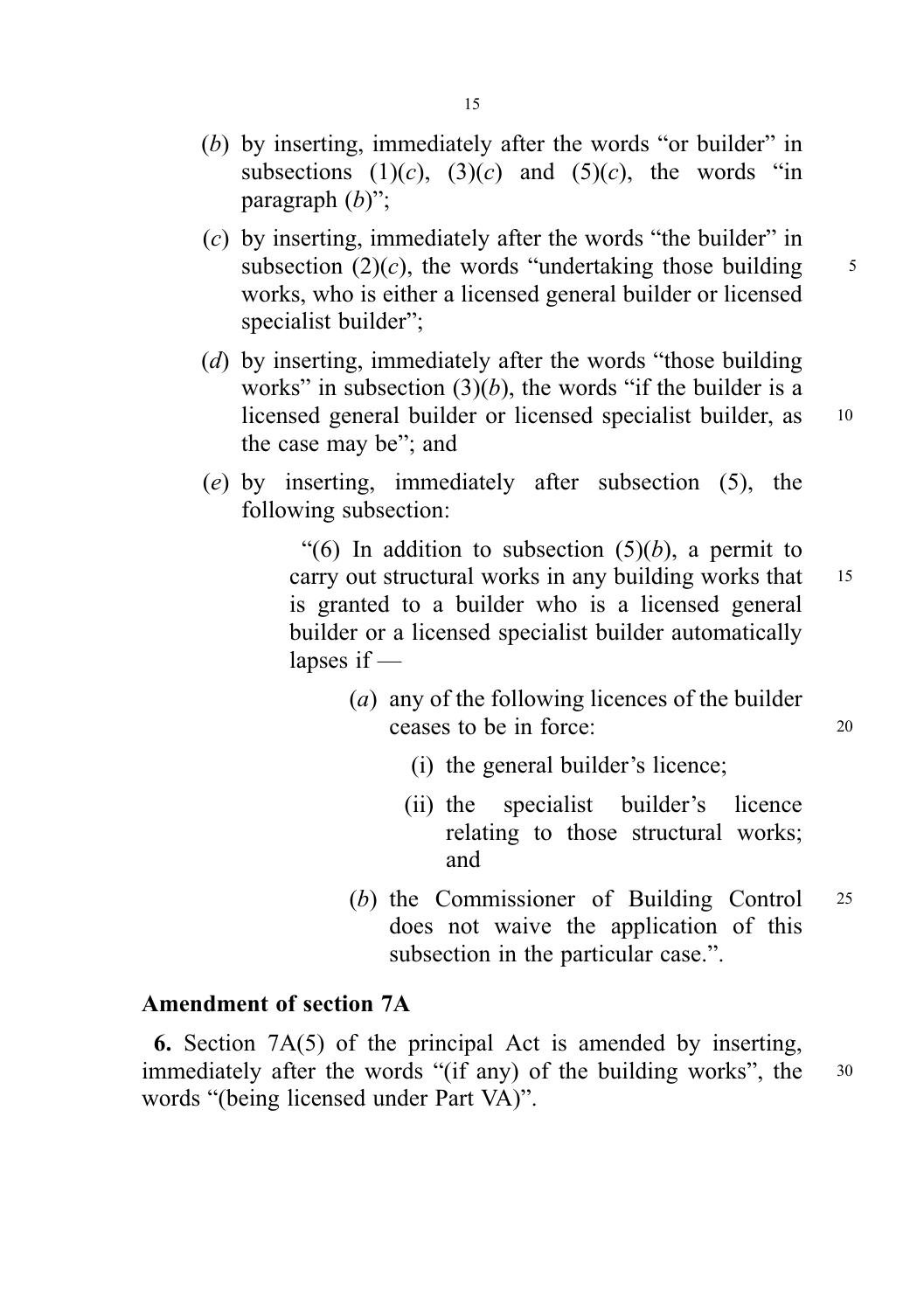## Amendment of section 8

7. Section 8 of the principal Act is amended —

- (a) by inserting, immediately after the words "a builder" in subsection  $(1)(c)$ , the words "who is licensed under <sup>5</sup> Part VA";
	- (b) by deleting the words "specialist builder" wherever they appear in subsections  $(1)(f)(ii)$  and  $(2)$  and substituting in each case the words "licensed specialist builder";
- $(c)$  by inserting, immediately after subsection (1), the <sup>10</sup> following subsection:

"(1A) The developer of any building works must notify the Commissioner of Building Control of every appointment it makes under subsection  $(1)(c)$  and  $(f)(ii)$  (if any) within 14 days after making that <sup>15</sup> appointment."; and

> (d) by deleting the words "subsection  $(2)(b)$ " in subsection (4) and substituting the words "subsection  $(1A)$  or  $(2)(b)$ ".

## Amendment of section 11

8. Section 11 of the principal Act is amended —

- 20 (a) by deleting the words "specialist builder" wherever they appear in subsections  $(1)(c)$ ,  $(2)$ ,  $(3)$ ,  $(4)$ ,  $(5)$ ,  $(7)$ ,  $(8)$ ,  $(9)$ and (10) and substituting in each case the words "licensed specialist builder":
- (b) by deleting paragraph  $(g)$  of subsection (1) and substituting <sup>25</sup> the following paragraphs:
- " $(fa)$  at all times before the completion of the building works the builder is undertaking, hold a licence under Part VA authorising the builder to carry out those building <sup>30</sup> works;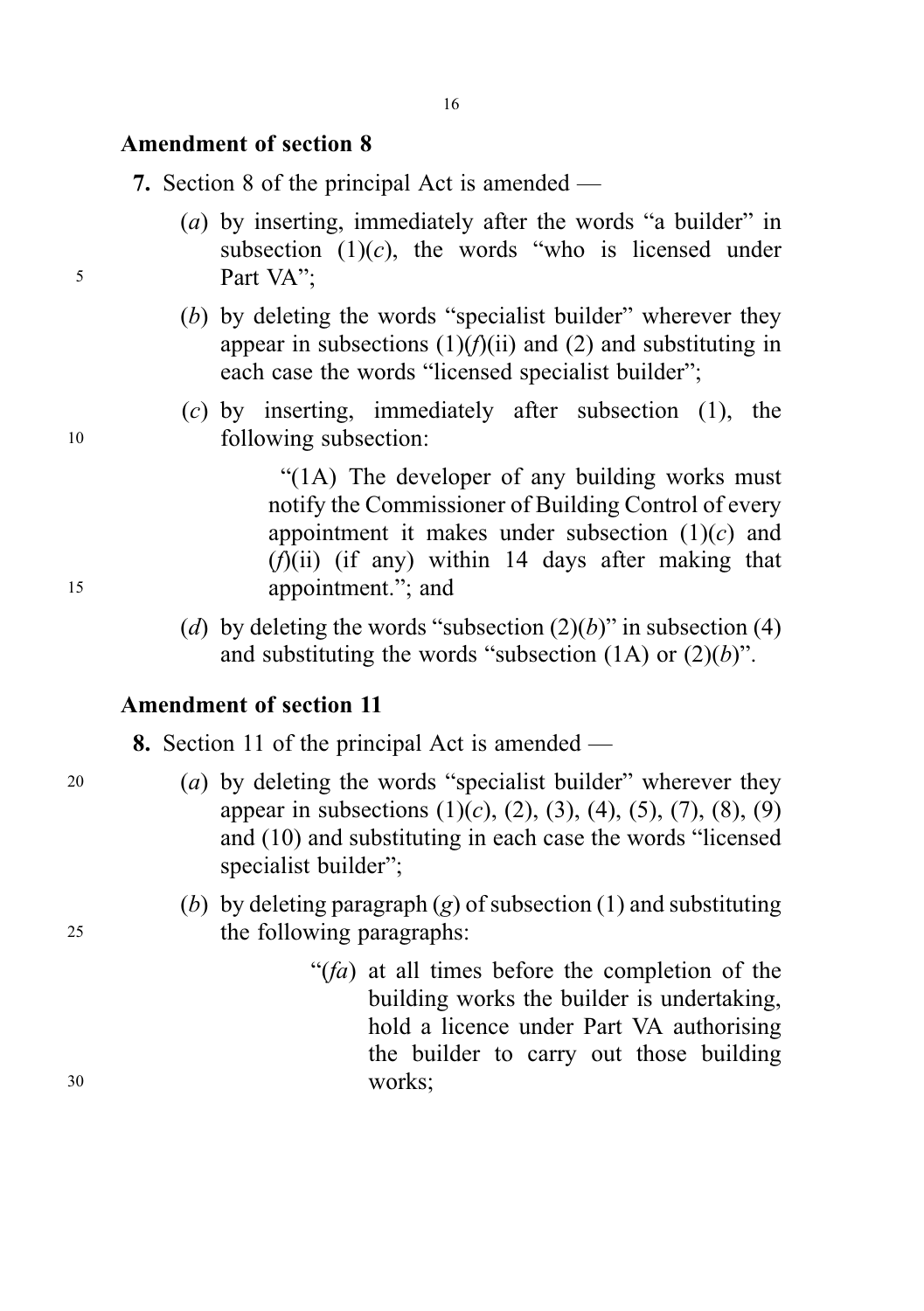- (g) no later than the 14th day after the appointment or termination of any licensed specialist builder (including the builder undertaking the building works) in respect of any specialist building works  $5$ comprised in those building works, notify the Commissioner of Building Control of that appointment or termination, as the case may be; and":
- (c) by inserting, immediately after paragraph  $(a)$  of  $10$ subsection (2), the following paragraph:
	- "(aa) no later than the 7th day after the completion of the specialist building works —
		- (i) certify that the specialist building <sup>15</sup> works have been carried out in accordance with paragraph  $(a)$ ; and
		- (ii) submit the certificate in respect of the matters in sub-paragraph (i) to the Commissioner of Building Control;"; 20
- (d) by deleting the words "Any builder or specialist builder who contravenes subsection  $(1)(a)$ ,  $(2)(a)$  or  $(3)$ " in subsection (6) and substituting the words "A builder who contravenes subsection  $(1)(a)$ , or a licensed specialist builder who contravenes subsection  $(2)(a)$  or  $(3)$ "; 25
- (e) by deleting the words "subsection  $(2)(c)$ " in subsection  $(9)(b)$  and substituting the words "subsection  $(2)(aa)$  or  $(c)$ "; and
- (f) by inserting, immediately after subsection (10), the following subsection:  $30$ 
	- " $(11)$  To avoid doubt
		- (a) a builder undertaking any building works is responsible for complying with subsection  $(1)(a)$ ; and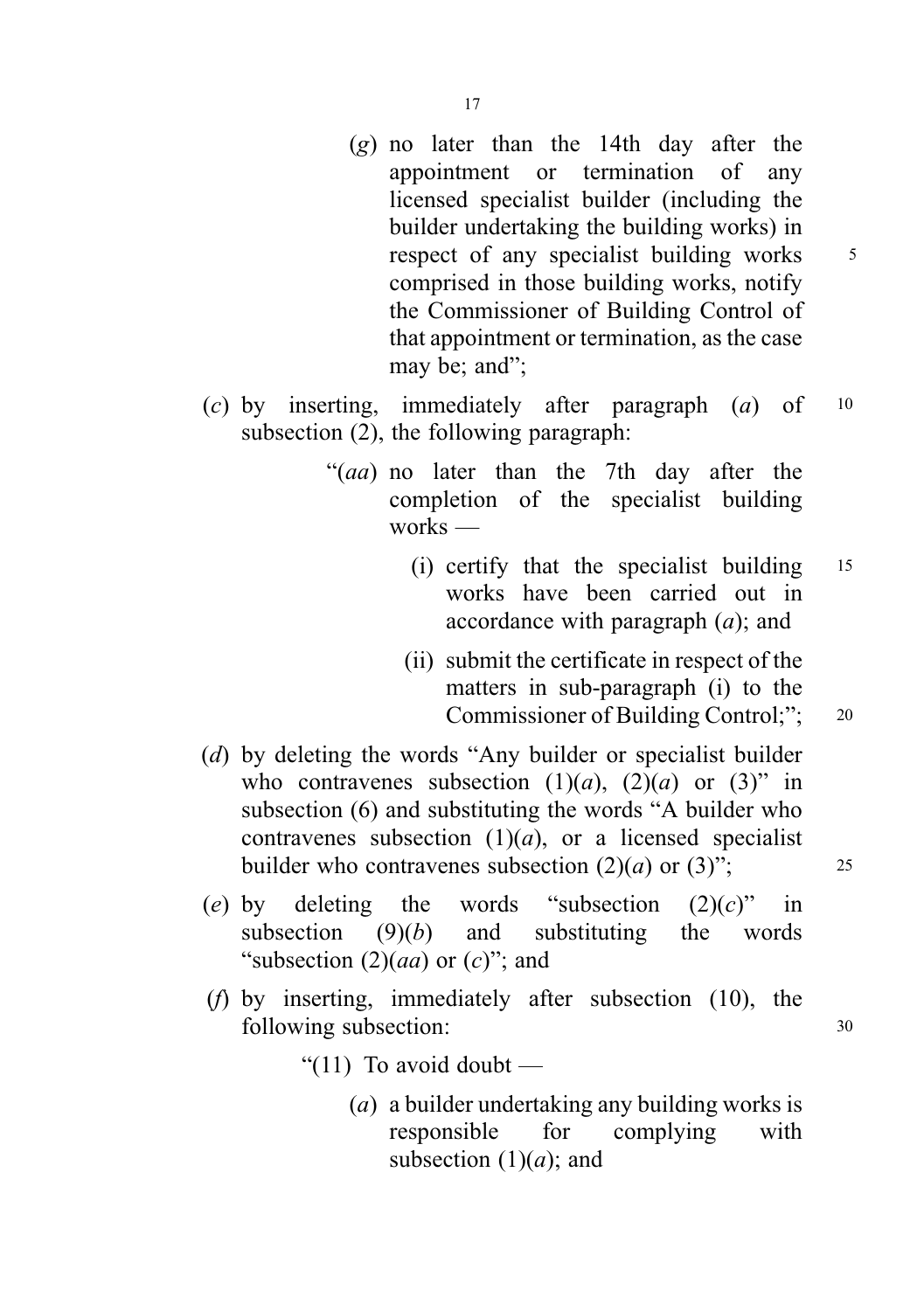(b) a licensed specialist builder undertaking any specialist building works is responsible for complying with subsection  $(2)(a)$ ,

despite the builder or licensed specialist builder (as <sup>5</sup> the case may be) entering into a contract or an arrangement with a sub-contractor to execute the whole or any part of those building works or specialist building works, as the case may be.".

# Amendment of section 19

<sup>10</sup> 9. Section 19(2) of the principal Act is amended by inserting, immediately after the words "the Commissioner of Building Control" in paragraph  $(d)$ , the words ", and at the cost of the person on whom the order is served under subsection (3)".

# Amendment of section 20

- 15 **10.** Section 20 of the principal Act is amended
	- (a) by deleting the words "developer of any building works and any qualified person, site supervisor or builder" in subsection (3) and substituting the word "person"; and
- (b) by inserting, immediately after subsection (3), the <sup>20</sup> following subsection:

"(4) In proceedings for an offence under subsection  $(3)$  —

(a) it is not necessary for the prosecution to prove that an accused knew that the <sup>25</sup> building works concerned deviate in any material way from any plans of the building works approved by the Commissioner of Building Control under this Part; but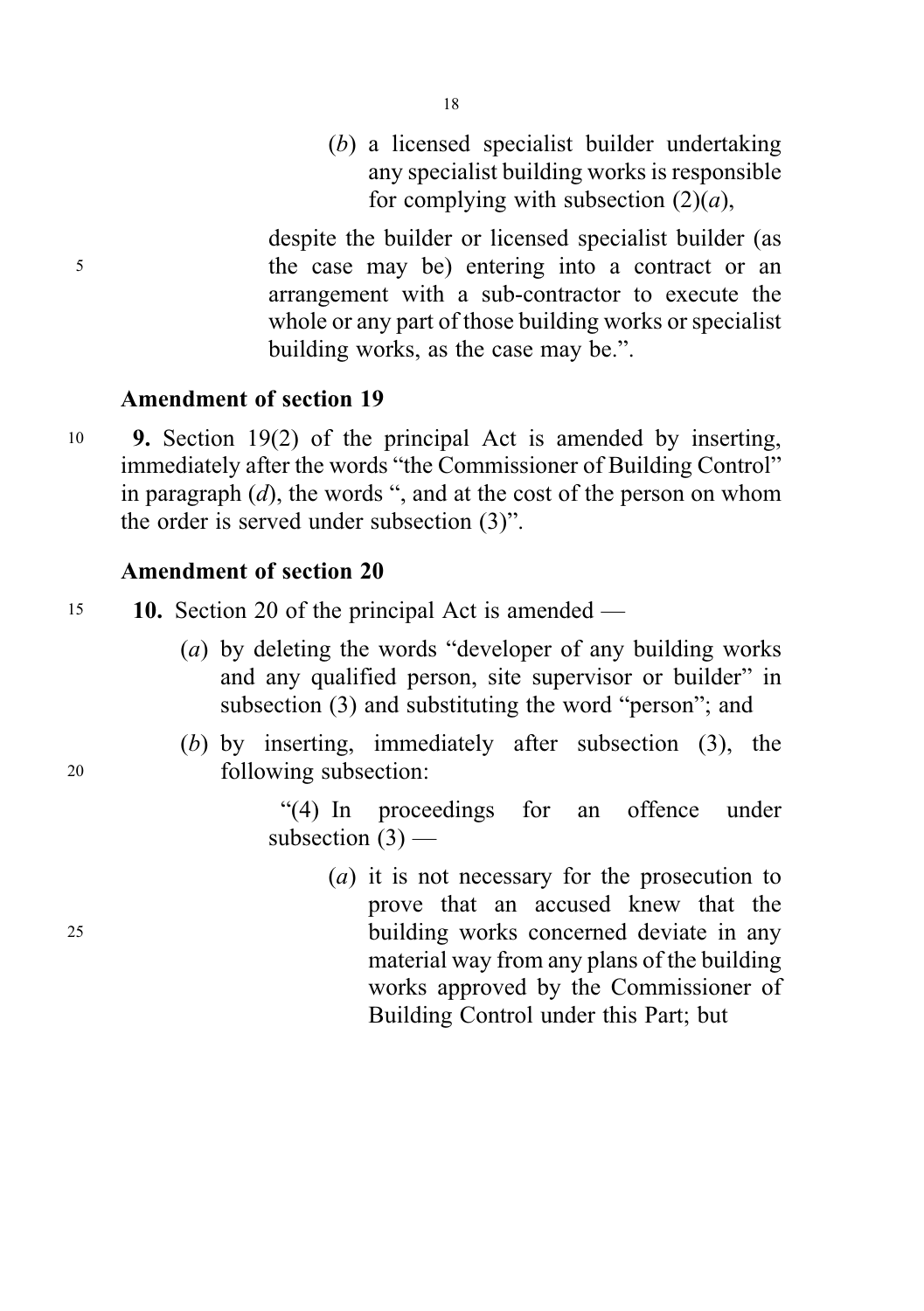(b) it is a defence to the charge for the accused to prove, on a balance of probabilities, that the accused did not know and could not reasonably have known the plans of those building works approved by the 5 Commissioner of Building Control under this Part.".

### Amendment of section 21

11. Section 21 of the principal Act is amended by inserting, immediately after subsection (4), the following subsection: 10

"(4A) All sums collected under this section must be paid into the Consolidated Fund.".

# Amendment of heading to Part III

12. Part III of the principal Act is amended by inserting, immediately after the words "EXTERIOR FEATURES" in the Part 15 heading, the words "AND FIXED INSTALLATIONS".

#### Amendment of section 22A

13. Section 22A of the principal Act is amended by deleting subsection (2) and substituting the following subsections:

"(2) This Part also applies in relation to all fixed installations <sup>20</sup> whenever installed.

 $(3)$  In this Part —

"applicable date" means —

- (a) in relation to an exterior feature the date prescribed under section 22C to be the <sup>25</sup> applicable date for the class of exterior features to which that exterior feature belongs; and
- $(b)$  in relation to a fixed installation the date prescribed under section 22C for the class of <sup>30</sup> fixed installations to which that fixed installation belongs;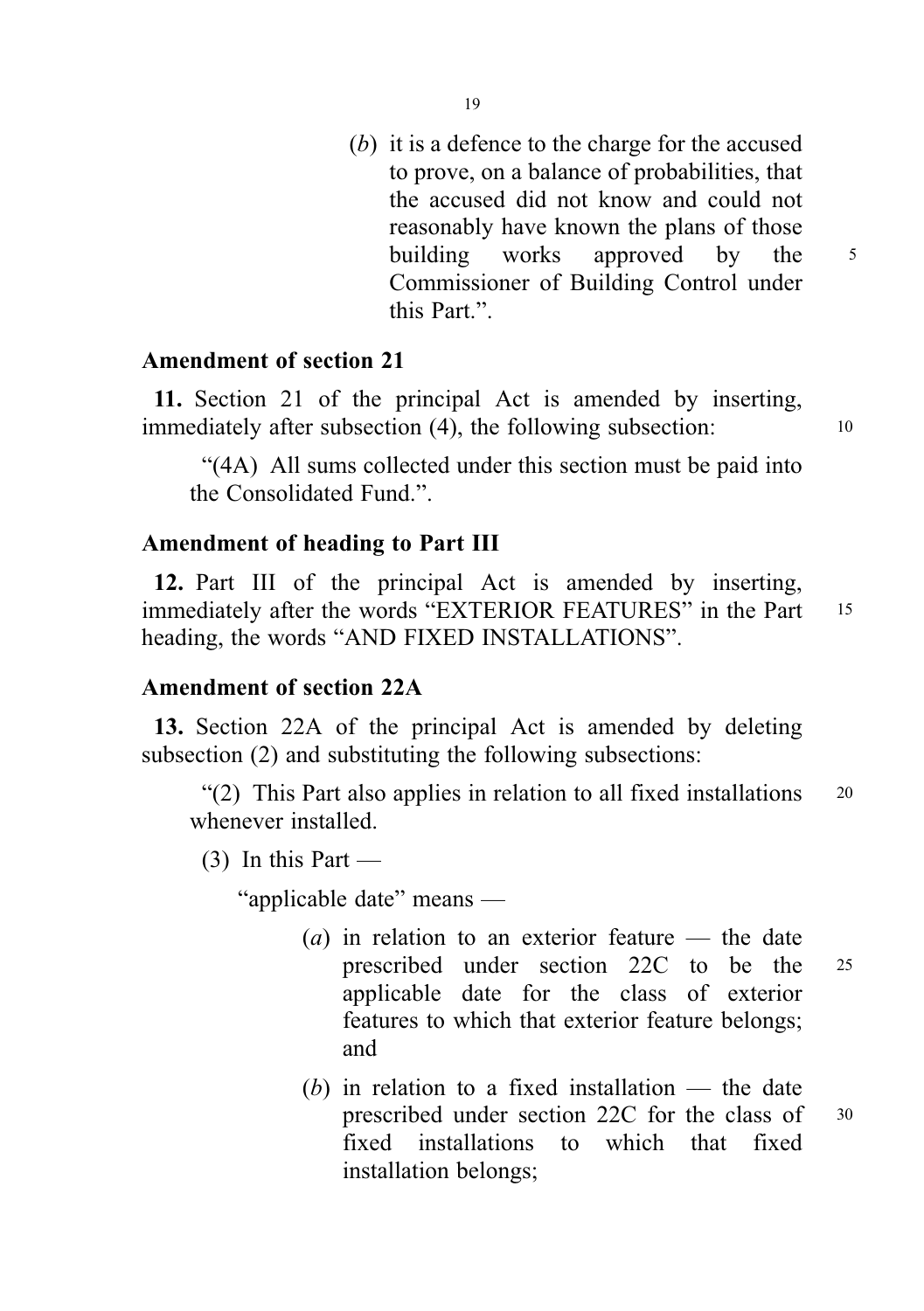"grace period" means —

- (*a*) in relation to an exterior feature the grace period prescribed under section 22C for the class of exterior features to which that exterior <sup>5</sup> feature belongs, being a period starting on the applicable date for that exterior feature; and
- (b) in relation to a fixed installation  $-$  the grace period prescribed under section 22C for the class of fixed installations to which that fixed <sup>10</sup> installation belongs, being a period starting on the applicable date for that fixed installation;
- "person responsible", in relation to an exterior feature that is part of the common property of any housing estate of the Housing and Development Board, includes (in 15 addition to that defined in section  $2(1)$ ) the Board if the Board is designated by the Minister to be a person responsible with respect to that exterior feature;

"prescribed age" means —

- (*a*) in relation to an exterior feature the age <sup>20</sup> prescribed under section 22C to be the prescribed age for a class of exterior features to which the exterior feature belongs; and
- (b) in relation to a fixed installation the age prescribed under section 22C to be the <sup>25</sup> prescribed age for a class of fixed installations to which the fixed installation belongs.
	- (4) For the purposes of this Part —
- (a) the age of an exterior feature of a building must be counted from the date of its first installation on that <sup>30</sup> building as determined in accordance with such date as is prescribed under section 22C for that exterior feature; and
	- (b) the age of a fixed installation must be counted from the date prescribed under section 22C for a class of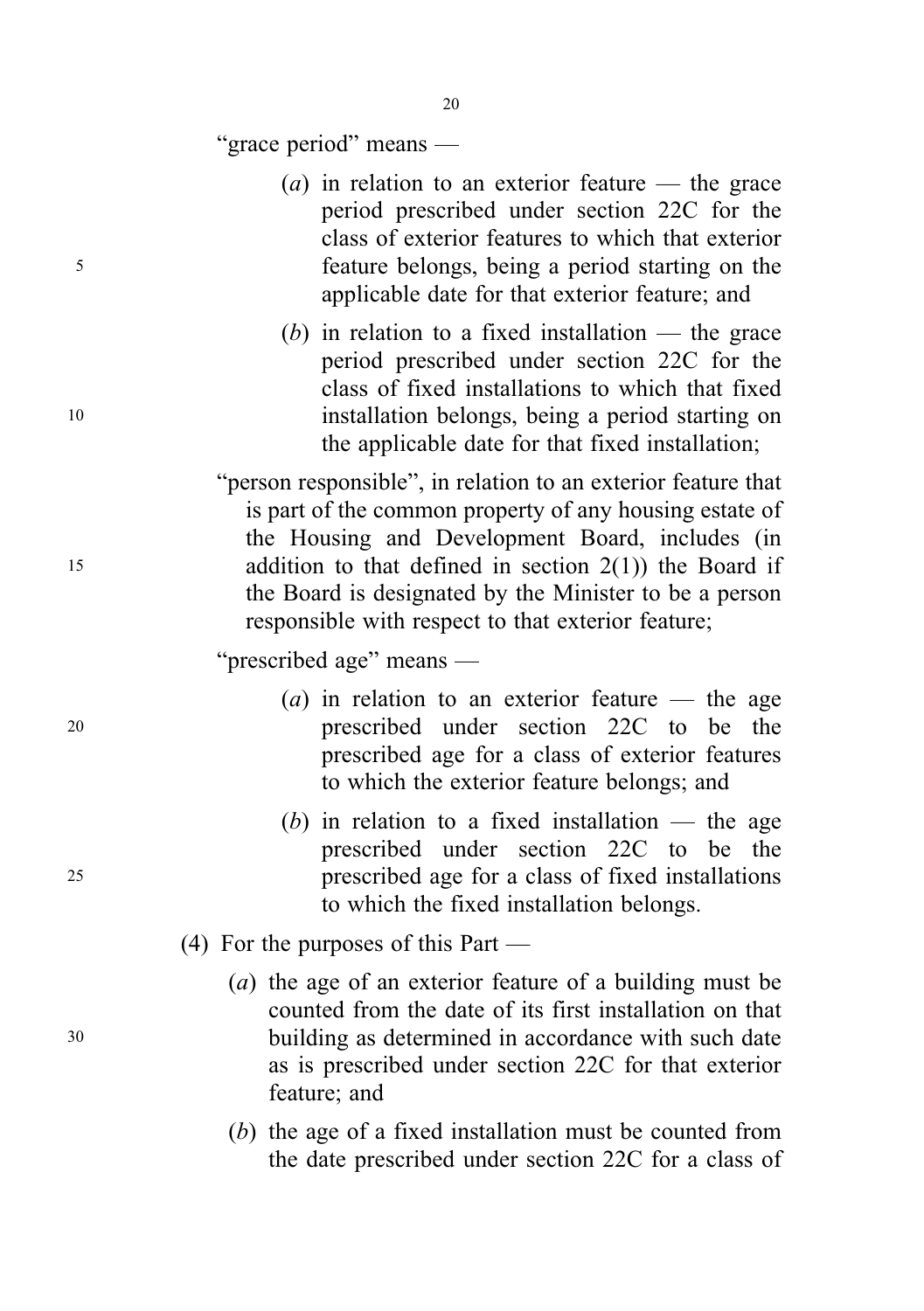fixed installations to which the fixed installation belongs.

- (5) Nothing in this Part
	- (a) prohibits or prevents the Commissioner of Building Control from exercising any of his powers under any 5 other provision of this Act or the building regulations; or
	- (b) limits the effect of any other provision of this Act or the building regulations or any other written law for the time being in force.".

## New section 22AA

14. The principal Act is amended by inserting, immediately after section 22A, the following section:

### "Duty to retrofit fixed installation

22AA.—(1) Every fixed installation owner of a fixed <sup>15</sup> installation must carry out, or cause to be carried out, retrofitting of the fixed installation, whether or not of a prescribed age, in accordance with this section.

- (2) The retrofitting mentioned in subsection (1) must be
	- (a) completed within the time required by subsection  $(3)$ ; 20 and
	- (b) carried out by a person and in the manner prescribed under section 22C for the fixed installation concerned.

(3) The time by which retrofitting of a fixed installation must <sup>25</sup> be completed is —

- (a) the grace period prescribed for the fixed installation where  $-$ 
	- (i) there is no prescribed age for the fixed installation; or 30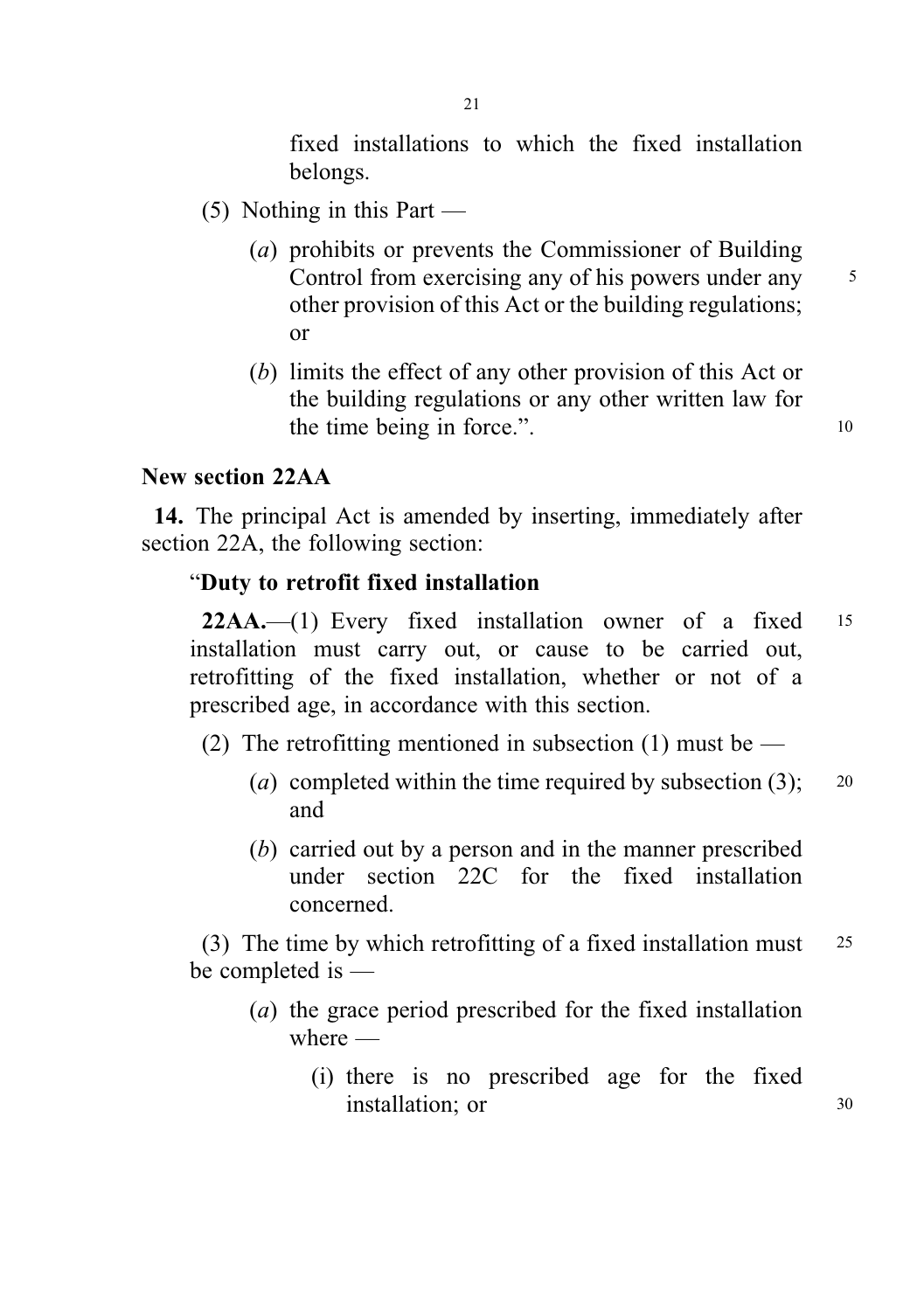- (ii) the fixed installation is, on the applicable date for that fixed installation, of the prescribed age or older; or
- (b) the longer of the following periods, where the fixed <sup>5</sup> installation is, on the applicable date for that fixed installation, below the prescribed age:
	- (i) the grace period prescribed for that fixed installation;
- (ii) the period starting on the applicable date for that <sup>10</sup> fixed installation and ending immediately before the fixed installation attains the prescribed age.

(4) A fixed installation owner who, without reasonable excuse, contravenes subsection (1) shall be guilty of an <sup>15</sup> offence and shall be liable on conviction —

- (*a*) to a fine not exceeding  $$20,000$  or to imprisonment for a term not exceeding 12 months or to both; and
- (b) in the case of a continuing offence, to a further fine not exceeding \$1,000 for every day or part of a day <sup>20</sup> during which the offence continues after conviction.

(5) In any proceedings for an offence under subsection (4), it is a defence for an accused to prove, on a balance of probabilities, that the accused was not the fixed installation owner of the fixed installation —

- <sup>25</sup> (a) at any time during the grace period prescribed for that fixed installation; or
	- (b) before the fixed installation attained the prescribed age.".

### Amendment of section 22B

<sup>30</sup> 15. Section 22B of the principal Act is amended —

(a) by deleting the words "\$5,000 or to imprisonment for a term not exceeding 6 months or to both and, in the case of a continuing offence, to a further fine not exceeding \$500" in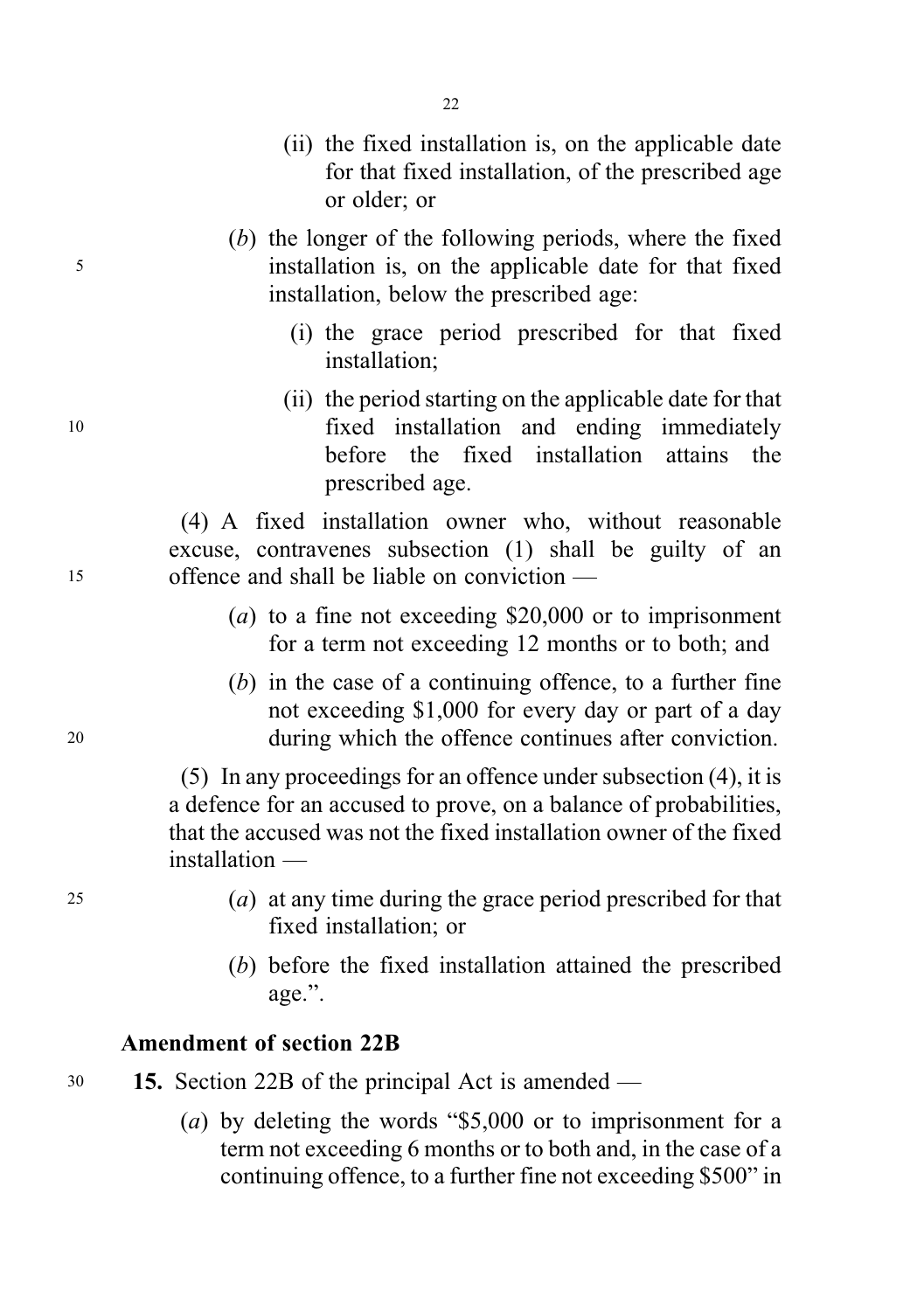subsection (2) and substituting the words "\$20,000 or to imprisonment for a term not exceeding 12 months or to both and, in the case of a continuing offence, to a further fine not exceeding \$1,000"; and

(b) by deleting subsections (4) and (5).  $\frac{5}{2}$ 

#### Amendment of section 22C

**16.** Section 22C(2) of the principal Act is amended —

- (a) by inserting, immediately after the words "an exterior feature" in paragraph  $(a)$ , the words "or a fixed installation"; 10
- (b) by inserting, immediately after paragraph (b), the following paragraph:
	- "(ba) different applicable dates, prescribed ages and grace periods in relation to different fixed installations;": and 15
- (c) by inserting, immediately after the words "different exterior features" in paragraph (c), the words "or different fixed installations, as the case may be".

#### New section 22DA

17. The principal Act is amended by inserting, immediately after 20 section 22D, the following section:

#### "Requiring works to be done upon trigger application

22DA.—(1) Where the Commissioner of Building Control receives, on or after the date of commencement of section 17 of the Building Control (Amendment) Act 2020, a trigger <sup>25</sup> application relating to a relevant building, the Commissioner of Building Control may, by written notice, require the owner of the relevant building (who may or may not be the applicant of a trigger application relating to the same relevant building) to do the following:  $30$ 

(a) to prepare and submit for approval the plans of relevant building works specified by the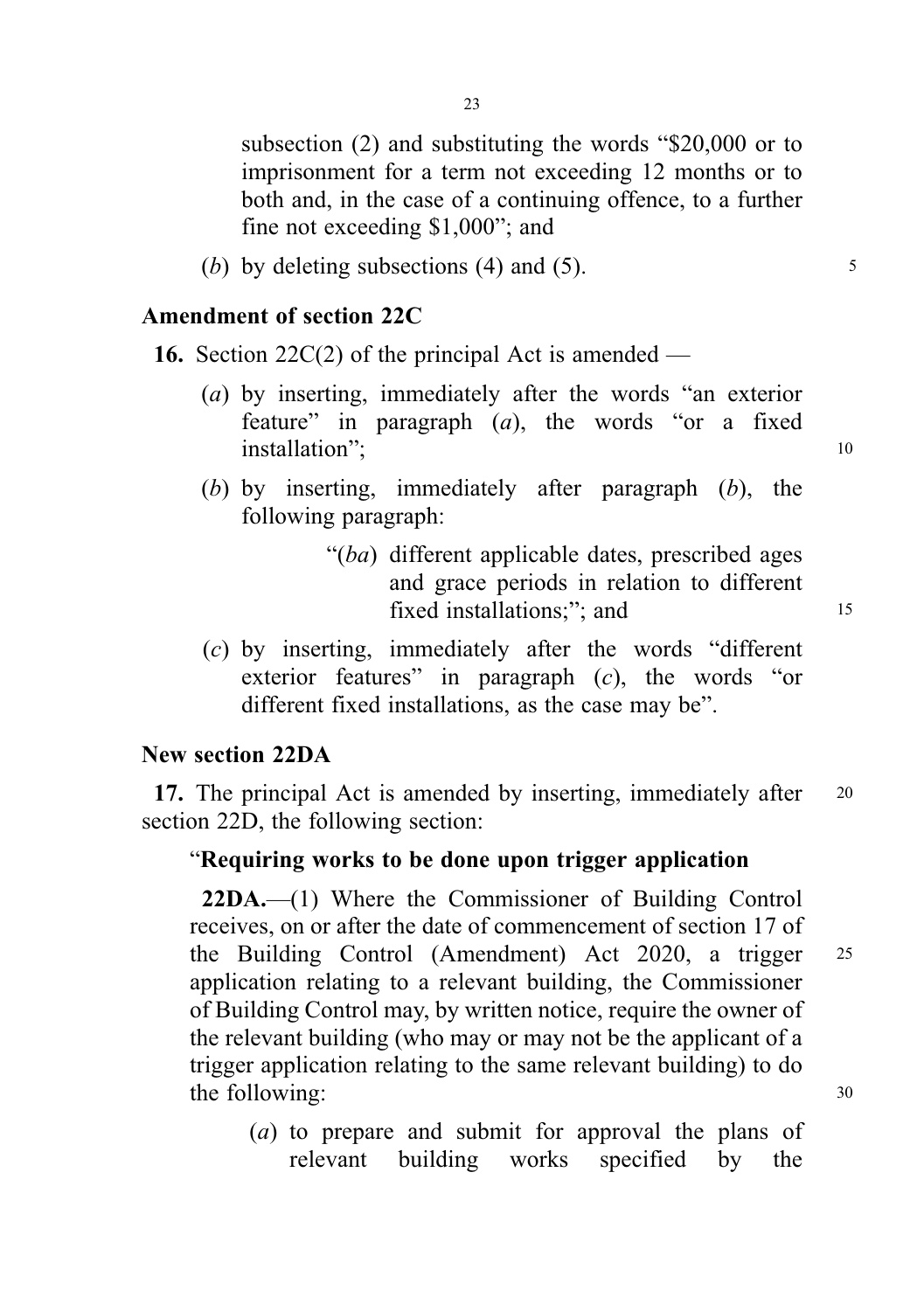Commissioner of Building Control in the notice in relation to that relevant building;

(b) where the plans of the relevant building works mentioned in paragraph (a) are approved, to <sup>5</sup> complete those relevant building works in relation to the relevant building within the time specified in the notice.

(2) An owner of a relevant building given a notice under subsection (1) who, without reasonable excuse, fails to comply <sup>10</sup> with the notice —

- (a) shall be guilty of an offence and shall be liable on conviction —
- (i) to a fine not exceeding \$5,000 or to imprisonment for a term not exceeding <sup>15</sup> 3 months or to both; and
	- (ii) to a further fine not exceeding \$250 for each day or part of a day the owner fails to comply with the notice; and
- (b) in the case of a continuing failure to comply with the <sup>20</sup> notice after conviction, shall be guilty of a further offence and shall be liable on conviction to a further fine not exceeding \$500 for each day or part of a day during which the failure to comply continues after conviction.
- 25 (3) In this section
	- "factory" means any building that is used or allowed to be used —
- (a) for handling, sorting, packing, storing, altering, repairing, constructing, processing or <sup>30</sup> manufacturing any goods;
	- (b) for the repair, construction or manufacturing of any vessel or vehicle; or

24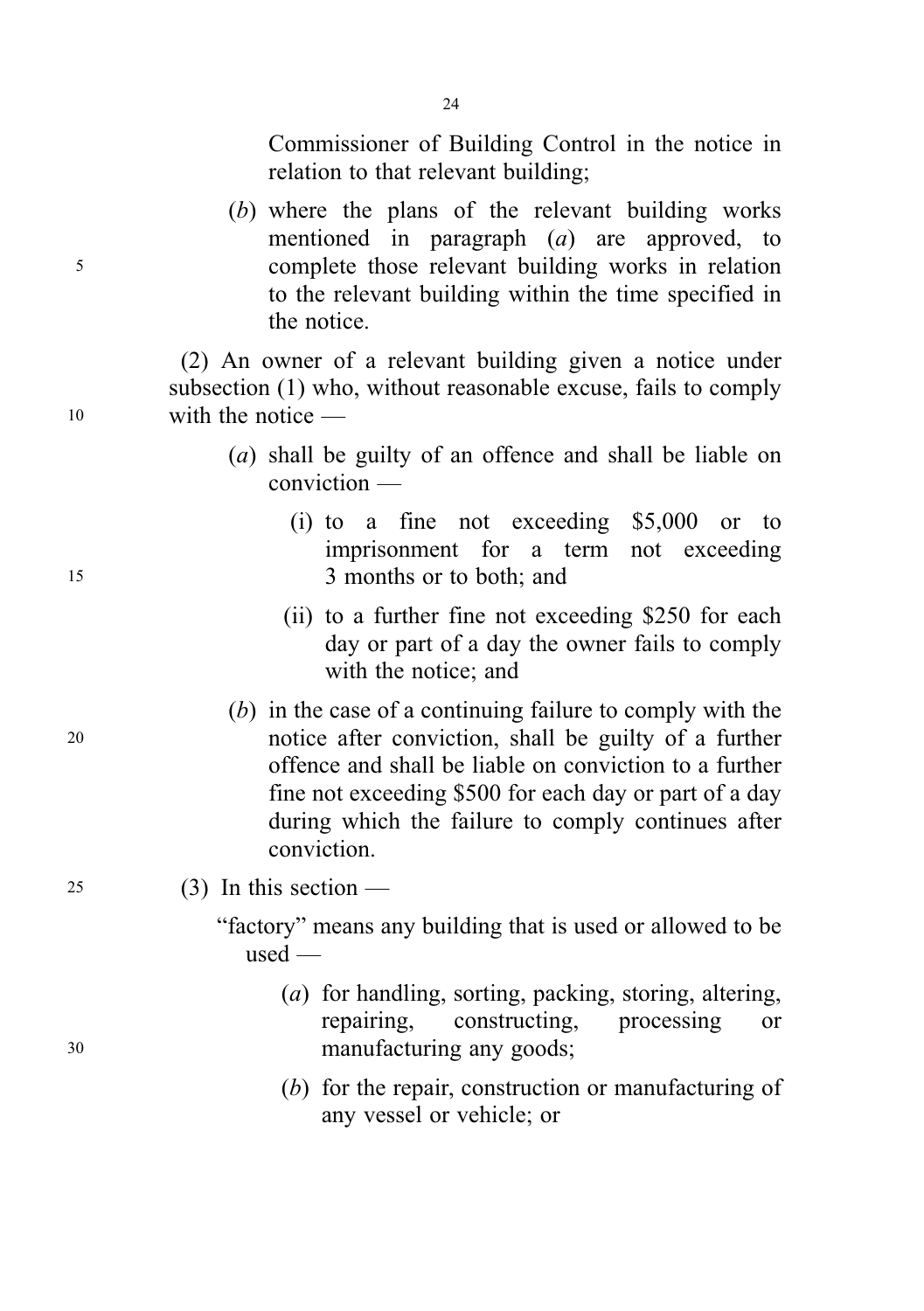(c) for any building operation or work of engineering construction,

and includes any building associated with a building used or allowed to be used for a purpose in paragraph  $(a)$ ,  $(b)$  or  $(c)$ ; 5

"relevant building" means a building —

- (a) the gross floor area of which is more than 500 square metres, or such other smaller minimum area prescribed in substitution;
- (b) to which members of the public have access as  $10$ of right or by virtue of express or implied permission, whether or not on payment of a fee, and whether or not access to the building may be restricted at particular times or for particular purposes; and 15
- (c) that is not comprised in any development which is used or allowed to be used solely for residential purposes or as a factory;
- "relevant building works", in relation to a relevant building, means building works to erect any physical 20 feature —
	- (a) in any corridor, lobby, washroom or other common area in the relevant building to which occupiers of the relevant building have general access: and 25
	- (b) towards satisfying the relevant performance requirement for the purposes of this Part;
- "trigger application" means an application for approval of the plans of any building works under section 5(1) for the alteration, addition or repair of a relevant building.". 30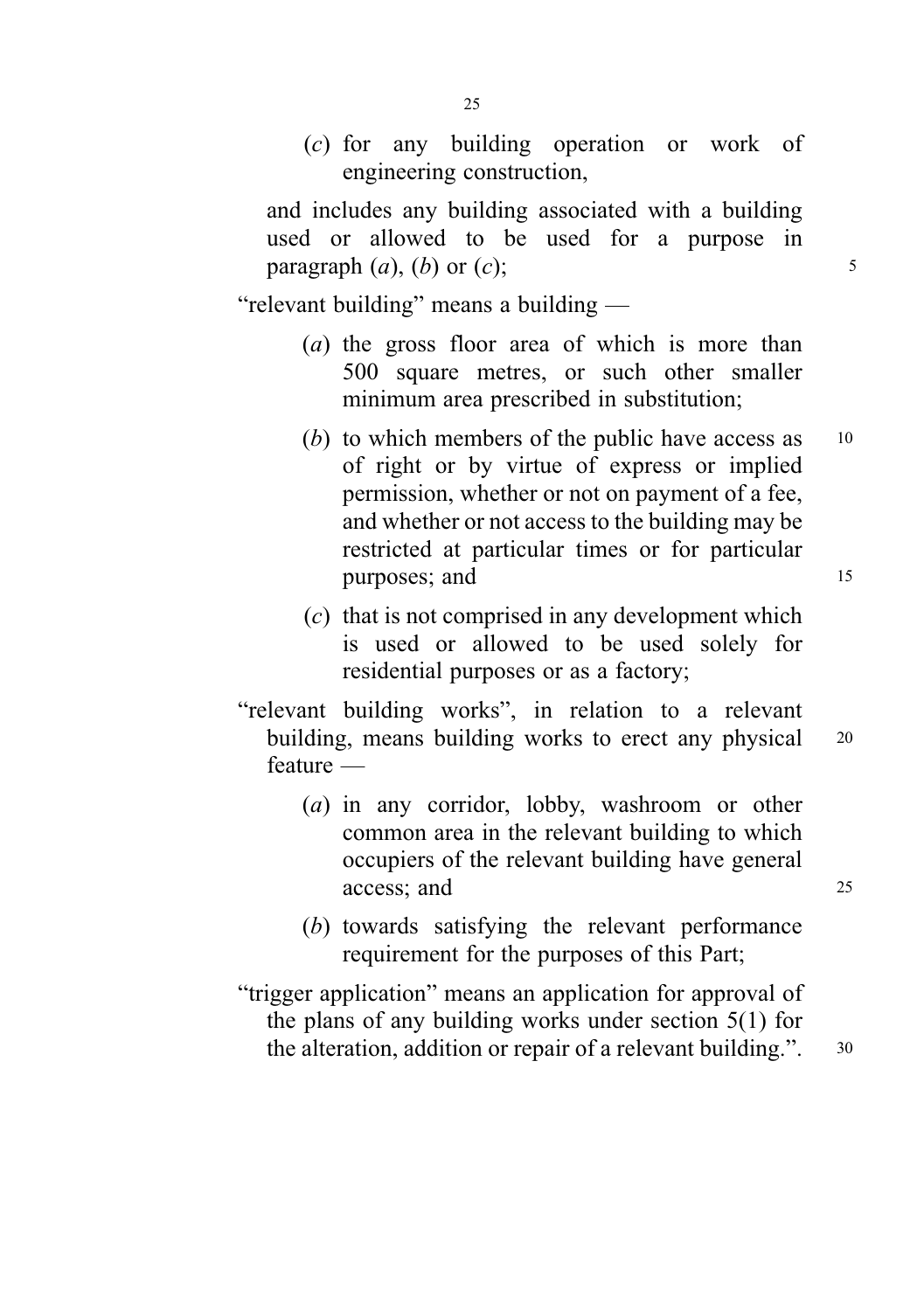# New Division heading of Part IV

18. Part IV of the principal Act is amended by inserting, immediately above section 22G, the following Division heading:

"Division  $1 -$ Dangerous buildings".

# <sup>5</sup> Repeal and re-enactment of section 22G

19. Section 22G of the principal Act is repealed and the following section substituted therefor:

#### "Interpretation of this Part

 $22G$ ,—(1) In this Part —

<sup>10</sup> "building" includes a building or any part of a building in respect of which building works are being carried out; "building product" means any product, material, assembly of components, software or other thing that is, or could be, used in a building and is prescribed by building <sup>15</sup> regulations to be a building product for the purposes of Division 2; "reportable matter" means — (*a*) any safety incident that — (i) occurs on or after the date of <sup>20</sup> commencement of section 19 of the Building Control (Amendment) Act 2020; (ii) involves an exterior feature or a fixed installation; and (iii) is prescribed by building regulations to be <sup>25</sup> a reportable safety incident for the purposes of this Part; or (b) any safety risk that  $-$ (i) involves the use of a building product (even if the building product was used in a <sup>30</sup> building before the date of commencement of section 19 of the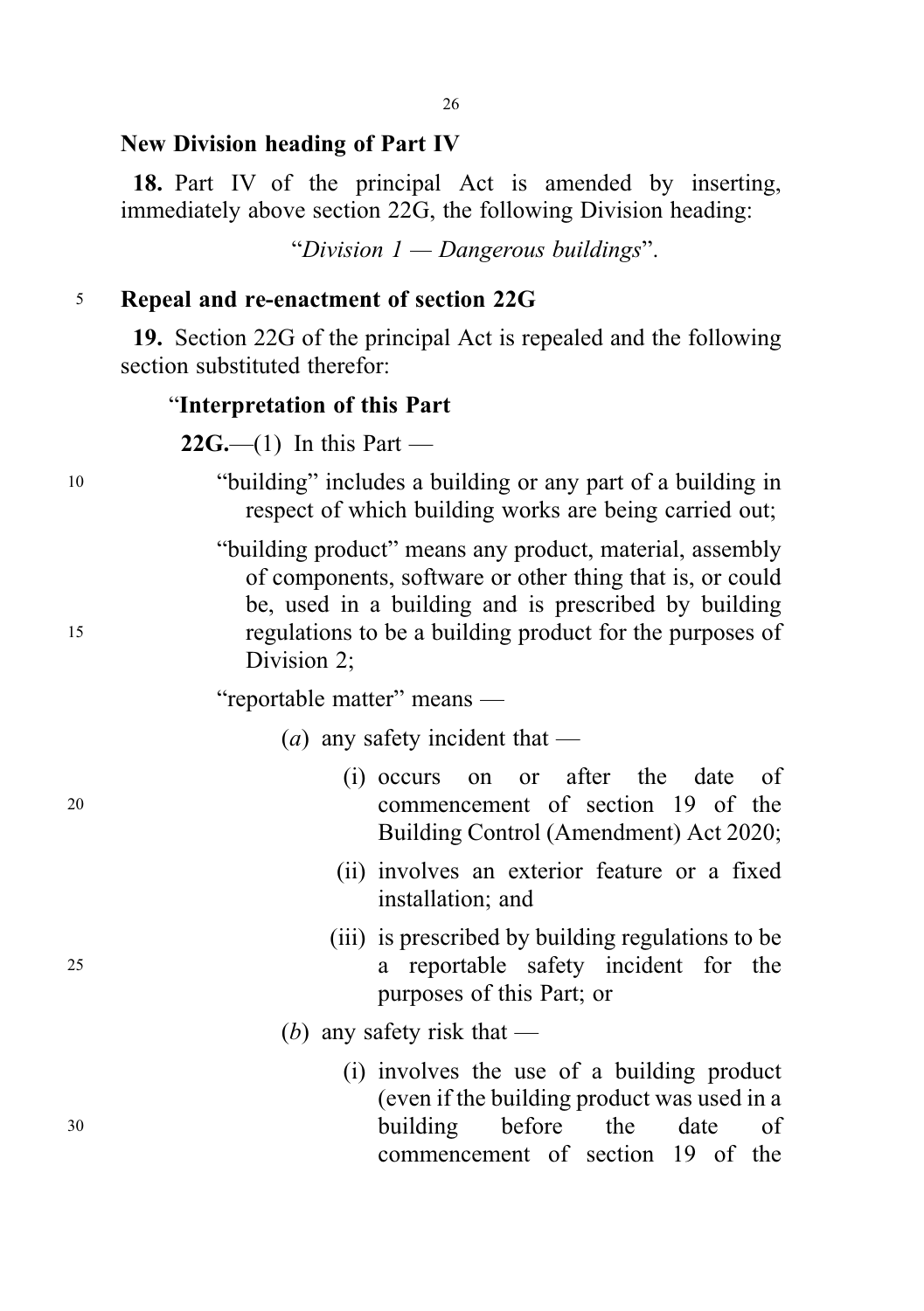Building Control (Amendment) Act 2020); and

(ii) is prescribed by building regulations to be a reportable safety risk for the purposes of this Part: 5

"safety incident", in relation to an exterior feature of a building or a fixed installation, means —

- (a) any situation where an individual dies, or is injured as a result of, an incident associated with the condition of the exterior feature or the <sup>10</sup> operation of the fixed installation;
- (b) any situation where any property (other than the exterior feature or fixed installation itself) is damaged as a result of an incident associated with the condition of the exterior feature or the 15 operation of the fixed installation; or
- (c) any situation or condition involving the exterior feature or fixed installation which endangers or which, if not corrected or if left unattended.  $would$  — 20
	- (i) endanger the occupants of the building or any other person; and
	- (ii) induce a situation described in paragraph  $(a)$  or  $(b)$ ;

"safety risk", in relation to a building product, means a <sup>25</sup> feature of the design or construction of —

- (a) the building product; or
- (b) a component, accessory or other part of a building product,

such that the use of the building product in a building  $30$ poses to any occupant of the building, or any member of the public in or in the vicinity of the building, risk of death or serious injury arising from the use of the building product in the building.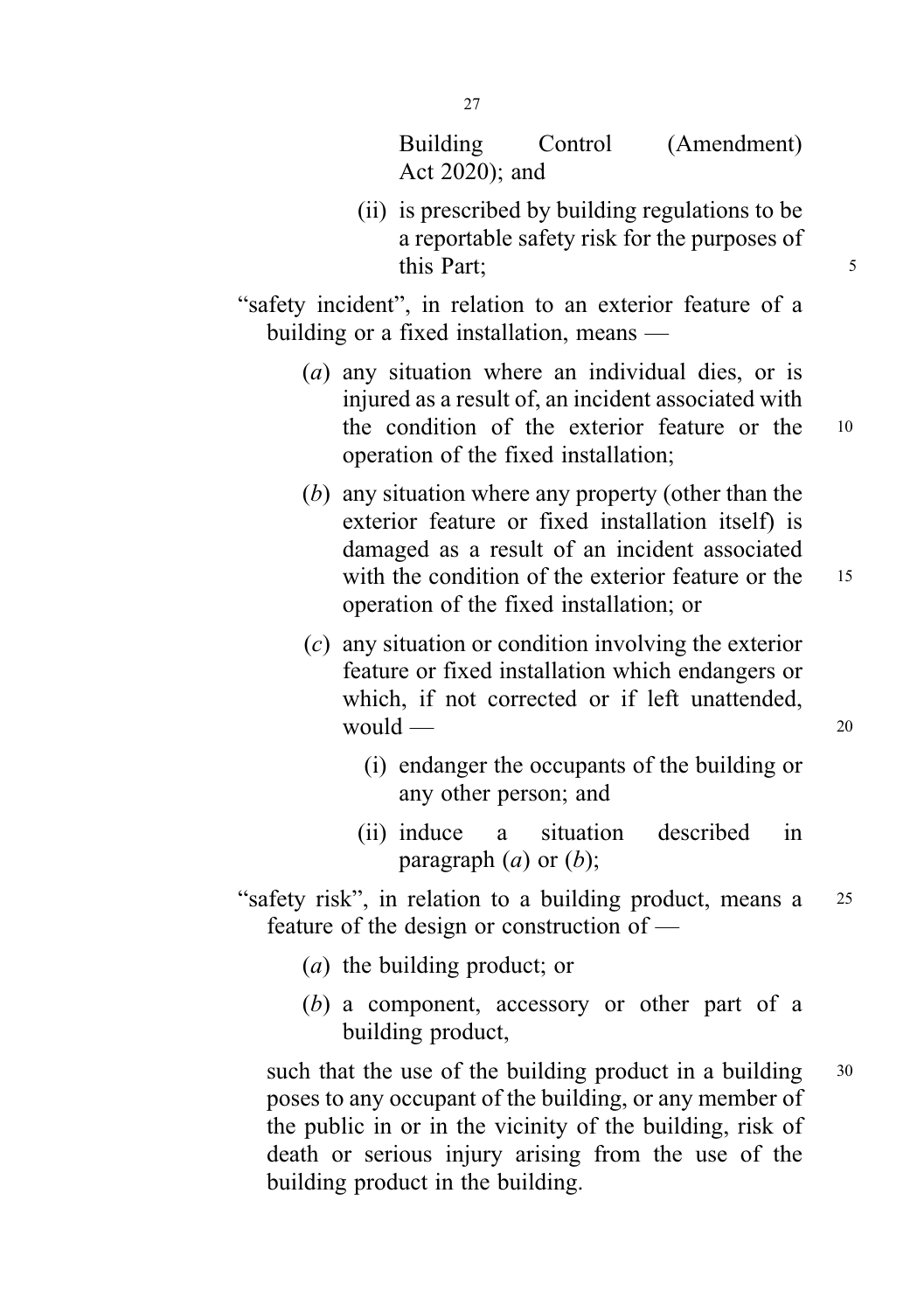28

(2) For the purpose of the definition of "safety risk" in subsection (1) and this Part —

- (a) a risk can be considered to arise from the use of a building product in a building even if the risk will <sup>5</sup> only arise in certain circumstances or if some other event occurs, such as fire;
- (b) a building product is used in a building if it is or is to be incorporated into, connected to, or otherwise installed in a building by means of building works; <sup>10</sup> and
	- (c) use of a building product in a building includes a misuse of a building product in a building.".

## Amendment of section 24

20. Section 24 of the principal Act is amended —

- <sup>15</sup> (a) by deleting the words "order the owner" in subsection (1) and substituting the words "order an owner";
	- (b) by deleting the word "qualified" in subsection  $(1)(a)$ ;
- (c) by deleting the full-stop at the end of paragraph  $(d)$  of subsection (1) and substituting a semi-colon, and by <sup>20</sup> inserting immediately thereafter the following paragraph:
	- $\degree$ (e) to suspend the operation or use of any part of the building by any occupier or other person until after the Commissioner of Building Control otherwise approves.";
- <sup>25</sup> (d) by inserting, immediately after subsection (1), the following subsections:

"(1A) In addition, the Commissioner of Building Control may give an order under subsection (1) to do any thing under subsection  $(1)(a)$ ,  $(b)$ ,  $(c)$ ,  $(d)$  or  $(e)$  in <sup>30</sup> respect of an exterior feature of a building or a fixed installation, or any building product used in a building, that the Commissioner of Building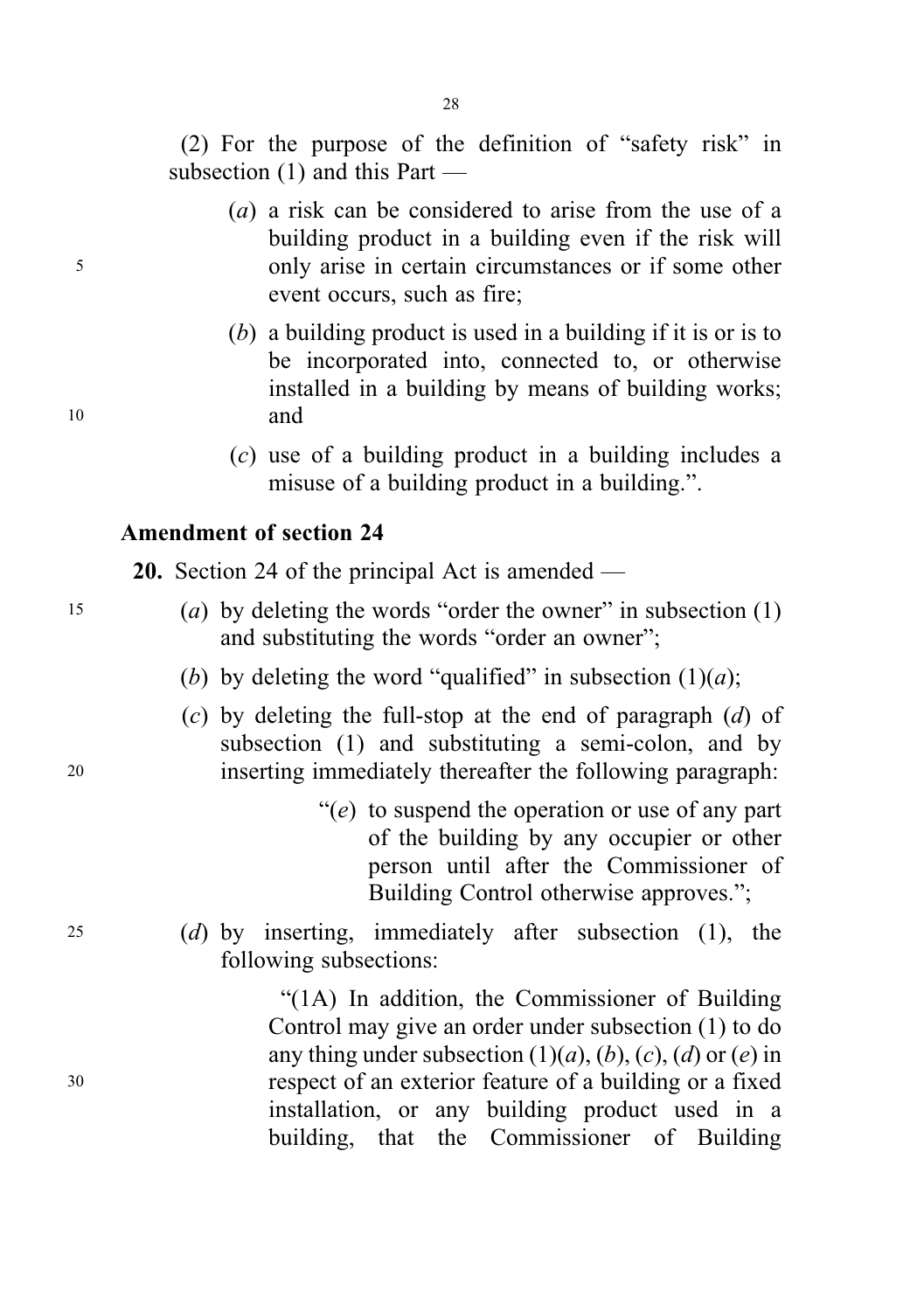Control reasonably believes is necessary for either or both the following purposes:

- (a) to prevent safety incidents involving the exterior feature or fixed installation in the future; 5
- (b) to eliminate or minimise a safety risk posed by the use in the building of the building product.

(1B) Where an order under subsection (1) is given to the owner or owners of 2 or more adjoining or 10 connected buildings, a power to order the doing of anything under subsection  $(1)(a)$ ,  $(b)$ ,  $(c)$ ,  $(d)$  or  $(e)$ includes —

- (a) a power to order the respective owners of the buildings to jointly appoint the same 15 qualified person or persons to carry out (at the owners' cost) an inspection of each of the buildings, where subsection  $(1)(a)$  is concerned; and
- (b) a power to order the respective owners of  $20$ the buildings to jointly do that thing under subsection  $(1)(b)$ ,  $(c)$ ,  $(d)$  or  $(e)$  in relation to each of those buildings.

(1C) In the case of an order under subsection (1) in respect of a building with 2 or more owners, each of 25 those owners is jointly and severally responsible —

- (a) to take such steps as are necessary to comply with the order; and
- (b) to bear all costs incurred to comply with the order."; and 30
- (e) by inserting, immediately after subsection (7), the following subsections:

"(8) For the purposes of subsection  $(1A)$ , it does not matter that the building product was used in a building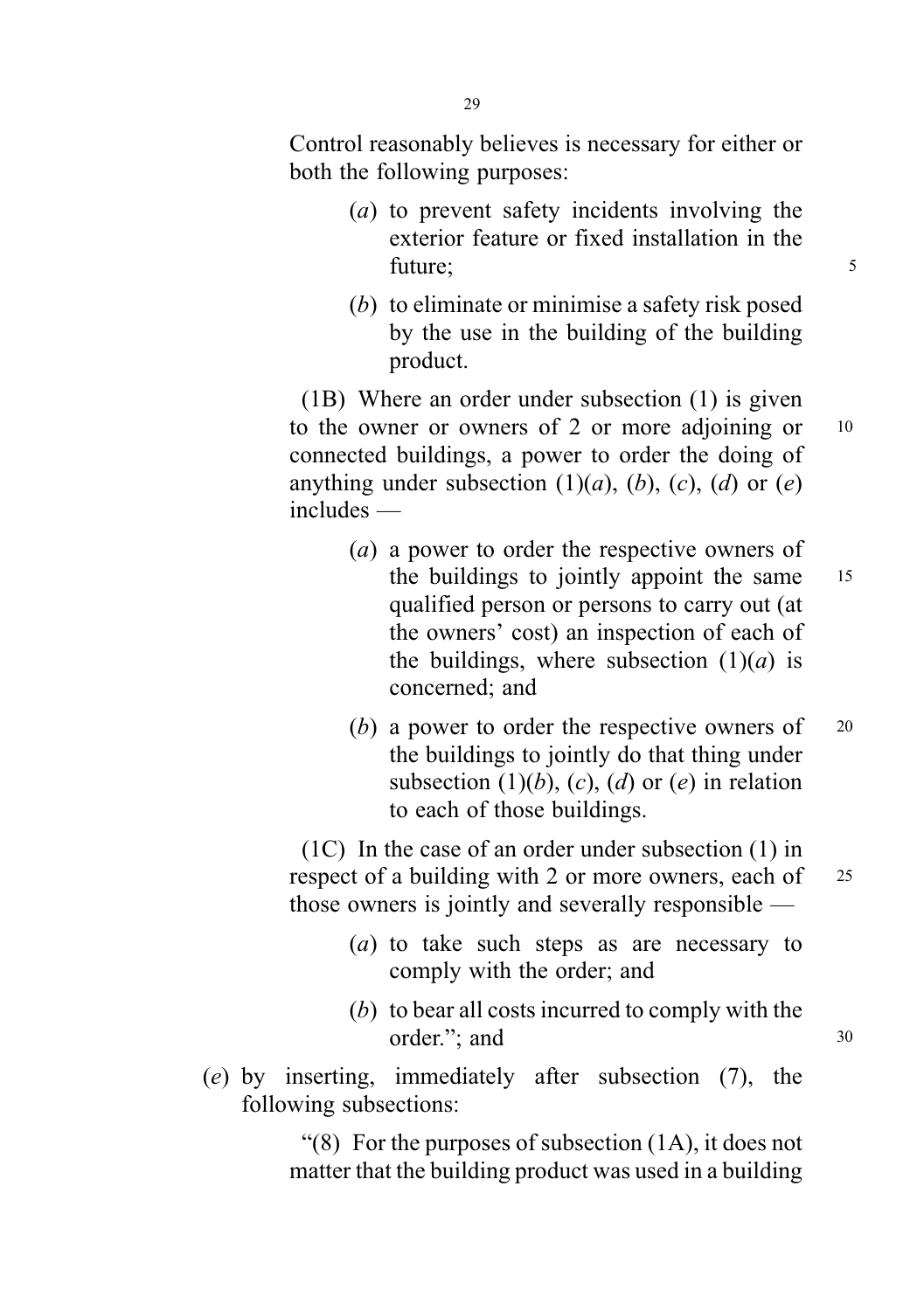before the building product became the subject of a reportable safety risk.

(9) Where a building in respect of which the Commissioner of Building Control is to exercise his <sup>5</sup> powers under this section is a fixed installation, any reference in this section to the owner of a building is a reference to the fixed installation owner of that fixed installation.".

#### New Division 2 of Part IV and new Part IVA

<sup>10</sup> 21. The principal Act is amended by inserting, immediately after section 25A, the following Division and Part:

> "Division 2 — Reporting of safety incidents and safety risks

# Duty to notify reportable matters

<sup>15</sup> 25B.—(1) A person mentioned in subsection (2) must notify the Commissioner of Building Control, within the time and by the means prescribed in the building regulations, of  $-$ 

- (a) that reportable matter; and
- (b) the prescribed particulars about the reportable matter <sup>20</sup> that are known to the person.

(2) The persons required by subsection (1) to notify any reportable matter are as follows:

- (a) where the reportable matter is a reportable safety incident involving an exterior feature of a building —
- <sup>25</sup> (i) a person responsible for the exterior feature who is aware of the reportable safety incident;
- (ii) a person who is authorised to carry out any retrofitting of that exterior feature for the purposes of Part III and who becomes aware <sup>30</sup> of the reportable safety incident while performing the retrofitting;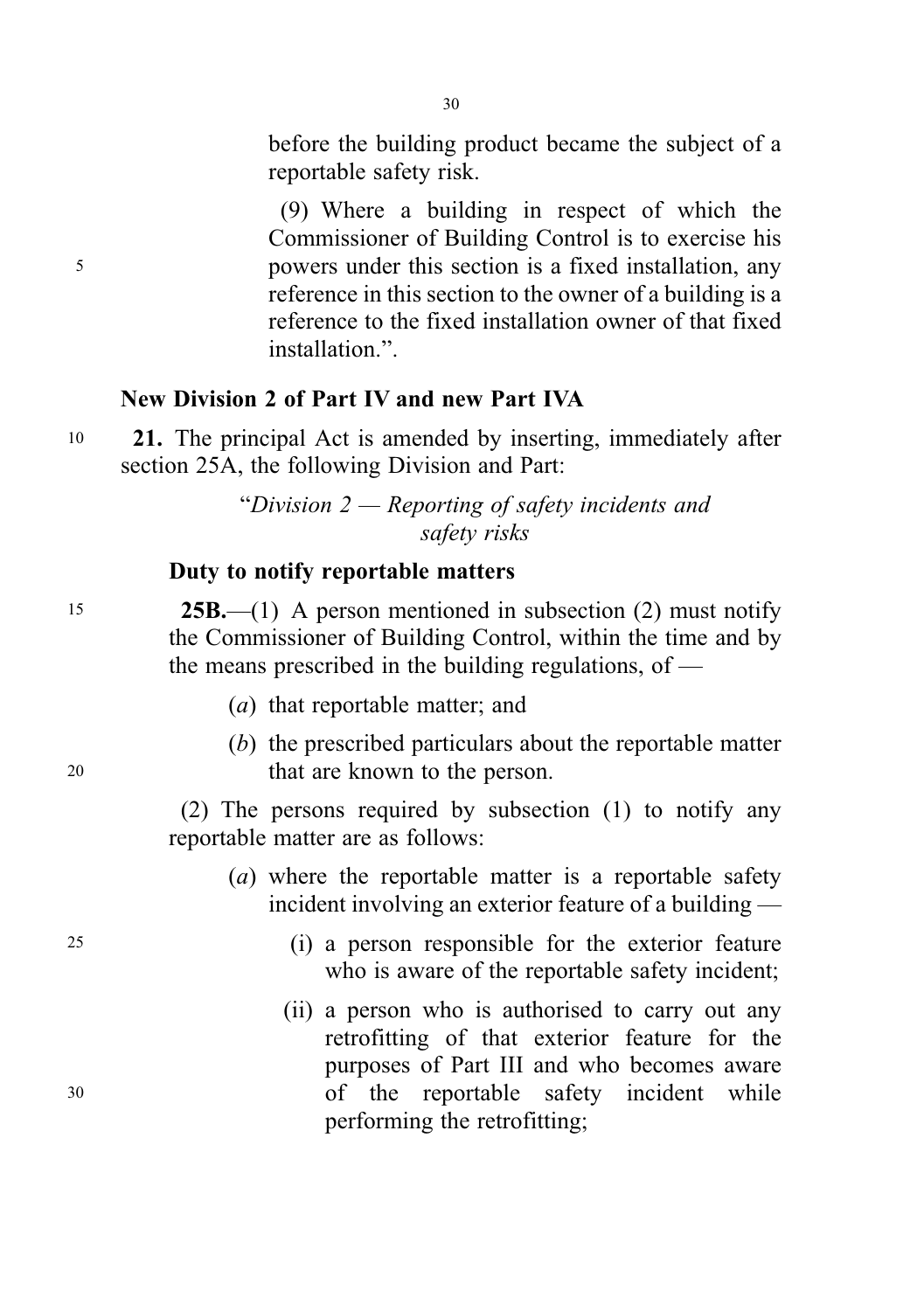- (iii) a builder or supervisor (including a consultant) of building works related to the building who becomes aware of the reportable safety incident while carrying out or supervising the building works; or 5
- (iv) a person appointed to carry out an inspection of the building for the purpose of Part V who becomes aware of the reportable safety incident while carrying out the inspection;
- (b) where the reportable matter is a reportable safety 10 incident involving a fixed installation —
	- (i) a fixed installation owner of that fixed installation who is aware of the reportable safety incident; or
	- (ii) a person who last carried out maintenance <sup>15</sup> works on the fixed installation (whether before, on or after the date of commencement of section 21 of the Building Control (Amendment) Act 2020) before the happening of the reportable safety incident, and who <sup>20</sup> becomes aware of the reportable safety incident;
- (c) where the reportable matter is a reportable safety risk involving a building product used in a building —
	- (i) a person who manufactures or assembles the <sup>25</sup> building product in Singapore;
	- (ii) a person who imports the building product for sale or use in a building in Singapore;
	- (iii) a builder or supervisor (including a consultant) of building works using the building product for  $30$ that building, who becomes aware of the reportable safety risk while carrying out or supervising those building works;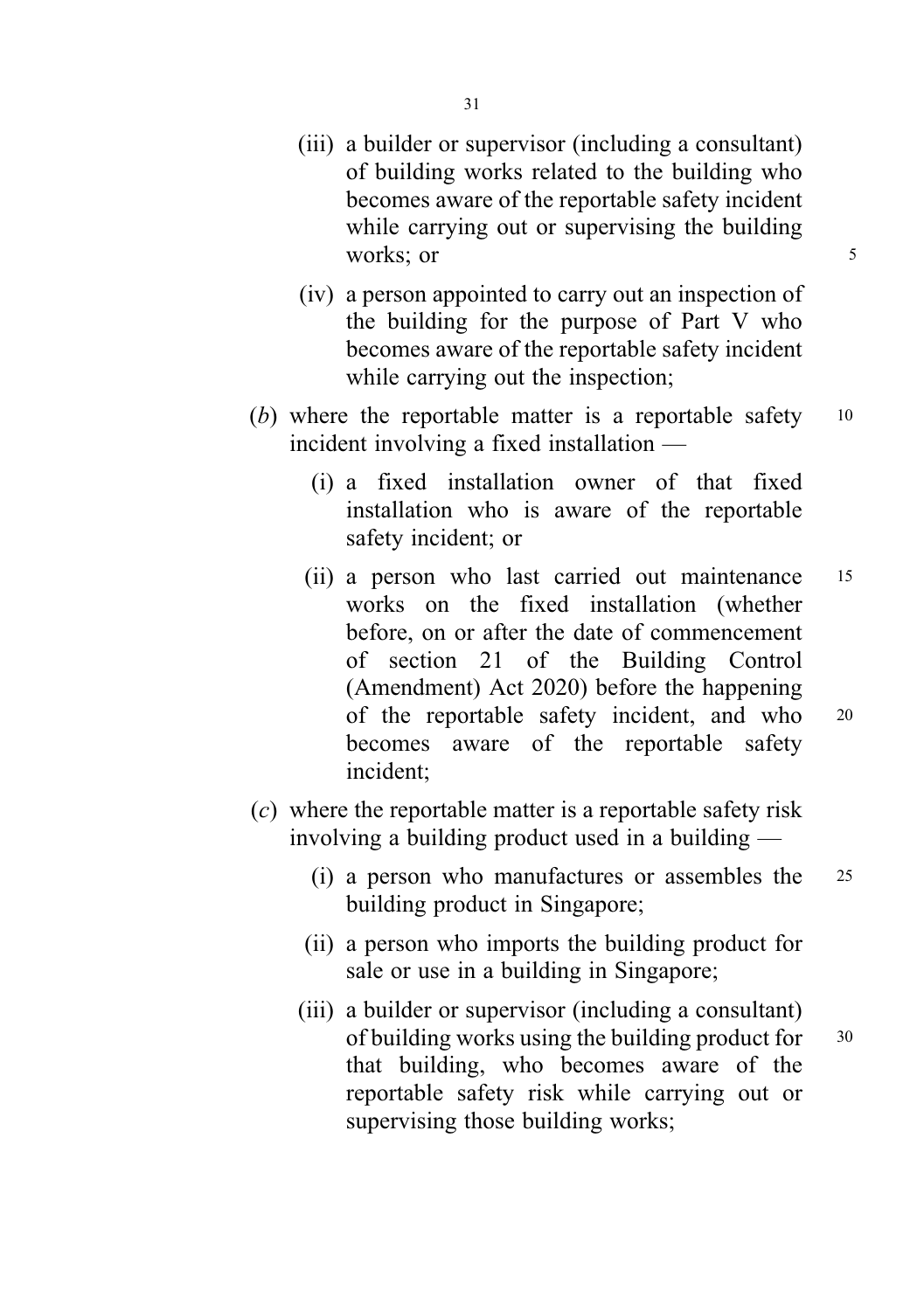- (iv) a person appointed to carry out an inspection of the building for the purpose of Part V who becomes aware while carrying out the inspection that the building product has been <sup>5</sup> used in the building;
- (v) a person who carries out maintenance works on the building product (on or after the date of commencement of section 21 of the Building Control (Amendment) Act 2020) who becomes <sup>10</sup> aware of the reportable safety risk while carrying out those works;
	- (vi) if the building affected by the building product is a fixed installation, any of the following:
- (A) a fixed installation owner of the fixed 15 installation;
- (B) a person who carries out fixed installation works or maintenance works on the fixed installation (on or after the date of commencement of section 21 of the <sup>20</sup> Building Control (Amendment) Act 2020) who becomes aware of the reportable safety risk posed while carrying out those works;
- (C) a person appointed to carry out an <sup>25</sup> inspection of the fixed installation required by the building regulations, who becomes aware of the reportable safety risk posed while carrying out the inspection; or
- <sup>30</sup> (vii) an owner or occupier of the building who is aware that the building product has been used in the building and of the reportable safety risk posed.

32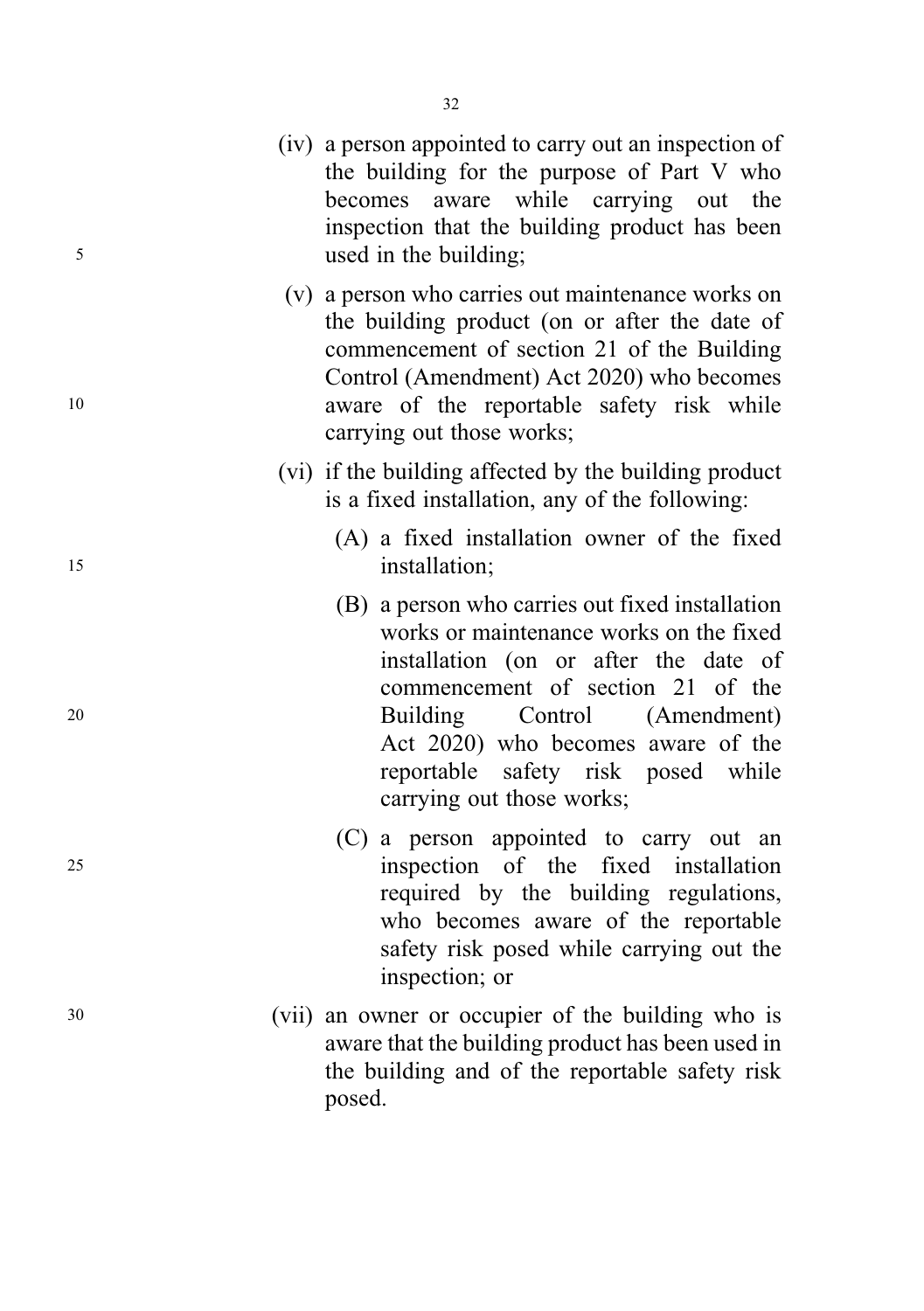(3) For the purposes of subsection  $(2)(c)$ , it does not matter that the building product was used in a building before the building product became the subject of a reportable safety risk.

(4) However, subsection (1) does not apply if a person required to notify a reportable matter under that subsection 5 knows that another person similarly required has, or other such persons have, already notified that reportable matter to the Commissioner of Building Control with all the particulars required by that subsection.

## Offence of failing to notify reportable matters 10

**25C.**—(1) A person mentioned in section  $25B(2)$  who is required under section 25B(1) to notify a reportable matter commits an offence if the person, without reasonable excuse, fails to comply with section 25B(1).

(2) A person who is guilty of an offence under subsection  $(1)$  15 shall be liable on conviction to a fine not exceeding \$20,000 or to imprisonment for a term not exceeding 12 months or to both.

(3) A person is not excused from giving any information required by section 25B(1) on the ground that the disclosure of the information might tend to incriminate the person or expose 20 the person to a penalty.

(4) Where a person claims, before giving any information that the person is required by section 25B(1) to give, that the disclosure of the information might tend to incriminate the person — 25

- (a) that information;
- (b) the giving of the information; and
- (c) any information, document or thing obtained as a direct or indirect consequence of the giving of the information, 30

is not admissible in evidence against the person in any criminal proceedings other than proceedings for an offence under section 43A.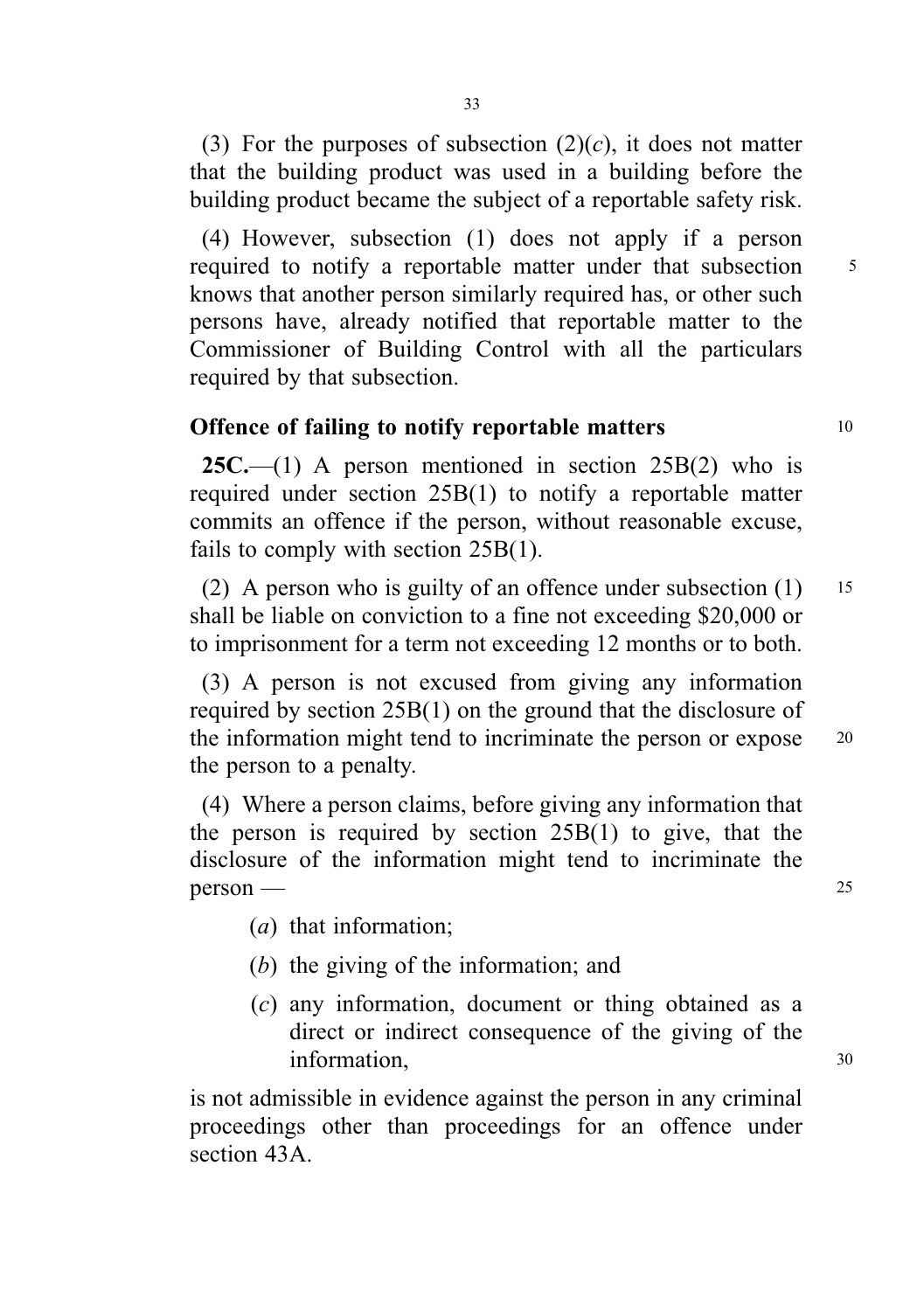#### PART IVA

34

#### MAINTENANCE OF BUILDINGS

## Application of this Part

#### 25D. This Part applies only to —

- <sup>5</sup> (a) any building (subdivided or otherwise), and any common property or limited common property (which may include fixed installations) that are a building; and
	- (b) all exterior features on any building, except —
- <sup>10</sup> (i) exterior features on any detached house, semi-detached house, terrace house or linked house, none of which are comprised in any strata title plan; and
- (ii) exterior features located on the lowest level of <sup>15</sup> any building.

#### Notices to maintain

25E.—(1) The Commissioner of Building Control may issue a notice (called in this Act a notice to maintain) in respect of any building, any exterior feature of a building (whether or not <sup>20</sup> common property or limited common property) or any common property or limited common property (whether or not a fixed installation) where, in the opinion of the Commissioner of Building Control —

- (a) the building or the common property or limited <sup>25</sup> common property has not been kept or maintained in a state of good and serviceable repair or in a proper and clean condition; or
- (b) in the case of an exterior feature of a building, the exterior feature has not been kept or maintained in <sup>30</sup> such manner as to be securely fixed to the building and as will prevent any collapse (wholly or partly) of the exterior feature or its support.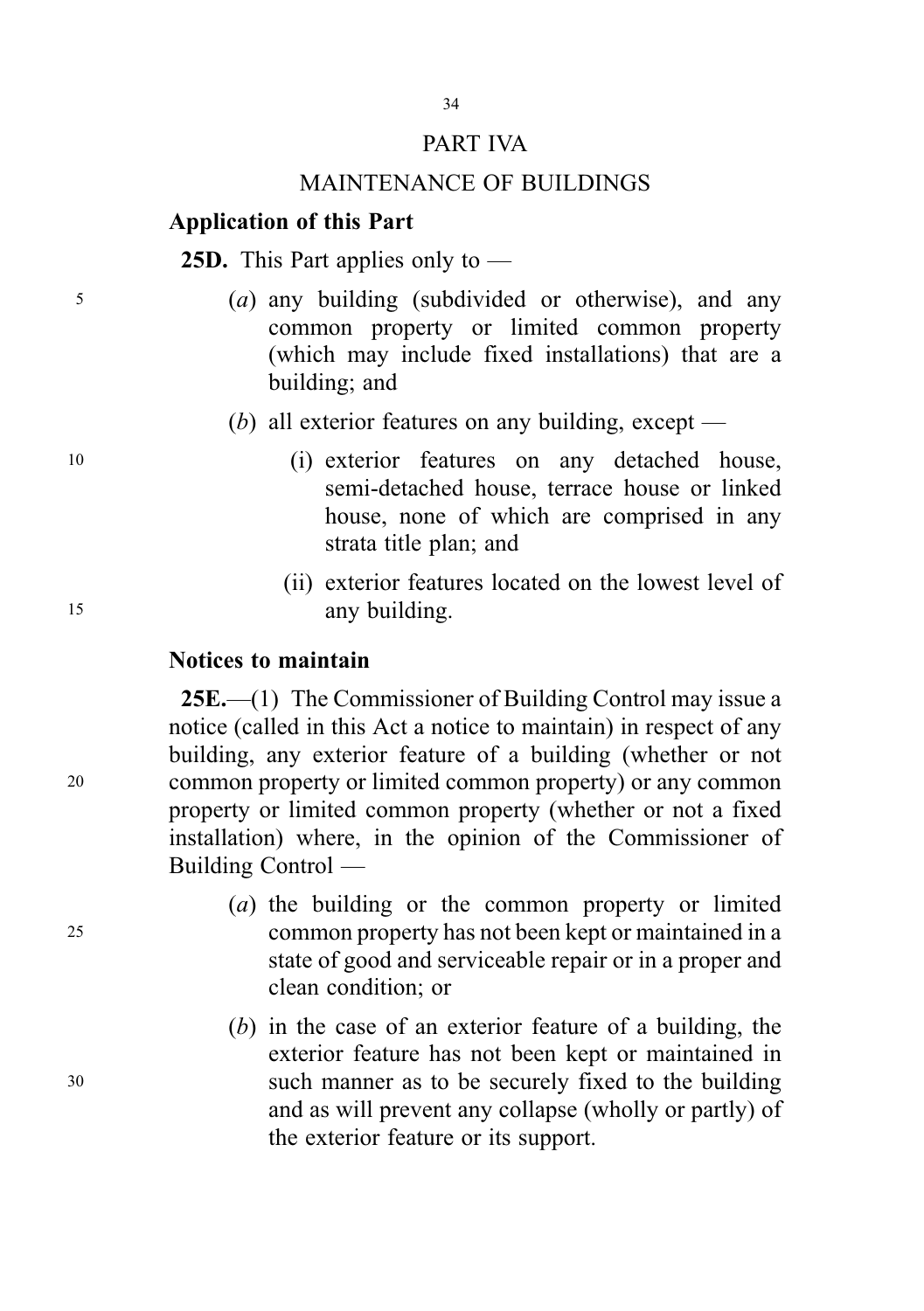(2) A notice to maintain may require a person mentioned in subsection (4) who is served the notice to do all or any of the following:

- (a) to suspend the operation or use of the building, exterior feature of a building or the common property 5 or limited common property (as the case may be) by any occupier or other person until after the Commissioner of Building Control otherwise approves;
- (b) to appoint an appropriate person to carry out (at the  $10$ person's cost) an inspection described in the notice, of the building, exterior feature of a building, or the common property or limited common property (as the case may be) and make recommendations on any measures or other building works reasonably <sup>15</sup> necessary —
	- (i) to ensure the proper maintenance in a state of good and serviceable repair or in a proper and clean condition of the building, or common property or limited common property; or 20
	- (ii) to prevent the occurrence or potential occurrence of collapse (wholly or partly) of the exterior feature or its support;
- (c) to repair or carry out work on or alter the building, exterior feature of a building, or the common property 25 or limited common property (as the case may be) in the manner specified in the notice.
- (3) A notice to maintain must specify
	- (a) the time within which anything required to be done in subsection  $(2)$  must be completed; and  $30$
	- (b) that anything required to be done in subsection  $(2)$ must be carried out with due diligence to the satisfaction of the Commissioner of Building Control.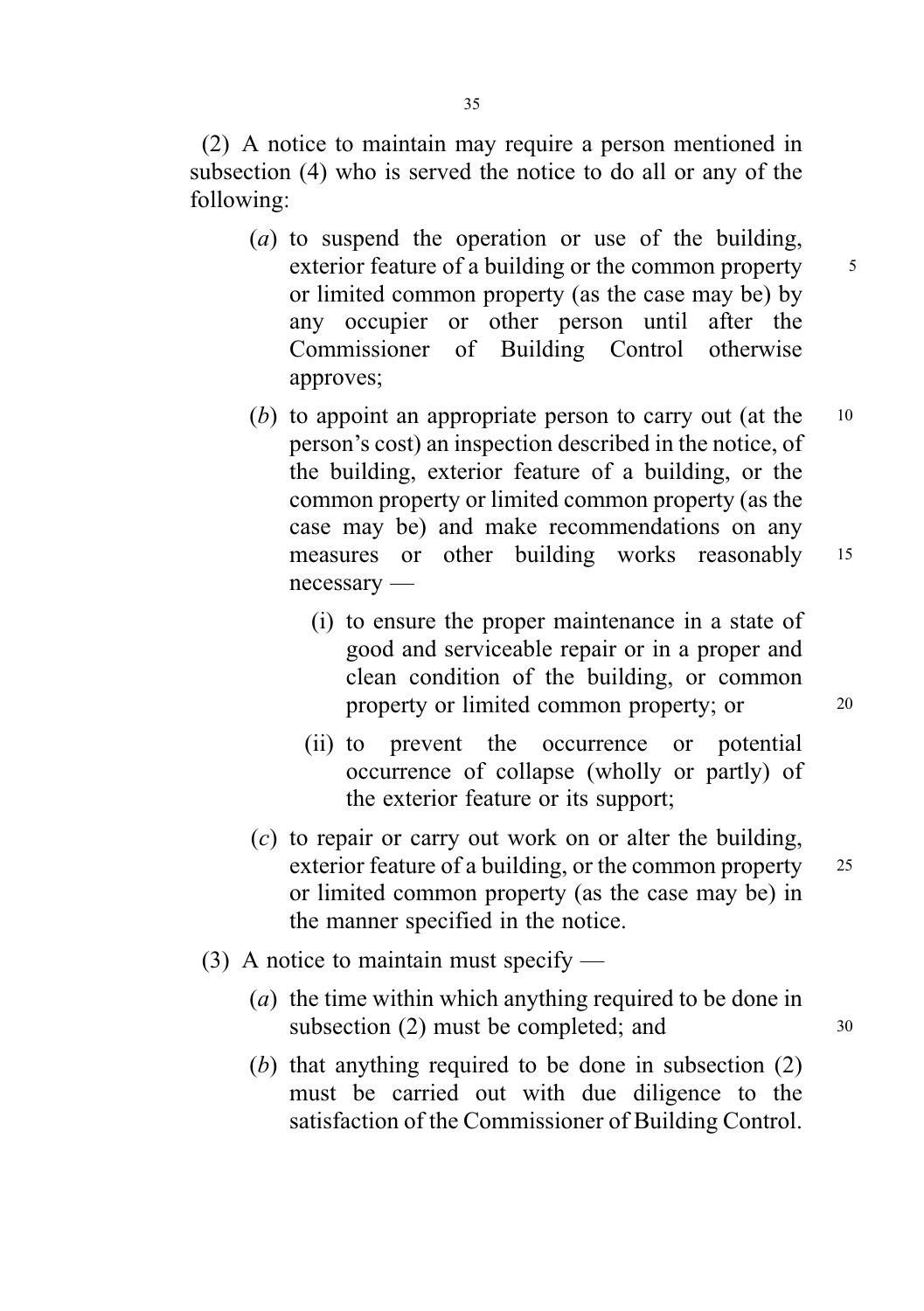(4) A notice to maintain may be served on any of the following persons:

- (a) where the notice to maintain is made in respect of an exterior feature (whether or not common property or <sup>5</sup> limited common property) —
	- (i) on the person responsible for the exterior feature; or
- (ii) on every occupier of the building on which the exterior feature is installed or forms part of, if 10 the person in sub-paragraph (i) cannot be found by reasonable inquiry;
	- (b) for a notice to maintain made in respect of a fixed installation (whether or not common property or limited common property) —
- <sup>15</sup> (i) on the fixed installation owner for that fixed installation; or
- (ii) on the occupier of the building connected with that fixed installation if the person in sub-paragraph (i) cannot be found by <sup>20</sup> reasonable inquiry;
- (c) for a notice to maintain made in respect of a building that comprises 2 or more flats but is not subdivided, and where there are subsisting leases for those flats registered under the Registration of Deeds Act <sup>25</sup> (Cap. 269) or the Land Titles Act —
	- (i) on the registered lessee or registered proprietor (as the case may be) of every such flat; or
- (ii) on the occupier of the flat if the persons in sub-paragraph (i) cannot be found by <sup>30</sup> reasonable inquiry;
	- (d) for a notice to maintain made in respect of common property or limited common property (but not exterior features and fixed installations) erected on land comprised in a strata title plan —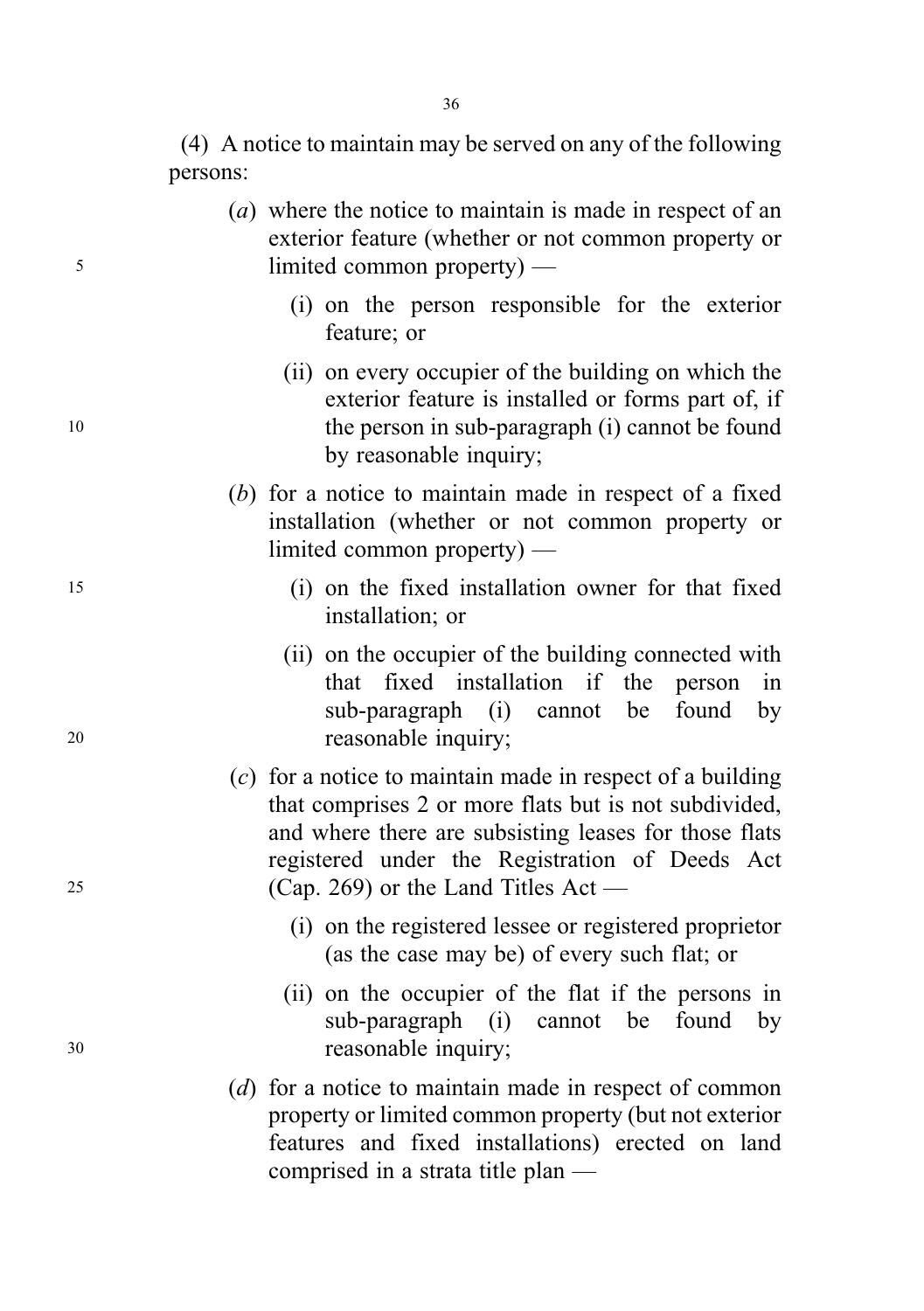- (i) on the management corporation having control of the common property, or the person receiving any rent or charge for the maintenance and management of that common property;
- (ii) the subsidiary management corporation having  $\frac{5}{5}$ control of the limited common property, or the person receiving any rent or charge for the maintenance and management of that limited common property; or
- (iii) on the persons on whose behalf the common 10 property is managed or on whose exclusive benefit the limited common property is designated, if the persons in sub-paragraph (i) or (ii) cannot be found by reasonable inquiry;
- (e) for a notice to maintain made in respect of common <sup>15</sup> property (but not exterior features and fixed installations) on land not comprised in a strata title plan —
	- (i) on the person receiving any rent or charge for the maintenance of that common property, who 20 may be every person whose name is entered in the Valuation List prepared under section 10 of the Property Tax Act as owner of that common property; or
	- (ii) on the persons on whose behalf the common <sup>25</sup> property is managed if the person in sub-paragraph (i) cannot be found by reasonable inquiry;
- (f) where the notice to maintain is made in respect of any other building (but not exterior features and fixed <sup>30</sup> installations) —
	- (i) on the owner of the building; or
	- (ii) on every occupier of that building if the person in sub-paragraph (i) cannot be found by reasonable inquiry. 35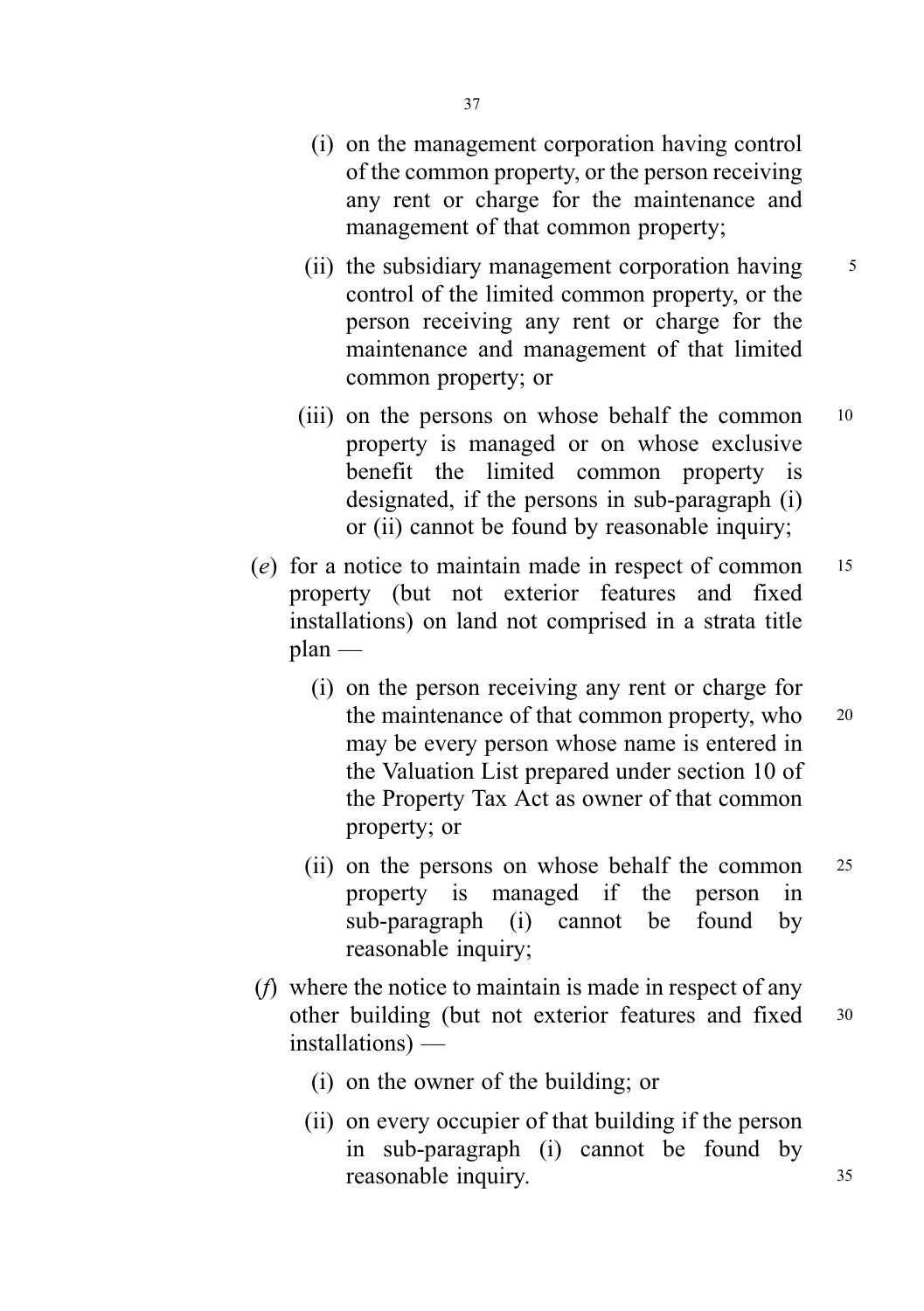(5) Subject to subsection (6), a person on whom a notice to maintain is served under subsection (4) must take, so far as is reasonably practicable and at the person's cost, such steps as are necessary to comply with the notice to maintain served.

<sup>5</sup> (6) Where an exterior feature or a fixed installation is installed on or forms part of a common boundary —

- (*a*) between 2 or more buildings;
- (b) between 2 or more common properties; or
- (c) between a common property and a limited common <sup>10</sup> property,

and a notice to maintain is served under subsection (4) on the owners of the respective buildings or common properties, or of the common property and limited common property (as the case may be), each of the owners is jointly and severally <sup>15</sup> responsible —

- (d) to take such steps as are necessary to comply with the notice to maintain served on the owner; and
- (e) to bear all costs incurred to comply with the notice.

(7) Without limiting section 25G, a person who is required by <sup>20</sup> subsection (5) or (6) to comply with a notice to maintain commits an offence if the person, without reasonable excuse, fails to comply with the notice.

> (8) A person who is guilty of an offence under subsection (7) shall be liable on conviction —

- <sup>25</sup> (a) to a fine not exceeding \$20,000 or to imprisonment for a term not exceeding 12 months or to both; and
- (b) in the case of a continuing failure to comply, to a further fine not exceeding \$250 for every day or part of a day during which the failure to comply continues <sup>30</sup> after conviction.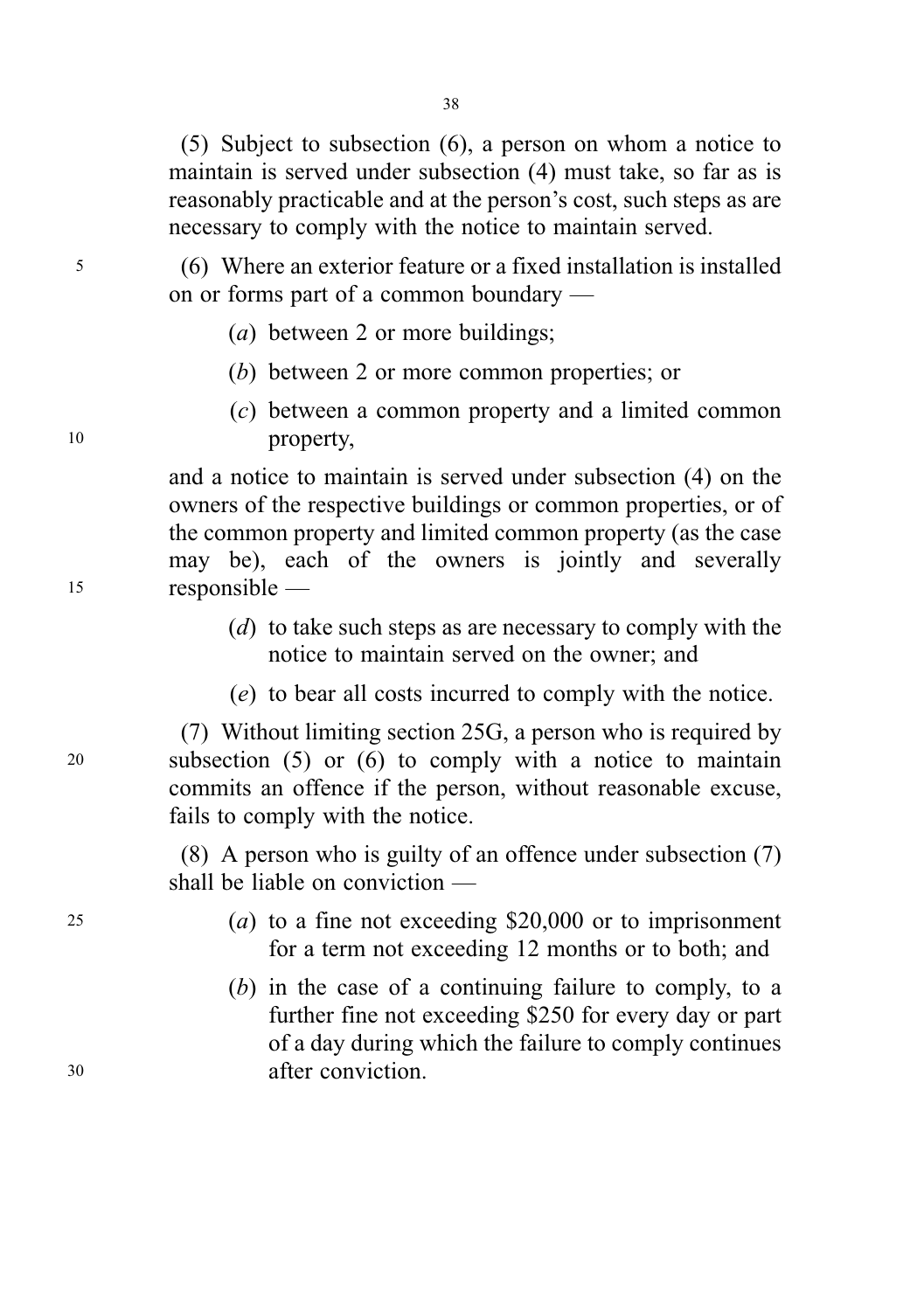#### Appeal against notice to maintain

 $25F$ ,—(1) A person on whom a notice to maintain is served under section 25E(4) may, not later than the 21st day after the date the notice is served, appeal in the prescribed manner to the Minister against the notice.

(2) Despite an appeal being lodged under subsection (1), the notice to maintain being appealed against has effect and must be complied with unless the Minister orders otherwise.

(3) The Minister may determine an appeal under this section by confirming, varying or cancelling the notice to maintain. 10

(4) The Minister's decision on any appeal under this section is final.

## Recovery of Commissioner's expenses, etc.

**25G.**—(1) Where a person who is required by section  $25E(5)$ or (6) to comply with a notice to maintain fails to do so, the <sup>15</sup> Commissioner of Building Control may do all or any of the following:

- (a) direct the person to deposit (within such period as the Commissioner of Building Control may specify, being at least 7 days after the direction is served) 20 such amount with the Commissioner of Building Control as the Commissioner of Building Control considers necessary for the purpose of paragraph  $(b)$ ;
- (b) carry out, or cause to be carried out, all or any of the repairs, work or alteration specified in the notice to <sup>25</sup> maintain.

(2) All expenses reasonably incurred by the Commissioner of Building Control in relation to the execution of any repairs, work or alteration under subsection  $(1)(b)$  in respect of a building, any exterior feature of a building (whether or not 30 common property or limited common property) or any common property or limited common property (whether or not a fixed installation) —

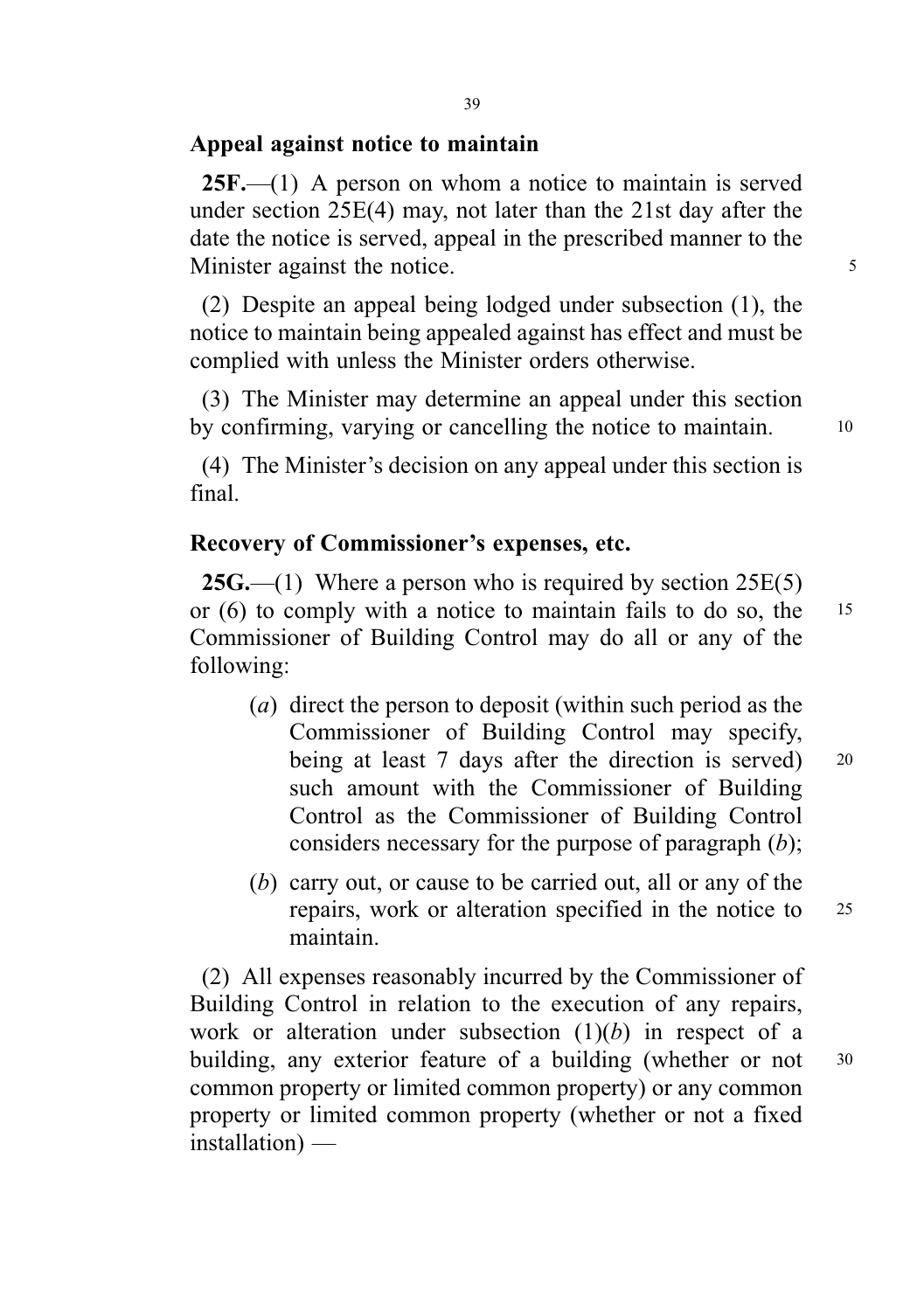- (a) are recoverable from the person in default starting the date on which those repairs, work or alteration are completed; and
- (b) without affecting any other rights of the Building and <sup>5</sup> Construction Authority, shall be a first charge on that building, despite any change in the ownership or occupation of the building or common property (as the case may be) after that date, when in arrears.
	- (3) The Commissioner of Building Control —
- <sup>10</sup> (a) may certify the expenses due under this section and the names of the persons liable for the expenses; and
	- (b) may apportion the expenses among the persons named in the certificate.

(4) Subject to subsection (5), a copy of the certificate <sup>15</sup> mentioned in subsection (3) must be served on every person named in the certificate.

(5) Where any person named in the certificate mentioned in subsection (3) cannot be found by reasonable inquiry, the certificate is deemed to have been duly served on that person <sup>20</sup> if —

- (a) a copy of the certificate is posted at the office of the Commissioner of Building Control; and
- (b) another copy of the certificate is affixed to a conspicuous part of the building in respect of which <sup>25</sup> the expenses had been incurred.

(6) Interest at the rate of 9% per annum from the expiry of one month after the date of service of a certificate under subsection (4) is recoverable as part of the expenses incurred by the Commissioner of Building Control.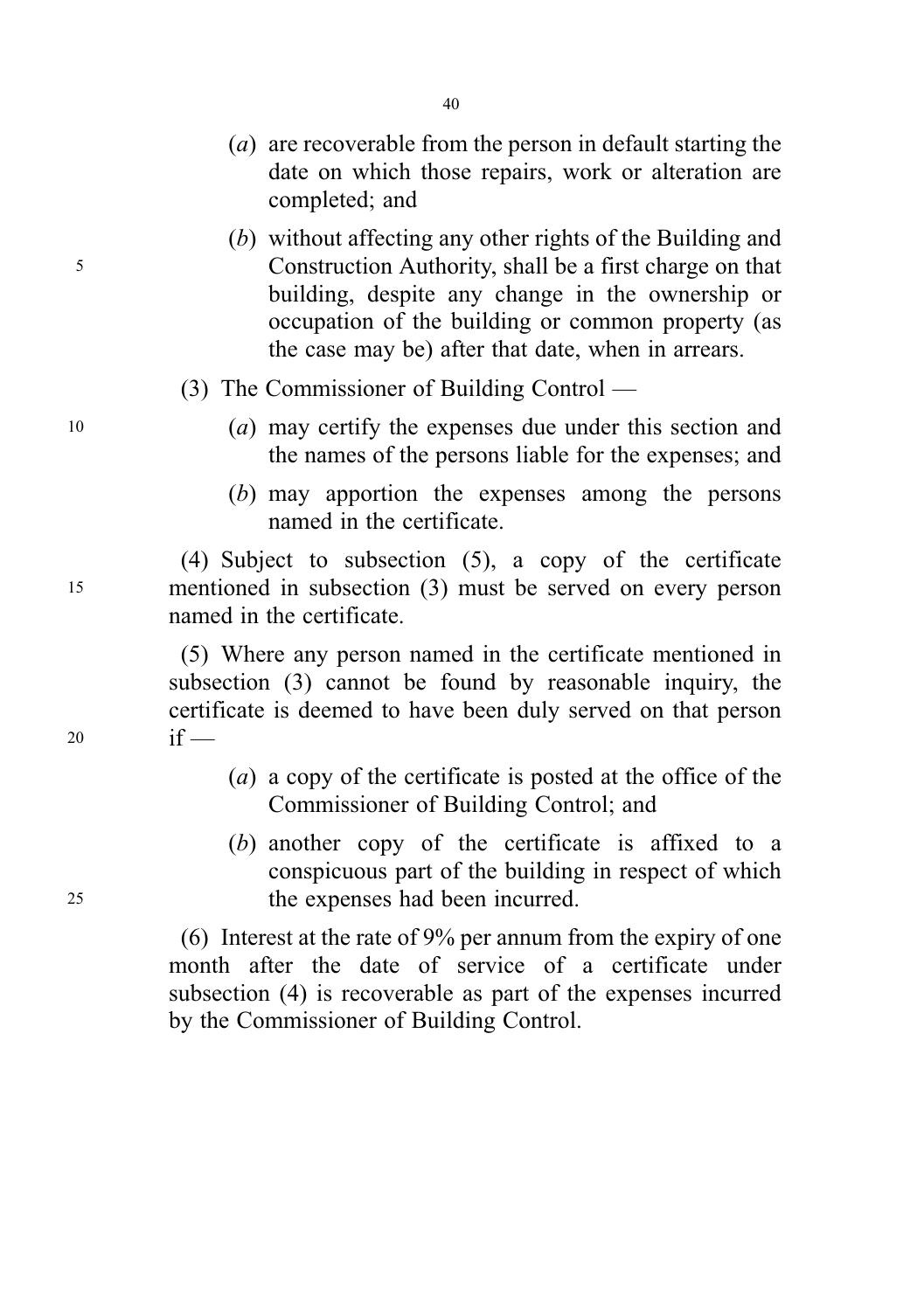(7) If any sum or any part of the sum due to the Commissioner of Building Control under this section remains unpaid at the end of one month starting from the date the certificate under subsection (4) is served, or such further period as the Commissioner of Building Control may allow, it is deemed to 5 be arrears.

(8) A certificate purporting to be made under subsection (3) by the Commissioner of Building Control is prima facie evidence of the facts certified in the certificate and that the Commissioner of Building Control had made the certificate. <sup>10</sup>

(9) The Commissioner of Building Control must refund the deposit or any part of the deposit, after deducting any costs and expenses reasonably incurred by the Commissioner of Building Control, if the repairs, work or alteration required to be executed by the notice to maintain have been executed to the satisfaction 15 of the Commissioner of Building Control.

#### Unsafe exterior feature

25H.—(1) A person responsible for an exterior feature of a building who, without reasonable excuse, fails to keep or maintain the exterior feature in such manner as to be securely 20 fixed to the building and as will prevent any collapse (wholly or partly) of the exterior feature or its support shall be guilty of an offence and shall be liable on conviction to a fine not exceeding \$20,000 or to imprisonment for a term not exceeding 12 months or to both. <sup>25</sup>

(2) In any proceedings for an offence under subsection (1), it is presumed, in the absence of proof to the contrary, that the person responsible for an exterior feature of a building has failed to keep or maintain the exterior feature in such manner as to ensure that it is securely fixed to the building and as will prevent any <sup>30</sup> collapse (wholly or partly) of the exterior feature or its support, if it is proved that —

(a) the exterior feature or part of the exterior feature has collapsed or fallen; and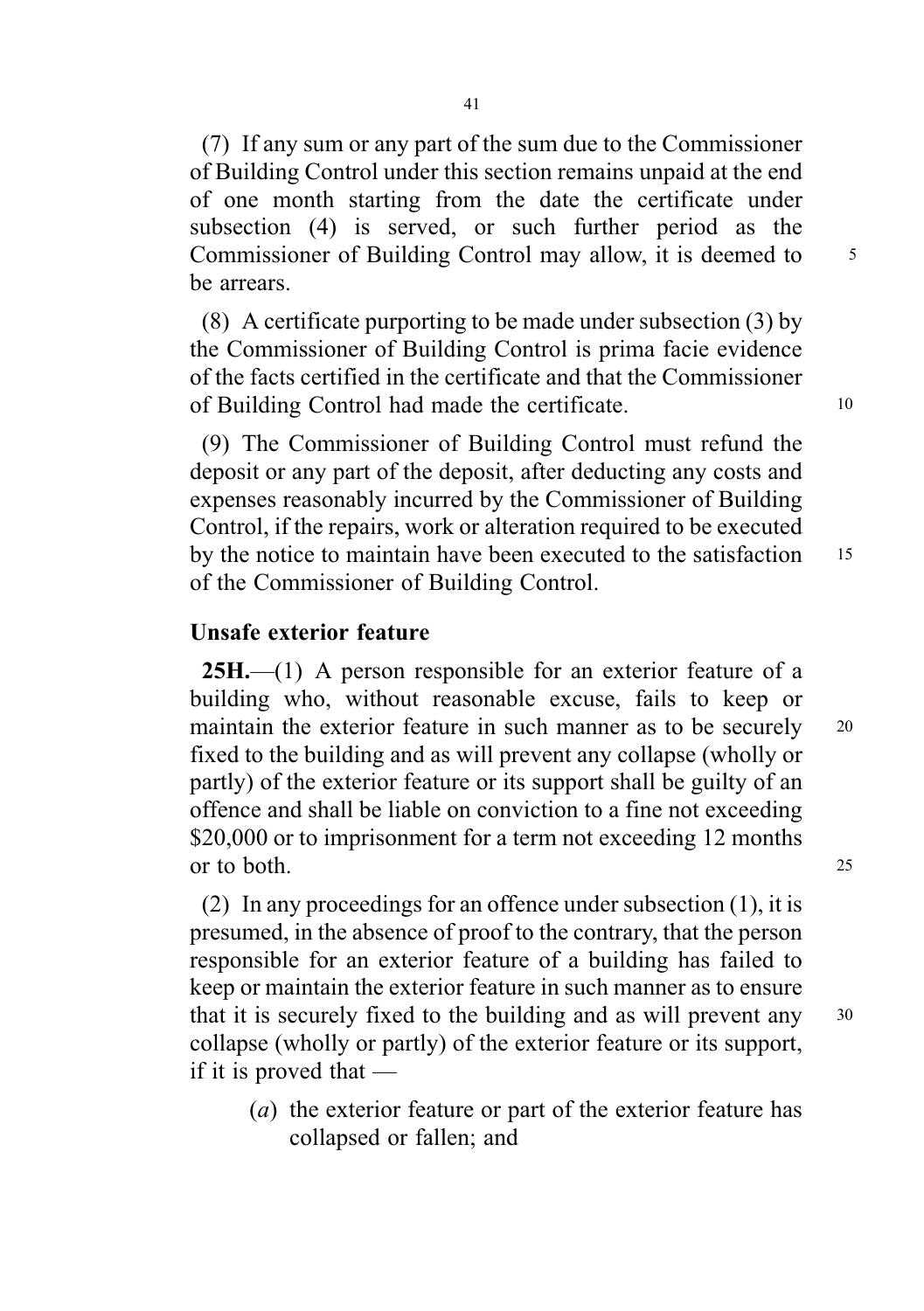(b) there is damage to, deterioration or other disrepair of the exterior feature or its support that is not caused by accident or acts of nature, including but not limited to fire, explosion, windstorm, hail, lightning, falling <sup>5</sup> trees, aircraft, vehicles, flood, earthquake or landslide.

(3) It is a defence for a person charged with an offence under subsection (1) to prove to the satisfaction of the court that there is a defect in the whole or any part of the exterior feature or its <sup>10</sup> support that is caused by materials or work supplied by any person other than the person responsible for the exterior feature.

> (4) Without limiting subsection (3), a person responsible for an exterior feature shall not be guilty of an offence under subsection (1) if the person responsible —

- <sup>15</sup> (a) provides, not later than the 7th day after a notice alleging that the person responsible is guilty of an offence under subsection (1) is served on the person responsible, by statutory declaration to the Commissioner of Building Control, the name of the <sup>20</sup> contractor, managing agent or other person appointed by the person responsible to manage and maintain the exterior feature at all relevant times relating to the offence concerned; and
- (b) satisfies the court that the person responsible relied, in <sup>25</sup> good faith and after making proper inquiry (if the circumstances indicated the need for inquiry of the advice or services), on professional or expert advice or other services given or rendered by the contractor, managing agent or other person in relation to the <sup>30</sup> exterior feature concerned.

(5) In any proceedings against a person named in a statutory declaration made under subsection (4) in respect of an offence under subsection (1), the statutory declaration is prima facie evidence that the person concerned had charge and control of the <sup>35</sup> management and maintenance of the exterior feature at all relevant times relating to the offence.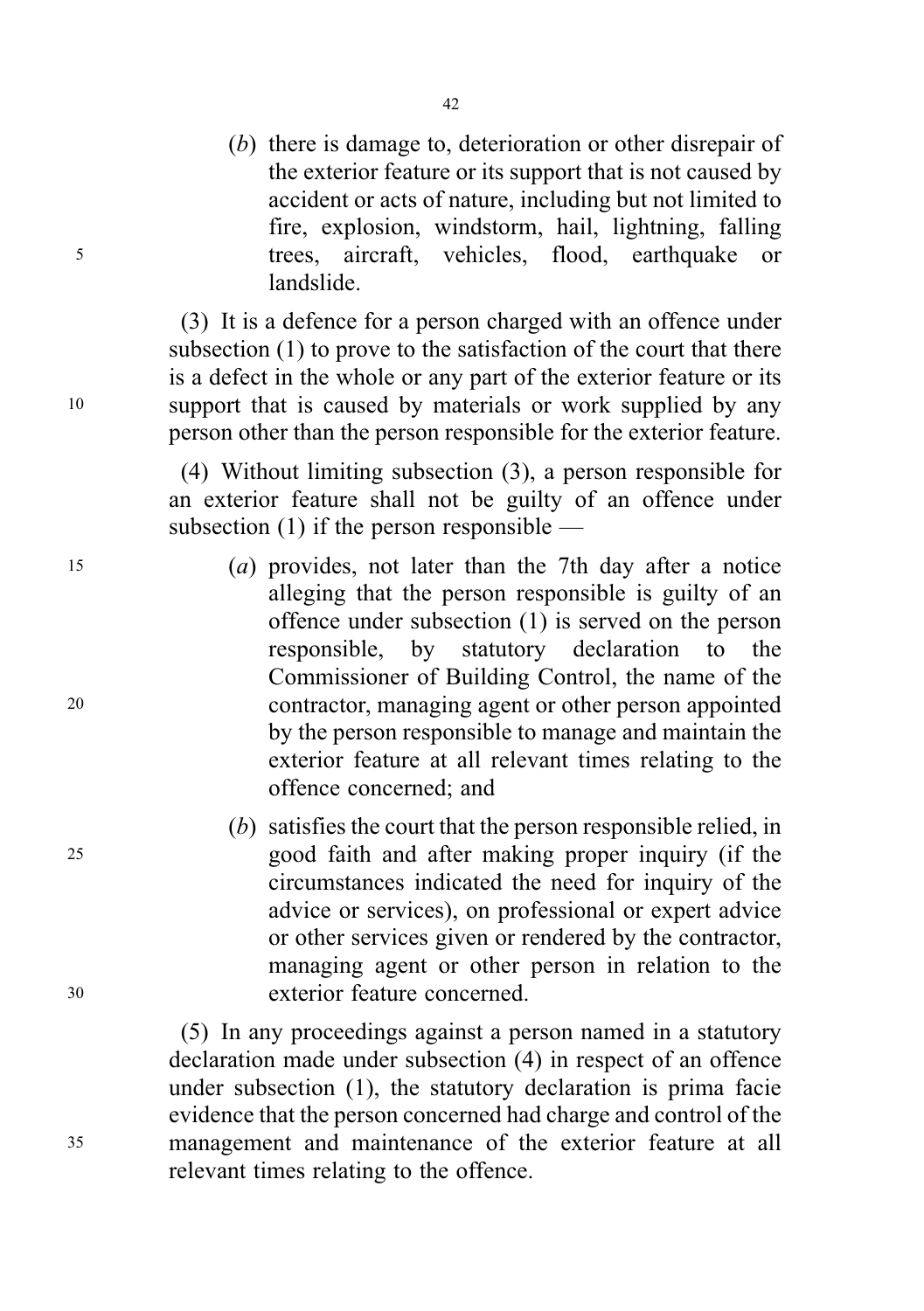(6) In subsection (4), "managing agent" means a managing agent appointed under the Building (Strata Management) Act.".

### Amendment of heading to Part V

22. Part Vof the principal Act is amended by inserting, immediately after the word "BUILDINGS" in the Part heading, the words "AND 5 BUILDING FAÇADES".

# Amendment of section 26

| 23. Section 26 of the principal Act is amended —                                                                                                                                                              |    |
|---------------------------------------------------------------------------------------------------------------------------------------------------------------------------------------------------------------|----|
| (a) by inserting, immediately before the definition of "owner"<br>in subsection $(1)$ , the following definitions:                                                                                            | 10 |
| ""competent person", in relation to a façade<br>inspection, means a qualified person who<br>satisfies such requirements as may be<br>prescribed for the purposes of this Part;                                |    |
| "façade", in relation to a building, means —                                                                                                                                                                  | 15 |
| ( <i>a</i> ) the exterior of the building;                                                                                                                                                                    |    |
| (b) any exterior feature attached to the<br>building, including any bracket or<br>similar installation attaching the<br>exterior feature to the building; and                                                 | 20 |
| $(c)$ any other part of the building as may<br>be prescribed;                                                                                                                                                 |    |
| "façade inspection" means an inspection<br>mentioned in section 28(1)( <i>b</i> );                                                                                                                            |    |
| "façade inspector", in relation to a façade<br>inspection, means an individual who —                                                                                                                          | 25 |
| $(a)$ is appointed to assist a competent<br>person in carrying out a façade<br>inspection, or to carry out a façade<br>inspection under<br>the direct<br>supervision and control of<br>a<br>competent person; | 30 |
|                                                                                                                                                                                                               |    |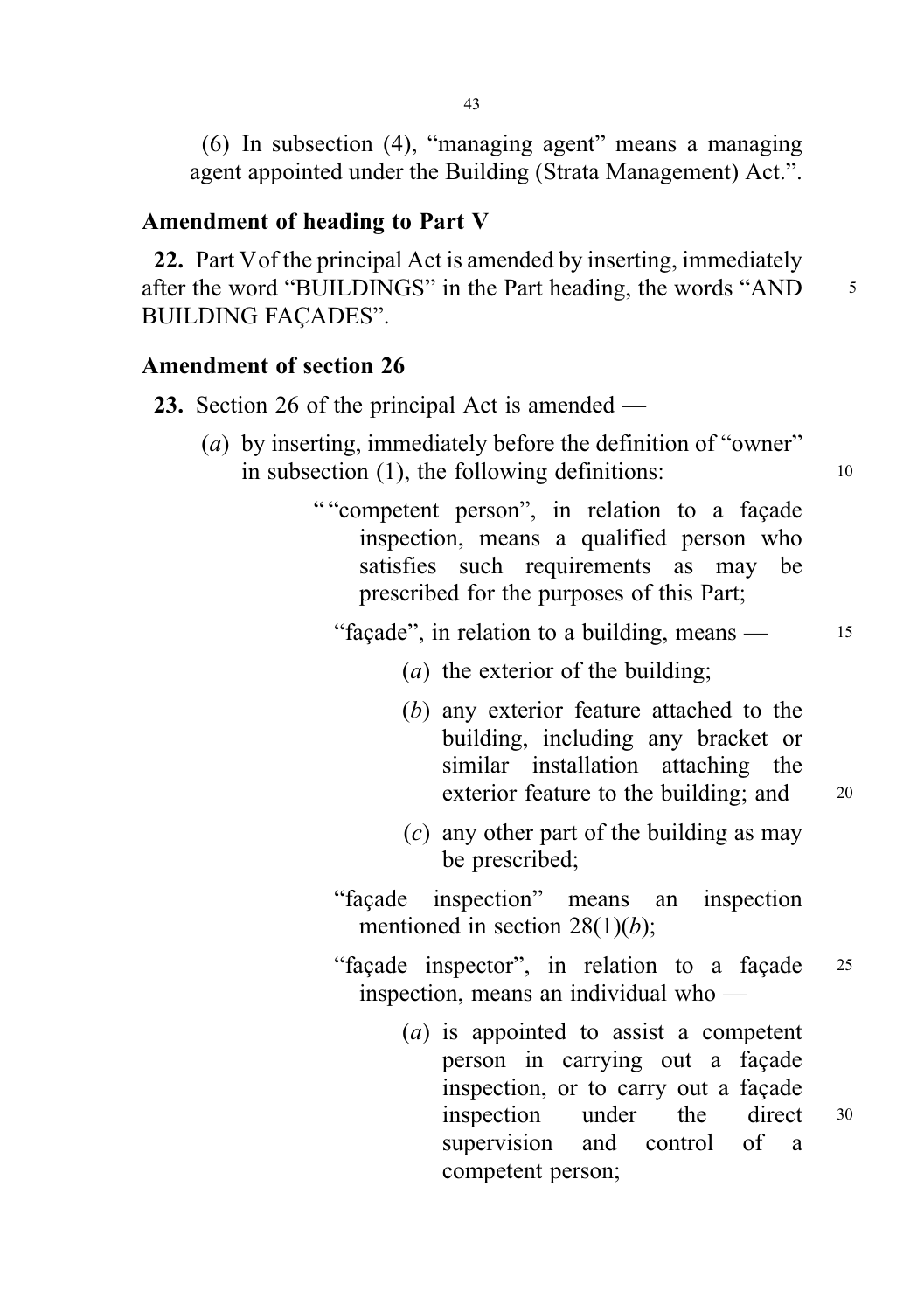- (b) has the prescribed qualifications and experience; and
- (c) is accredited with the Building and Construction Authority or a <sup>5</sup> prescribed organisation;
	- "inspect" includes examine and test, with or without the aid of equipment;";
- (b) by deleting the words "under the Land Titles (Strata) Act" in paragraphs  $(a)$  and  $(b)$  of the definition of "owner" in 10 subsection (1);
	- (c) by deleting the words "Building Maintenance and Strata Management Act" in paragraph  $(a)(ii)$  of the definition of "owner" in subsection (1) and substituting the words "Building (Strata Management) Act";
- <sup>15</sup> (d) by deleting the full-stop at the end of the definition of "structural engineer" in subsection (1) and substituting a semi-colon, and by inserting immediately thereafter the following definition:
- " "structural inspection" means an inspection 20 mentioned in section  $28(1)(a)$ ."; and
	- (e) by inserting, immediately after subsection (1), the following subsection:

"(1A) Despite subsection (1), in relation to the common property of any residential or commercial <sup>25</sup> property (within the meaning of the Town Councils Act) in a public housing estate of the Housing and Development Board, a reference to the owner of a building in this Part for the purposes of any façade inspection of the façade of a building which is such <sup>30</sup> common property, is a reference to —

- (a) the Town Council of the Town within which the public housing estate is comprised; or
- (b) in any other case, the Board.".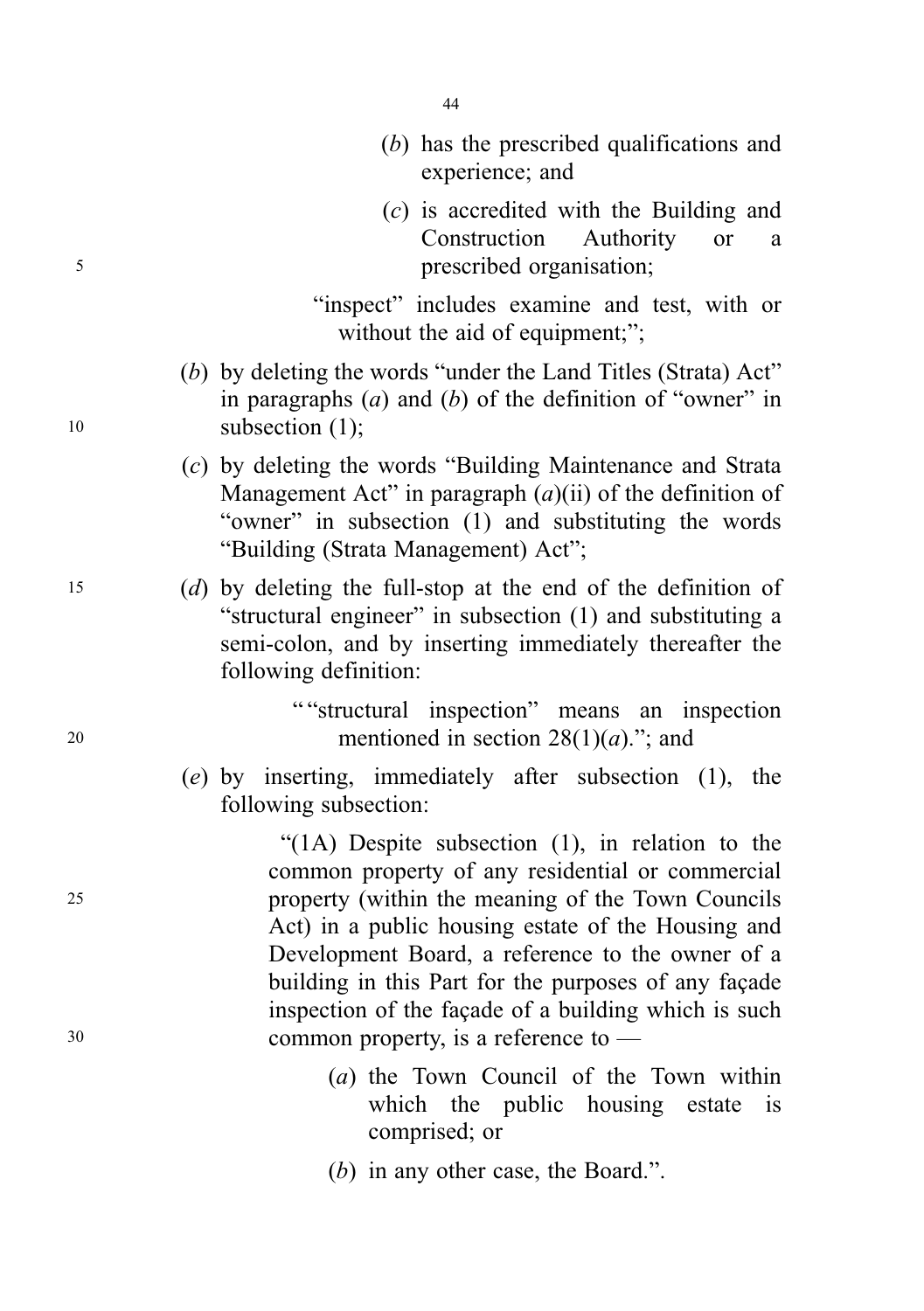#### Amendment of section 27

- 24. Section 27 of the principal Act is amended
	- (a) by deleting the word "This" and substituting the words "Subject to subsection (2), this"; and
	- (b) by renumbering the section as subsection (1) of that  $\frac{5}{5}$ section, and by inserting immediately thereafter the following subsections:

"(2) The requirements of this Part for the inspection of a building to ensure its structural stability or integrity apply to and in relation to fixed installations 10 (whether or not associated with another building) as if the fixed installation is a building, with the prescribed exceptions, modifications and adaptations in the building regulations as the differences between a fixed installation and a building require.

(3) However, the requirements under this Part for the inspection of the façade of any building do not apply to  $-$ 

- (a) a building mentioned in subsection (1); and
- (b) a building the highest point of which  $20$ (whether or not a roof) is 13 metres or lower when measured from the ground.

(4) For the purposes of this Part, the age of a building in respect of which a temporary occupation permit or certificate of statutory completion is granted <sup>25</sup> is counted —

- (a) from the date the last temporary occupation permit was granted in respect of the whole building; or
- (b) where no such temporary occupation  $30$ permit was granted, the date the last certificate of statutory completion was issued for the whole building.".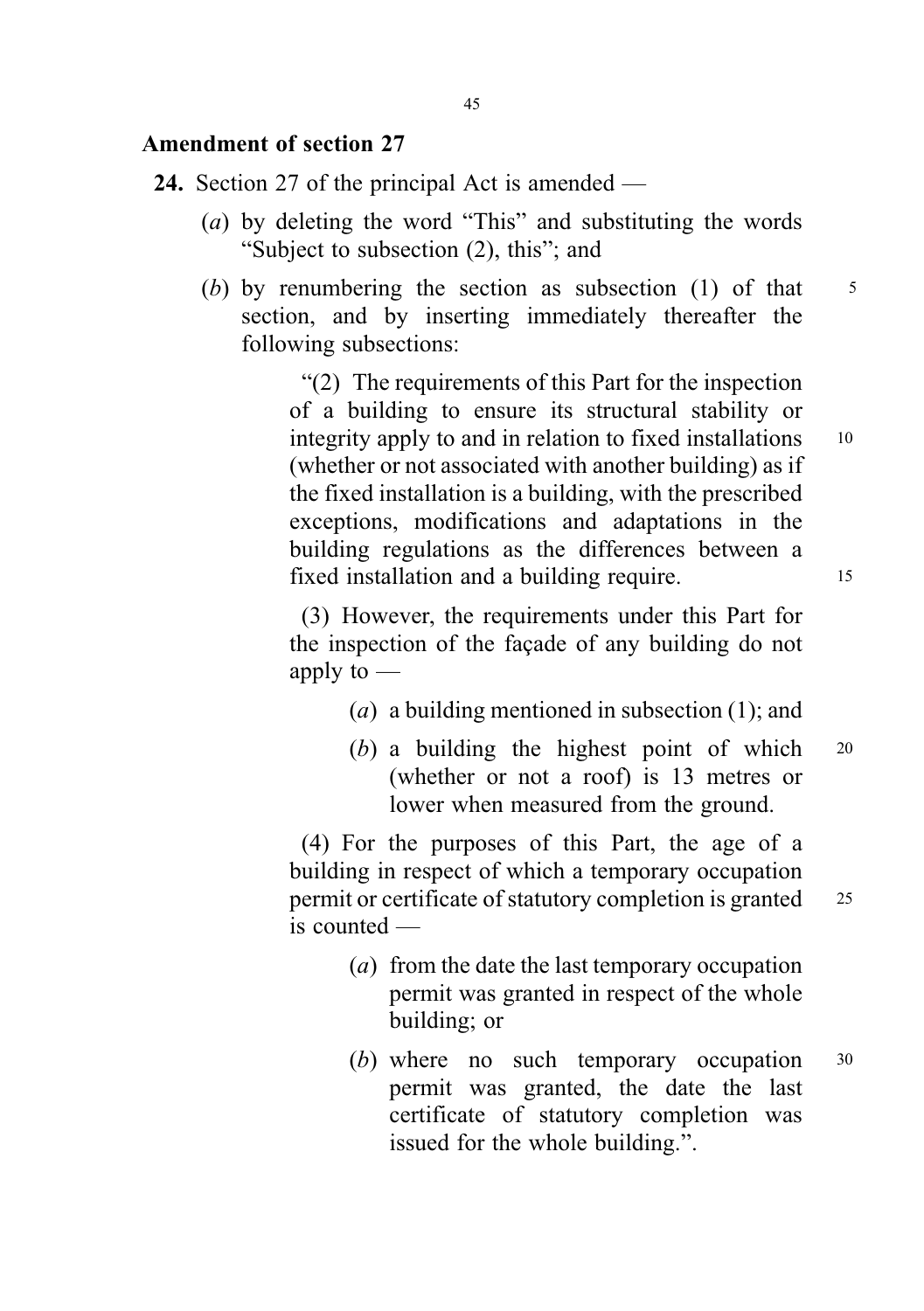#### Amendment of section 28

25. Section 28 of the principal Act is amended —

(a) by deleting subsection (1) and substituting the following subsection:

<sup>5</sup> "(1) Subject to subsections (2), (2A) and (2B), the Commissioner of Building Control may, by written notice, require either or both of the following inspections to be carried out in accordance with this section:

- $(a)$  an inspection of a building to ensure its structural stability or integrity;
	- (b) an inspection of the façade of a building to identify —
- (i) any part of the façade that may be 15 subject to excessive erosion, corrosion, wear, fatigue, stress or strain; or
	- (ii) any other situation or circumstance,

that may give rise to a probability of the <sup>20</sup> occurrence or potential occurrence of the collapse (wholly or partly) of the façade and death or injury to individuals, or damage to other property, within or outside the building.";

- <sup>25</sup> (b) by deleting the words "In relation to any building to which this Part applies, a notice under subsection (1) may be made" in subsection (2) and substituting the words "A notice under subsection (1) may be given";
- $(c)$  by deleting the words "In relation to any building to which <sup>30</sup> this Part applies and in respect of which no temporary occupation permit or certificate of statutory completion has been issued, a notice under subsection (1) may be served" in subsection (2A) and substituting the words "Subject to subsection (2B), where a notice requiring a structural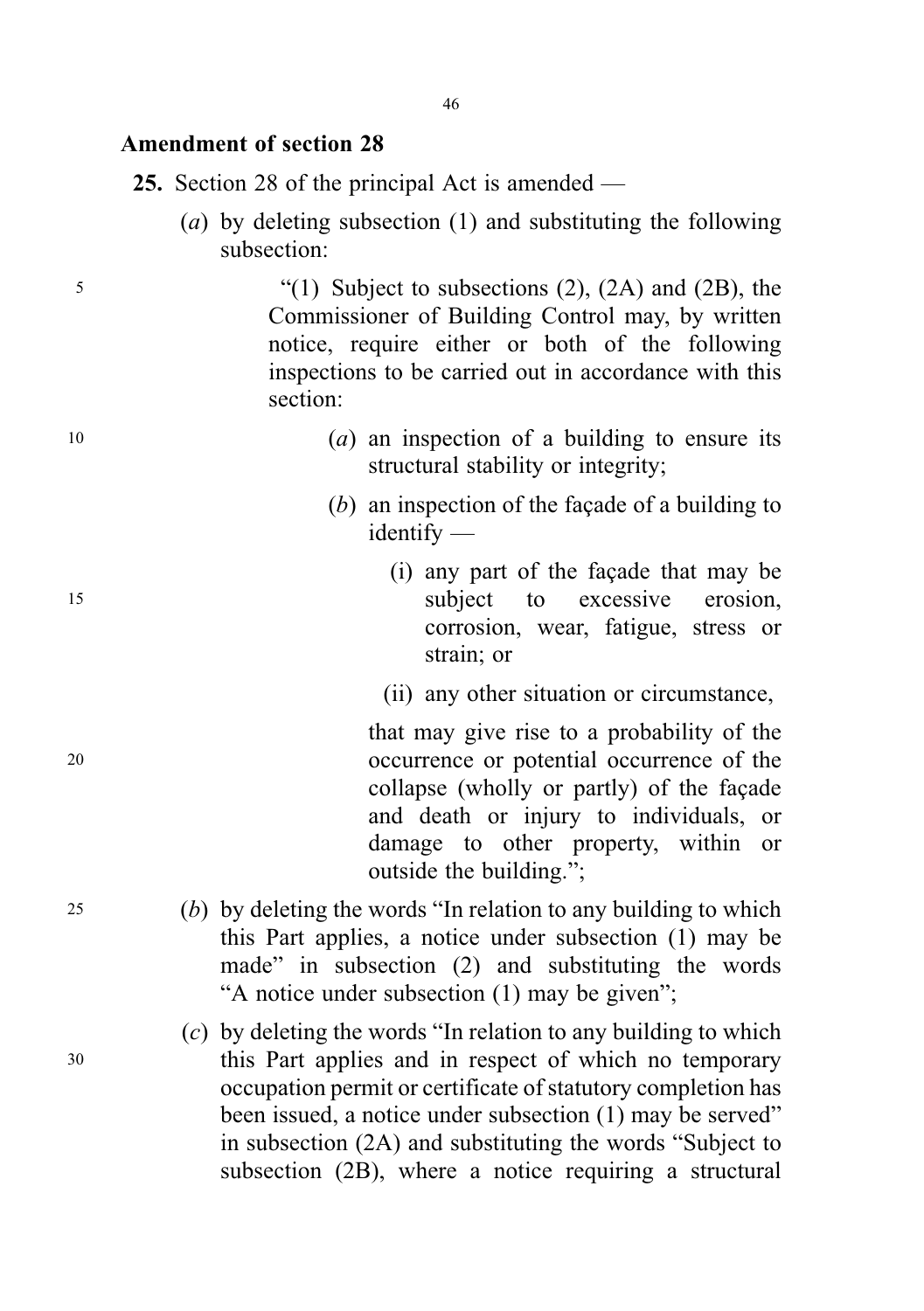inspection under subsection (1) is made in relation to a building in respect of which no temporary occupation permit or certificate of statutory completion has been issued, the notice may be given";

(d) by deleting subsection (3) and substituting the following  $\frac{5}{5}$ subsections:

> "(2B) A notice under subsection (1) requiring a façade inspection to be carried out may be given —

- (a) if the building is more than 20 years of age on the relevant date — at any time after that  $10$ date;
- (b) if the building first attains more than 20 years of age at any time after the relevant date — at any time after the building first attains more than 20 years 15 of age;
- (c) for a building in respect of which no temporary occupation permit or certificate of statutory completion has been issued for the whole building — at any time after the  $20$ relevant date; or
- (*d*) at any time during the 7th or later year after the year during which the last notice requiring a façade inspection to be carried out was given. <sup>25</sup>
- $(2C)$  A notice under subsection  $(1)$  must
	- (a) be given to the owner of the building, or the building the façade of which is (as the case may be) required to be inspected under the notice; and 30
	- (b) specify the building or the façade of the building (as the case may be) which is required to be inspected, and the period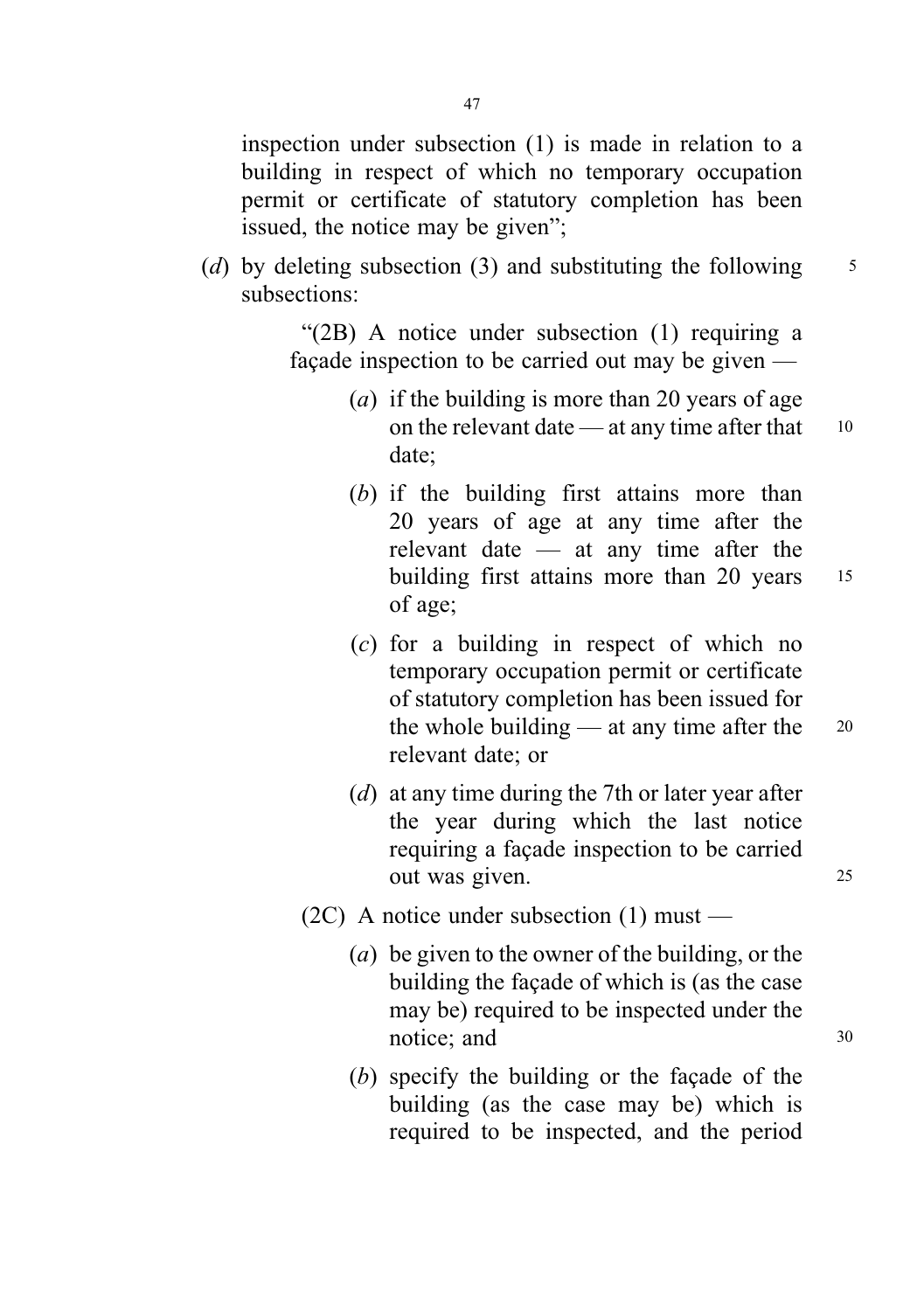within which the inspection must be completed.

(3) Where a notice is given under subsection (1), the owner mentioned in subsection  $(2C)(a)$  —

#### $(a)$  must appoint —

- (i) for the purpose of a structural inspection, a structural engineer; or
- (ii) for the purpose of a façade inspection, a competent person,
- 10 to carry out the inspection in accordance with subsection  $(6)(a)$ ; and
- (b) must submit to the Commissioner of Building Control, within the period specified in the notice under 15 subsection  $(2C)(b)$ , a copy of the report of the inspection by the structural engineer or competent person (as the case may be) prepared under subsection  $(6)(b)$ .";
- (e) by deleting the words "structural engineer to inspect the <sup>20</sup> building" in subsection (4) and substituting the words "structural engineer to carry out a structural inspection, or a competent person to carry out a façade inspection (as the case may be)";
- (f) by deleting subsection (5) and substituting the following <sup>25</sup> subsection:

"(5) Each of the following persons has a right of access at any reasonable time in the day to any part of the building in order for that person to carry out an inspection under this section:

- $(a)$  a structural engineer who is appointed to carry out a structural inspection;
	- (b) a competent person who is appointed to carry out a façade inspection and any façade inspector assisting the competent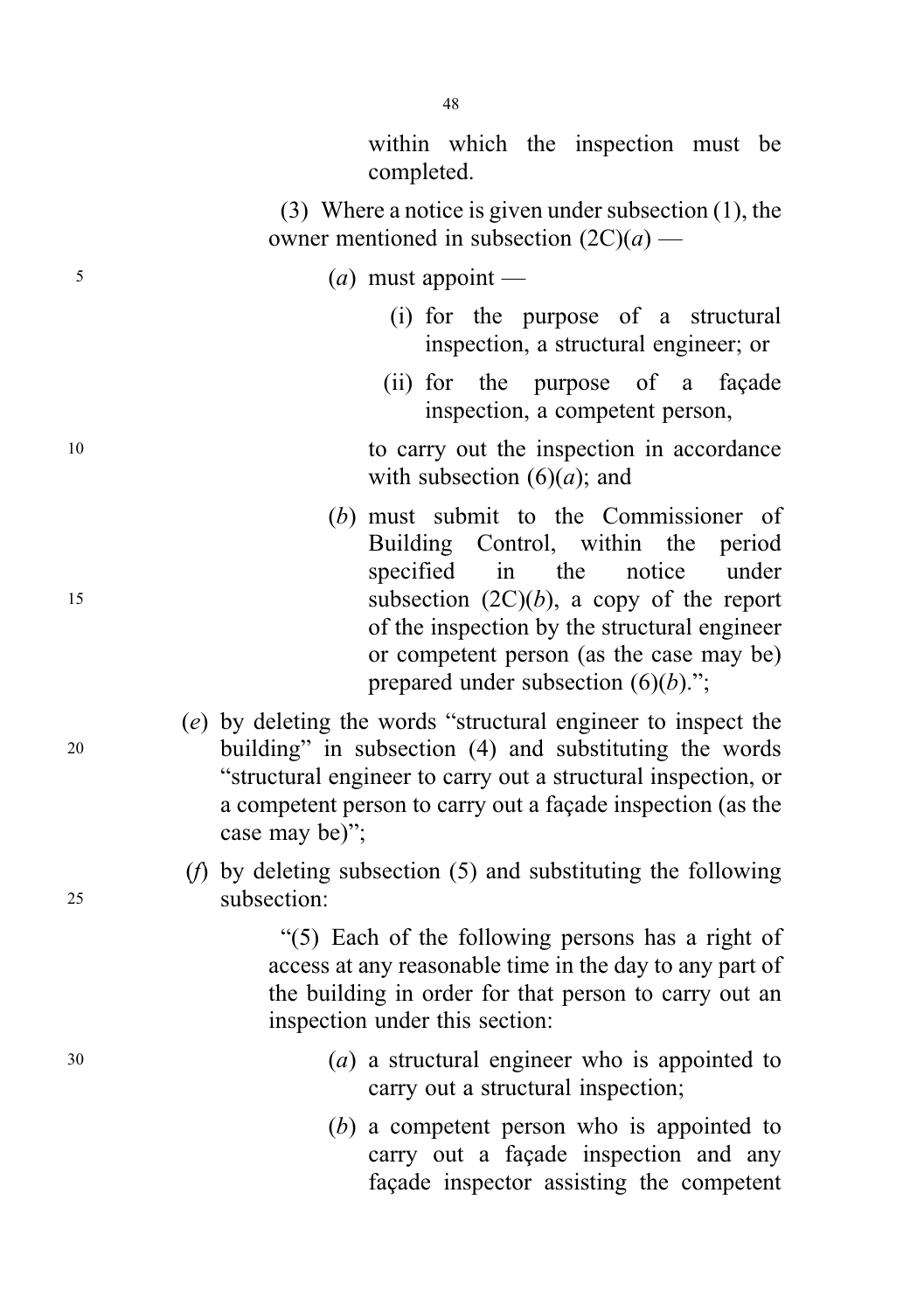person in carrying out the façade inspection.";

 $(g)$  by deleting subsection (5A) and substituting the following subsection:

> " $(5A)$  A person who hinders, obstructs or delays a  $5$ structural engineer, competent person or façade inspector in the performance of that person's duty under subsection (5) shall be guilty of an offence and shall be liable on conviction —

- (a) to a fine not exceeding \$5,000; and  $10$
- (b) in the case of a continuing offence, to a further fine not exceeding \$500 for every day or part of a day during which the offence continues after conviction.";
- (h) by deleting subsections (6) and (7) and substituting the  $15$ following subsections:

"(6) A structural engineer appointed to carry out a structural inspection, or a competent person appointed to carry out a façade inspection (as the case may be), must  $\sim$  20

- (a) carry out the structural inspection or façade inspection (as the case may be) in the prescribed manner;
- (b) prepare, in such form as the Commissioner of Building Control may specify, a report <sup>25</sup> on the results of the inspection mentioned in paragraph  $(a)$  and the assessment of the condition of the building or façade, as the case may be;
- (c) give a copy of the report mentioned in <sup>30</sup> paragraph  $(b)$  to the owner of the building mentioned in subsection  $(2C)(a)$  without delay, and in any case, to enable the owner to comply with subsection  $(3)(b)$ ; and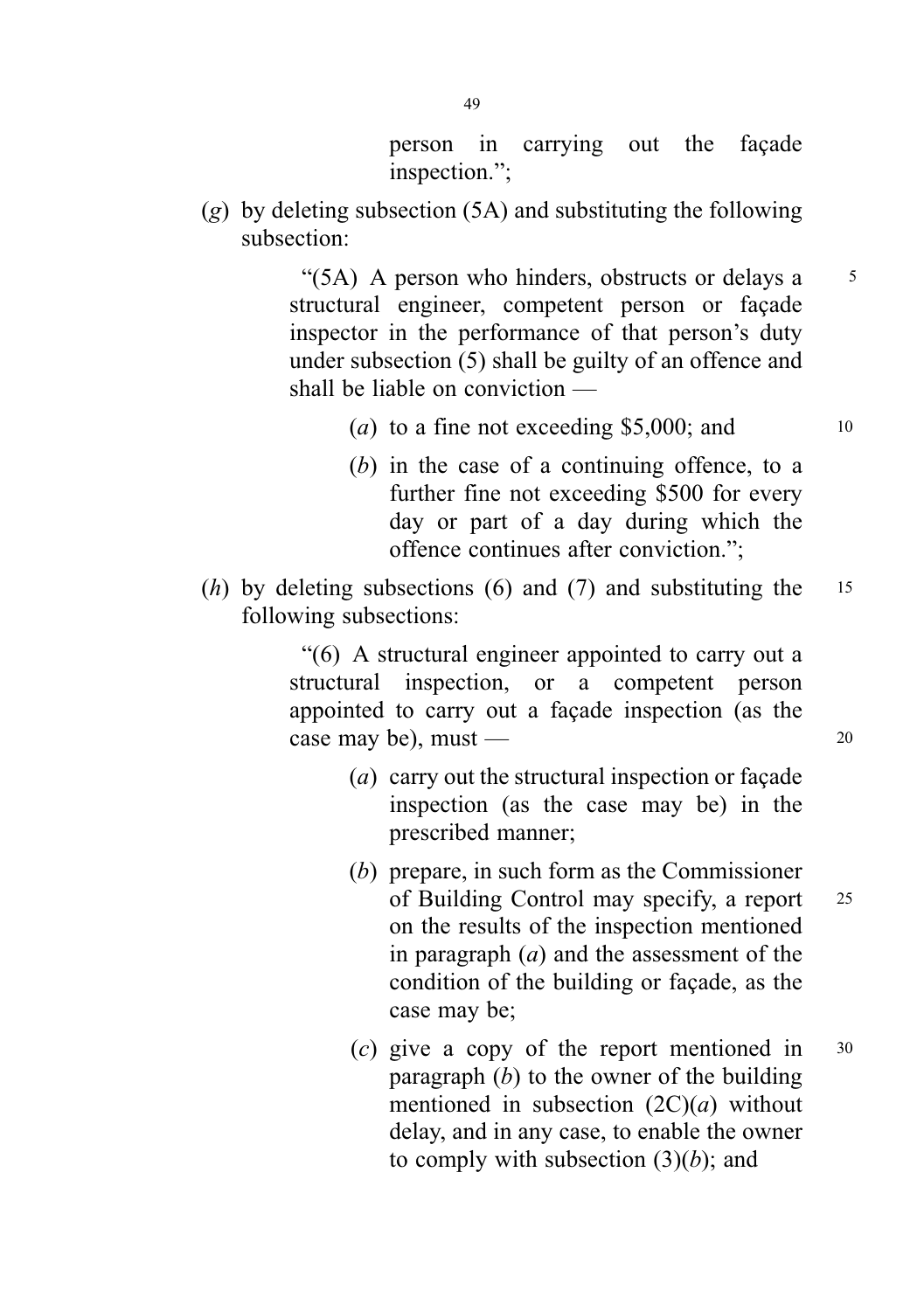(d) comply with any written directions by the Commissioner of Building Control in respect of the report mentioned in paragraph (b).

 $(6A)$  Without limiting subsection  $(6)(d)$ , the Commissioner of Building Control may direct the structural engineer or competent person (as the case may be) to  $-$ 

- (a) carry out, within the period specified in the <sup>10</sup> direction, such further steps as the Commissioner of Building Control considers necessary to ensure that the structural inspection or façade inspection (as the case may be), and the assessment of 15 the condition of the building or facade (as the case may be), is complete; and
- (b) supplement the report mentioned in subsection  $(6)(b)$  to include the results of the further steps mentioned in <sup>20</sup> paragraph (a), and such further information or documents as the Commissioner of Building Control may require to clarify those results.

(7) Where a report mentioned in subsection  $(6)(b)$ <sup>25</sup> also contains a recommendation on any measures or other building works necessary —

- (a) to ensure the structural stability or integrity of the building; or
- (b) to prevent the occurrence or potential <sup>30</sup> occurrence of collapse (wholly or partly) of the façade of the building,

the owner of the building must carry out, or cause to be carried out, such of the measures or building works within such period, and subject to such conditions, as <sup>35</sup> the Commissioner of Building Control may specify.";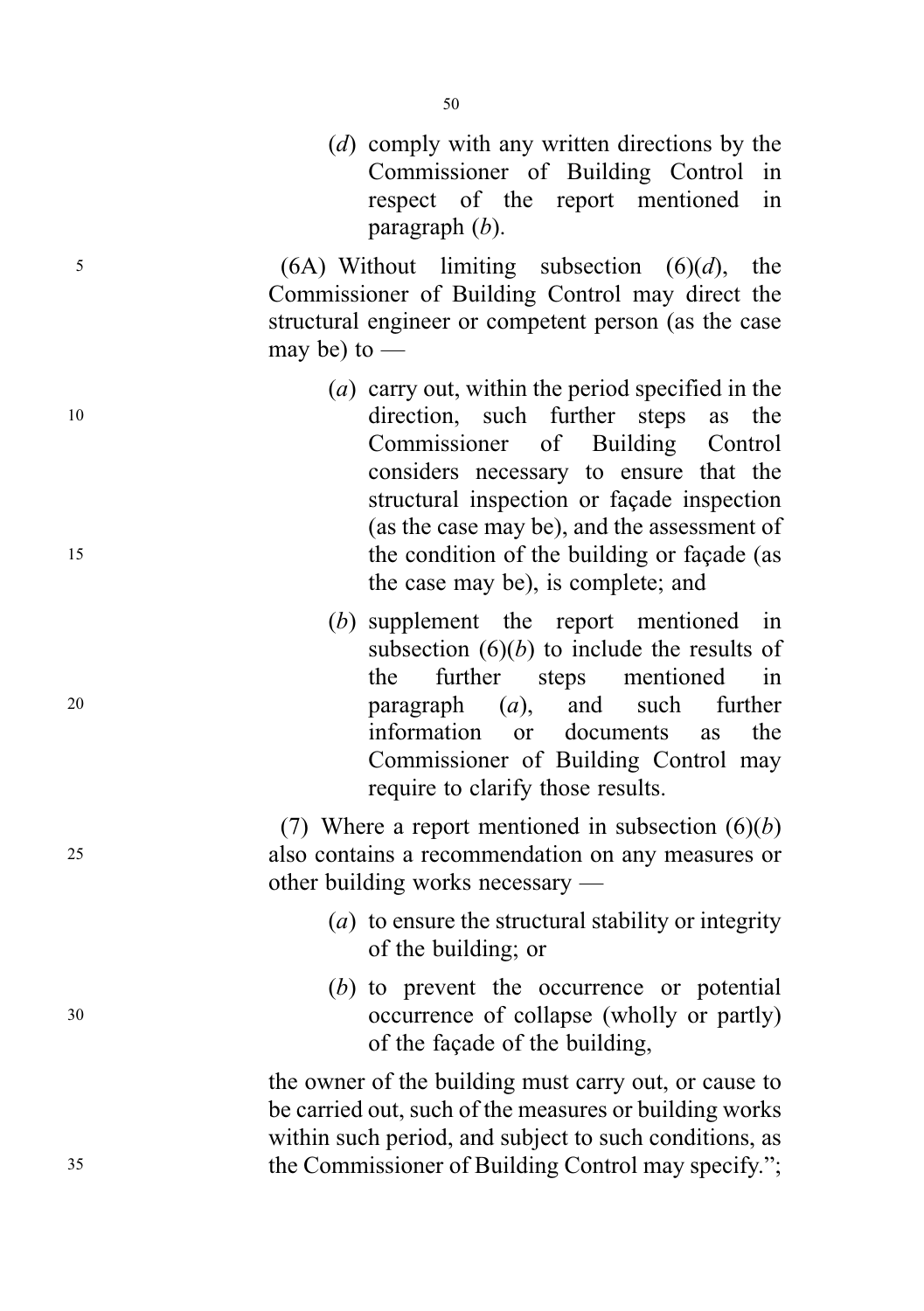- (i) by deleting the words "fails to comply with subsection  $(3)$ , (4) or (7) within the period specified in the notice under subsection (1) or within the period specified under subsection  $(7)$ , as the case may be," in subsection  $(9)$ and substituting the words ", without reasonable excuse,  $\frac{5}{3}$ fails to comply with subsection  $(3)$ ,  $(4)$  or  $(7)$ ";
- (i) by deleting subsection  $(10)$  and substituting the following subsection:

"(10) A person who fails to comply with subsection (6) or (6A) shall be guilty of an offence  $10$ and shall be liable on conviction to a fine not exceeding \$50,000.";

 $(k)$  by inserting, immediately after subsection (11), the following subsection:

> " $(12)$  In this section, "relevant date" means the date 15 of commencement of section 25 of the Building Control (Amendment) Act 2020."; and

( $l$ ) by inserting, immediately after the word "buildings" in the section heading, the words "and building façades".

### Amendment of section 29 20 20

- 26. Section 29 of the principal Act is amended
	- (a) by deleting the words "an inspection of a building under section 28" in subsection (1) and substituting the words "a structural inspection";
	- (b) by inserting, immediately after subsection (1), the <sup>25</sup> following subsection:

"(1A) A competent person must not be appointed by an owner of a building the façade of which is required to be inspected, for the purpose of carrying out a facade inspection if the competent person has 30 any professional or financial interest in the building or its façade.";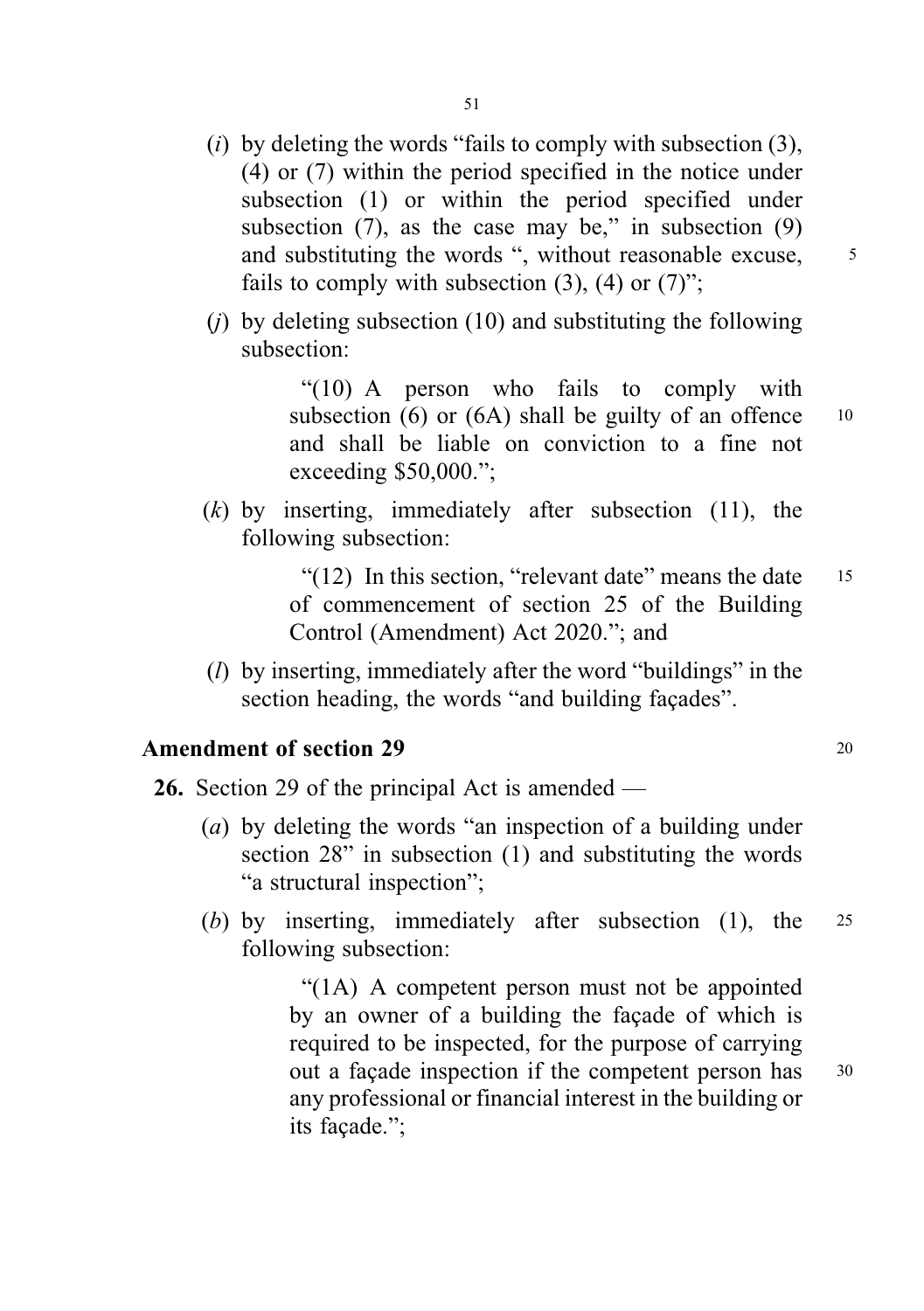- (c) by inserting, immediately after the words "structural engineer" in subsection (2), the words "or competent person";
- (d) by inserting, immediately after subsection (2), the <sup>5</sup> following subsection:

"(2A) A competent person has a professional or financial interest in the façade of a building if the competent person is or has been responsible for the design or construction of the façade of the building.";

- <sup>10</sup> (e) by deleting the words "the inspection of a building under section 28" in subsection  $(4)(a)$  and substituting the words "any structural inspection or façade inspection";
- (f) by deleting the words "any inspection under section 28" in subsection  $(4)(b)$  and substituting the words "any <sup>15</sup> structural inspection or façade inspection"; and
	- (g) by inserting, immediately after the words "structural engineers" in the section heading, the words "and competent persons".

#### Amendment of section 29A

- <sup>20</sup> 27. Section 29A of the principal Act is amended
	- (a) by deleting the definitions of "builder" and "Commissioner" in subsection (1);
	- (b) by deleting the definition of "building works" in subsection (1) and substituting the following definition:

<sup>25</sup> " "building works" does not include —

- (a) any building works in respect of or for the occupation of a temporary building;
- (b) any insignificant building works;
- <sup>30</sup> (c) any fixed installation works; or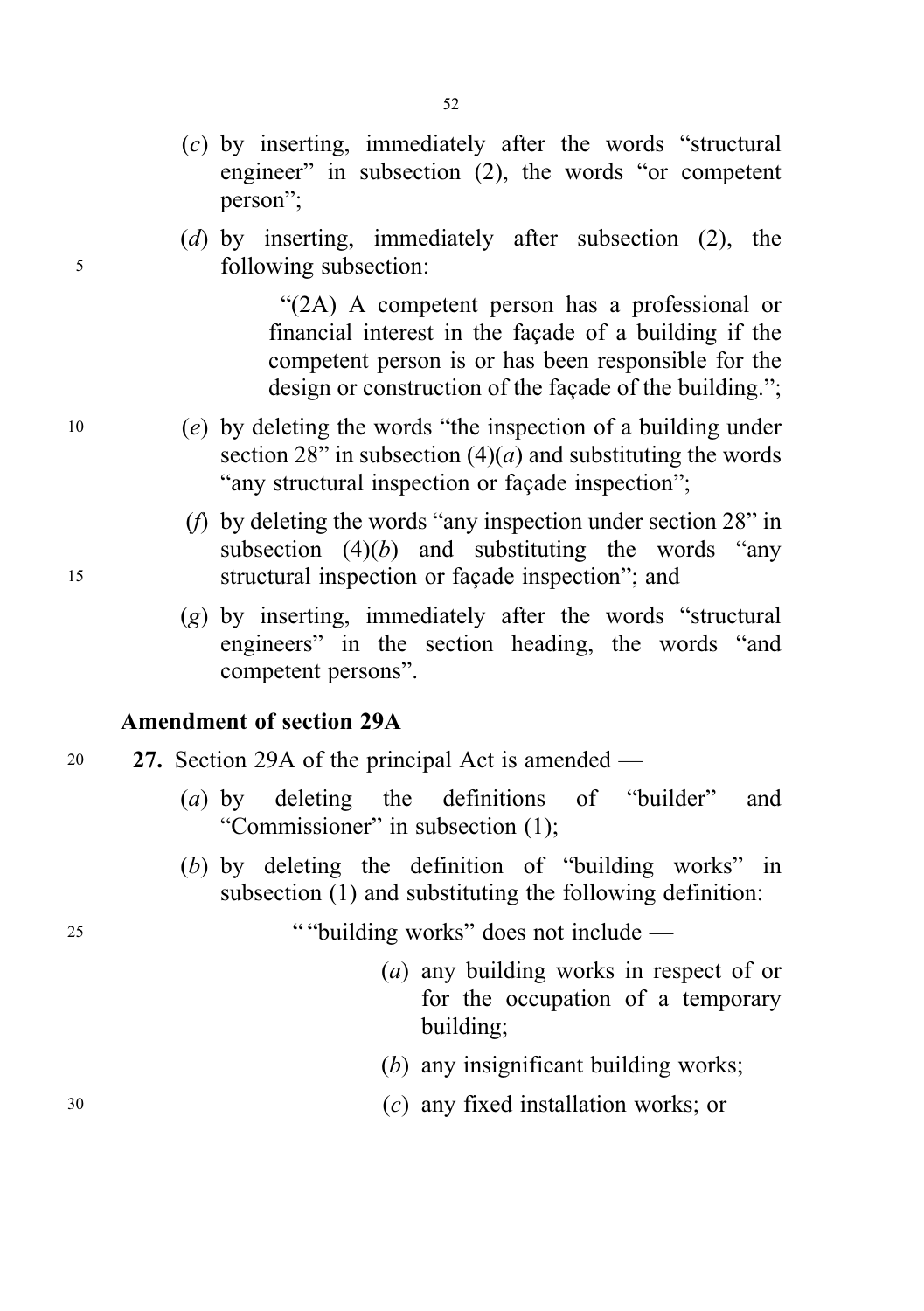- (d) any building works that are in respect of a building which is exempted under section 30 from this Part:":
- (c) by deleting the definition of "minor specialist building works" in subsection  $(1)$  and substituting the following  $5$ definitions:
	- " "licensee" means a licensed general builder or a licensed specialist builder;
		- "minor specialist building works" means any of the following specialist building works: 10
			- (a) any specialist building works associated with minor building works;
			- (b) any structural steelwork which comprises fabrication or erection <sup>15</sup> work for structures with a cantilever length of not more than 6 metres, a clear span of not more than 15 metres and a plan area not exceeding 150 square metres; <sup>20</sup>
			- (c) any pre-cast concrete work comprising casting of pre-cast reinforced concrete slabs or planks on site;
			- (*d*) any other specialist building works 25 declared by the Minister by notification in the Gazette to be minor specialist building works;";
- (d) by deleting the words ", but not if the person carries out, or undertakes to carry out, general building works only as a 30 sub-contractor" in subsection  $(2)(a)$ ;
- (e) by inserting, immediately after subsection (2), the following subsection: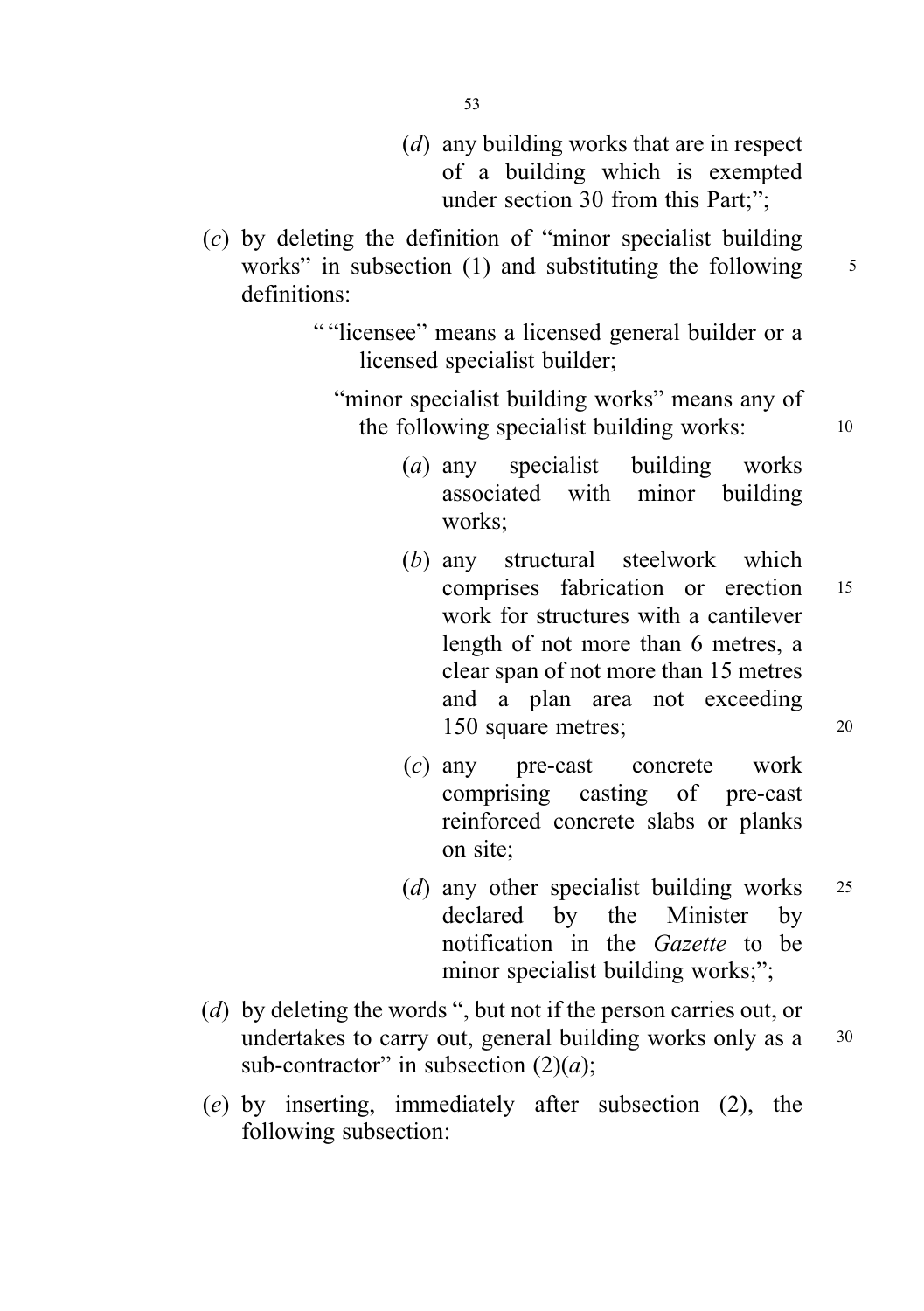- (a) as carrying on the business of a general builder if  $A$  is always doing so as a <sup>5</sup> sub-contractor of another person with respect to all or any part of the general building works that is to be carried out by the other person under another contract; and
- $10$  (b) as carrying on the business of a specialist builder if  $A$  is always doing so as a sub-contractor of another person who carries on the business of a specialist builder, by entering into a contract with <sup>15</sup> respect to all or part of the same type of specialist building works that is to be carried out by the other person under another contract."; and
	- (*f*) by deleting paragraph (*a*) of subsection (3).

### <sup>20</sup> Amendment of section 29B

28. Section 29B of the principal Act is amended by deleting the words "in possession of" in subsections (1) and (2)(*a*), (*b*) and (*c*) and substituting in each case the word "granted".

# Amendment of section 29C

25 29. Section 29 $C(1)$  of the principal Act is amended by deleting the words "a builder authorising the builder" and substituting the words "a person authorising the person".

# Amendment of section 29D

30. Section 29D of the principal Act is amended —

<sup>30</sup> (a) by deleting the words "of builders" in subsections (1) and  $(2)(a)$  and substituting in each case the words "of licensees":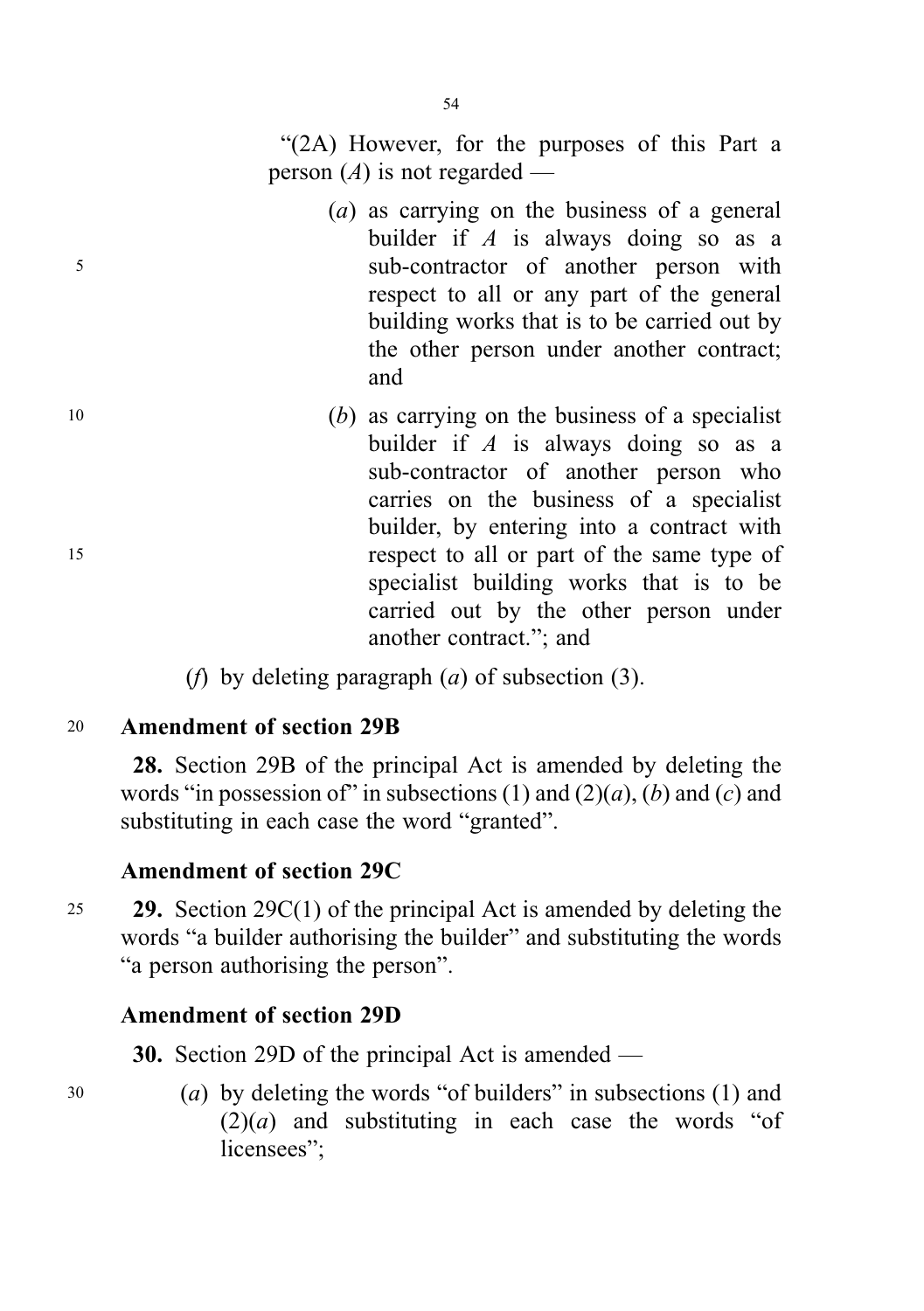- (b) by deleting the words "persons licensed under this Part as general builders or specialist builders" in subsection (1) and substituting the words "licensed general builders and licensed specialist builders"; and
- (c) by deleting the words "licensed builders" in the section  $\frac{5}{5}$ heading and substituting the words "licensed general builders and licensed specialist builders".

### Amendment of section 29F

- 31. Section 29F of the principal Act is amended
	- (a) by deleting subsections (1), (2) and (3) and substituting the  $10$ following subsections:

"(1) Subject to subsections  $(4)$  and  $(5)$ , an individual carrying on business as a sole proprietor (P) who applies for a general builder's licence is eligible to be granted such a licence if, and only <sup>15</sup> if,  $P$  —

- 
- (a) has paid the prescribed fees for a general builder's licence;
- (b) satisfies the Commissioner of Building Control that  $P$  is of good character, and  $20$ intends to carry on business on P's own account;
- (c) satisfies either of the following requirements:
	- (i)  $P$  has completed the prescribed 25 course of training and has the prescribed practical experience (whether in Singapore or elsewhere) in the work of a general builder or as a supervisor of general building <sup>30</sup> works;
	- (ii)  $P$  otherwise satisfies the Commissioner of Building Control that  $P$  has had such practical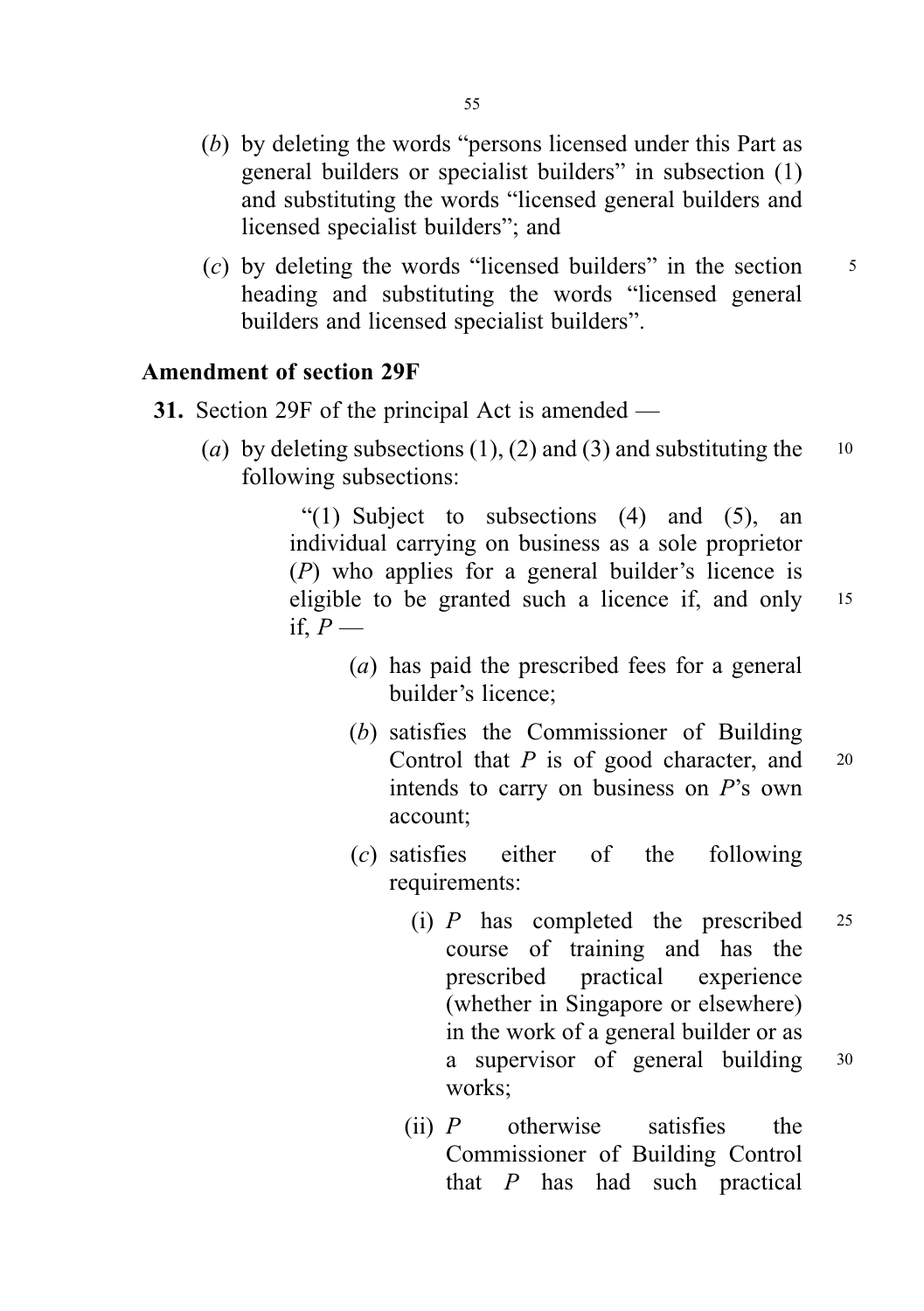experience in the work of a general builder or as a supervisor of general building works as to render P competent to carry on the business <sup>5</sup> of a general builder in Singapore; and

- (d) satisfies the Commissioner of Building Control that the execution and performance of any general building works in Singapore that  $P$  undertakes is 10 under the personal supervision of —
	- (i)  $P$ , where  $P$  has such qualifications and practical experience (whether in Singapore or elsewhere) as may be prescribed; or
- $(iii)$  one or more employees of P, each of whom has such qualifications and practical experience (whether in Singapore or elsewhere) as may be prescribed.

<sup>20</sup> (1A) Subject to subsections (4) and (5), a corporation carrying on business as a sole proprietor (called in this subsection the applicant) which applies for a general builder's licence is eligible to be granted such a licence if, and only if, the applicant —

- <sup>25</sup> (a) has paid the prescribed fees for a general builder's licence;
- (b) satisfies the Commissioner of Building Control that the management of the applicant's business, insofar as it relates <sup>30</sup> to general building works in Singapore, is at all times under the charge and direction of a director or member of the board of management of the applicant who —
- (i) has completed the prescribed course <sup>35</sup> of training and has the prescribed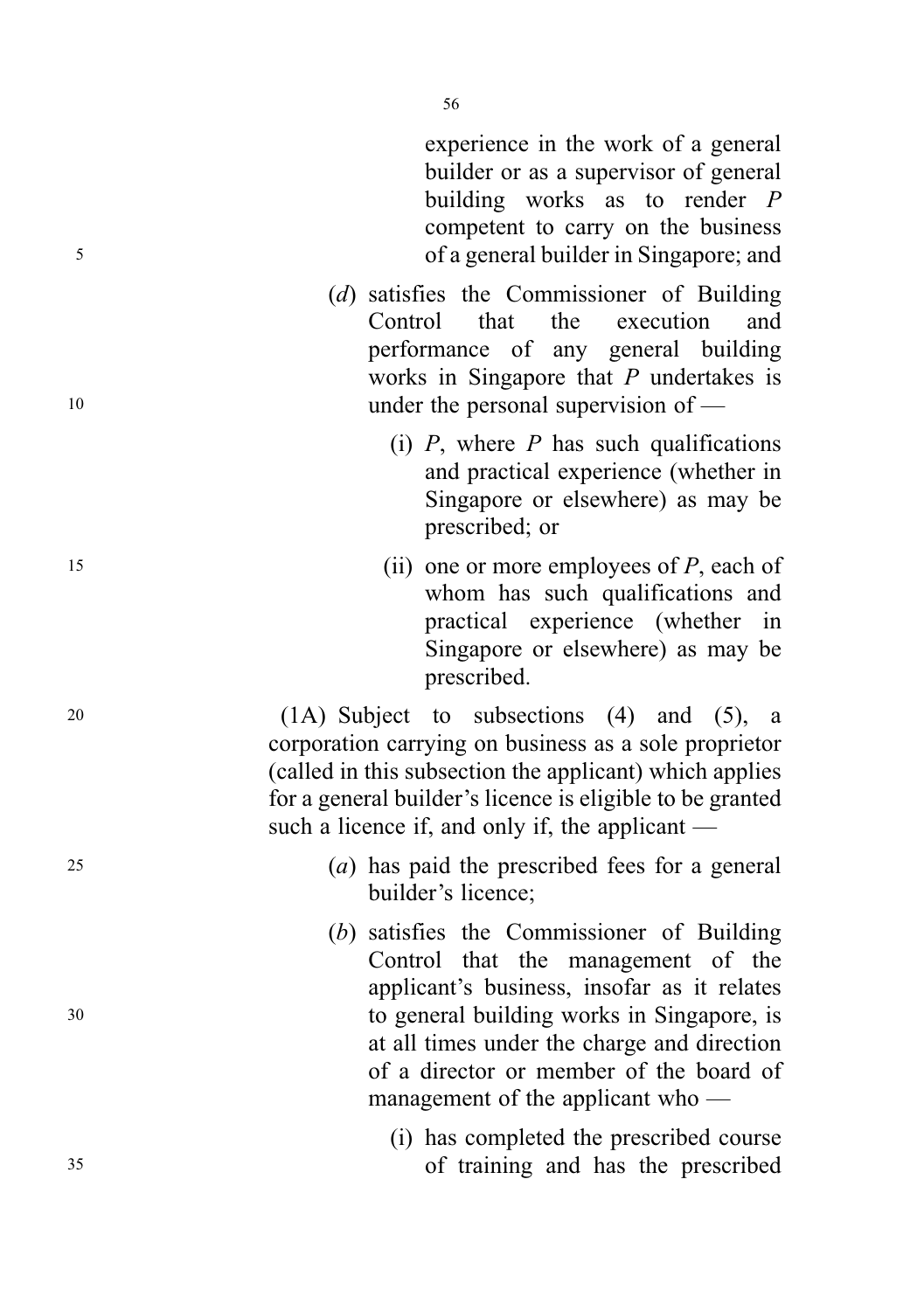practical experience (whether in Singapore or elsewhere) in the work of a general builder or as a supervisor of general building works; or

- (ii) otherwise satisfies the Commissioner  $\frac{5}{5}$ of Building Control that the director or member has had such practical experience in the work of a general builder or as a supervisor of general building works as to render the <sup>10</sup> director or member competent to manage the business of a general builder in Singapore; and
- (c) satisfies the Commissioner of Building Control that the execution and <sup>15</sup> performance of any general building works in Singapore that the applicant undertakes is under the personal supervision of —
	- (i) the director or member of the board  $20$ of management mentioned in paragraph  $(b)$ , who has such qualifications and practical experience (whether in Singapore or elsewhere) as may be prescribed; or 25
	- (ii) one or more employees of the applicant, each of whom has such qualifications and practical experience (whether in Singapore or elsewhere) as may be prescribed.  $30$

(2) Subject to subsections (4) and (5), a partnership which applies for a general builder's licence is eligible to be granted such a licence if, and only if, the partnership —

> (*a*) has paid the prescribed fees for a general 35 builder's licence;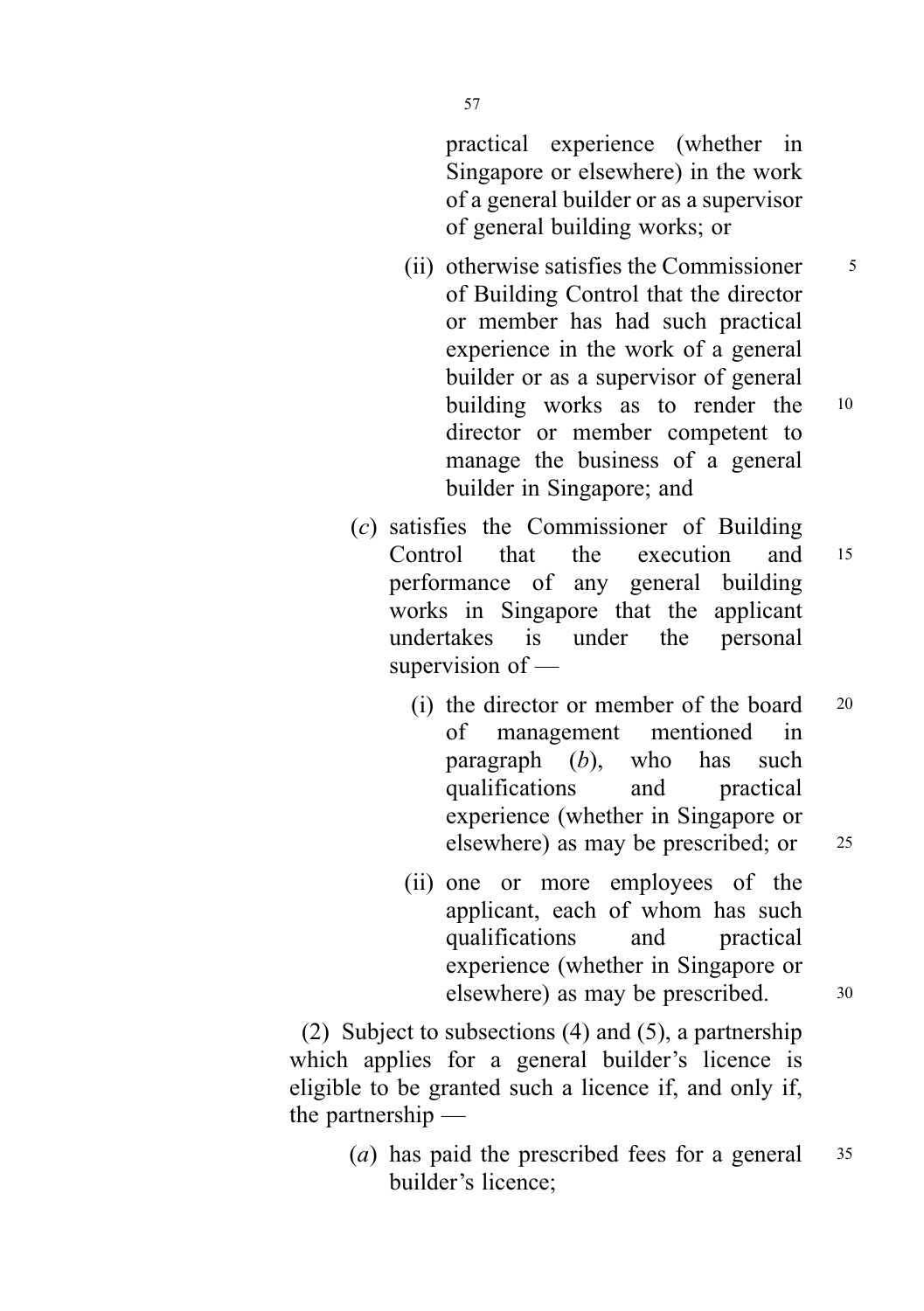- ( b) satisfies the Commissioner of Building Control that the partnership includes one or more individuals who satisfy subsection (2A) (called in this section an <sup>5</sup> approved person);
- (c) satisfies the Commissioner of Building Control that the management of the partnership 's business, insofar as it relates to general building works in Singapore, is <sup>10</sup> at all times under the charge and direction of an approved person who —
- (i) has completed the prescribed course of training and has the prescribed practical experience (whether in <sup>15</sup> Singapore or elsewhere) in the work of a general builder or as a supervisor of general building works; or
- (ii) otherwise satisfies the Commissioner of Building Control that the approved <sup>20</sup> person has had such practical experience in the work of a general builder or as a supervisor of general building works as to render the approved person competent to <sup>25</sup> manage the business of a general builder in Singapore; and
- ( d) satisfies the Commissioner of Building Control that the execution and performance of any general building <sup>30</sup> works in Singapore that the partnership undertakes is under the personal supervision of —
- (i) an approved person who has such qualifications and practical <sup>35</sup> experience (whether in Singapore or elsewhere) as may be prescribed; or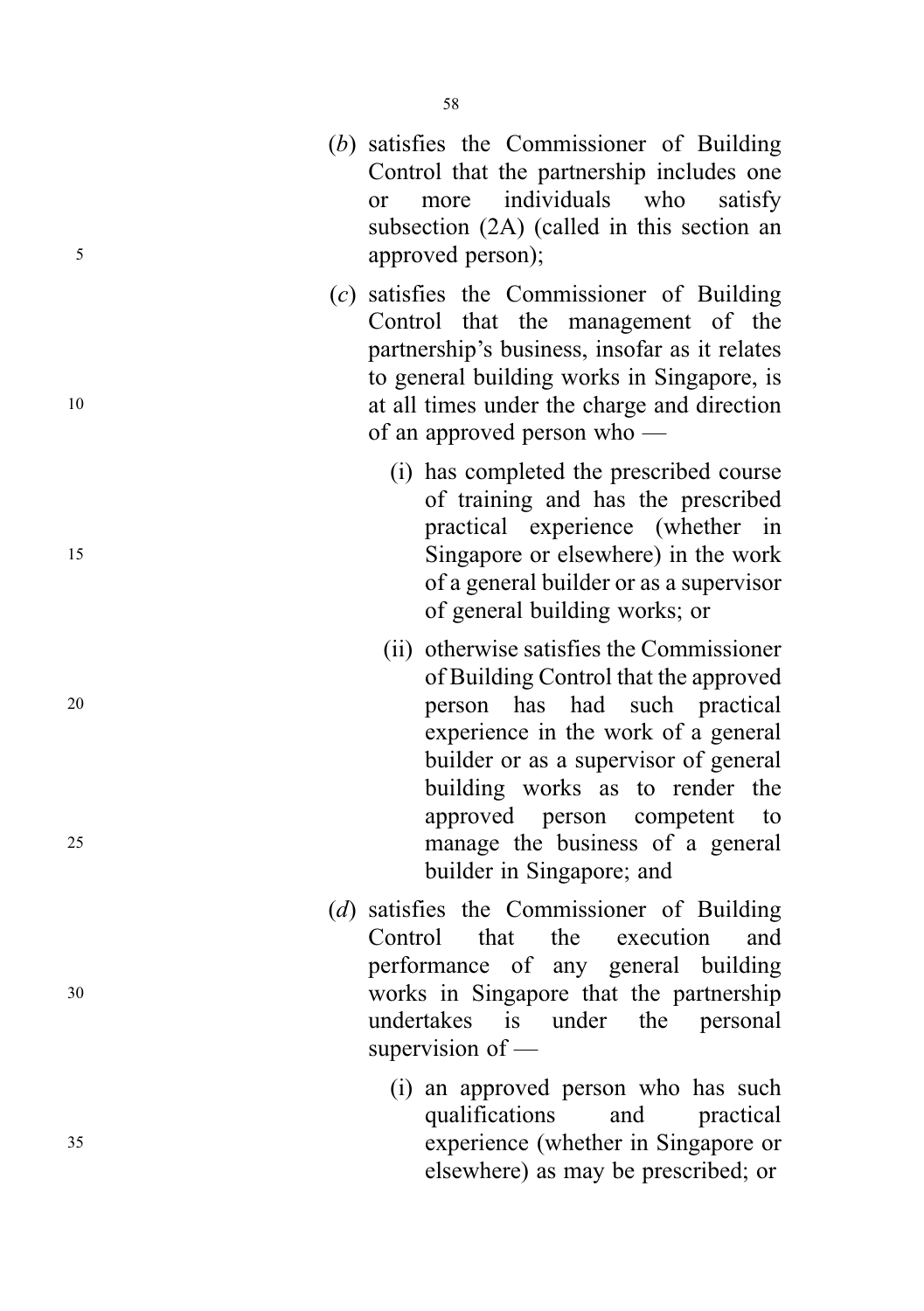(ii) one or more employees of the partnership, each of whom has such qualifications and practical experience (whether in Singapore or elsewhere) as may be prescribed.  $\frac{5}{10}$ 

(2A) For the purposes of subsection (2), an approved person is —

- (a) where the partnership comprises 2 or more individuals, a partner who satisfies the Commissioner of Building Control that <sup>10</sup> the partner is a person of good character;
- (b) where the partnership comprises 2 or more corporations, a director or member of the board of management of any such corporation who satisfies the <sup>15</sup> requirements in subsection  $(1A)(b)$ ;
- (c) where the partnership comprises both individuals and corporations, any individual mentioned in paragraph (a) or  $(b)$ ; and 20
- (d) where the partnership is a limited liability partnership, the manager mentioned in section 23(1) of the Limited Liability Partnerships Act who has such qualifications and practical experience <sup>25</sup> (whether in Singapore or elsewhere) as may be prescribed.

(3) Subject to subsection (4), a corporation which applies for a general builder's licence is eligible to be granted such a licence if, and only if, the <sup>30</sup> corporation —

- (a) has paid the prescribed fees for a general builder's licence;
- (b) is not a company limited by guarantee or a corporation sole; 35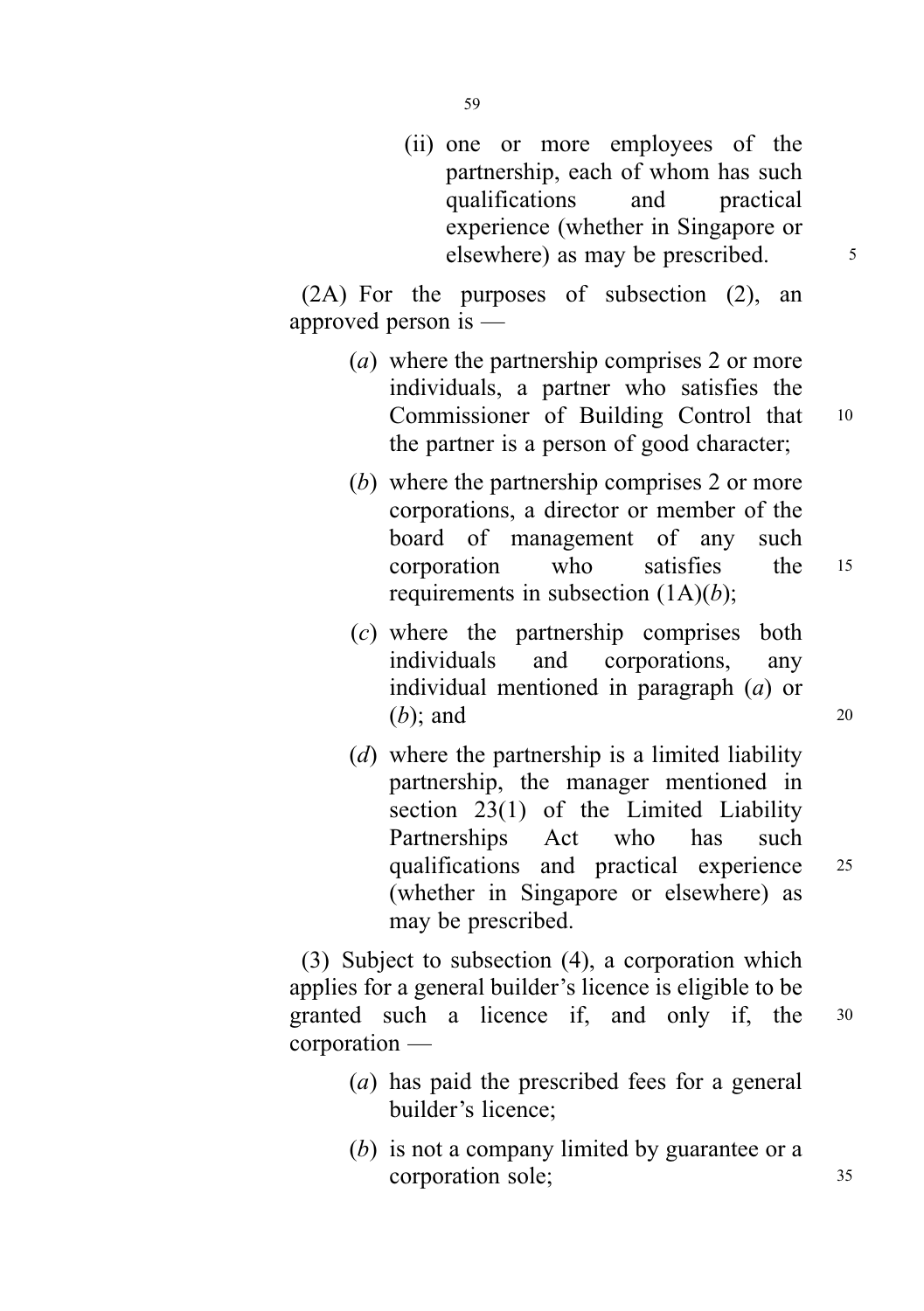|    | (c) has a paid-up capital of —                                                                                                                                                                                                                                                                                        |
|----|-----------------------------------------------------------------------------------------------------------------------------------------------------------------------------------------------------------------------------------------------------------------------------------------------------------------------|
| 5  | (i) not less than $$25,000$ (or its<br>equivalent in a foreign currency),<br>where it is applying for a Class 2<br>general builder's licence; or                                                                                                                                                                      |
|    | (ii) not less than $$300,000$ (or its<br>equivalent in a foreign currency),<br>where it is applying for a Class 1<br>general builder's licence;                                                                                                                                                                       |
| 10 | (d) satisfies the Commissioner of Building<br>Control that it is duly authorised to carry<br>on the business of a general builder;                                                                                                                                                                                    |
| 15 | (e) is accredited or registered with a prescribed<br>professional or technical body or<br>organisation;                                                                                                                                                                                                               |
| 20 | (f) satisfies the Commissioner of Building<br>Control that the management of the<br>corporation's business, insofar as it<br>relates to general building works in<br>Singapore, is at all times under the charge<br>and direction of a director or member of the<br>board of management of the corporation<br>$who$ — |
| 25 | (i) has completed the prescribed course<br>of training and has the prescribed<br>practical experience (whether in<br>Singapore or elsewhere) in the work<br>of a general builder or as a supervisor<br>of general building works; or                                                                                  |
| 30 | (ii) otherwise satisfies the Commissioner<br>of Building Control that the director<br>member of the board<br>of<br>or<br>management (as the case may be)<br>has had such practical experience in                                                                                                                      |
| 35 | the work of a general builder or as a                                                                                                                                                                                                                                                                                 |
|    |                                                                                                                                                                                                                                                                                                                       |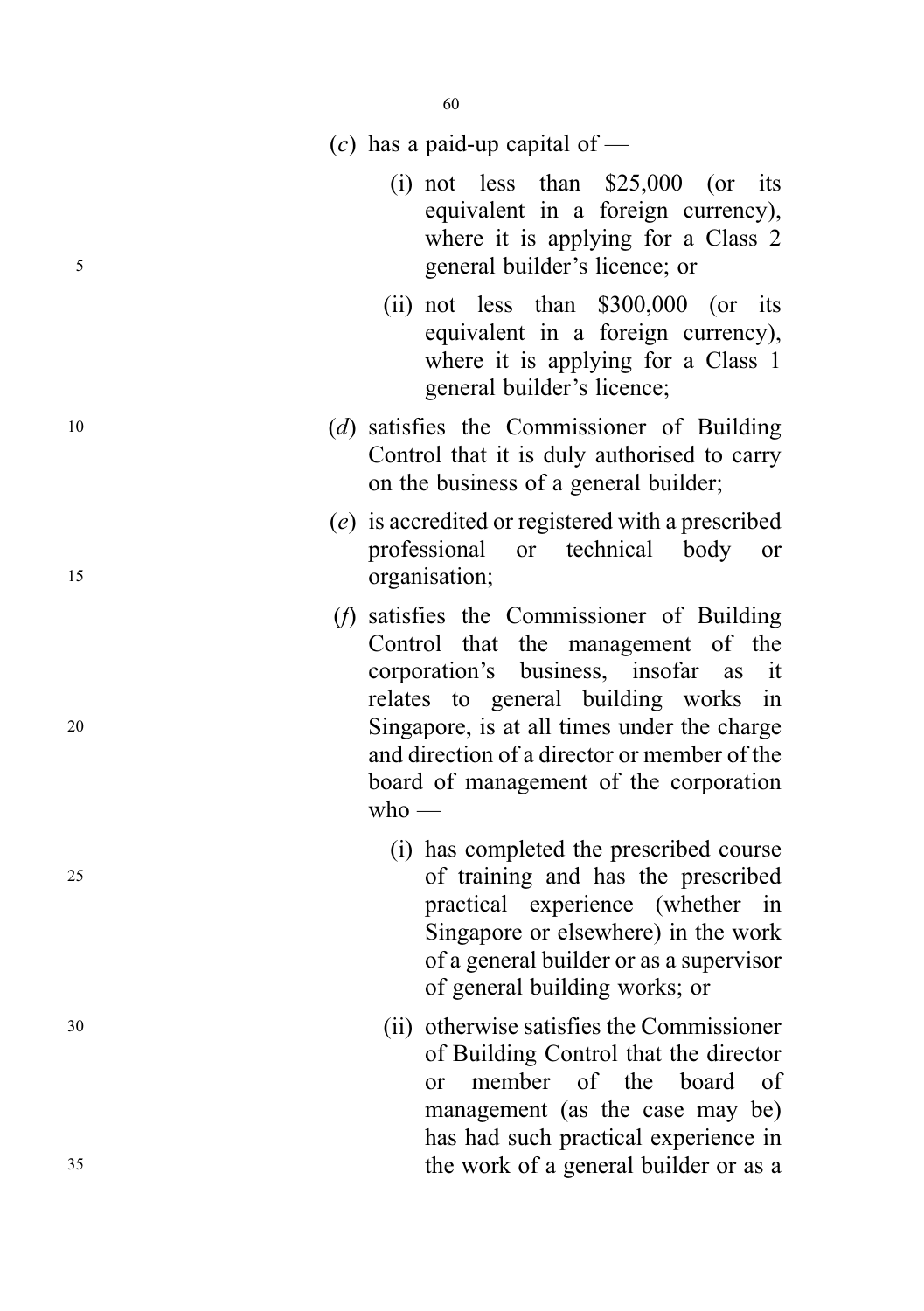supervisor of general building works as to render the director or member of the board of management (as the case may be) competent to manage the business of a general builder in  $5$ Singapore; and

- (g) satisfies the Commissioner of Building Control that the execution and performance of any general building works in Singapore that the corporation 10 undertakes is under the personal supervision of —
	- (i) a director or member of the board of management of the corporation who has such qualifications and practical 15 experience (whether in Singapore or elsewhere) as may be prescribed; or
	- (ii) one or more employees of the corporation, each of whom has such qualifications and practical <sup>20</sup> experience (whether in Singapore or elsewhere) as may be prescribed.";
- (b) by deleting the words "Notwithstanding subsection  $(1)$ ,  $(2)$ or (3), the Commissioner" in subsection (4) and substituting the words "Despite subsection  $(1)$ ,  $(1A)$ ,  $(2)$  25 or (3), the Commissioner of Building Control"; and
- (c) by deleting the words "natural person" in subsection (5) and substituting the words "sole proprietor".

#### Amendment of section 29G

- **32.** Section 29G of the principal Act is amended 30
	- (a) by deleting subsections  $(1)$ ,  $(2)$  and  $(3)$  and substituting the following subsections:

"(1) Subject to subsection (4), an individual carrying on business as a sole proprietor who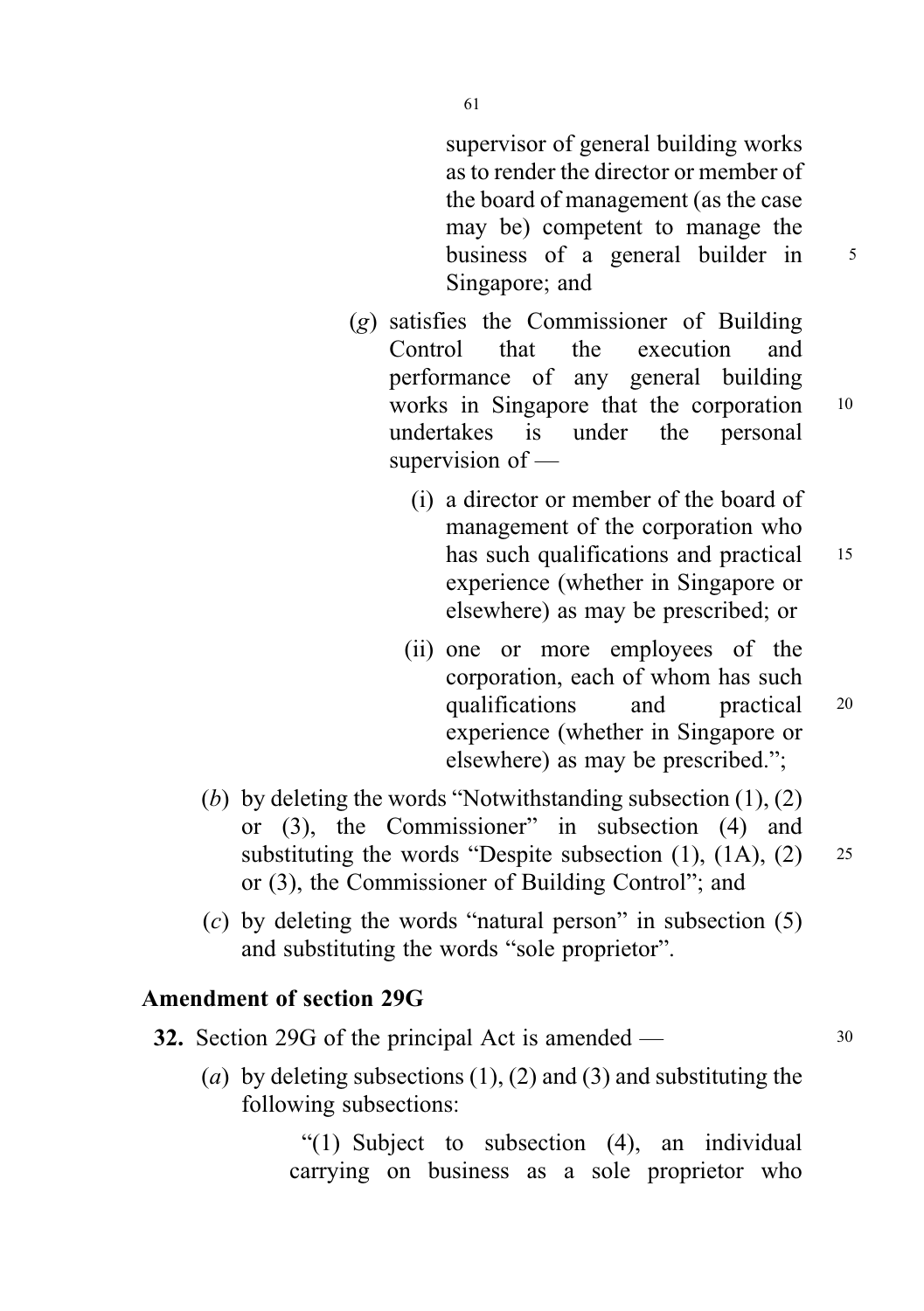applies for a specialist builder's licence for any type of specialist building works is eligible to be granted such a licence if, and only if, the individual — (a) has paid the prescribed fee for the specialist

<sup>5</sup> builder's licence; (b) satisfies the Commissioner of Building Control that the individual is of good character, and intends to carry on

business on the individual's own account;

- <sup>10</sup> (c) satisfies either of the following:
- (i) the individual has completed the prescribed course of training and has the prescribed practical experience (whether in Singapore or <sup>15</sup> elsewhere) in the work of a licensed specialist builder for that type of specialist building works or as a supervisor of those specialist building works;
- <sup>20</sup> (ii) the individual otherwise satisfies the Commissioner of Building Control that he has had such practical experience in the work of a licensed specialist builder for that type of <sup>25</sup> specialist building works or as a supervisor of those specialist building works as to render the individual competent to carry on the business of a specialist builder in <sup>30</sup> Singapore for that type of specialist building works; and
- (d) satisfies the Commissioner of Building Control that the execution and performance of specialist building works <sup>35</sup> of that type in Singapore that the individual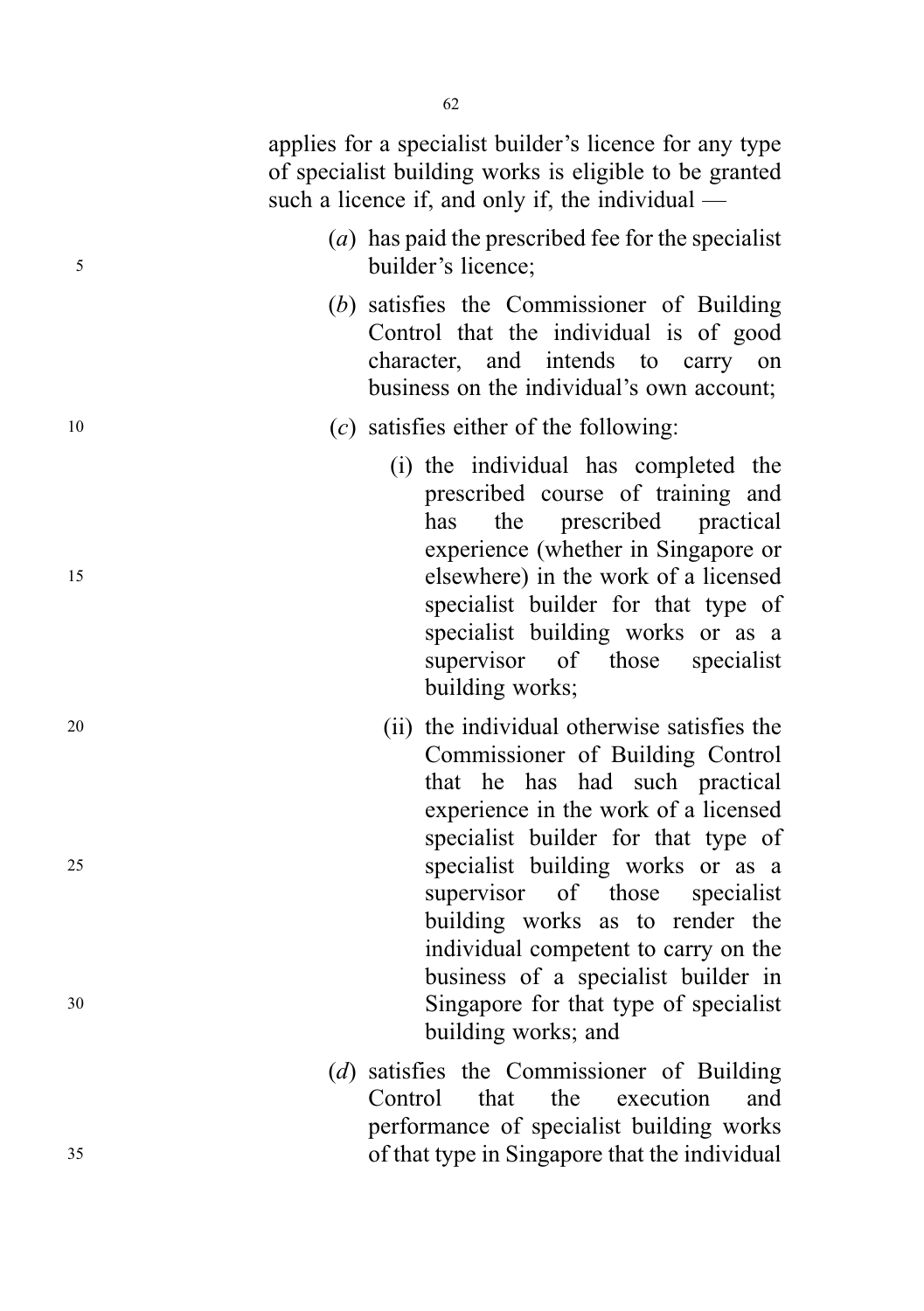undertakes is under the personal supervision of —

- (i) the individual, where he has such qualifications and practical experience (whether in Singapore or 5 elsewhere) as may be prescribed for that type of specialist building works; or
- (ii) one or more employees of the individual, each of whom has such  $10$ qualifications and practical experience (whether in Singapore or elsewhere) as may be prescribed for that type of specialist building works.

(1A) Subject to subsection (4), a corporation <sup>15</sup> carrying on business as a sole proprietor (called in this subsection the applicant) who applies for a specialist builder's licence for any type of specialist building works is eligible to be granted such a licence if, and only if, the applicant —  $20$ 

- (a) has paid the prescribed fees for a specialist builder's licence;
- (b) satisfies the Commissioner of Building Control that the management of the applicant's business, insofar as it relates <sup>25</sup> to specialist building works of that type in Singapore, is at all times under the charge and direction of a director or member of the board of management of the applicant  $who \longrightarrow$  30
	- (i) has completed the prescribed course of training and has the prescribed practical experience (whether in Singapore or elsewhere) in the work of a specialist builder for that type of 35 specialist building works; or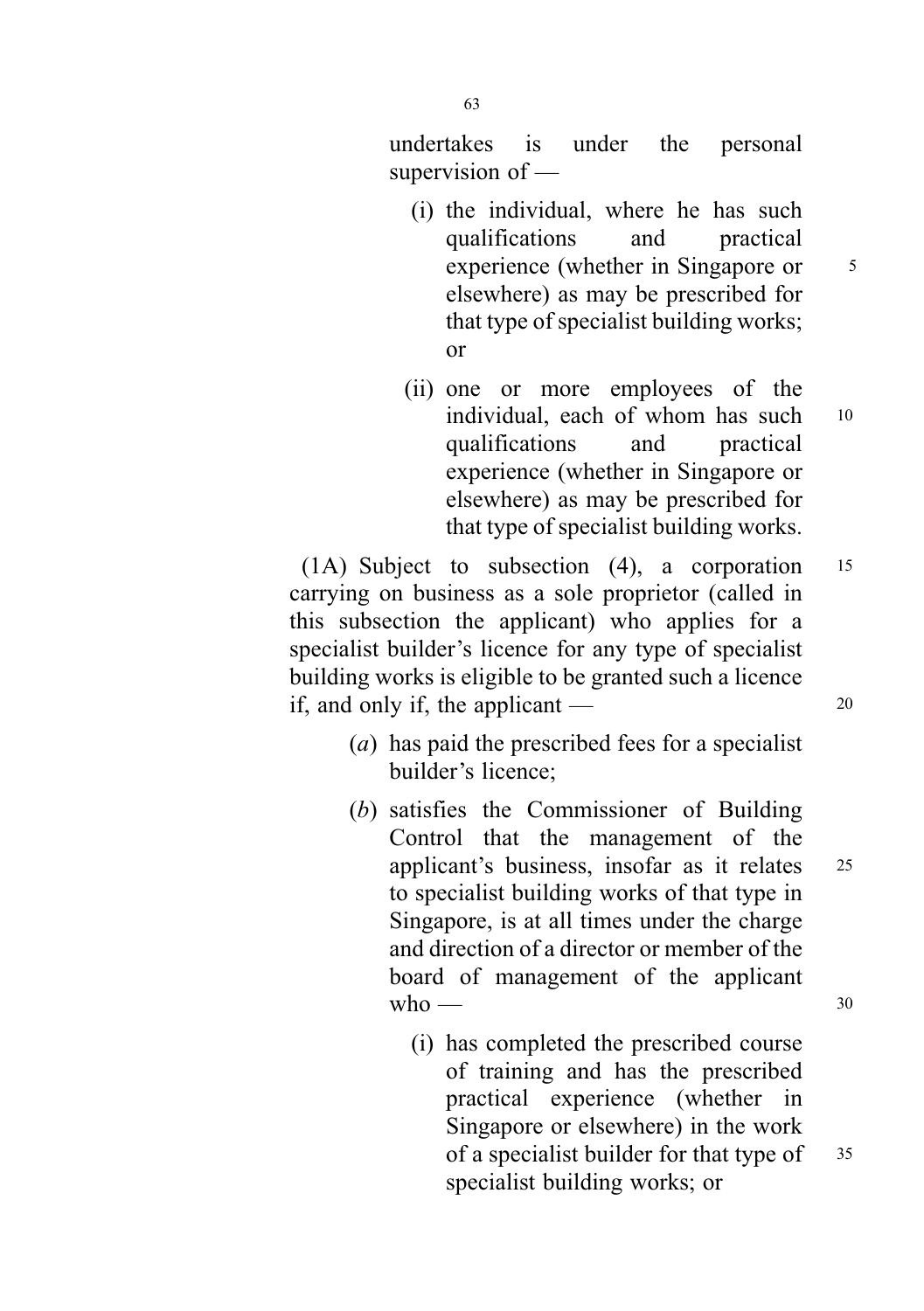- (ii) otherwise satisfies the Commissioner of Building Control that the director or member of the board of management has had such practical <sup>5</sup> experience in the work of a licensed specialist builder for that type of specialist building works or as a supervisor of those specialist building works as to render the <sup>10</sup> director or member of the board of management competent to manage the business of a specialist builder in Singapore for that type of specialist building works; and
- <sup>15</sup> (c) satisfies the Commissioner of Building Control that the execution and performance of that type of specialist building works in Singapore that the applicant undertakes is under the personal <sup>20</sup> supervision of —
- (i) the director or member of the board of management mentioned in paragraph  $(b)$ , who has such qualifications and practical <sup>25</sup> experience (whether in Singapore or elsewhere) as may be prescribed for that type of specialist building works; or
- (ii) one or more employees of the <sup>30</sup> applicant, each of whom has such qualifications and practical experience (whether in Singapore or elsewhere) as may be prescribed for that type of specialist building works.

<sup>35</sup> (2) Subject to subsection (4), a partnership that applies for a specialist builder's licence for any type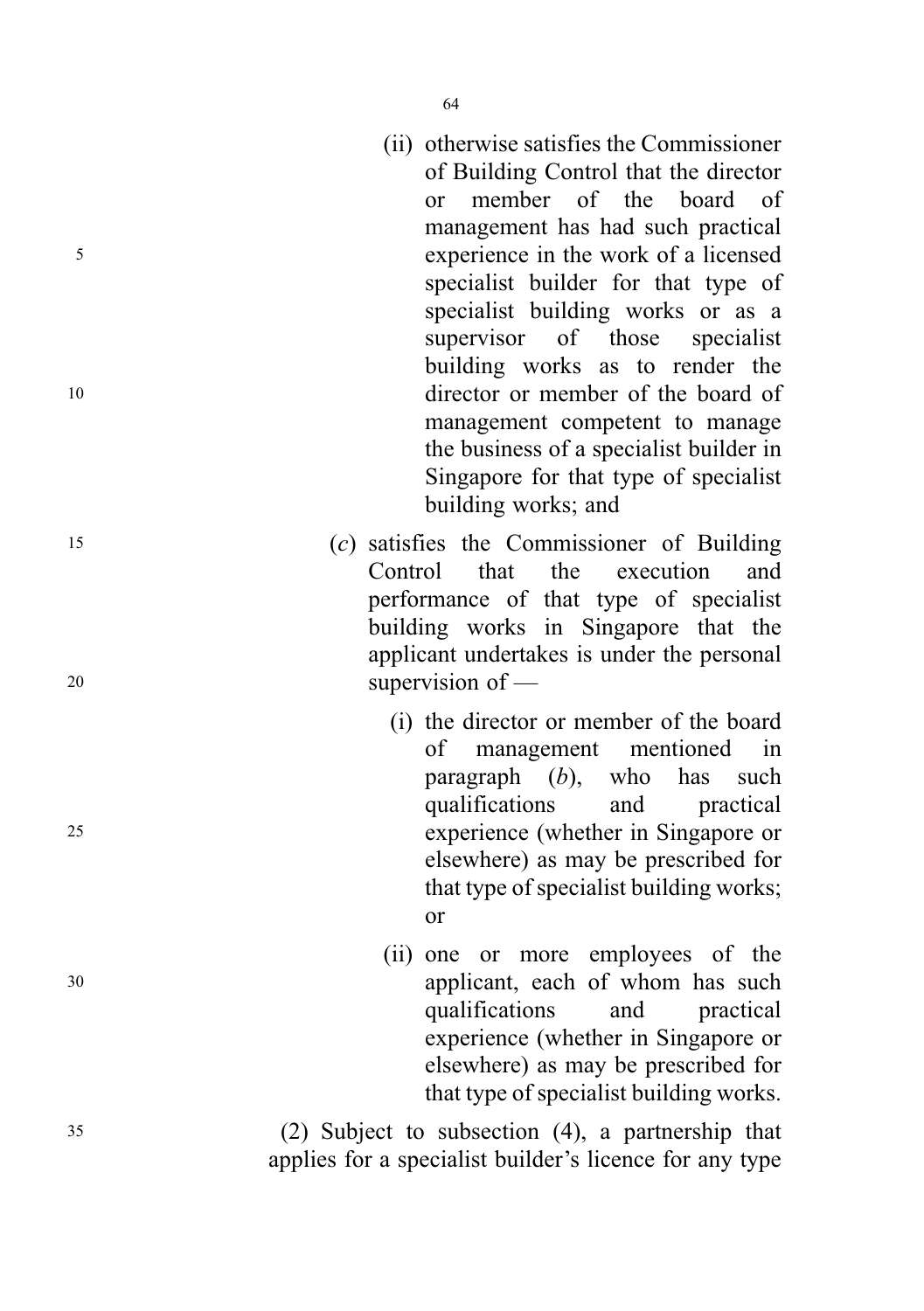of specialist building works is eligible to be granted such a licence if, and only if, the partnership —

- (a) has paid the prescribed fees for a specialist builder's licence;
- (b) satisfies the Commissioner of Building  $5$ Control that the partnership includes one or more individuals who satisfy subsection (2A) (called in this section an approved person);
- (c) satisfies the Commissioner of Building <sup>10</sup> Control that the management of the partnership's business, insofar as it relates to specialist building works of that type in Singapore, is at all times under the charge and direction of an approved person <sup>15</sup>  $w$ ho —
	- (i) has completed the prescribed course of training and has the prescribed practical experience (whether in Singapore or elsewhere) in the work <sup>20</sup> of a specialist builder for that type of specialist building works; or
	- (ii) otherwise satisfies the Commissioner of Building Control that the approved person has had such practical <sup>25</sup> experience in the work of a specialist builder for that type of specialist building works or as a supervisor of those specialist building works as to render the <sup>30</sup> approved person competent to manage the business of a specialist builder in Singapore for that type of specialist building works; and
- (d) satisfies the Commissioner of Building <sup>35</sup> Control that the execution and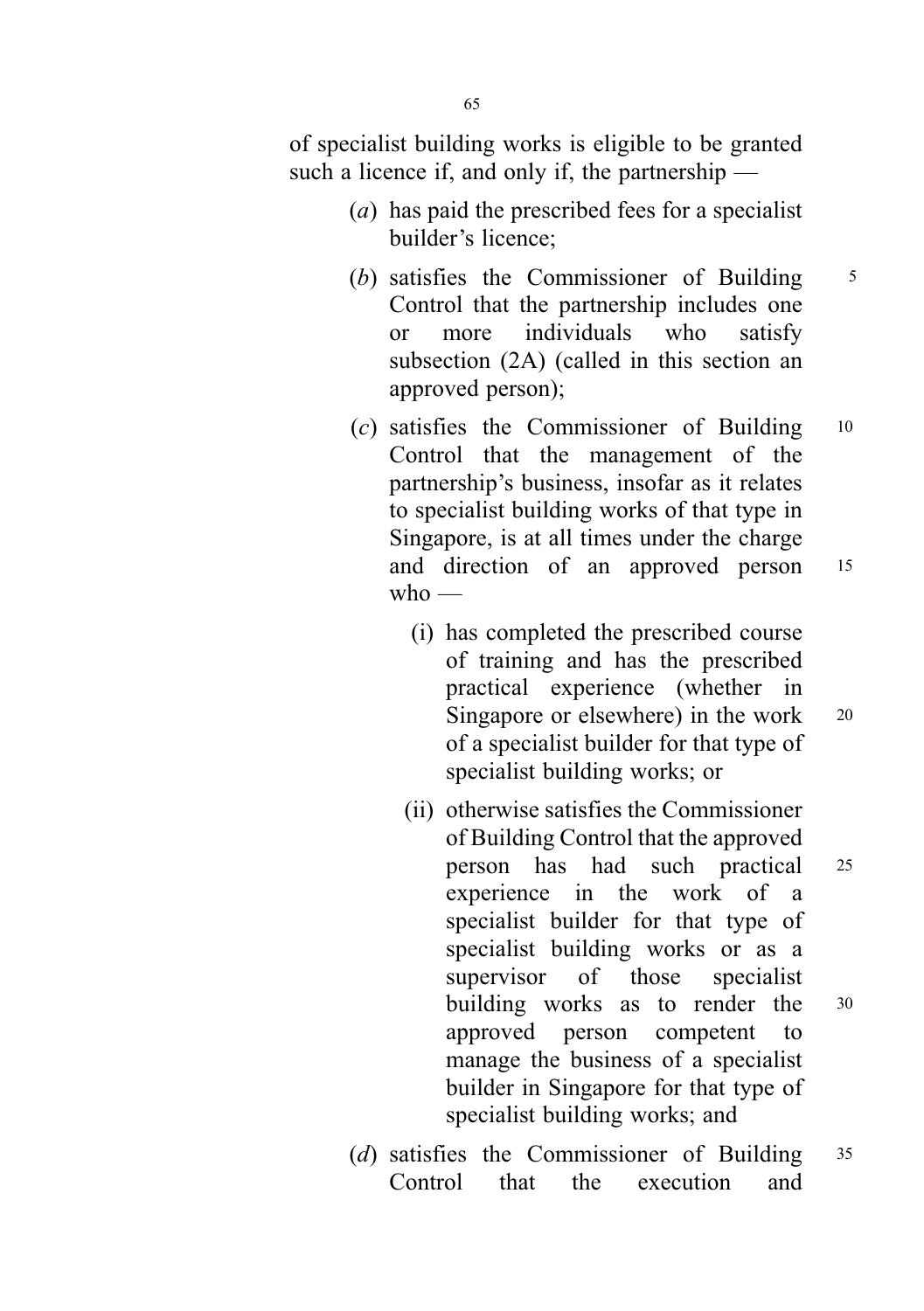<sup>25</sup> board of management of any such corporation who satisfies the requirements in subsection  $(1A)(b)$ ;

(c) where the partnership comprises both individuals and corporations, any <sup>30</sup> individual mentioned in paragraph (a) or  $(b)$ ; and

(d) where the partnership is a limited liability partnership, the manager mentioned in section 23(1) of the Limited Liability <sup>35</sup> Partnerships Act who has such

66

performance of that type of specialist building works in Singapore that the partnership undertakes is under the personal supervision of —

<sup>5</sup> (i) an approved person who has such qualifications and practical experience (whether in Singapore or elsewhere) as may be prescribed for that type of specialist building works; <sup>10</sup> or

(ii) one or more employees of the partnership, each of whom has such qualifications and practical experience (whether in Singapore or <sup>15</sup> elsewhere) as may be prescribed for that type of specialist building works.

> (2A) For the purposes of subsection  $(2)(b)$ , an approved person is —

- (a) where the partnership comprises 2 or more <sup>20</sup> individuals, a partner who satisfies the Commissioner of Building Control that the partner is a person of good character;
	- (b) where the partnership comprises 2 or more corporations, a director or member of the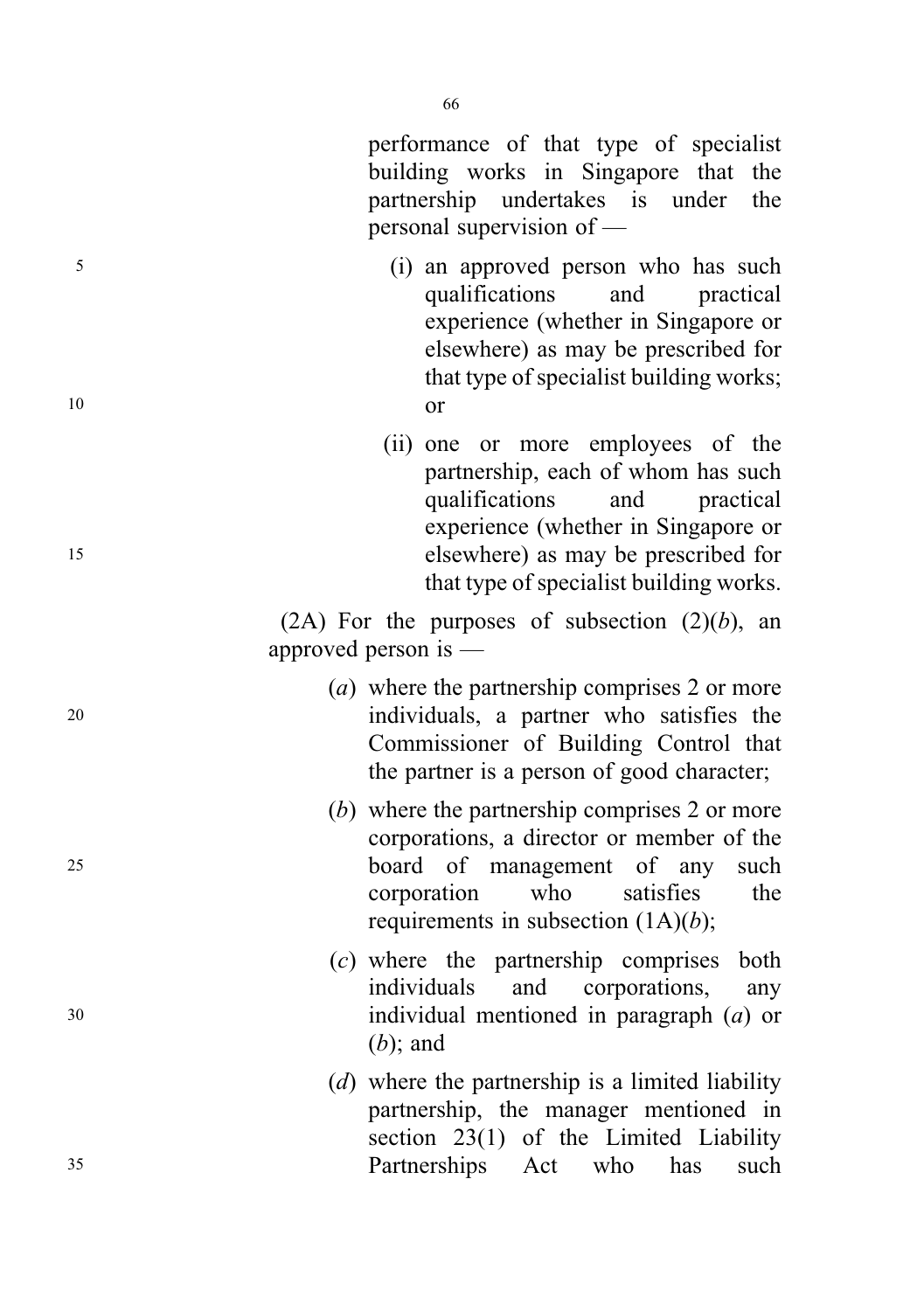qualifications and practical experience (whether in Singapore or elsewhere) as may be prescribed.

(3) Subject to subsection (4), a corporation which applies for a specialist builder's licence for any type  $\frac{5}{5}$ of specialist building works is eligible to be granted such a licence if, and only if, the corporation —

- (a) has paid the prescribed fees for a specialist builder's licence;
- (b) is not a company limited by guarantee or a  $10$ corporation sole;
- (c) has a paid-up capital of not less than \$25,000 (or its equivalent in a foreign currency);
- (d) satisfies the Commissioner of Building 15 Control that it is duly authorised to carry on the business of a specialist builder;
- (e) is accredited or registered with a prescribed professional or technical body or organisation; <sup>20</sup>
- (f) satisfies the Commissioner of Building Control that the management of the corporation's business, insofar as it relates to specialist building works of that type in Singapore, is at all times under the 25 charge and direction of a director or member of the board of management of the corporation who —
	- (i) has completed the prescribed course of training and has the prescribed <sup>30</sup> practical experience (whether in Singapore or elsewhere) in the work of a specialist builder for that type of specialist building works; or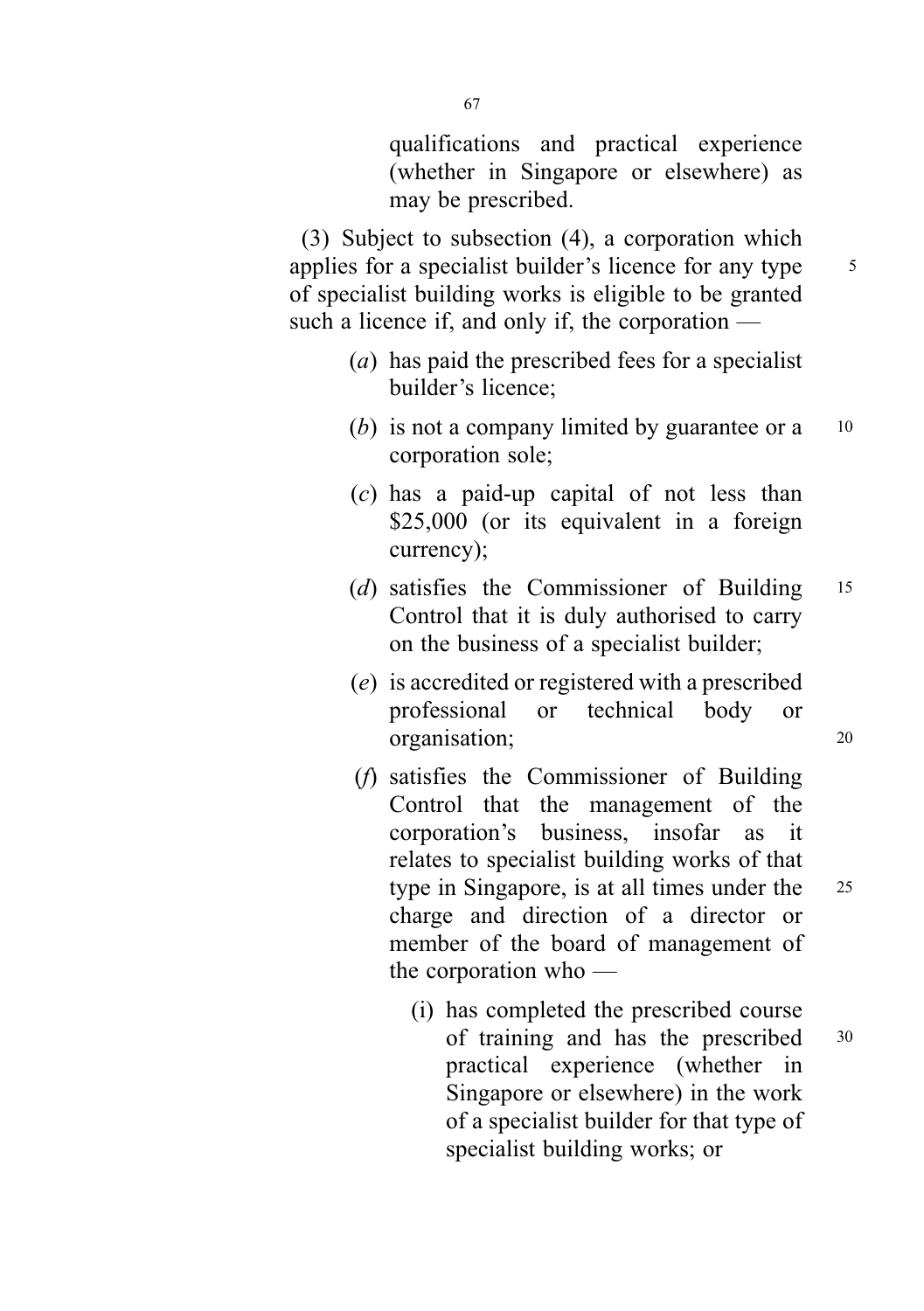- (ii) otherwise satisfies the Commissioner of Building Control that the director or member of the board of management (as the case may be) <sup>5</sup> has had such practical experience for that type of specialist building works as to render the director or member of the board of management (as the case may be) competent to manage the <sup>10</sup> business of a specialist builder in Singapore for that type of specialist building works; and
- (g) satisfies the Commissioner of Building Control that the execution and <sup>15</sup> performance of that type of specialist building works in Singapore that the corporation undertakes is under the personal supervision of —
- (i) a director or member of the board of <sup>20</sup> management of the corporation who has such qualifications and practical experience (whether in Singapore or elsewhere) as may be prescribed for that type of specialist building works; <sup>25</sup> or
- (ii) one or more employees of the corporation, each of whom has such qualifications and practical experience (whether in Singapore or <sup>30</sup> elsewhere) as may be prescribed for that type of specialist building works."; and
- (b) by deleting the words "Notwithstanding subsection  $(1)$ ,  $(2)$ or (3), the Commissioner" in subsection (4) and <sup>35</sup> substituting the words "Despite subsection (1), (1A), (2) or (3), the Commissioner of Building Control".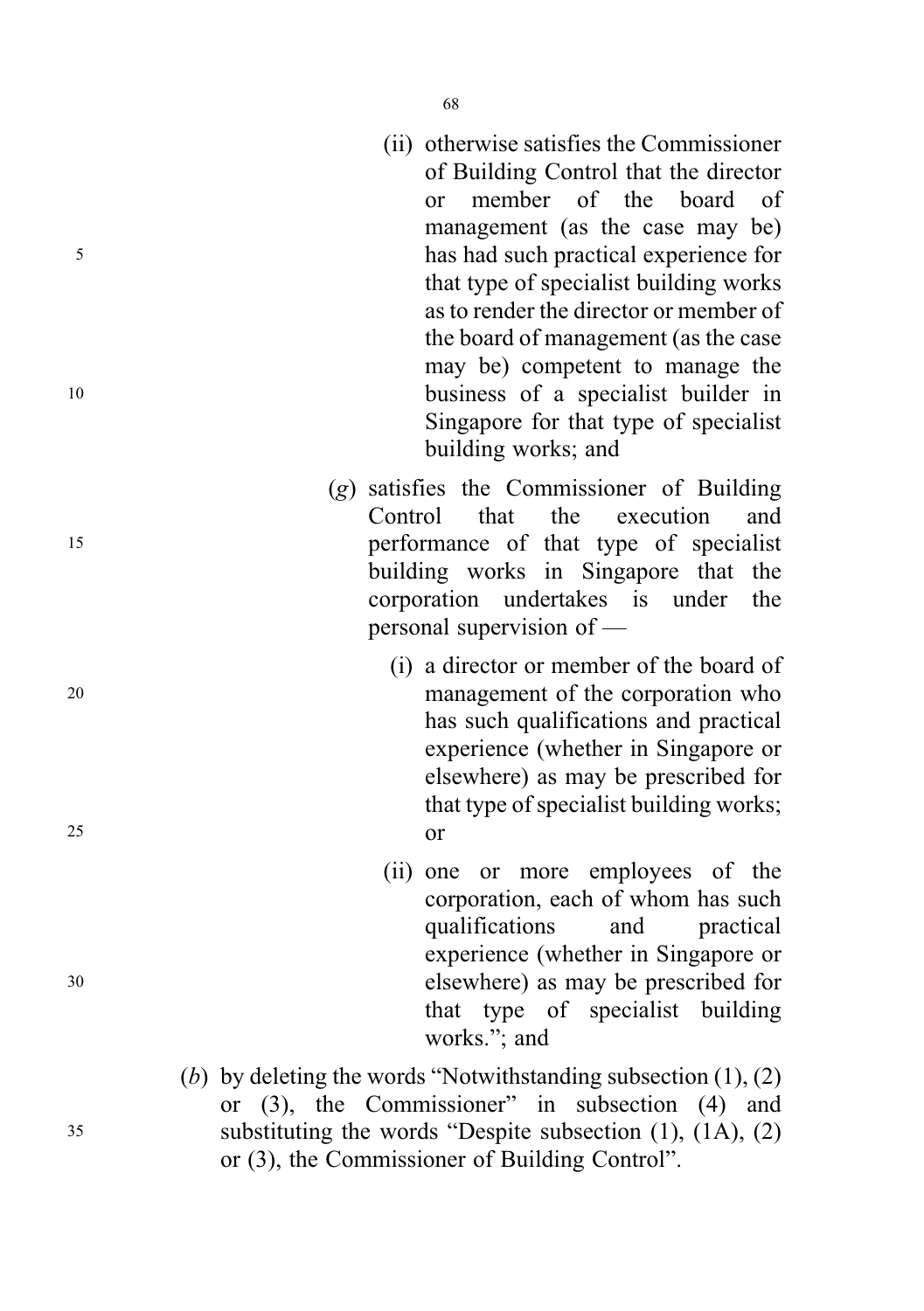#### Amendment of section 29I

- 33. Section 29I of the principal Act is amended
	- (a) by deleting the words "licensed builder" wherever they appear in subsections  $(1)$ ,  $(7)$  and  $(8)$  and substituting in each case the word "licensee"; 5
	- (b) by deleting subsections  $(2)$ ,  $(3)$ ,  $(4)$  and  $(5)$  and substituting the following subsections:

"(2) A licensed general builder or licensed specialist builder who is a sole proprietor must ensure that — 10

- (a) the execution and performance of any general building works or specialist building works that the licensed general builder or licensed specialist builder is carrying out is personally supervised by — 15
	- (i) an individual mentioned in section  $29F(1)(d)$  or  $29G(1)(d)$ , as the case may be; or
	- (ii) an individual mentioned in section  $29F(1A)(c)$  or  $29G(1A)(c)$ , 20 as the case may be; and
- (b) the name of the licensed general builder or licensed specialist builder (as the case may be) appears in any sign affixed or erected at the site where the general building works or  $25$ specialist building works are carried out.

(3) A licensed general builder or licensed specialist builder which is a partnership or a corporation must ensure that the execution and performance of the general building works or specialist building works <sup>30</sup> that licensed general builder or licensed specialist builder is carrying out is personally supervised by —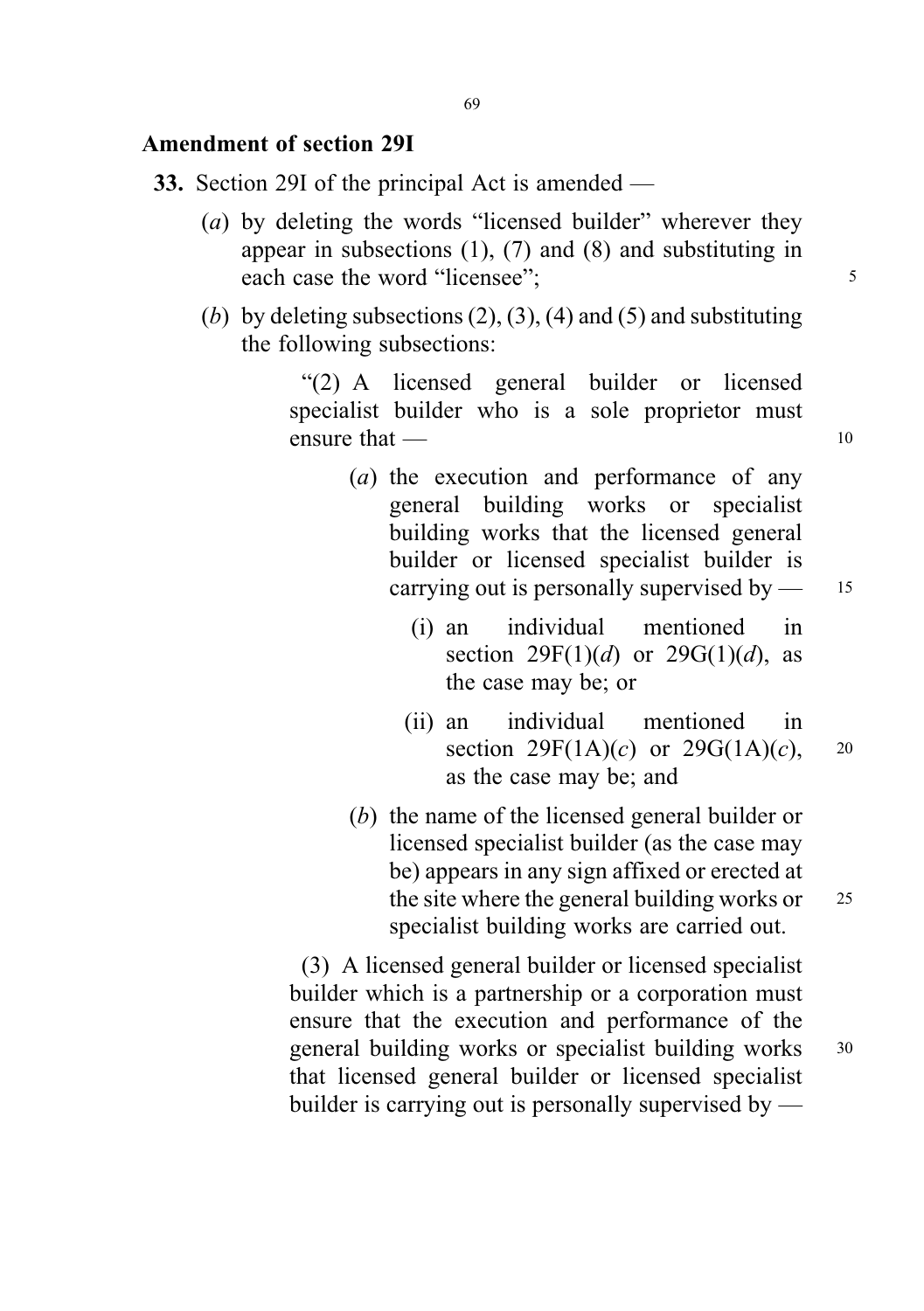- (a) an individual mentioned in section  $29F(2)(d)$  or  $29G(2)(d)$ , as the case may be; or
- (b) an individual mentioned in  $5$  section  $29F(3)(g)$  or  $29G(3)(g)$ , as the case may be.

(4) It is a condition of every general builder's licence that the management of the business of the licensed general builder holding that licence, insofar <sup>10</sup> as the business relates to general building works, must at all times be under the charge and direction of an individual mentioned in —

- (a) section 29 $F(1A)(b)$ , if the licensed general builder is a sole proprietor;
- 15 (b) section  $29F(2)(c)$ , if the licensed general builder is a partnership; or
	- (c) section  $29F(3)(f)$ , if the licensed general builder is a corporation.

(5) It is a condition of every specialist builder's <sup>20</sup> licence for a type of specialist building works that the management of the business of the licensed specialist builder holding that licence, insofar as it relates to that type of specialist building works, must at all times be under the charge and direction of an individual <sup>25</sup> mentioned in —

- (a) section  $29G(1A)(b)$ , if the licensed specialist builder is a sole proprietor;
- (b) section  $29G(2)(c)$ , if the licensed specialist builder is a partnership; or
- $(c)$  section 29 $G(3)(f)$ , if the licensed specialist builder is a corporation."; and
	- (c) by deleting the words "builder's licence" in subsections  $(6)$ and (7) and substituting in each case the word "licence".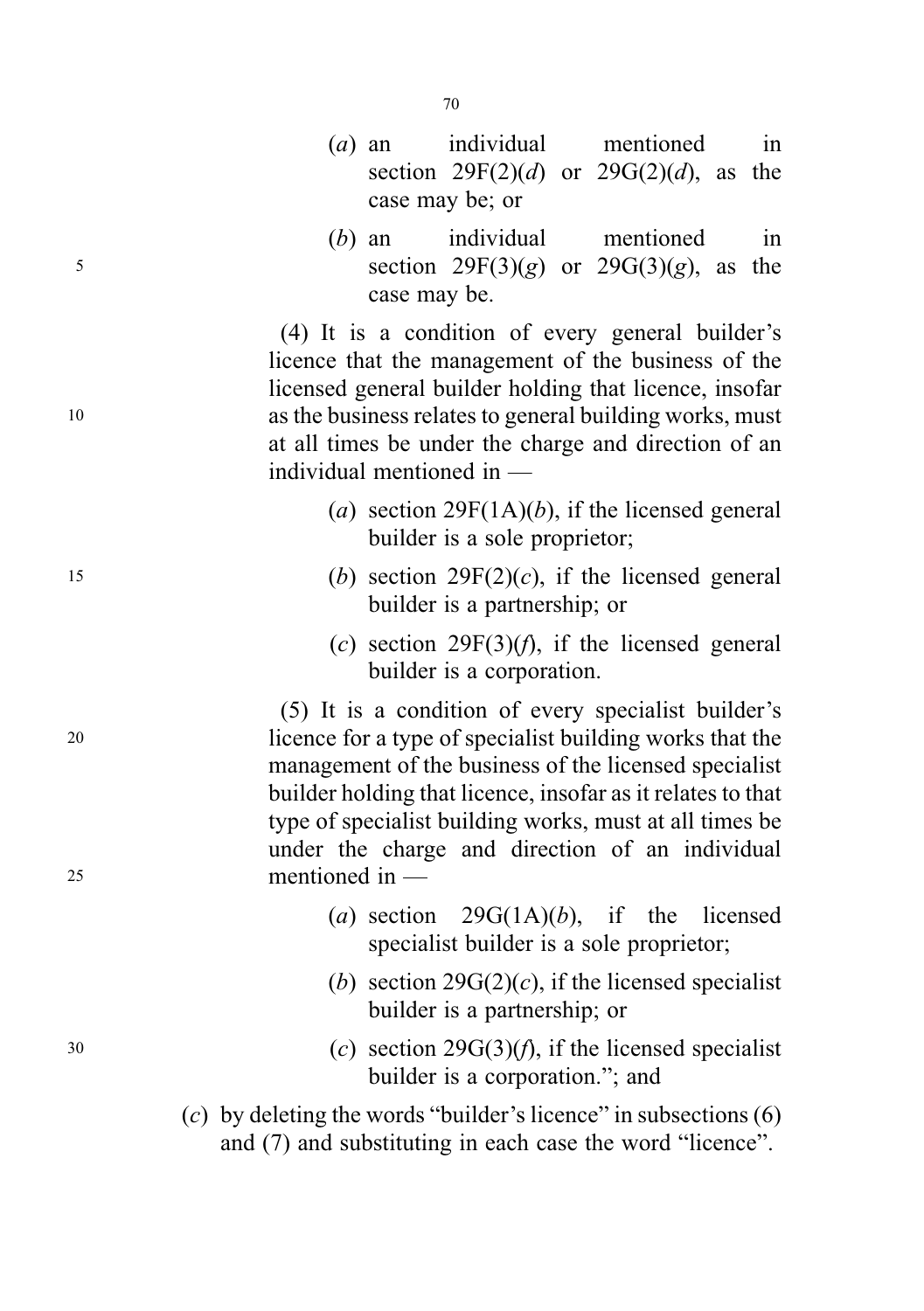#### Amendment of section 29J

- 34. Section 29J of the principal Act is amended
	- (a) by deleting the words "licensed builder" wherever they appear in subsections  $(1)(a)$ ,  $(b)$ ,  $(c)(i)$  and  $(ii)$ ,  $(e)$ ,  $(f)$ ,  $(g)$ , (*h*) and (*j*) and (3) and substituting in each case the word  $\frac{5}{5}$ "licensee";
	- (b) by inserting, immediately after the word "under" in subsection (1)(b), the words "subsection (2)(e) or";
	- (c) by deleting paragraph  $(c)$  of subsection  $(1)$  and substituting the following paragraphs: 10
		- "(ba) the licensee has contravened a direction under subsection  $(2)(d)$ ;
			- (c) for a period exceeding 28 days, the licensee ceases to, or ceases to have the individual required under section  $29I(2)$  or  $(3)$ ,  $15$ personally supervise the execution and performance of any general building works or specialist building works in Singapore undertaken by the licensee;";
	- (d) by deleting the word "builder" in subsections  $(2)(b)$  and 20  $(c)$ ,  $(5)$  and  $(6)$  and substituting in each case the word "licensee":
	- (e) by inserting, immediately after the words "not exceeding \$20,000" in subsection  $(2)(b)$ , the words "where the ground for doing so is subsection  $(1)(a)$ ,  $(b)$ ,  $(c)$ ,  $(d)$ ,  $(e)$ , 25 (*f*), (*h*) or (*j*)";
	- (f) by deleting the word "or" at the end of subsection  $(2)(c)$ ;
	- (g) by deleting paragraph (d) of subsection (2) and substituting the following paragraphs:
		- "(d) direct that, for a period specified by the  $30$ Commissioner of Building Control, the licensee —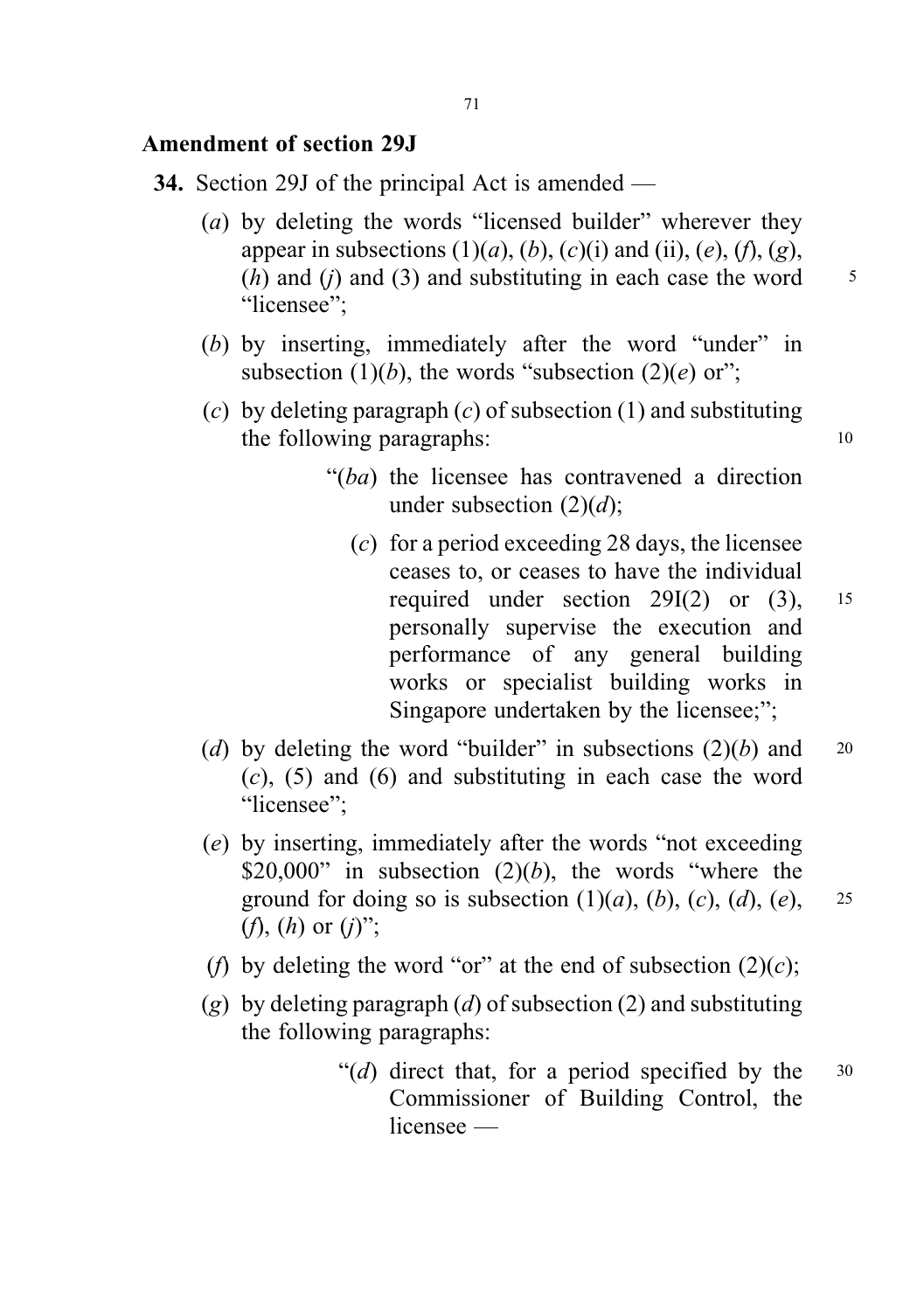- (i) must not enter into or undertake any contract or engagement to carry out all or any general building works or specialist building works; or
- <sup>5</sup> (ii) may enter into or undertake any further contract or engagement to carry out any general building works or specialist building works, provided that the value of the further <sup>10</sup> contracts or engagements must not exceed an amount specified in the order; or
- (e) modify the conditions of the licence, immediately or upon renewal of the 15 licence in question.";
	- (h) by deleting the words "builder's licence under this section, he shall serve on the builder" in subsection (4) and substituting the words "licence under this section, he must serve on the former licensee";
- <sup>20</sup> (i) by deleting the words "the builder" in subsection  $(7)(b)$  and substituting the words "the former licensee";
	- (i) by deleting the words "licensed builder" in subsection  $(9)$ and substituting the words "a licensee";
	- $(k)$  by deleting the word "builder's" in subsection (9); and
- <sup>25</sup> (l) by inserting, immediately after subsection (9), the following subsections:

"(10) A licensed general builder or licensed specialist builder that enters into or undertakes any contract or engagement to carry out any building <sup>30</sup> works in contravention of a direction made under subsection  $(2)(d)$  is not entitled to recover any charge. fee or remuneration under such a contract or engagement.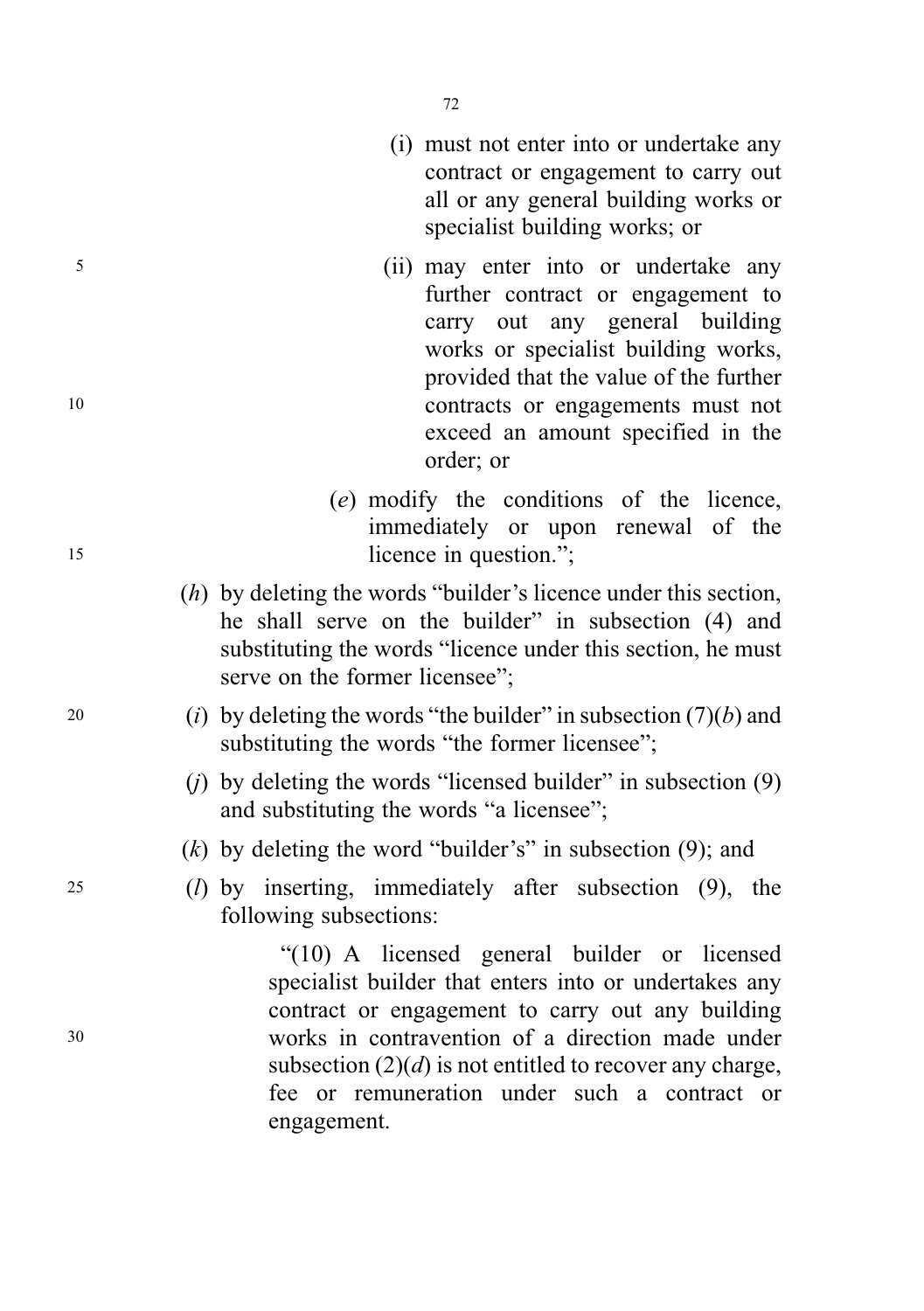(11) A direction made under subsection  $(2)(d)$ continues to have effect despite the renewal of the licence held by the licensee under section 29E(6).".

### Miscellaneous amendments to Part VA

 $35$ —(1) Part VA of the principal Act is amended by deleting the  $5$ words "builder's licence" wherever they appear in the following provisions and substituting in each case the words "licence":

Sections 29B(5), 29E(1), (2) and (6) and 29K(1) and (2).

(2) Part VA of the principal Act is amended by deleting the word "Commissioner" wherever it appears in the following provisions and <sup>10</sup> substituting in each case the words "Commissioner of Building Control":

Sections  $29C(2)(b)$ ,  $29D$ ,  $29E(1)$ ,  $(2)$ ,  $(3)$  and  $(5)$ ,  $29H(1)(a)$  and (3), 29I(6), (7) and (8), 29J and 29K.

(3) Section 29E of the principal Act is amended — <sup>15</sup>

- (a) by deleting the words "a builder's licence" in subsection (3) and substituting the words "a licence"; and
- (b) by deleting the words "the Commissioner may" in subsection (4) and substituting the words "the Commissioner of Building Control may". <sup>20</sup>

(4) Part VA of the principal Act is amended by deleting the words "the builder" wherever they appear in the following provisions and substituting in each case the words "the licensee":

Sections 29H(1) and 29K(2).

(5) Section 29K(4) of the principal Act is amended by deleting the <sup>25</sup> words "licensed builder" and substituting the word "licensee".

(6) Section 29K(4) of the principal Act is amended by deleting the word "builder's".

(7) Section 29L of the principal Act is amended by deleting the words "builder's licences" in paragraph  $(a)$  and substituting the word  $30$ "licences".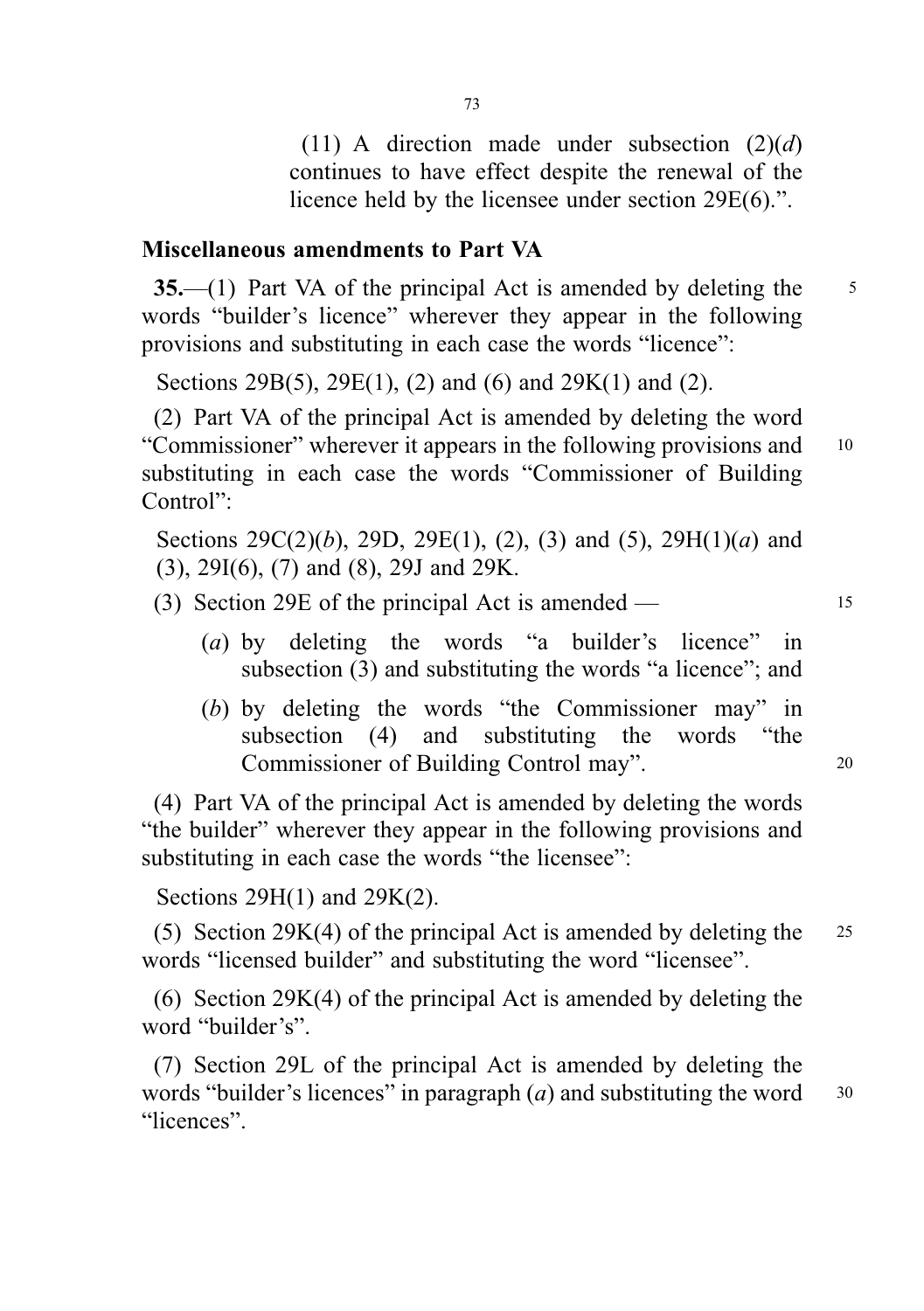#### Repeal of section 29M and new Part VB

36. Section 29M of the principal Act is repealed and the following Part substituted therefor:

#### "PART VB

## <sup>5</sup> REGULATING FIXED INSTALLATION **CONTRACTORS**

#### Interpretation of this Part

29M. In this Part —

|    | "applicant" means an applicant for or to renew a |               |  |  |  |  |  |
|----|--------------------------------------------------|---------------|--|--|--|--|--|
| 10 |                                                  | registration; |  |  |  |  |  |

"basic rate of pay" means the total amount of money (including wage adjustments and increments) to which an employee is entitled under the employee's contract of service for working for one month, but does not <sup>15</sup> include —

- (a) additional payments by way of overtime payments;
- (b) additional payments by way of bonus payments or annual wage supplements;
- $(2)$  any sum to reimburse the employee for special expenses incurred during his employment;
	- (d) productivity incentive payments; and
	- (e) any allowance however described;
- "basic wage" means wage calculated at the basic rate of pay <sup>25</sup> for one month;
	- "prescribed date" means a date prescribed by building regulations made in relation to all registrable activity or a class of registrable activity;

"progressive wage model bonus" means a discretionary <sup>30</sup> amount of money payable to an employee that is in addition to all of the following paid to the employee:

(a) any basic wage;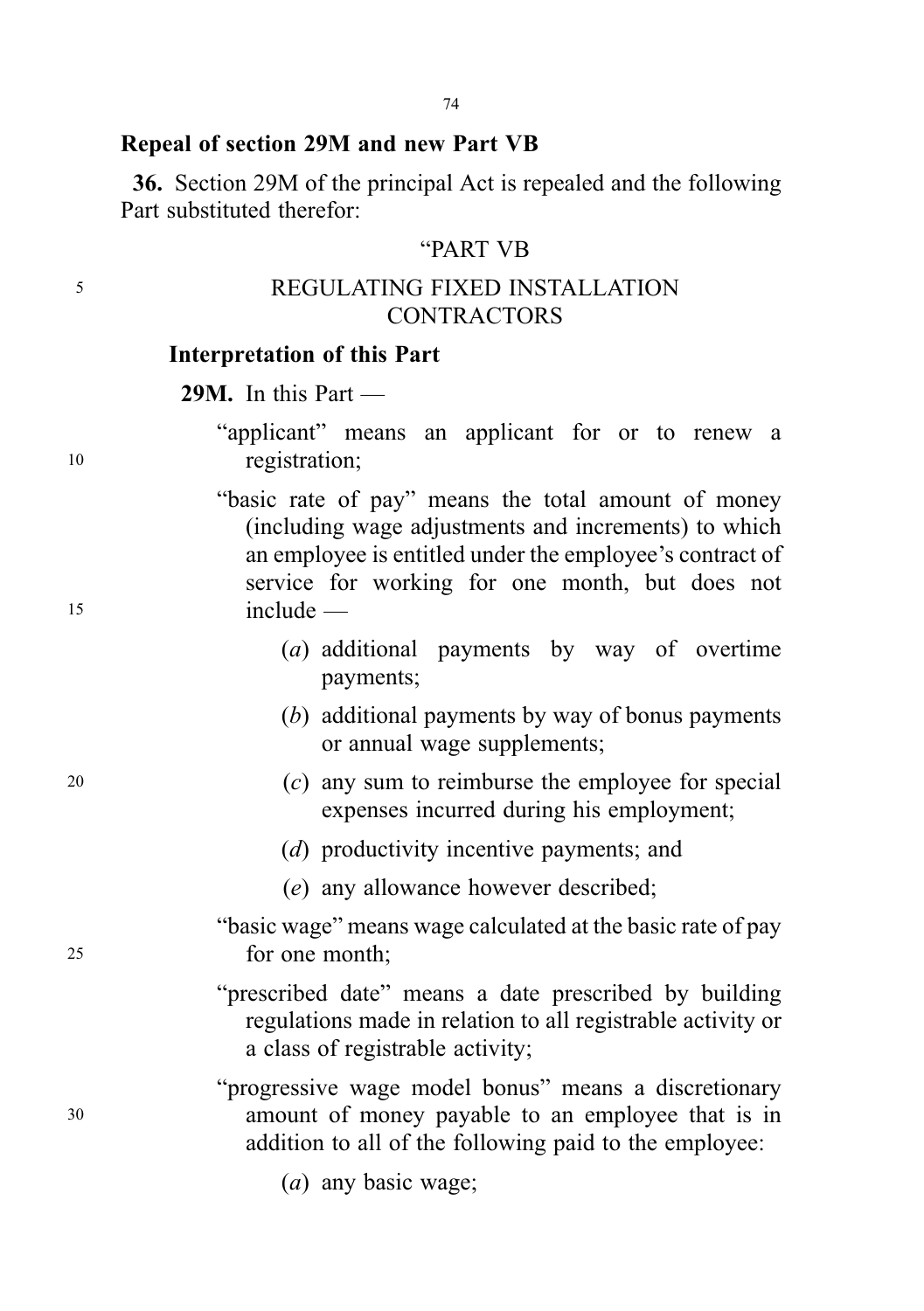- (b) any overtime payment;
- (c) any sum to reimburse the employee for special expenses incurred during his employment;
- (d) any allowance however described:
- "registered" or "registration" means registered or <sup>5</sup> registration under this Part authorising the person registered to carry on any registrable activity or a class of registrable activity specified in the registration;
- "registrable activity" means providing in the course of business a service of carrying out — 10
	- (a) fixed installation works in Singapore; or
	- (b) maintenance, inspection or testing of fixed installations in Singapore;

"registrant" means a person who is registered.

### Unauthorised undertaking of registrable activity 15

 $29N$ .—(1) A person commits an offence if the person carries on any registrable activity when the person —

- (a) is not authorised to do so by a registration under this Part; and
- (b) is not exempt from this section under subsection  $(6)$  or  $20$ section 30 or 30A in relation to that activity.

(2) The offence under subsection (1) is a strict liability offence.

(3) A person who is guilty of an offence under subsection (1) shall be liable on conviction —

- (a) to a fine not exceeding  $$20,000$  or to imprisonment for a term not exceeding 12 months or to both; and
- (b) in the case of a continuing offence, to a further fine not exceeding \$1,000 for every day or part of a day during which the offence continues after conviction. 30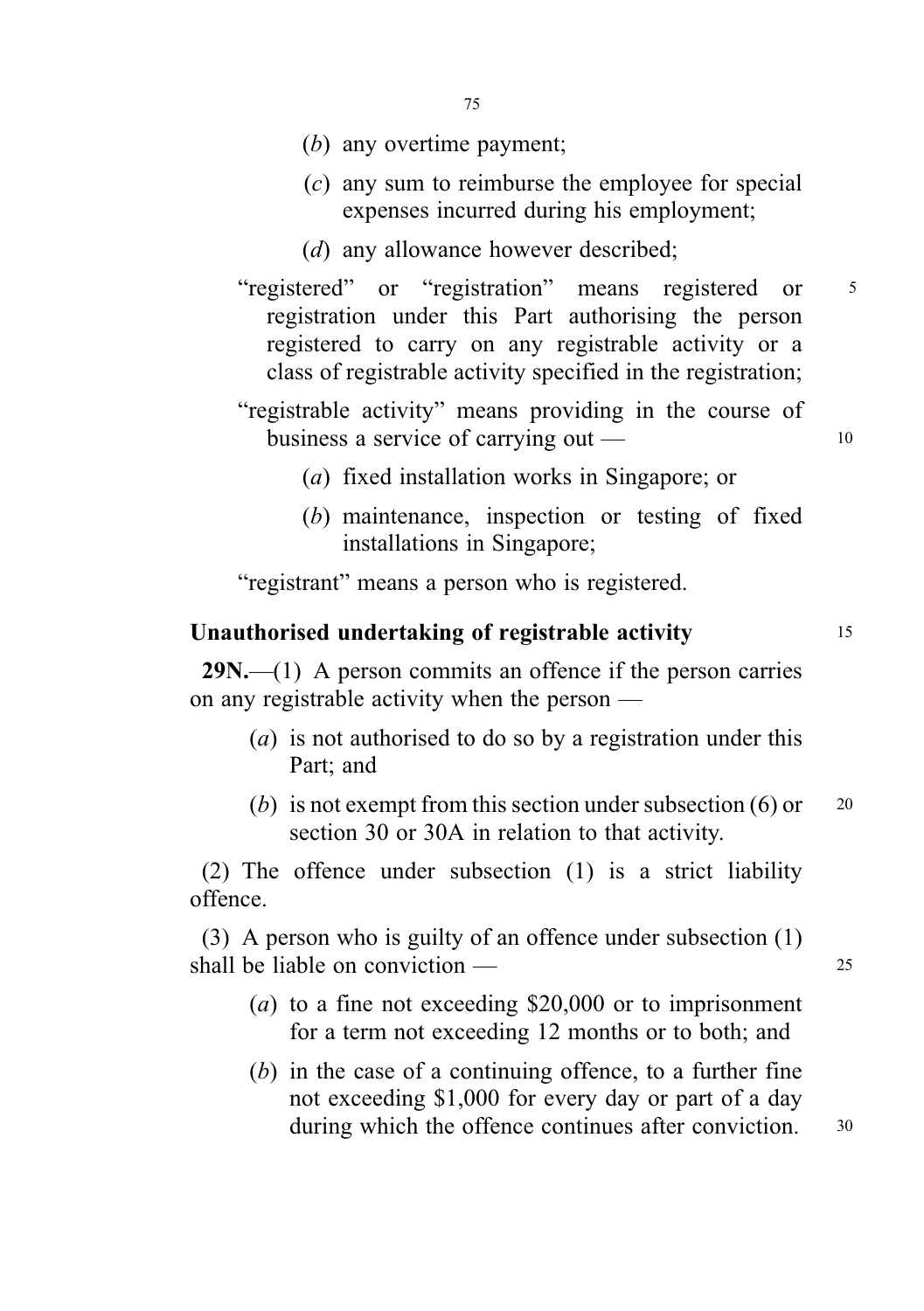(4) Subject to the provisions of this Act, a person who commits an offence under subsection (1) is not entitled to recover in any court any charge, fee or remuneration for any service provided by the person in the course of committing that <sup>5</sup> offence.

> (5) For the purpose of subsection (1), a person is not regarded as registered during any period the person's registration is suspended under section 29R.

(6) To avoid doubt, nothing in this section requires any of the <sup>10</sup> following individuals to be registered in order to carry out a registrable activity:

- (a) a qualified person carrying out any registrable activity in the course of engaging in professional engineering work in Singapore;
- <sup>15</sup> (b) an individual who carries out any registrable activity under the direction or supervision of an individual mentioned in paragraph (a).

### Application for registration

290.—(1) An application for or to renew a registration under <sup>20</sup> this Part must be made to the Building and Construction Authority in accordance with this section.

- (2) An application for or to renew a registration must
	- (a) be in the form and manner the Building and Construction Authority specifies;
- <sup>25</sup> (b) be accompanied by an application fee, if prescribed; and
- (c) be accompanied by the prescribed information and any other additional information that the Building and Construction Authority requires to decide on the <sup>30</sup> application.
	- (3) In addition to subsection  $(1)$ 
		- (a) an application for or to renew a registration that is made on or after the prescribed date for the registrable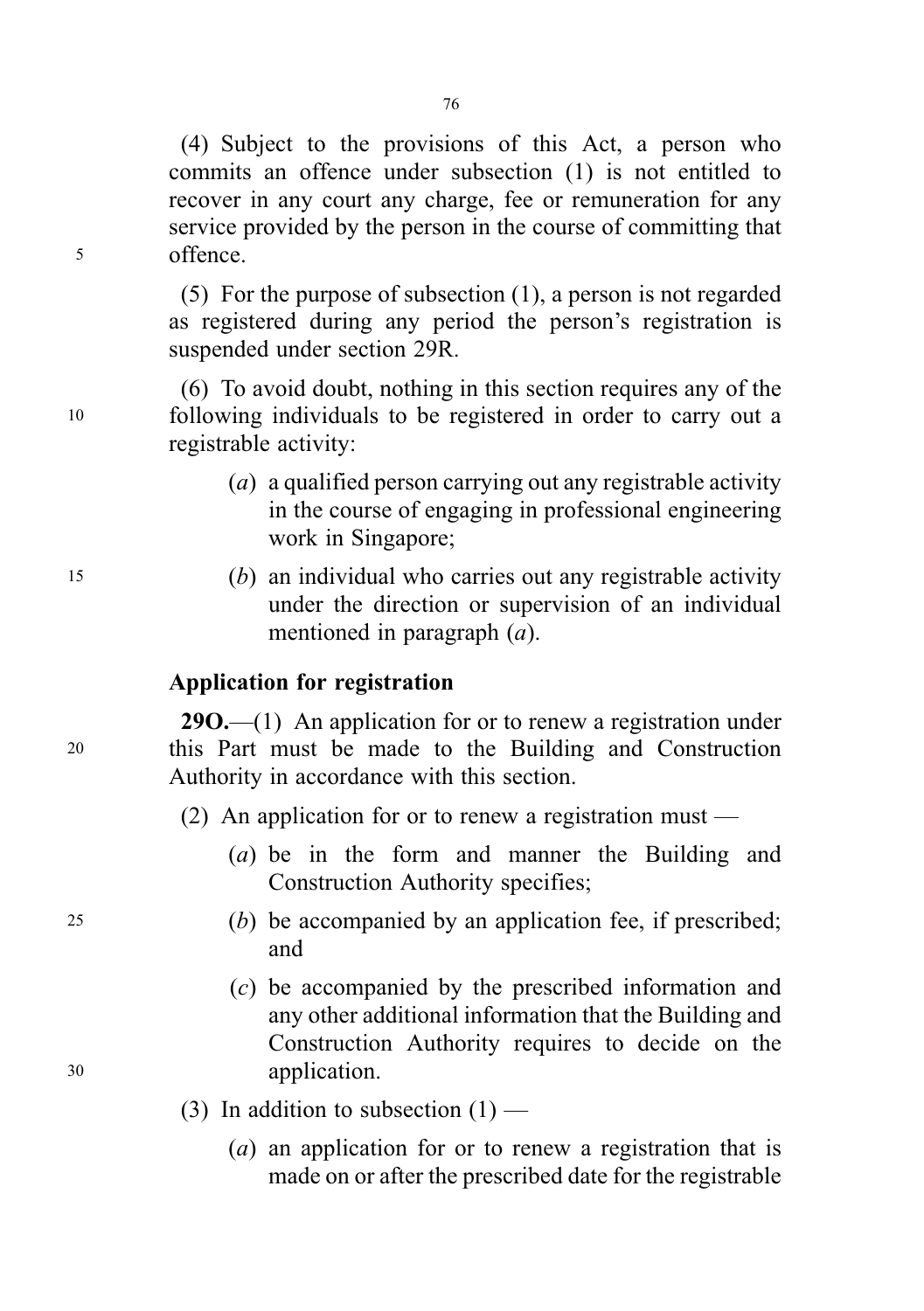activity to which the application relates, must be accompanied by a progressive wage plan in respect of the applicant's business undertaking that registrable activity; and

(b) an application to renew a registration must be made  $\frac{5}{5}$ no later than a prescribed period before the date of expiry of the registration, unless otherwise allowed by the Building and Construction Authority in any particular case which must then be treated as a late renewal application. 10

(4) The Building and Construction Authority may refuse to consider an application for or to renew a registration that is incomplete or not made in accordance with this section.

## Registration

29P.—(1) Registration and renewal of registration of persons 15 to carry on a registrable activity may be granted or refused by the Building and Construction Authority —

- (a) in accordance with the procedure in this Part and the building regulations made for the purposes of this Part: and 20
- (b) subject to such conditions as prescribed in the building regulations made for the purposes of this Part and, in the absence of anything prescribed, any conditions the Building and Construction Authority thinks fit. <sup>25</sup>

(2) An applicant who is aggrieved by the decision of the Building and Construction Authority refusing to register or renew the registration of the person may, within 14 days after the person is notified of that decision, appeal to the Minister whose decision is final. 30

(3) The Building and Construction Authority may subdivide registration under this Part into classes of registrable activity, according (and not limited) to any of the following:

(a) the type of registrable activity;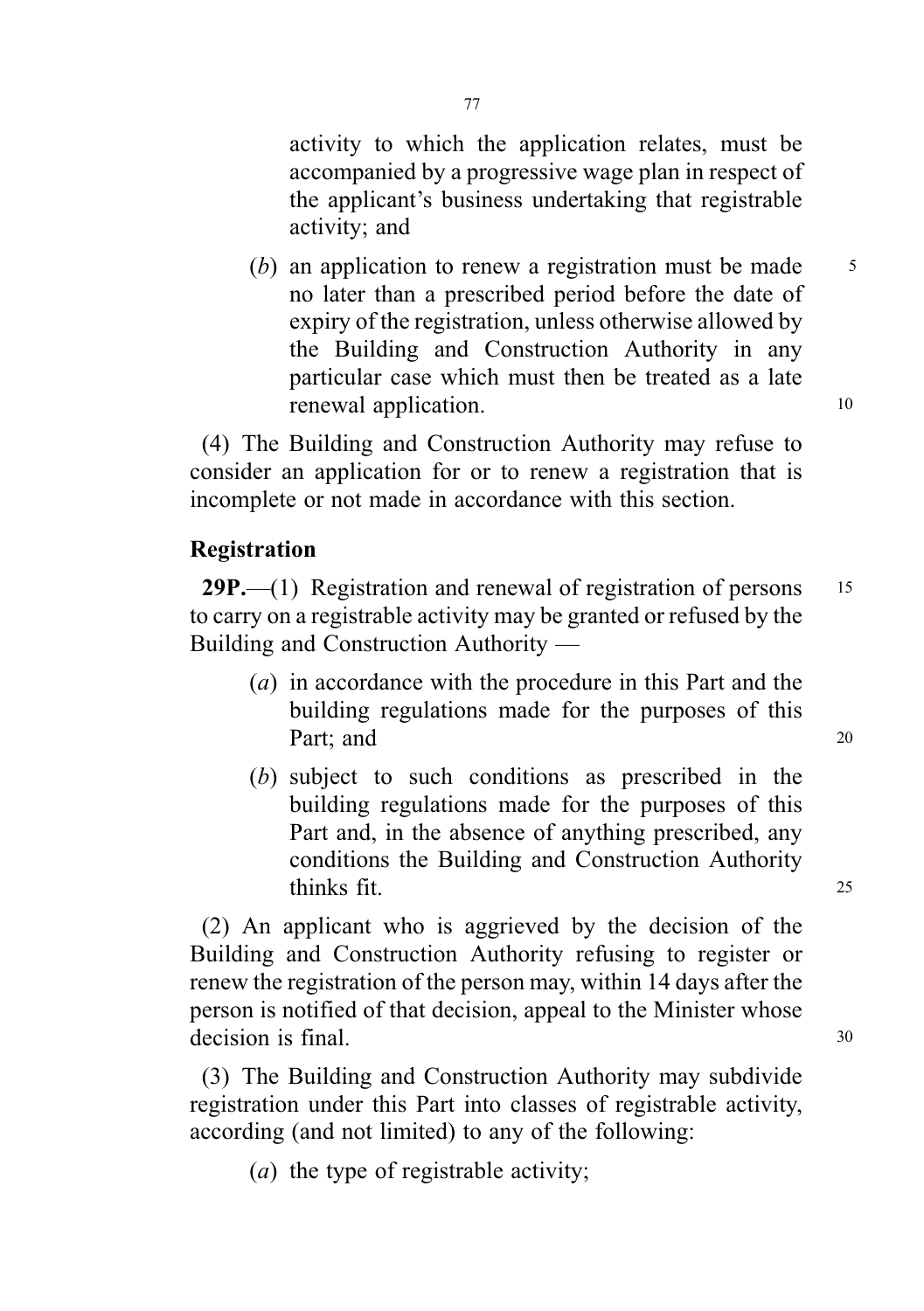(b) the type of fixed installation with respect to which the registrable activity may involve.

(4) Every registration under this Part is valid for a period specified in the registration, unless earlier cancelled or <sup>5</sup> suspended under section 29R.

#### Progressive wages as condition of registration

**29Q.**—(1) Without limiting section 29P, the registration of a person for any class of registrable activity is subject to the following conditions:

- <sup>10</sup> (a) on or after the prescribed date for that class of registrable activity, for every citizen or permanent resident of Singapore who is employed or is to be employed by the person to carry out the registrable activity in the course of the person's business (called <sup>15</sup> an employee), there must be a contract of service in writing that —
- (i) contains terms not inconsistent with the requirements in subsection (2) for the progressive wage plan in respect of that <sup>20</sup> person's business of carrying out registrable activity in the course of business;
- (ii) provides for the payment to that employee a basic wage that is not less than the minimum amount specified under subsection (3) for the <sup>25</sup> class of employees to which that employee belongs; and
- (iii) provides for the payment to that employee a progressive wage model bonus that is not less than the minimum amount, and at the <sup>30</sup> frequency, specified under subsection (3) if the employee belongs to the eligible class of employees who carry out that registrable activity specified under that subsection;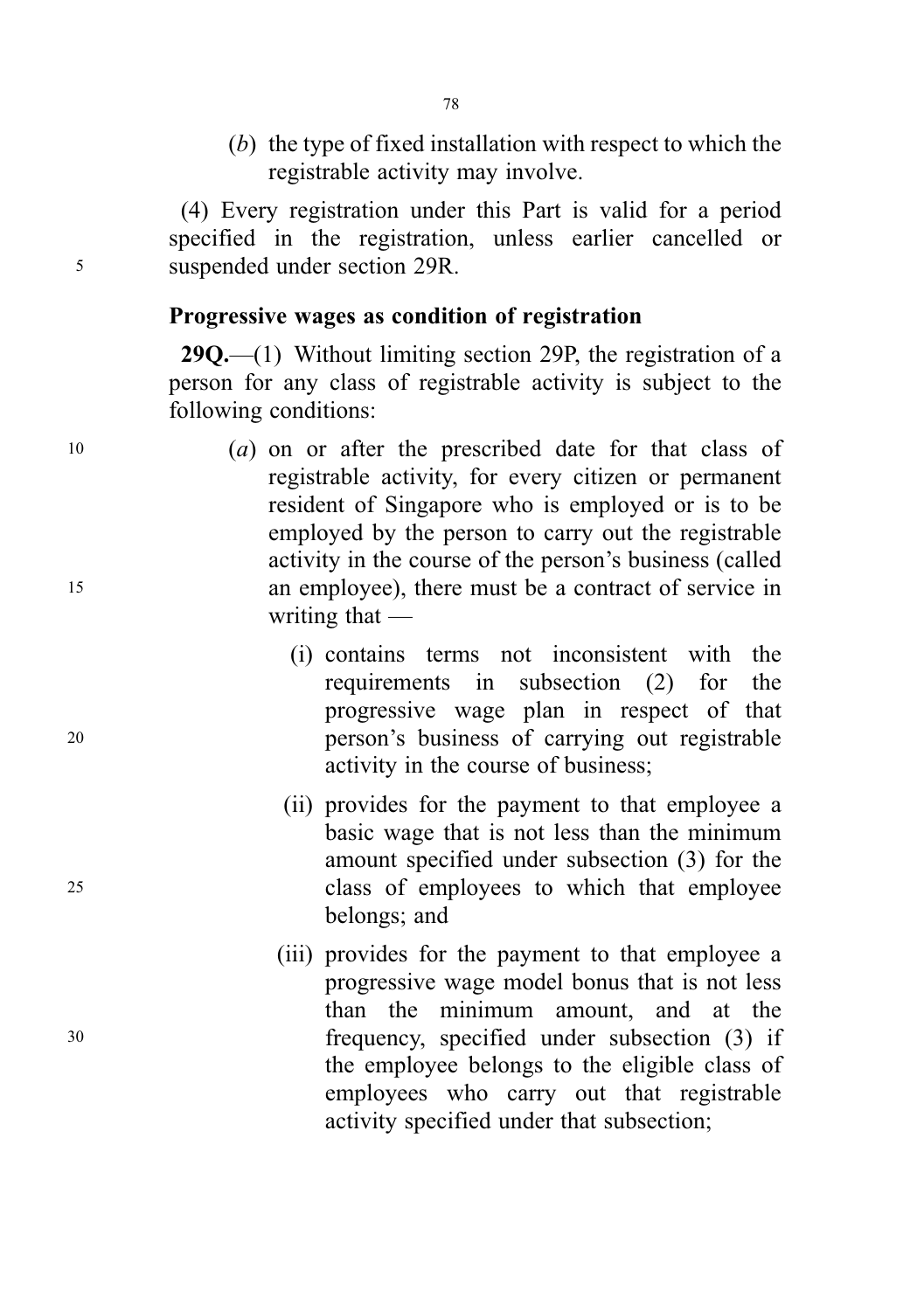(b) the person registered must issue to each employee mentioned in paragraph  $(a)$  that the person registered employs a pay slip containing such particulars of that employee's basic wage and such other payment received by that employee from the person, and at 5 such frequency, as may be prescribed.

(2) Every progressive wage plan in respect of any class of registrable activity carried out in the course of business by a person registered or an applicant for registration in relation to that registrable activity must  $-$  10

- (a) relate to every citizen or permanent resident of Singapore the person registered or applicant employs or proposes to employ to carry out that registrable activity in the course of business (called employees); 15
- (b) specify the basic wage payable to every employee in paragraph  $(a)$  that is on an increasing scale depending on seniority, responsibilities, work experience and training received in carrying out that class of registrable activities; 20
- (c) specify an amount as the basic wage for each class of employees in paragraph  $(a)$  that is not less than the amount specified under subsection  $(3)(a)$  for that class; and
- (d) specify that where the employee in paragraph  $(a)$  25 belongs to a class of employees specified as eligible for a progressive wage model bonus under subsection  $(3)(b)$ , the employee will be paid a progressive wage model bonus.

(3) The Commissioner of Building Control must, by order, <sup>30</sup> specify —

(a) the amount of the basic wage mentioned in subsection  $(1)(a)(ii)$  and when that amount takes effect; and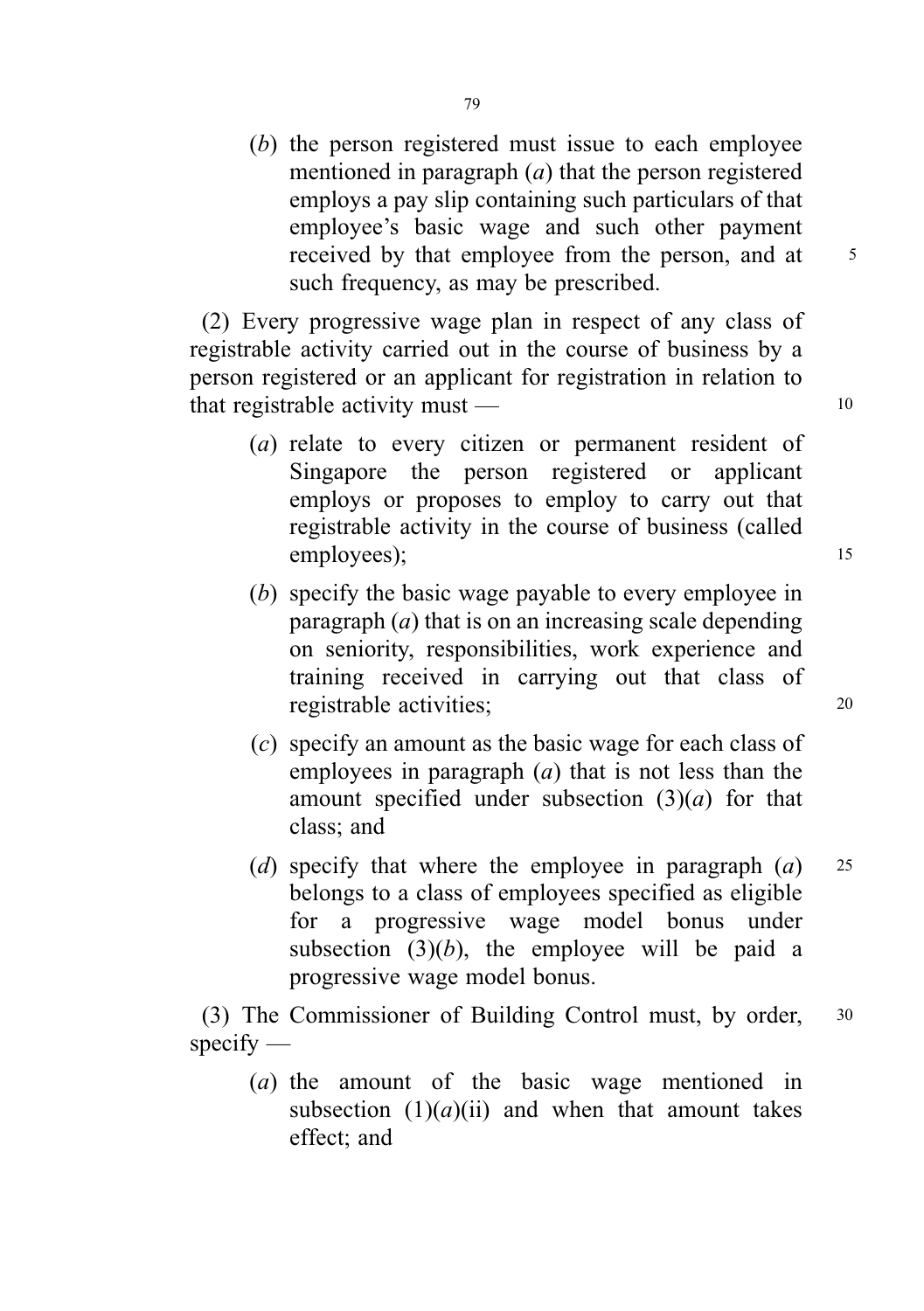(b) the minimum amount of the progressive wage model bonus, the frequency of payment, and the eligible class of employees for the purposes of subsection  $(1)(a)(iii)$ .

<sup>5</sup> (4) An order under subsection (3) may specify different basic wages or minimum amounts (as the case may be) for different classes of employees, and may be varied from time to time.

(5) In making an order under subsection (3), the Commissioner of Building Control must consider the <sup>10</sup> recommendations by the Tripartite Cluster for Lift and Escalator Industry, if any.

(6) In respect of an order made under subsection  $(3)$  —

- (a) the Commissioner of Building Control must publish every such order made in any way which the <sup>15</sup> Commissioner of Building Control thinks appropriate to bring the order to the notice of persons who, in his opinion, ought to have notice of the order; but
- (b) a failure to publish any order in compliance with <sup>20</sup> paragraph (a) does not invalidate that order.

(7) A specified amount takes effect for the purposes of this Part, even though the basic wage that would have been payable to an employee under any collective agreement as defined in section 2 of the Industrial Relations Act (Cap. 136) is lower than <sup>25</sup> the specified amount.

(8) Where, immediately before the prescribed date for a class of registrable activity, a person is registered to carry out that registrable activity in the course of business, the Commissioner of Building Control may require the person to submit a <sup>30</sup> progressive wage plan in respect of the person's business that is in conformity with subsection (2) within a time specified by the Commissioner of Building Control.

(9) In this section, "Tripartite Cluster for Lift and Escalator Industry" means the body, comprising the representatives from <sup>35</sup> employers, service buyers, the trade unions of employees and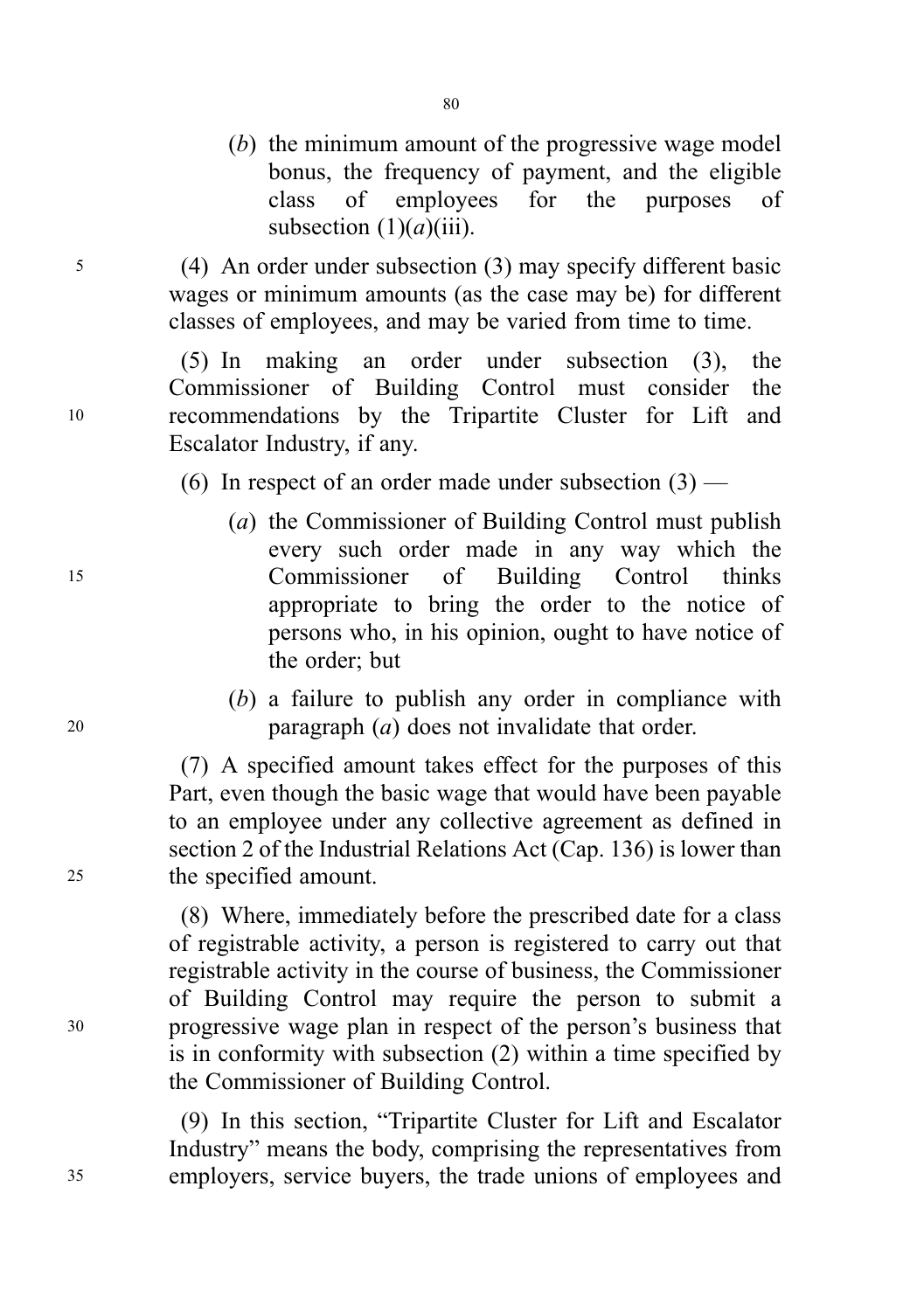the Government, which is responsible for making recommendations on progressive wages for lift and escalator maintenance personnel.

### Regulatory action

**29R.**—(1) Subject to subsections (3), (4) and (5), the Building  $\frac{5}{5}$ and Construction Authority may by order (without compensation), cancel the registration of a person if the Building and Construction Authority is satisfied that —

- (a) the person obtained the registration by fraud or misrepresentation; 10
- (b) the person is contravening or not complying with, or has contravened or failed to comply with —
	- (i) any condition of the person's registration;
	- (ii) any provision of this Act or the building regulations applicable to the person as a <sup>15</sup> registrant, contravention of or non-compliance with which is not an offence under this Act or any subsidiary legislation made under this Act; or
	- (iii) a direction given under subsection  $(2)(c)$ ,  $(d)$  20 or  $(e)$ ;
- (c) the person is convicted of an offence involving fraud or dishonesty, or an offence under this Act or any subsidiary legislation made under this Act, committed during the term of the registration; 25
- (d) the person is likely to go or has gone into compulsory or voluntary liquidation other than for the purpose of amalgamation or reconstruction;
- (e) the person is not carrying out registrable activity in a safe and effective manner; or  $30$

(f) the cancellation of registration is in the public interest.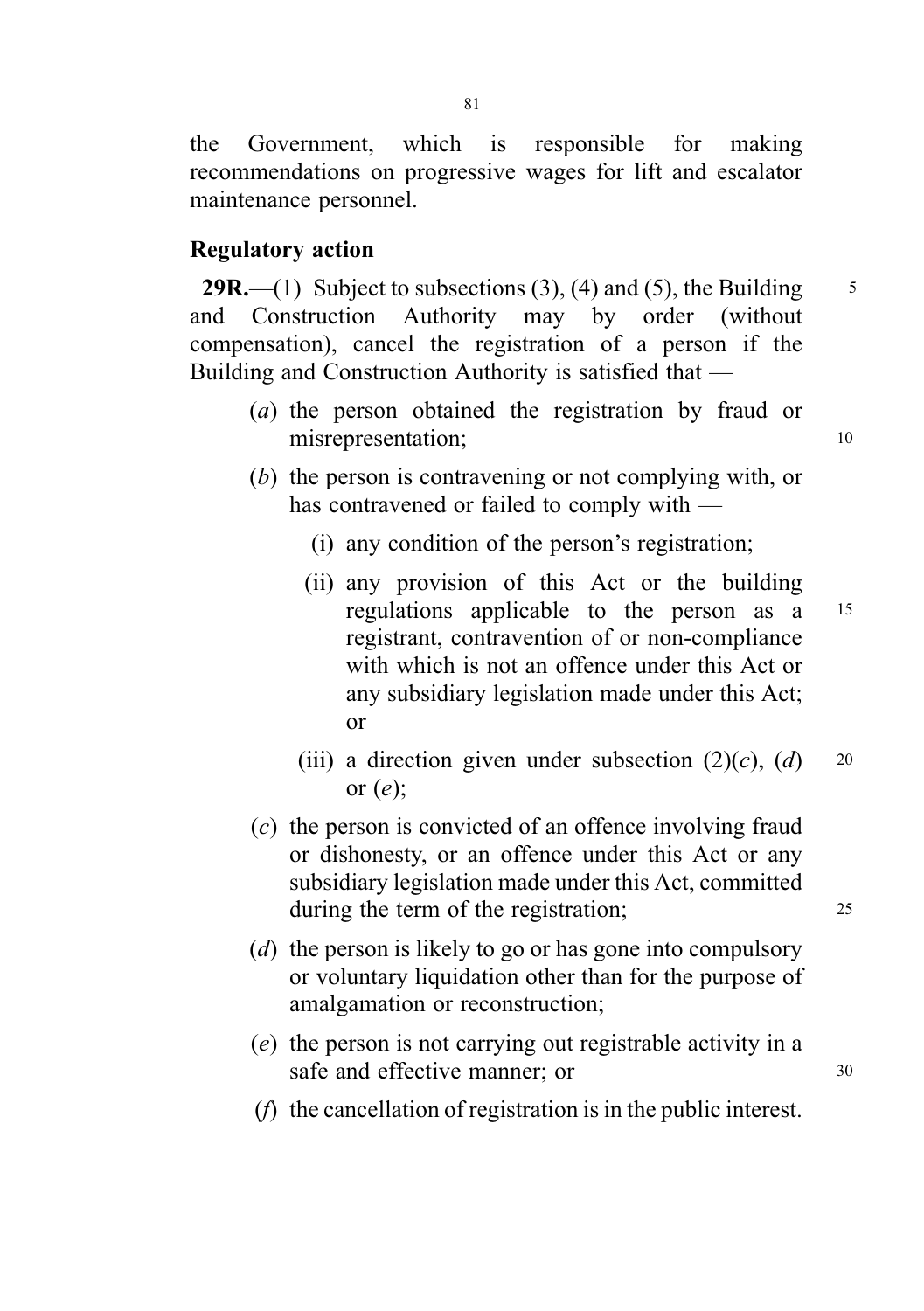(2) However, the Building and Construction Authority may, in lieu of cancelling a person's registration under subsection (1), do (without compensation) any one or more of the following:

- (a) suspend the registration of the person for not more <sup>5</sup> than 6 months;
	- (b) modify any condition of the person's registration except those in section 29Q;
- (c) direct the person to pay, within a period specified in a direction, a financial penalty of an amount the <sup>10</sup> Building and Construction Authority thinks fit, being not more than \$20,000, where the ground for regulatory action is subsection  $(1)(a)$ ,  $(b)$ ,  $(d)$  or  $(e)$ ;
	- (d) direct that, for a period specified in the order, the person —
- <sup>15</sup> (i) must not enter into or undertake any contract or engagement to carry out all or any registrable activity; or
- (ii) may enter into or undertake any further contract or engagement to carry out any registrable <sup>20</sup> activity, provided that the number of fixed installations (of the same type or different types) in relation to which registrable activity may be undertaken under the further contracts or engagements must not exceed the number <sup>25</sup> specified in the order;
	- (e) direct that the person —
- (i) do, or refrain from doing, such things as are specified in a direction to rectify any contravention or non-compliance mentioned in  $30$  subsection  $(1)(b)$ ; or
	- (ii) ensure that any employee of the person who carries out registrable activities undergoes the training or retraining specified in the order;
	- (f) censure the person concerned.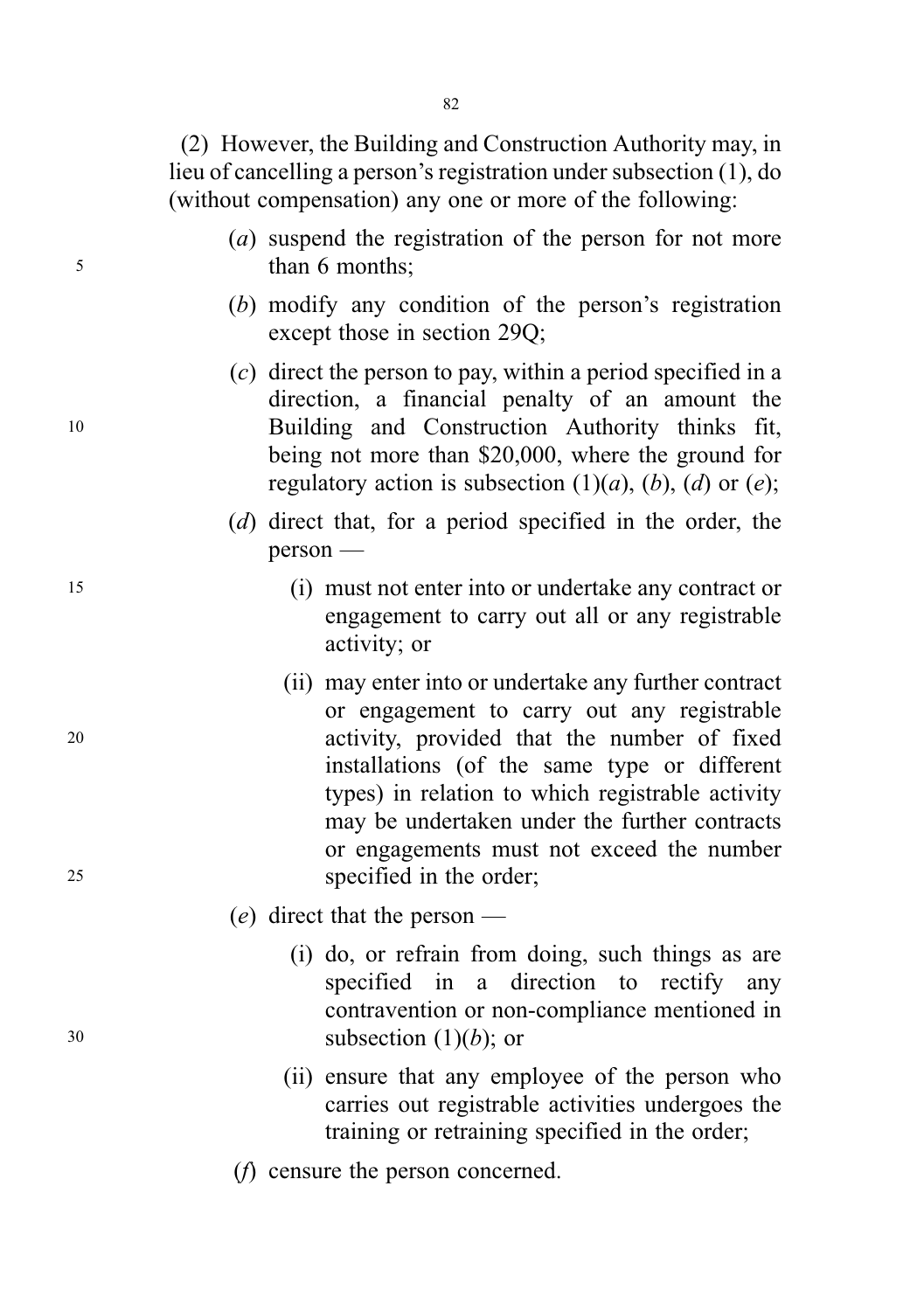(3) Before taking any regulatory action under subsection (1) or (2), the Building and Construction Authority must give written notice to the registrant concerned —

- (a) stating that the Building and Construction Authority intends to take regulatory action against the registrant;  $\frac{5}{5}$
- (b) specifying the type of regulatory action in subsection (1) or (2) the Building and Construction Authority proposes to take, and each instance of contravention or non-compliance (where applicable) that is the subject of the action; and 10
- (c) specifying the time (being not less than 14 days from the date of service of notice on the registrant) within which written representations may be made to the Building and Construction Authority with respect to the proposed regulatory action. 15

(4) The Building and Construction Authority may, after considering any written representation under subsection  $(3)(c)$ , decide to take such regulatory action in subsection (1) or (2) as it considers appropriate.

(5) Where the Building and Construction Authority has made <sup>20</sup> any decision under subsection (4) against any registrant, the Building and Construction Authority must serve on the registrant concerned a notice of its decision.

(6) Subject to subsection (7), a decision to cancel a registration under subsection (1), or to take a regulatory action in  $25$ subsection (2), which is specified in the notice given under subsection (5), takes effect from the date on which that notice is given, or on such other date as may be specified in the notice.

(7) A person given a notice under subsection (5) who is aggrieved by the decision in the notice may appeal to the <sup>30</sup> Minister against the decision, within the time and in the manner prescribed by building regulations; and the Minister's decision on appeal is final.

(8) A registrant who enters into or undertakes any contract or engagement to carry out any registrable activity in contravention 35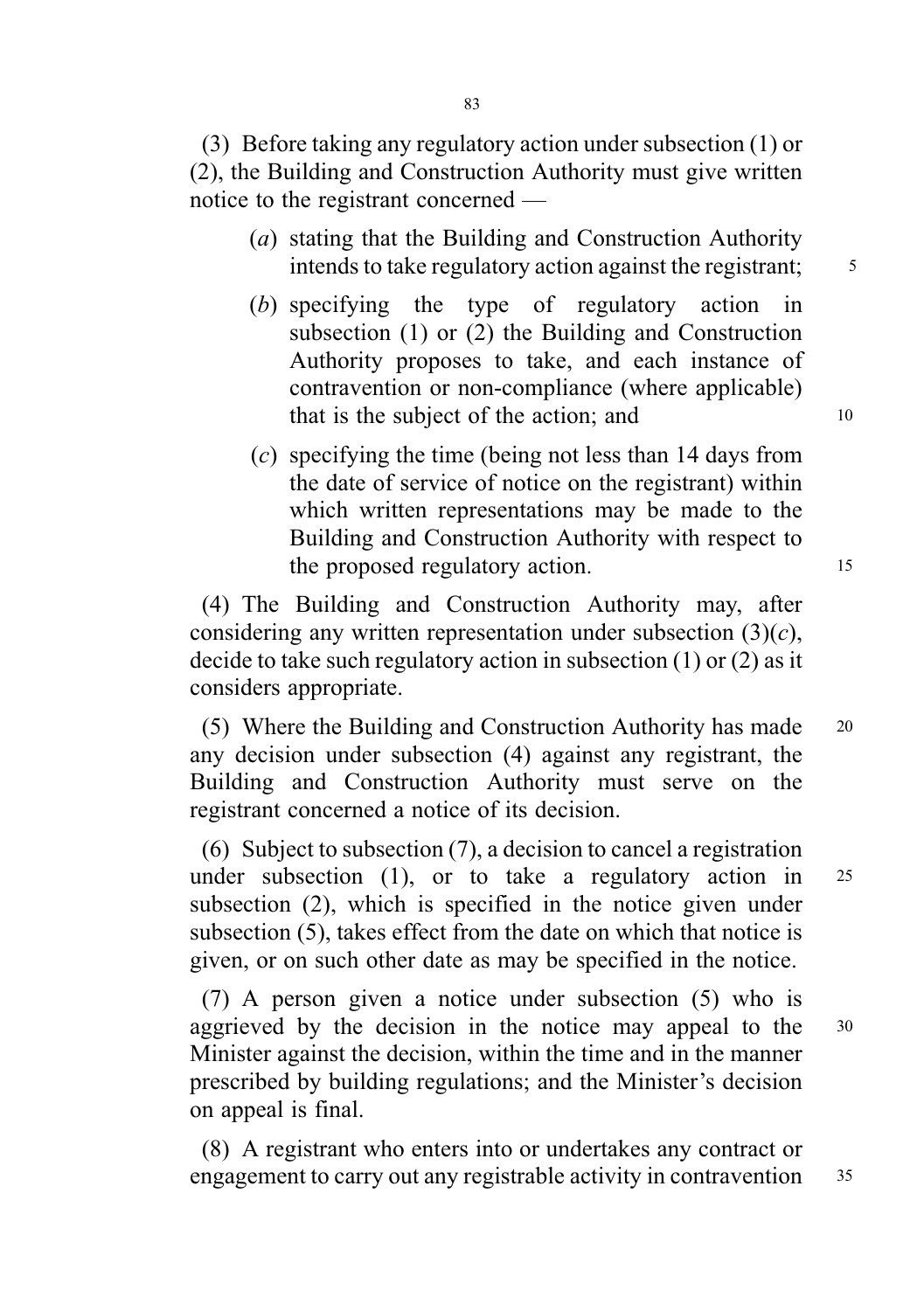of a direction made under subsection  $(2)(d)$  is not entitled to recover any charge, fee or remuneration under such a contract or engagement.

(9) All financial penalties imposed under subsection (2) must <sup>5</sup> be paid into the Consolidated Fund.".

## Repeal and re-enactment of section 30 and new section 30A

37. Section 30 of the principal Act is repealed and the following sections substituted therefor:

#### "Class exemption from Act

10 30. The Minister may, by order in the *Gazette*, exempt any class of persons, premises or buildings or building works from the operation of all or any of the provisions of this Act, the building regulations or other subsidiary legislation made under this Act.

#### <sup>15</sup> Administrative exemption from Act

30A.—(1) The Commissioner of Building Control may exempt, for a period specified in the exemption, a particular person from the operation of all or any of the provisions of this Act or the building regulations where the Commissioner of <sup>20</sup> Building Control is personally satisfied that all of the following apply:

- (a) the risk to public safety in providing the exemption is negligible;
- (b) there are other sufficient safeguards under this Act or <sup>25</sup> any other written law, or by other means, to minimise any risk to public safety in providing the exemption;
	- (c) there are requirements in other written law or there are other means that deal with the matter to be exempted besides the applicable requirements of this Act.
- <sup>30</sup> (2) An exemption under this section
	- (a) must be in writing and given to the particular person concerned; and

84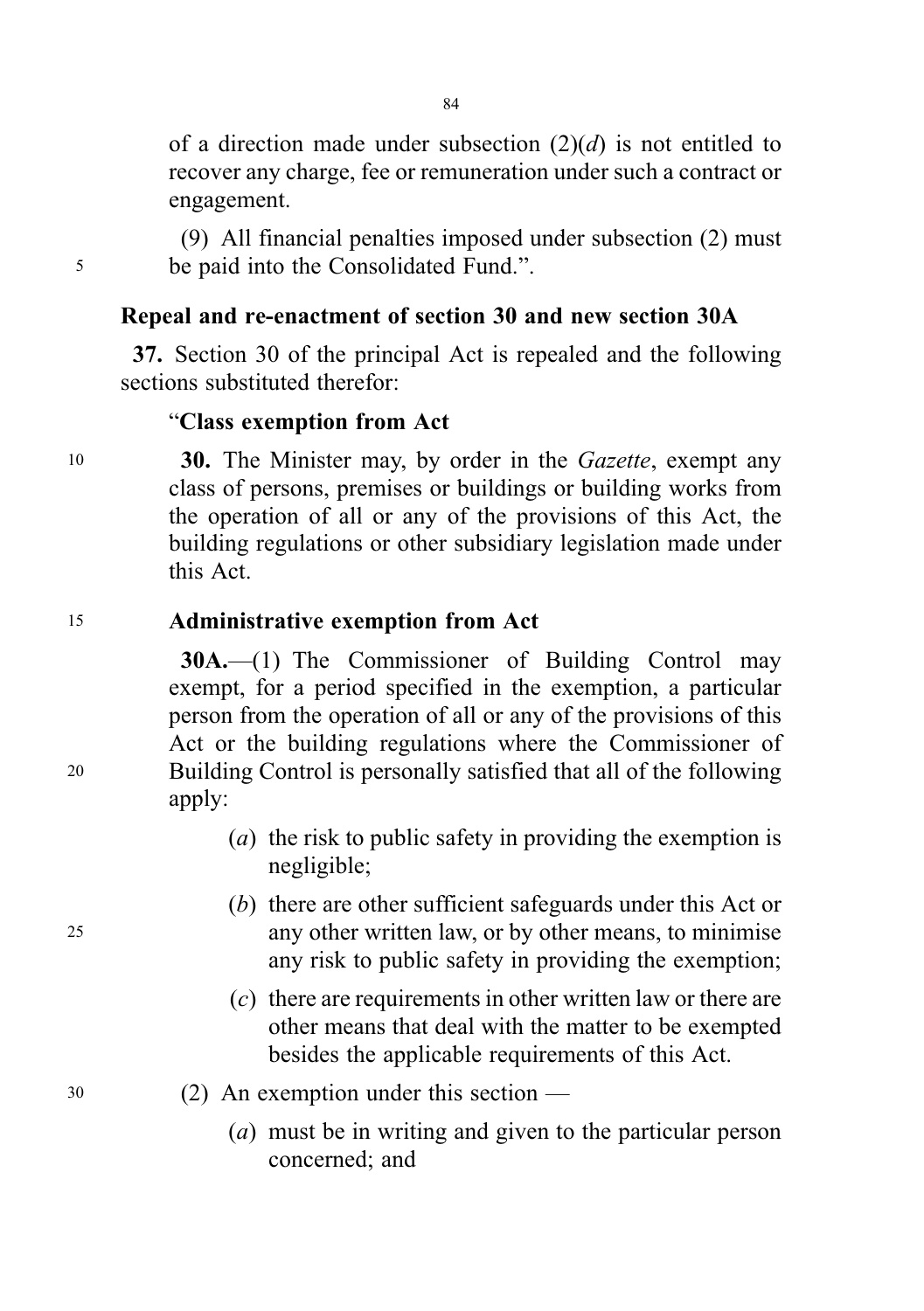(b) need not be published in the *Gazette*.".

## Amendment of section 32

- 38. Section 32 of the principal Act is amended
	- (a) by inserting, immediately after the words "this Act" wherever they appear in subsections  $(1)$  and  $(2)$ , the  $5$ words "and any subsidiary legislation made under this Act"; and
	- (b) by deleting subsection (3) and substituting the following subsection:

"(3) No liability lies personally against the <sup>10</sup> Commissioner of Building Control or any person authorised under section 3(2) for anything which is done or purported to be done, or omitted to be done, in good faith and with reasonable care in the execution or purported execution of this Act and any subsidiary 15 legislation made under this Act.".

#### Amendment of section 33

39. Section 33 of the principal Act is amended —

- (a) by deleting the words "or any person appointed by him for this purpose" in subsection  $(1)$  and substituting the words  $20$ ", or any person authorised by the Commissioner of Building Control under section 3(2) for the purposes of this section (called in this section the authorised officer)";
- (b) by deleting the words "a qualified person or builder under section 9(4) or  $11(1)(c)$ , respectively" in subsection  $(1)(d)$  25 and substituting the words "any person under this Act or any subsidiary legislation made under this Act";
- (c) by deleting subsection  $(1A)$  and substituting the following subsections:

" $(1A)$  The Commissioner of Building Control or an  $30$ authorised officer may do all or any of the following for any purpose in subsection (1) in or on any premises entered under that subsection: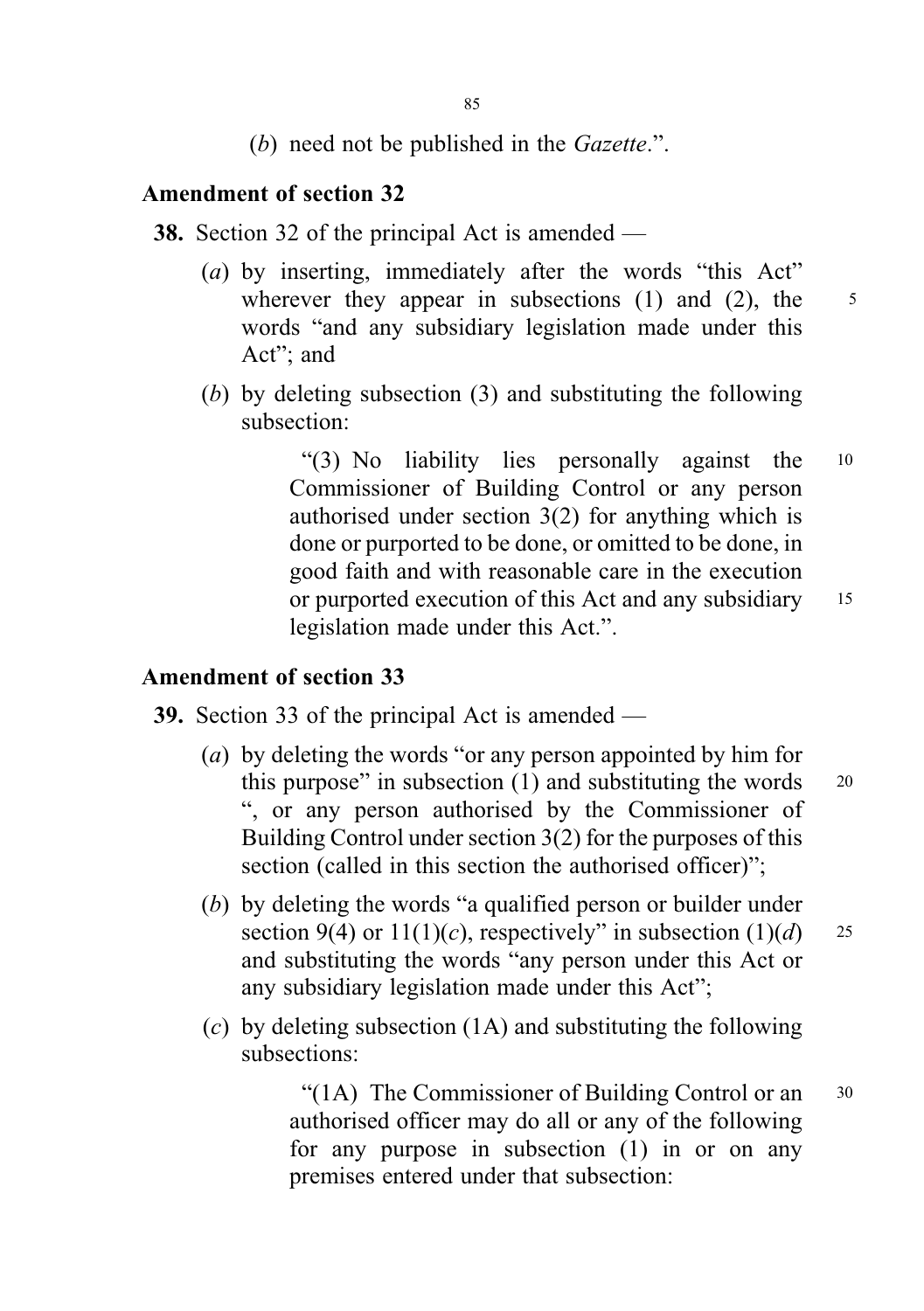|          | ( <i>a</i> ) make such openings as may be necessary;                                                                                                                                                                                                                                                                                                                                   |
|----------|----------------------------------------------------------------------------------------------------------------------------------------------------------------------------------------------------------------------------------------------------------------------------------------------------------------------------------------------------------------------------------------|
| 5        | (b) inspect, test, examine, remove and detain<br>(without compensation)<br>reasonable<br>samples of any building materials found<br>in the premises;                                                                                                                                                                                                                                   |
|          | $(c)$ analyse, or cause to be analysed, any<br>sample of building materials mentioned in<br>paragraph $(b)$ ;                                                                                                                                                                                                                                                                          |
| 10       | (d) make copies of or take extracts from, or<br>require the person having the management<br>or control of the premises to provide copies<br>of or extracts from, any document, book or<br>record;                                                                                                                                                                                      |
| 15       | (e) make any still or moving image or any<br>recording of the premises or any thing in<br>the premises;                                                                                                                                                                                                                                                                                |
| 20<br>25 | ( <i>f</i> ) subject to subsection $(4B)$ , seize any<br>document, book, record, equipment,<br>instrument or other article which the<br>Commissioner of Building Control or<br>authorised officer reasonably believes to<br>be the subject matter of, or to be connected<br>with the commission of, an offence under<br>this Act or any subsidiary legislation made<br>under this Act; |
| 30       | $(g)$ take onto the premises such equipment and<br>materials as the Commissioner of Building<br>Control or authorised officer requires for<br>the purpose of exercising powers in<br>relation to the premises;                                                                                                                                                                         |
|          | $(h)$ operate a fixed installation<br>or<br>any<br>electronic equipment in<br>the<br><b>or</b><br>on<br>premises, or require a person on the<br>premises to operate any fixed installation                                                                                                                                                                                             |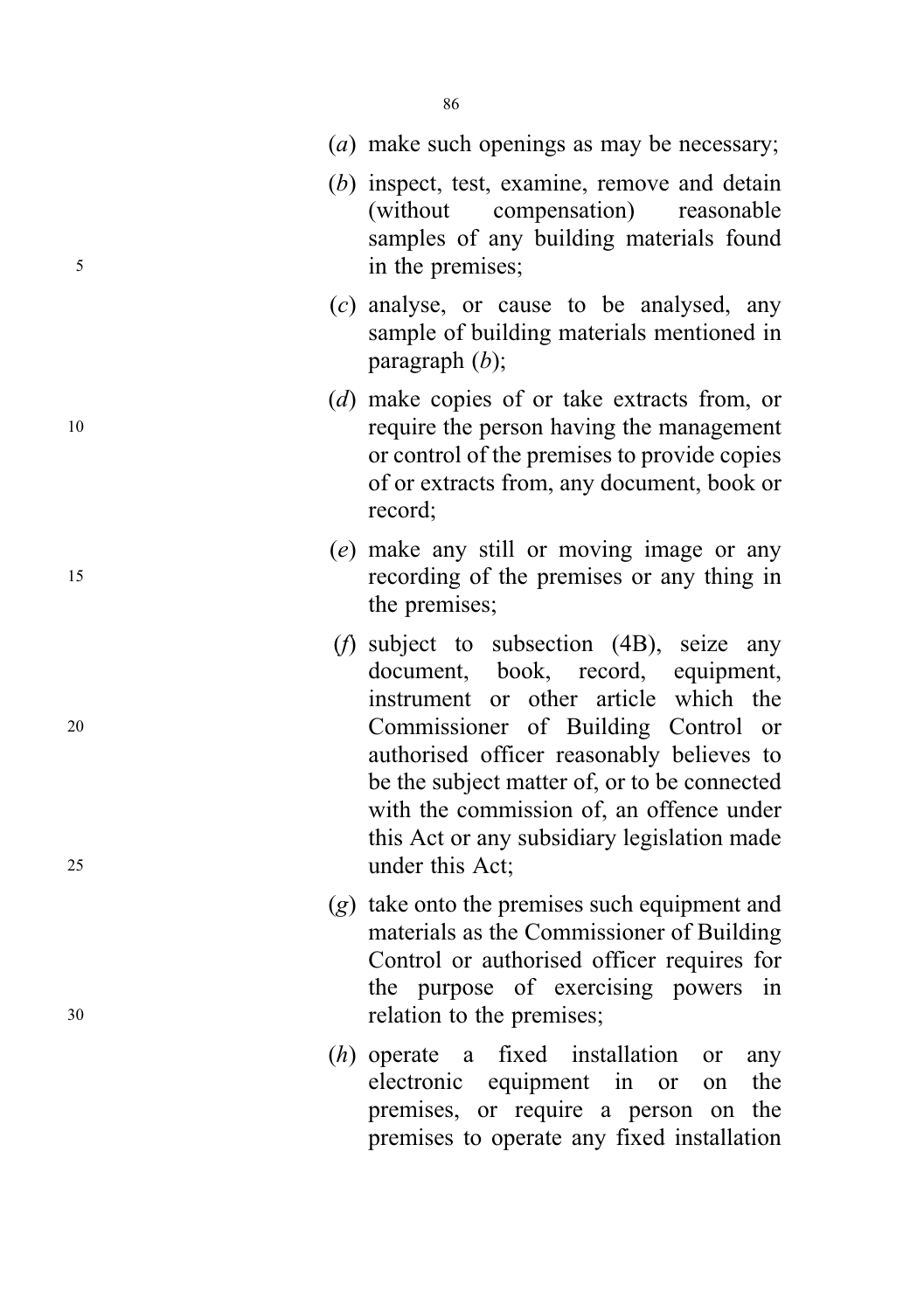or electronic equipment, in order to access evidential material;

- (i) seize and detain any machinery, equipment or plant which the Commissioner of Building Control or authorised officer 5 reasonably believes to be connected or used in connection with a contravention of this Act or any subsidiary legislation made under this Act;
- (*j*) place a cordon around the premises or fixed  $10$ installation concerned or otherwise secure the premises or fixed installation against unauthorised entry or use.

(1B) Where any document, book, record, equipment, instrument or other article has been 15 seized under subsection (1A) —

- (a) the Commissioner of Building Control or authorised officer who seized the document, book, record, equipment, instrument or other article must give <sup>20</sup> written notice of the seizure to the person from whom it was seized, if the name and address of that person are known;
- (b) the document, book, record, equipment, instrument or other article may be kept or 25 stored in the premises where it was seized or may, at the direction of the Commissioner of Building Control or authorised officer, be removed to any other place — 30
	- (i) to be kept or stored; or
	- (ii) for testing or examination; and
- $(c)$  in any case under paragraph  $(b)$ , the Commissioner of Building Control or authorised officer may — 35

87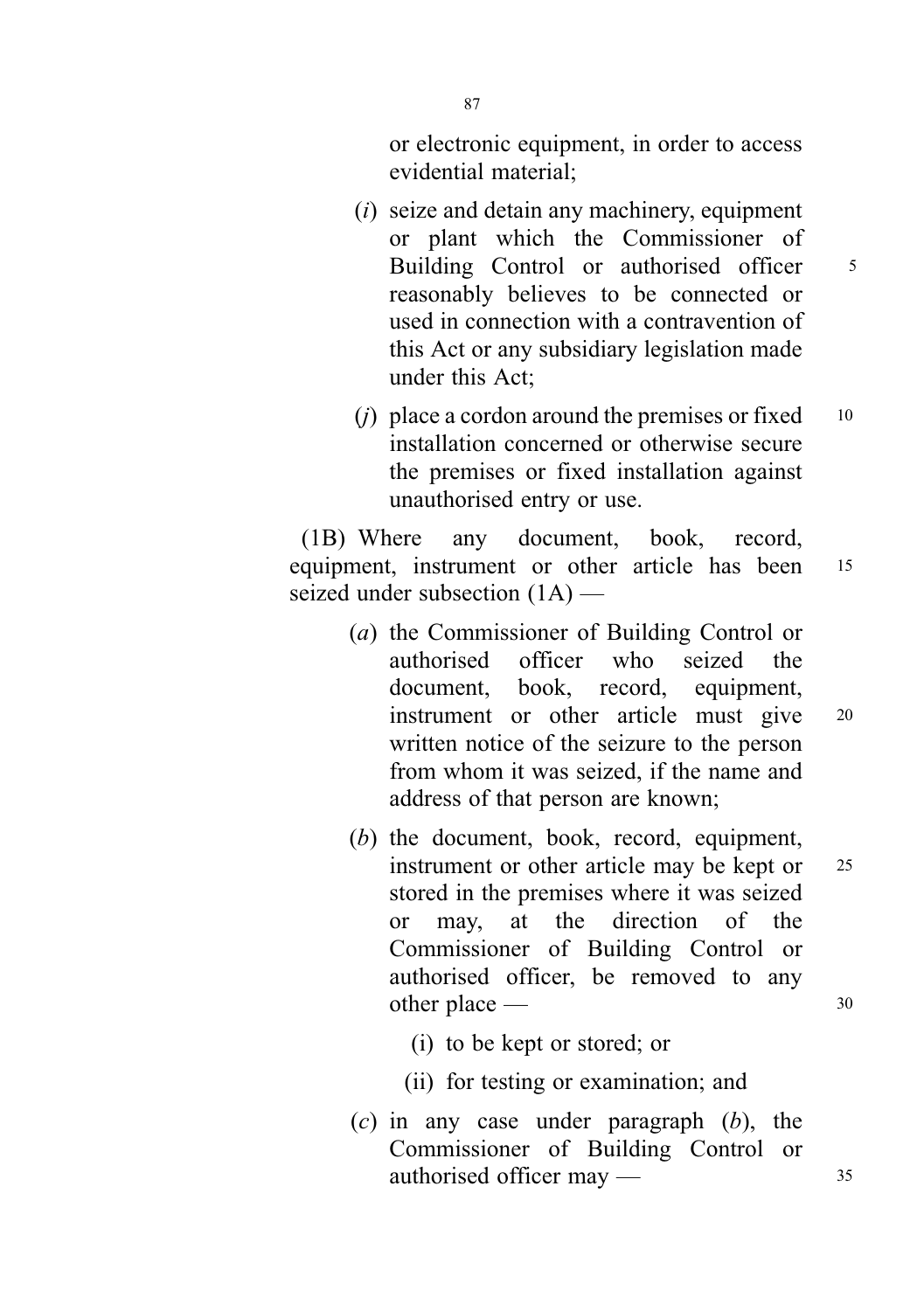- (i) mark, seal or label the document, book, record, equipment, instrument or other article in such manner as the Commissioner of Building Control or <sup>5</sup> authorised officer thinks fit for the purpose of indicating that it is under detention; and
- (ii) lock or seal the whole or part of the premises in which the document, <sup>10</sup> book, record, equipment, instrument or other article is being detained.

(1C) The power under subsection  $(1A)(h)$  to operate electronic equipment in or on the premises includes the power —

- <sup>15</sup> (a) to use a disk, tape or other storage device that is in or on the premises and can be used with the equipment or in association with the equipment;
- (b) to operate electronic equipment in or on the <sup>20</sup> place to put the relevant data in documentary form and remove the documents so produced from the premises; and
- (c) to operate electronic equipment in or on the <sup>25</sup> premises to transfer the relevant data to a disk, tape or other storage device that —
	- (i) is brought to the premises for the exercise of the power; or
- (ii) is in or on the premises and the use of <sup>30</sup> which for that purpose has been agreed in writing by the occupier of the premises,

and to remove the disk, tape or other storage device from that premises.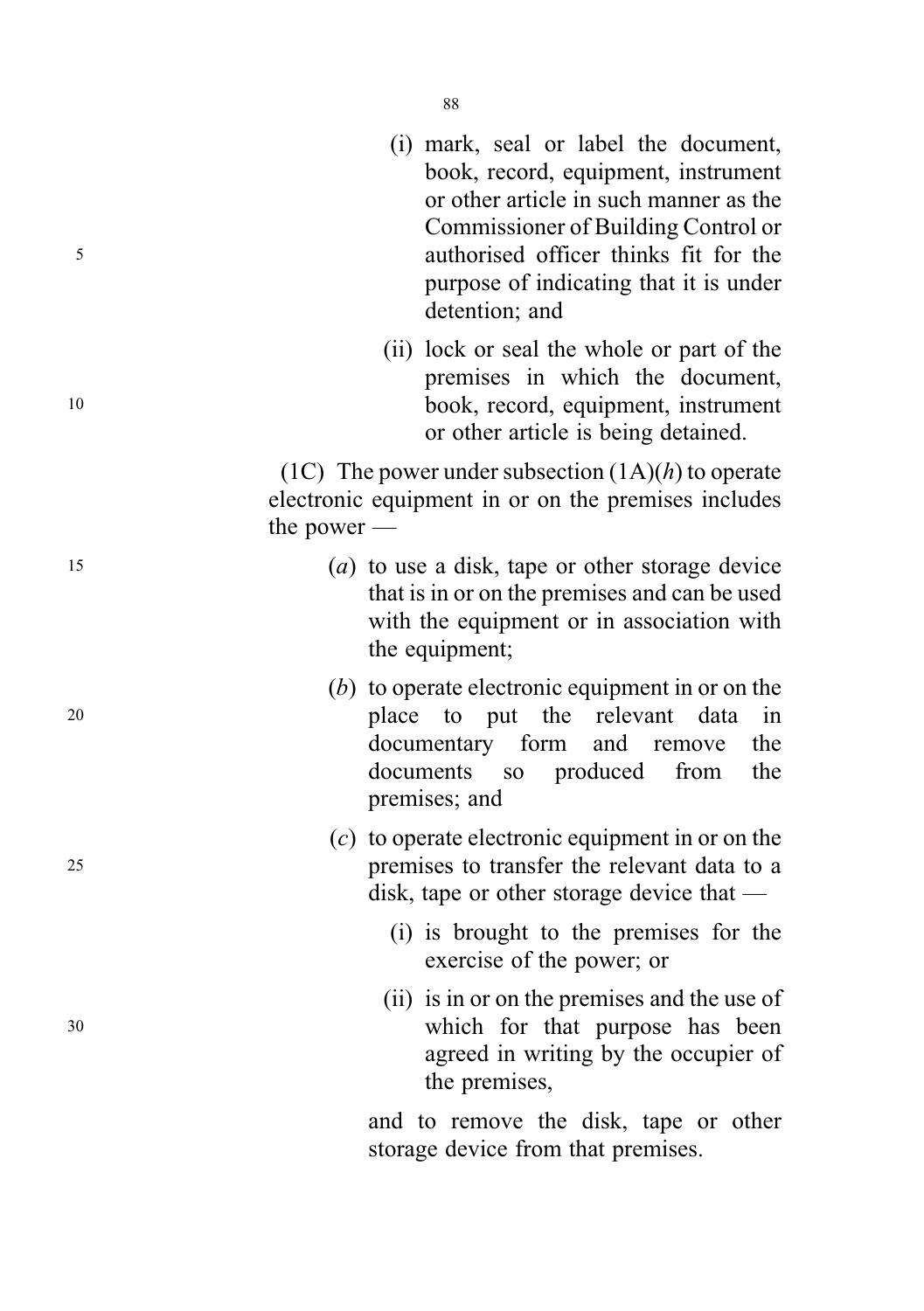(1D) A person who, without the permission of the Commissioner of Building Control or authorised officer —

- (a) interferes, tampers with, removes or otherwise disposes of any article or <sup>5</sup> document seized under subsection (1A);
- (b) alters, counterfeits, defaces, destroys, erases or removes any mark, seal or label placed by the Commissioner of Building Control or authorised officer under <sup>10</sup> subsection  $(1B)(c)(i)$ ; or
- (c) opens, breaks or otherwise tampers with the lock or seal placed by the Commissioner of Building Control or authorised officer on the whole or part of 15 any premises under subsection  $(1B)(c)(ii)$ ,

shall be guilty of an offence and shall be liable on conviction to a fine not exceeding \$20,000 or to imprisonment for a term not exceeding 12 months or to both."; 20

- (d) by deleting the words "subsection  $(1A)$ " in subsections  $(2)$ and (3) and substituting in each case the words "subsection  $(1A)(c)$ ";
- (e) by deleting subsection (4) and substituting the following subsection: 25

"(4) For the purposes of any inspection under subsection  $(1)(d)$ , the person concerned must —

- (a) allow the Commissioner of Building Control or authorised officer to access, and must produce on request, the <sup>30</sup> documents, books or records; and
- (b) give such information and facilities as the Commissioner of Building Control or authorised officer may require.";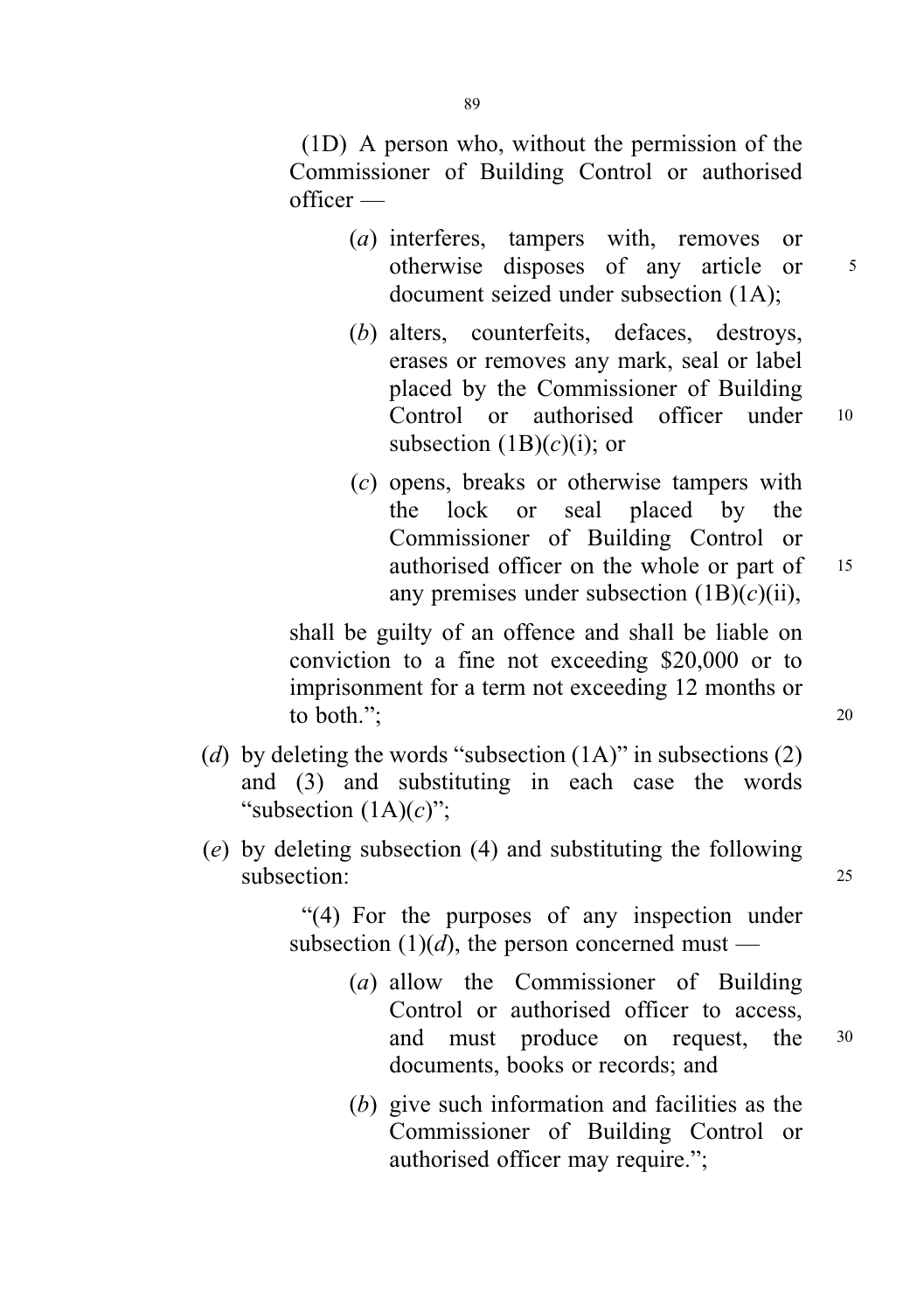- (f) by deleting the words "qualified person or builder, as the case may be," in subsection (4A) and substituting the word "person";
- $(g)$  by inserting, immediately after subsection  $(4A)$ , the <sup>5</sup> following subsection:

"(4B) The documents, books, records, equipment, instrument or other article mentioned in subsection  $(1A)(f)$  must not be seized at such times or at such places as could pose to any person risk of 10 death or serious injury.";

- (h) by deleting the words "a person appointed under subsection  $(1)$ " in subsection  $(6)$  and substituting the words "an authorised officer"; and
- (i) by deleting the section heading and substituting the <sup>15</sup> following section heading:

"Powers of entry, etc.".

#### Amendment of section 41

40. Section 41(1) of the principal Act is amended by deleting the words "this Act" and substituting the words "section 19(6) or 20  $25(6)(c)$ ".

## Repeal and re-enactment of section 43

41. Section 43 of the principal Act is repealed and the following section substituted therefor:

#### "Providing of information

- <sup>25</sup> 43.—(1) The Commissioner of Building Control, or any person authorised by the Commissioner of Building Control under section 3(2) for the purpose of this section (called in this section the authorised officer), may exercise the powers in this section for the purpose of —
- <sup>30</sup> (a) ascertaining whether there is, or has been, a contravention of this Act or any subsidiary legislation made under this Act;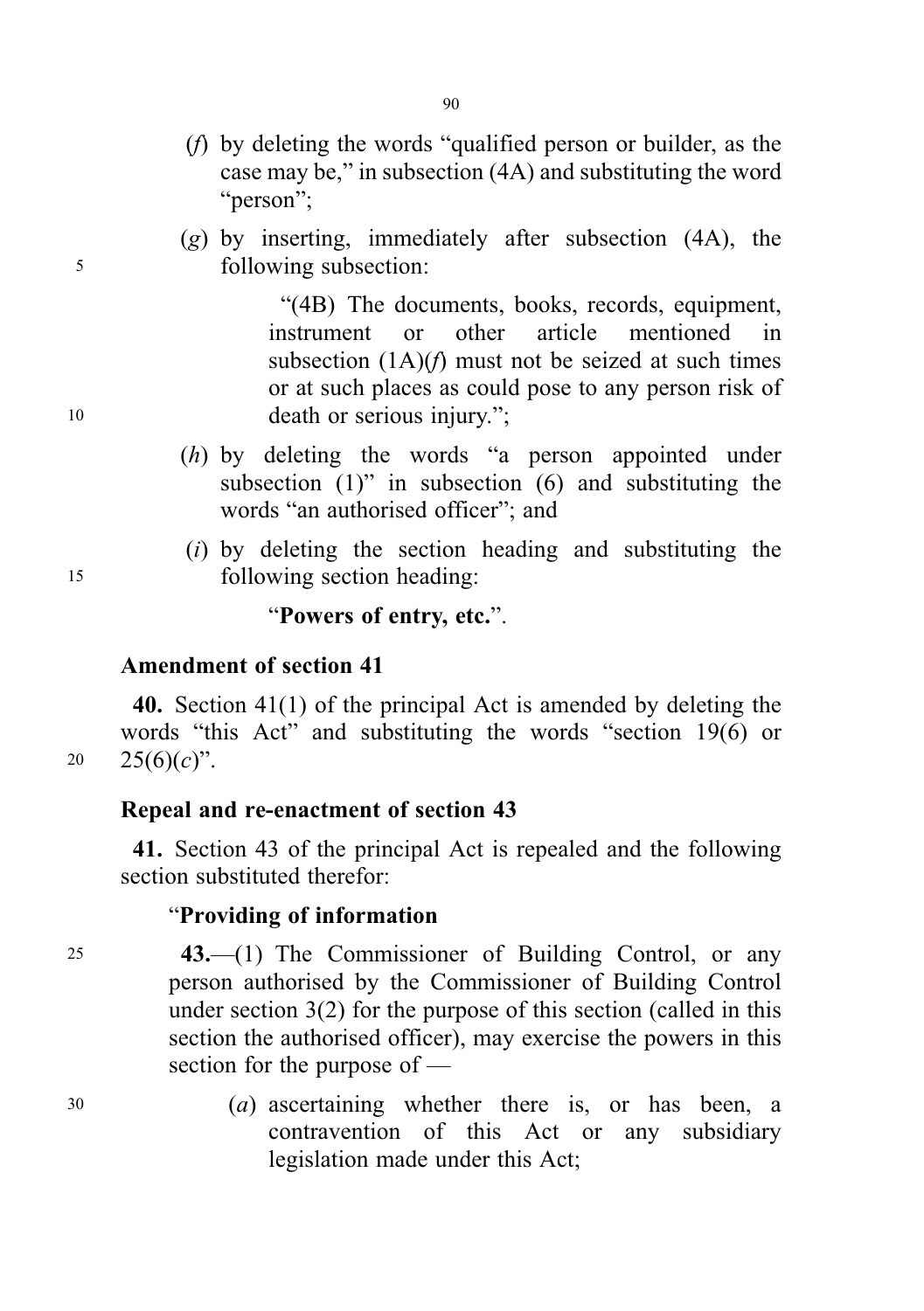- (b) ascertaining whether circumstances exist that would authorise the Commissioner of Building Control or authorised officer to take any action or execute any work under this Act or any subsidiary legislation made under this Act; or 5
- (c) taking any action or carrying out any work authorised or required by this Act or any subsidiary legislation made under this Act.

(2) For the purposes of subsection (1), the Commissioner of Building Control or authorised officer may — 10

- (*a*) require any person
	- (i) to answer any question (to the best of that person's knowledge, information and belief) and provide any information; and
	- (ii) to produce, for inspection by the Commissioner  $15$ of Building Control or authorised officer, any book, document, record, still or moving image, recording, article or thing within the person's possession, or to provide the Commissioner of Building Control or authorised officer with <sup>20</sup> copies of such book, document, still or moving image, recording or other record; and
- (b) require any person in Singapore whom the Commissioner of Building Control or authorised officer has reason to believe to be acquainted with <sup>25</sup> any facts or circumstances relevant to such purposes to attend before the Commissioner of Building Control or authorised officer to answer any question (to the best of that person's knowledge, information and belief) and to provide any document or <sup>30</sup> information.

(3) Any statement made by an individual in answer to a question under subsection  $(2)(a)(i)$  or  $(b)$  must —

(a) be reduced to writing;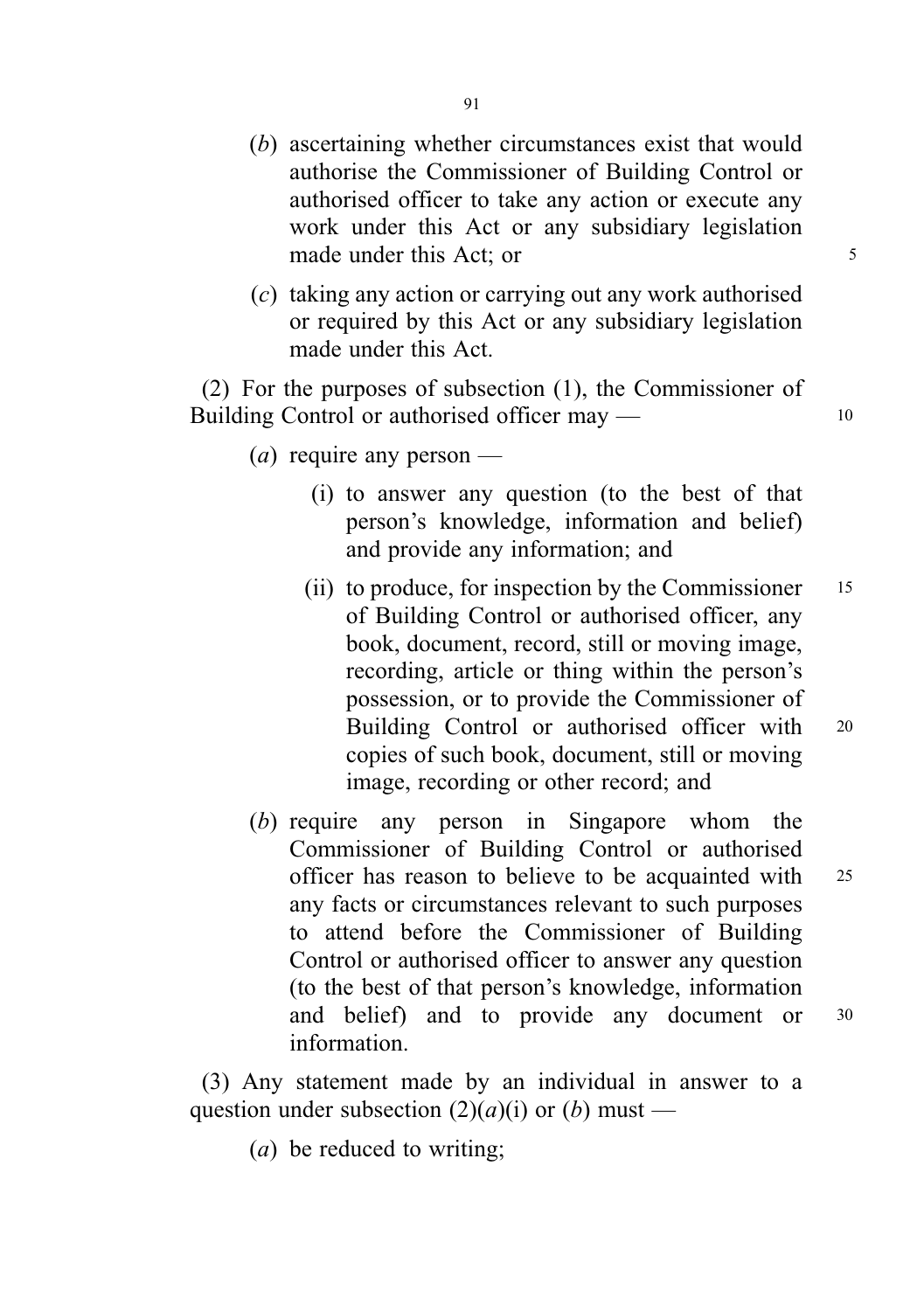92

- (b) be read over to the individual;
- (c) if the individual does not understand English, be interpreted in a language that the individual understands; and
- <sup>5</sup> (d) after correction (if necessary) be signed by that individual.

 $(4)$  If —

- (a) a person provides a document or gives a statement or information (whether orally or in writing) to the <sup>10</sup> Commissioner of Building Control or an authorised officer for the purposes of this section;
- (b) the document, statement or information is false or misleading, or the statement or information omits any matter or thing without which the statement or <sup>15</sup> information (as the case may be) is misleading; and
	- (c) the person knows, or ought reasonably to know, that the document is false or misleading, or that the statement or information is as described in paragraph (b),

<sup>20</sup> the person shall be guilty of an offence and shall be liable on conviction to a fine not exceeding \$20,000 or to imprisonment for a term not exceeding 12 months or to both.

(5) Subsection (4) does not apply if the document, statement or information is not false or misleading in a material particular, or <sup>25</sup> if the statement or information does not omit any matter or thing without which the statement or information (as the case may be) is misleading in a material particular.

- $(6)$  A person —
- (a) who intentionally alters, suppresses or destroys any <sup>30</sup> document or information which the person has been required by or under subsection (2) to produce or provide; or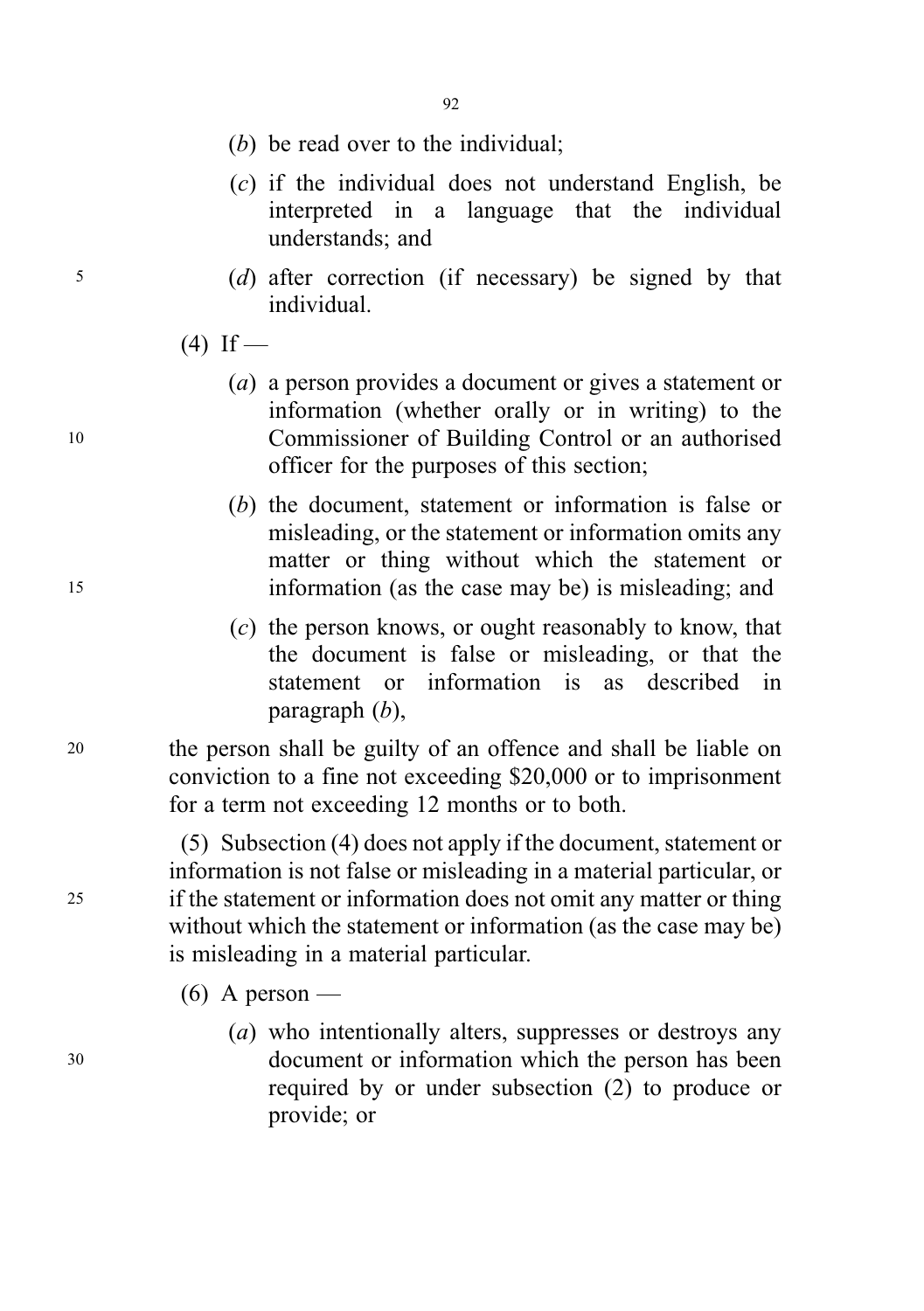(b) who, in providing any document or information required by or under subsection (2), makes any statement which the person knows or ought reasonably to know that, or is reckless as to whether, it is false or misleading in a material 5 particular,

shall be guilty of an offence and shall be liable on conviction to a fine not exceeding \$20,000 or to imprisonment for a term not exceeding 12 months or to both.

(7) A person who, without reasonable excuse, fails to do <sup>10</sup> anything required of the person under subsection (2) shall be guilty of an offence and shall be liable on conviction to a fine not exceeding \$10,000 or to imprisonment for a term not exceeding 6 months or to both.

(8) A person is not excused from giving any information <sup>15</sup> required under this section on the ground that the giving of the information might tend to incriminate the person or expose the person to a punishment.

(9) However, where a person claims, before giving any information that the person is required under this section to <sup>20</sup> give, that the giving of the information might tend to incriminate the person —

- (a) that information;
- (b) the giving of the information; and
- (c) any information, document or thing obtained as a <sup>25</sup> direct or indirect consequence of the giving of the information,

is not admissible in evidence against the person in any criminal proceedings other than proceedings for an offence under subsection (4) or  $(6)(b)$  or section 43A.". 30

### Amendment of section 43A

42. Section 43A of the principal Act is amended by inserting, immediately after the words "any licence, permit,", the word "registration,".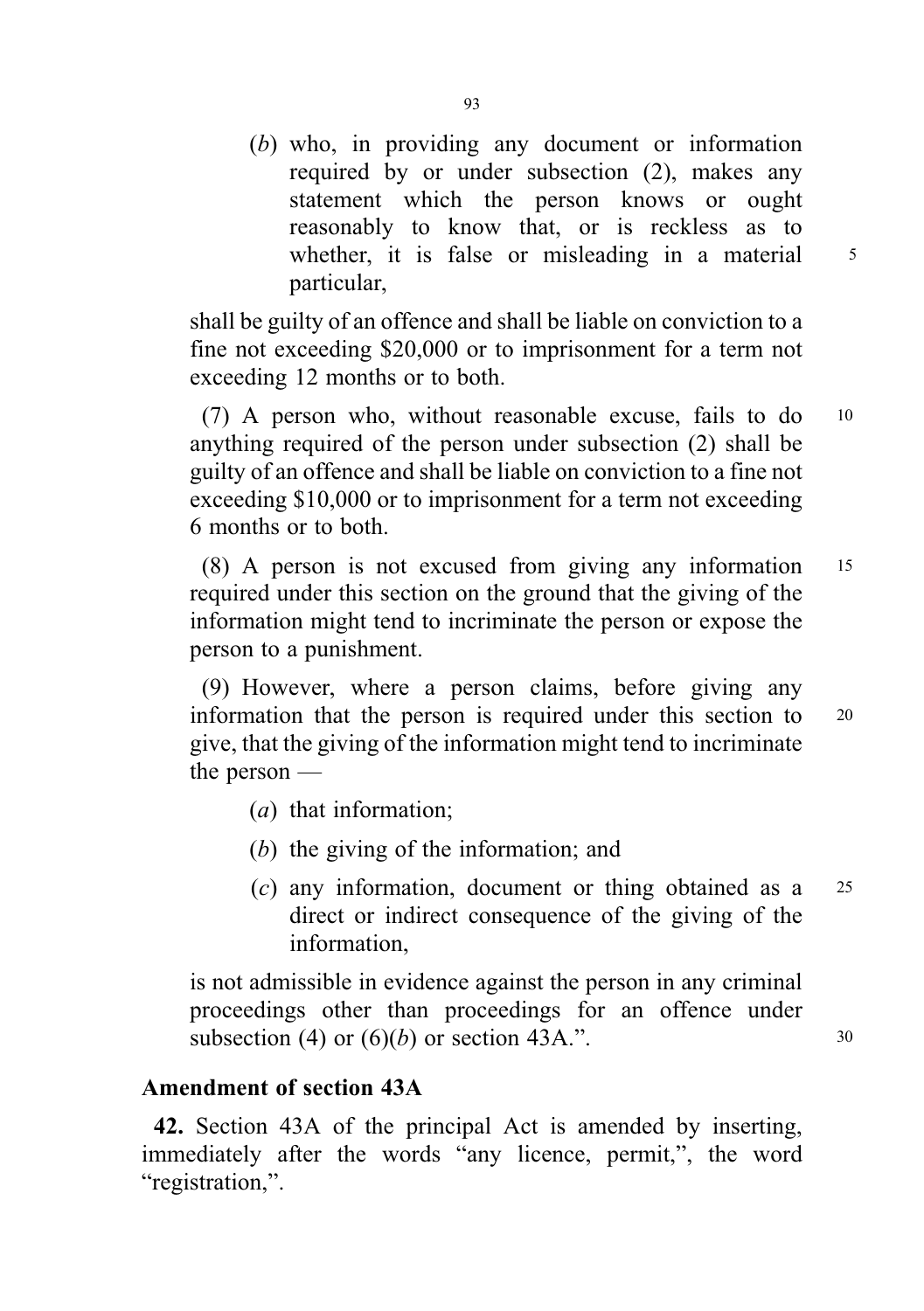#### New section 47A

43. The principal Act is amended by inserting, immediately after section 47, the following section:

#### "Disposal of articles, documents, etc.

<sup>5</sup> 47A.—(1) Any article or document detained or seized under this Act —

- (a) where the article or document is produced in any criminal trial, must be dealt with in accordance with section 364(1) of the Criminal Procedure Code 10 (Cap. 68);
	- (b) where the owner of the article or document consents to its disposal, is deemed to be forfeited; or
	- (c) in any other case, must be returned to the owner or reported to a Magistrate's Court.

<sup>15</sup> (2) Where the report of any article or document is made to a Magistrate's Court under subsection  $(1)(c)$ , the Magistrate's Court may order the article or document —

- (a) to be forfeited; or
- (b) to be disposed of in such manner as the Magistrate's <sup>20</sup> Court thinks fit.

(3) Subject to any order to the contrary by the Magistrate's Court, any article or document forfeited or deemed to be forfeited under this section must be delivered to the Commissioner of Building Control and may be disposed of in <sup>25</sup> such manner as the Commissioner of Building Control thinks fit.

> (4) This section does not affect any right to retain or dispose of property which may exist in law apart from this section.

(5) To avoid doubt, this section applies to an article or a document whenever produced, detained or seized under this Act, <sup>30</sup> whether before, on or after the date of commencement of section 43 of the Building Control (Amendment) Act 2020.".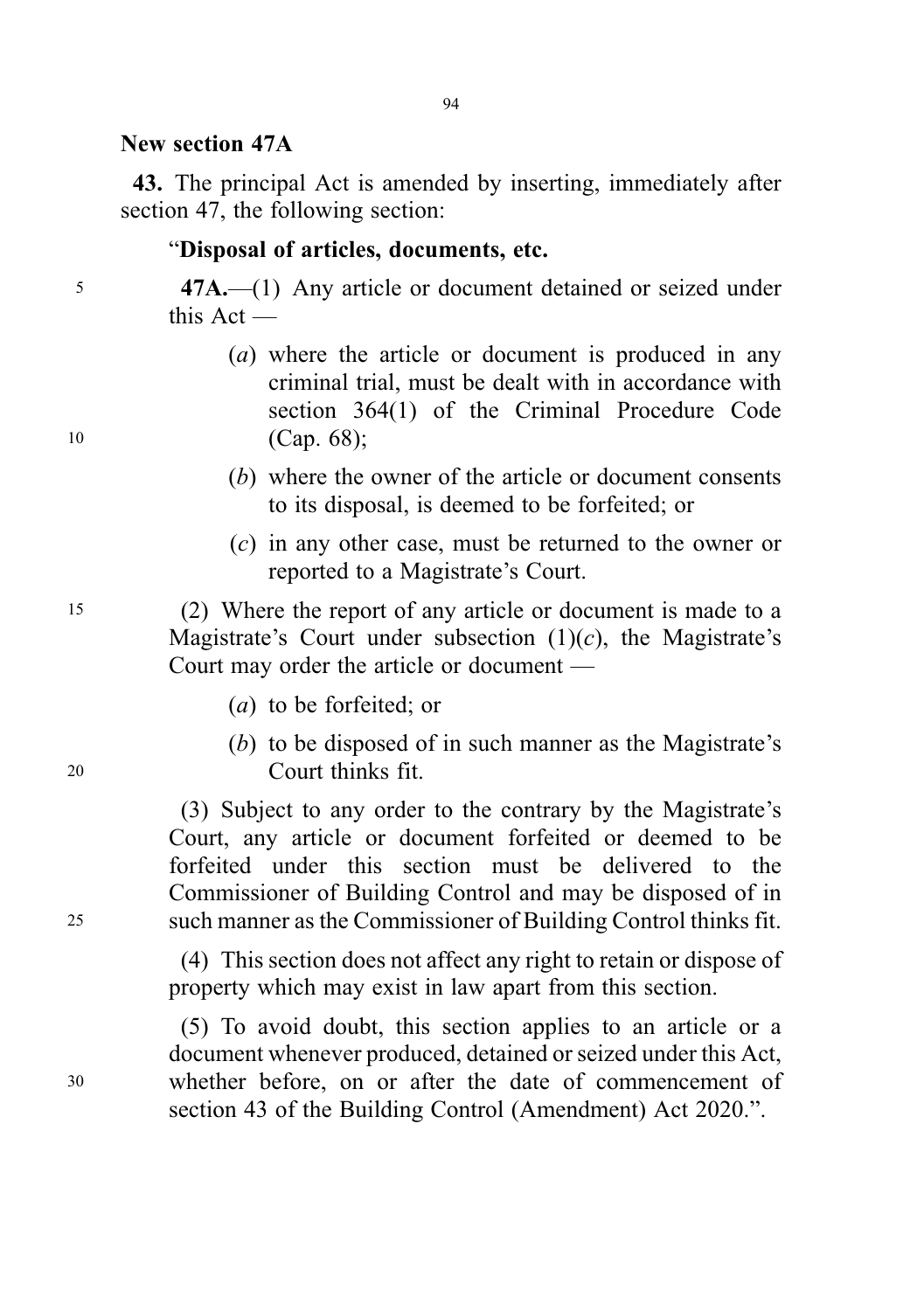### Amendment of section 48

44. Section 48(4) of the principal Act is amended by deleting the words "to the Building and Construction Authority" and substituting the words "into the Consolidated Fund".

### Amendment of section 49 <sup>5</sup>

- 45. Section 49 of the principal Act is amended
	- (a) by inserting, immediately after sub-paragraph (ii) of subsection  $(2)(e)$ , the following sub-paragraph:
		- "(iii) the design and installation of any fixed installation:": 10
	- (b) by deleting the words "or retrofitting" wherever they appear in subsection  $(2)(k)$ ;
	- (c) by deleting paragraph  $(l)$  of subsection  $(2)$  and substituting the following paragraphs:
		- "( $l$ ) the regulation of the carrying out of any  $15$ registrable activity within the meaning of Part VB with the aim of ensuring that such activity is carried out safely and competently, including —
			- (i) requiring persons performing <sup>20</sup> specified functions in relation to fixed installation works to be the holders of certain qualifications, and providing for the grant, issue, cancellation, suspension or variation <sup>25</sup> of such licences, permits, certificates, authorisations or approvals; and
			- (ii) applying the provisions of Parts II and V and the building regulations to fixed installation works and persons 30 who carry out these works with such prescribed exceptions, modifications and adaptations as the differences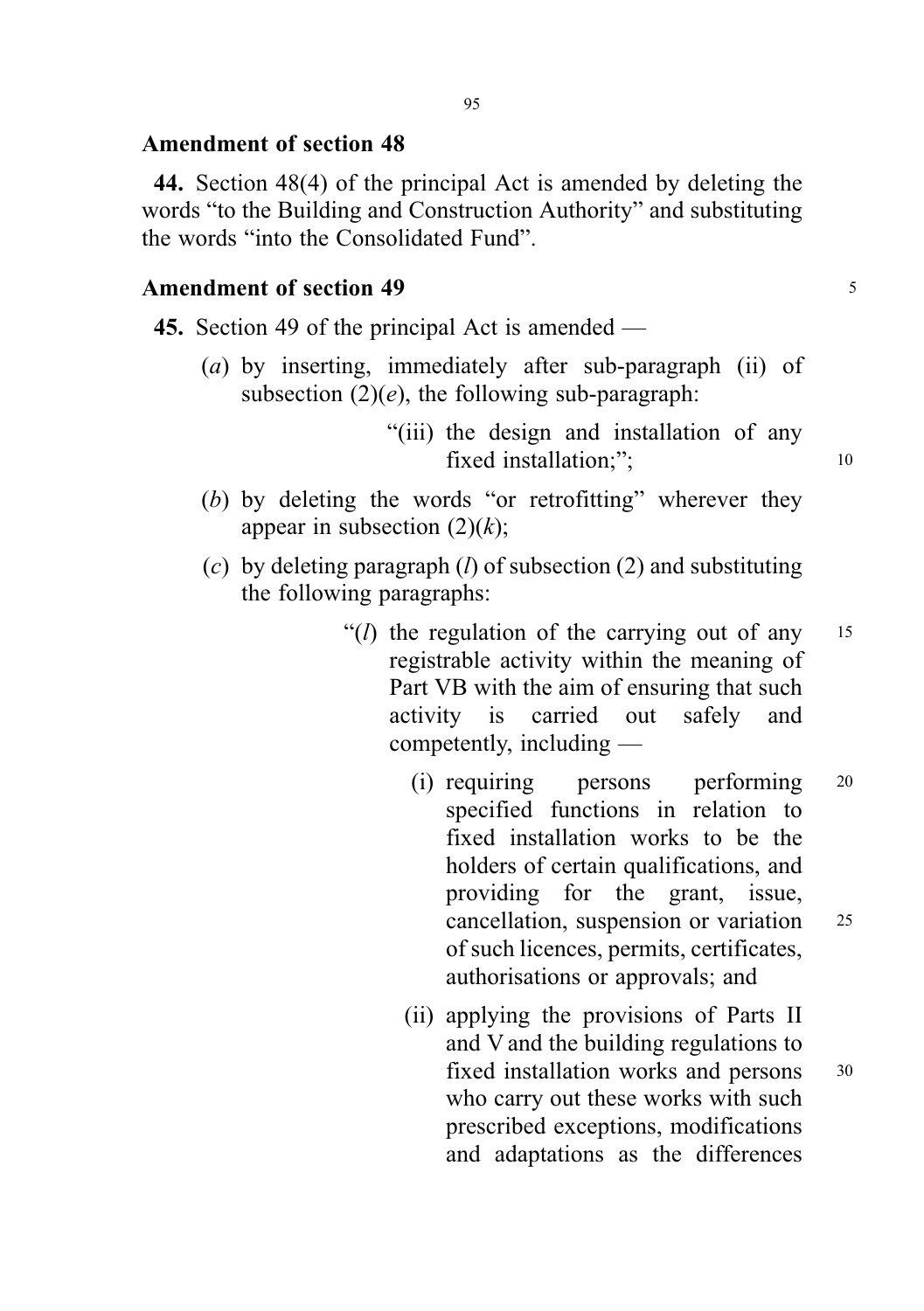between fixed installation works and other building works require;

- (la) the regulation of the operation and maintenance of any fixed installation, <sup>5</sup> with the aim of ensuring that the fixed installation is operated safely and competently, including —
- (i) requiring periodic maintenance, inspection and testing of the fixed 10 installation; and
- (ii) prohibiting or restricting, pending investigation, continued operation or access to or interference with any premises where any safety incident <sup>15</sup> associated with a fixed installation has occurred;
- (lb) the maintenance of buildings, exterior features and façades of buildings (whether or not common property or <sup>20</sup> limited common property) with the aim of ensuring that the building, exterior feature or façade is safe;"; and
	- (d) by inserting, immediately after subsection (2A), the following subsection:

<sup>25</sup> "(2B) The building regulations may make different provisions for different types of buildings, exterior features of buildings, façades of buildings, common property and limited common property, and fixed installations"

### <sup>30</sup> Other miscellaneous amendments

46.—(1) Section 22FB(4) of the principal Act is amended by deleting the words "or such further period as may be extended by the Commissioner of Building Control,".

96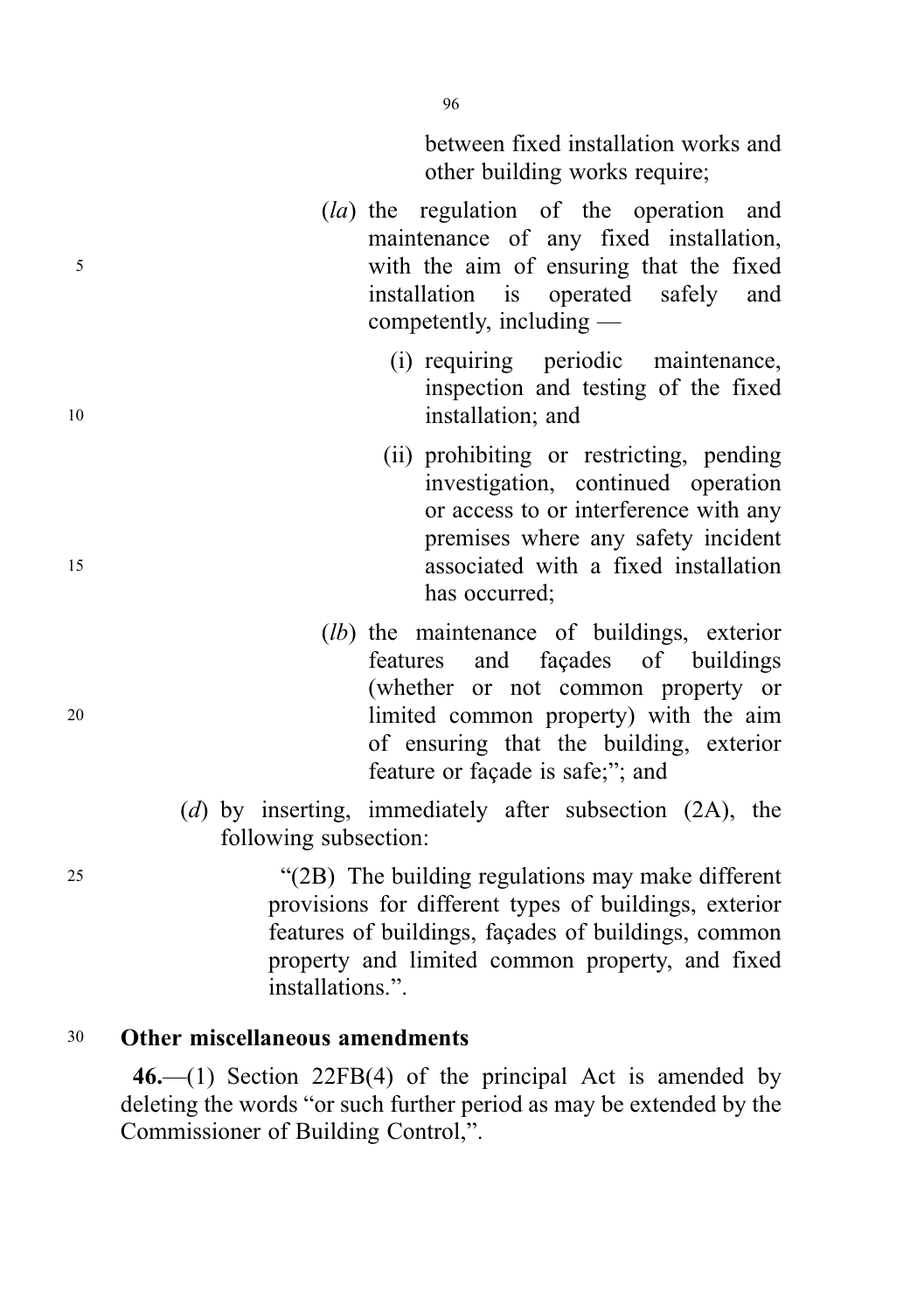(2) Section 22FF(3) of the principal Act is amended by deleting the words "or such longer period as the Commissioner of Building Control may allow in any particular case".

## Consequential and related amendment to Building Control  $(Amendment)$  Act 2012  $\qquad \qquad$  5

47. Section 15 of the Building Control (Amendment) Act 2012 (Act 22 of 2012) is amended by deleting paragraphs  $(c)$ ,  $(d)$  and  $(e)$ .

# Consequential amendments to Building Maintenance and Strata Management Act

48. The Building Maintenance and Strata Management Act <sup>10</sup> (Cap. 30C, 2008 Ed.) is amended —

- (a) by inserting, immediately after the words "proper maintenance and management of buildings" in the long title, the words "in strata developments";
- (b) by deleting the words "Building Maintenance and Strata 15 Management" in section 1 and substituting the words "Building (Strata Management)";
- (c) by deleting the definitions of "exterior feature" and "person responsible" in section 2(1);
- (d) by repealing Part III; 20
- (e) by inserting, immediately after the words "and maintenance in respect of" in section  $136(2)(a)$ , the word "subdivided": and
- (*f*) by deleting paragraph  $(aa)$  of section 136(2).

## Consequential amendments to Land Titles (Strata) Act <sup>25</sup>

49. The Land Titles (Strata) Act (Cap. 158, 2009 Ed.) is amended by deleting the words "Building Maintenance and Strata Management Act" wherever they appear in the following provisions and substituting in each case the words "Building (Strata Management) Act": <sup>30</sup>

(a) the definitions of "Board", "Commissioner", "council", "immediate family member", "ordinary resolution",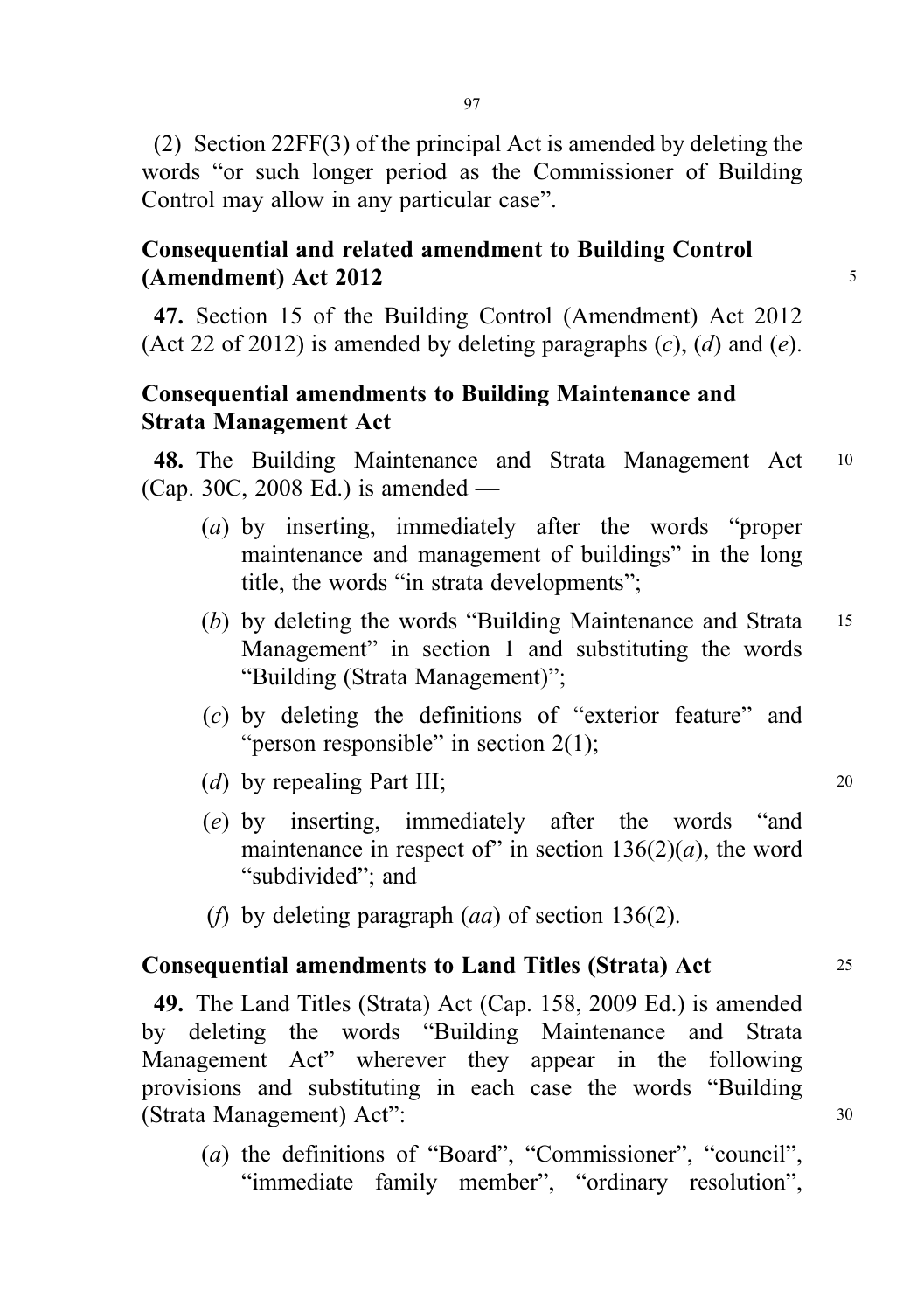"proposed lot", "schedule of strata units", "share value", "special resolution", "strata roll", "structural element", "subsidiary management corporation" and "unanimous resolution" in section 3(1);

- <sup>5</sup> (b) sections 10A(2), 11(1), 22(1), 23(1), 25(1), 26(1), 27(1), 30(1A), 81(1) and (13), 83A, 84G (including the section heading),  $119(2)(a)$ ,  $123(2)$ ,  $124(2)$ ,  $125(2)(a)$  and  $(11)$ , 126(2) and (10), 126A(6), 126B(1)(c), (e), (f), (g) and (h) and 127(8);
- 10 (c) paragraph  $4(7)$  of the Second Schedule;
	- (d) paragraph  $1(5)(b)$  of the Third Schedule.

#### Consequential amendments to other Acts

50.—(1) The following provisions are amended by deleting the words "Building Maintenance and Strata Management Act 2004" and <sup>15</sup> substituting in each case the words "Building (Strata Management) Act (Cap. 30C)":

- (a) paragraph  $(c)$  of the definition of "owner" in section 2 of the Control of Vectors and Pesticides Act (Cap. 59, 2002 Ed.);
- 20 (b) paragraph  $(c)$  of the definition of "owner" in section 2 of the Environmental Protection and Management Act (Cap. 94A, 2002 Ed.);
	- (c) paragraph (c) of the definition of "owner" in section 2 of the Environmental Public Health Act (Cap. 95, 2002 Ed.);
- <sup>25</sup> (d) the definition of "Commissioner" in section 2(1) of the HUDC Housing Estates Act (Cap. 131, 1985 Ed.);
	- (e) paragraph (b) of the definition of "owner" in section 2 of the Sewerage and Drainage Act (Cap. 294, 2001 Ed.);
- (f) section  $23(1)(b)$  of the Town Councils Act (Cap. 329A, <sup>30</sup> 2000 Ed.).

(2) The following provisions are amended by deleting the words "Building Maintenance and Strata Management Act 2004" and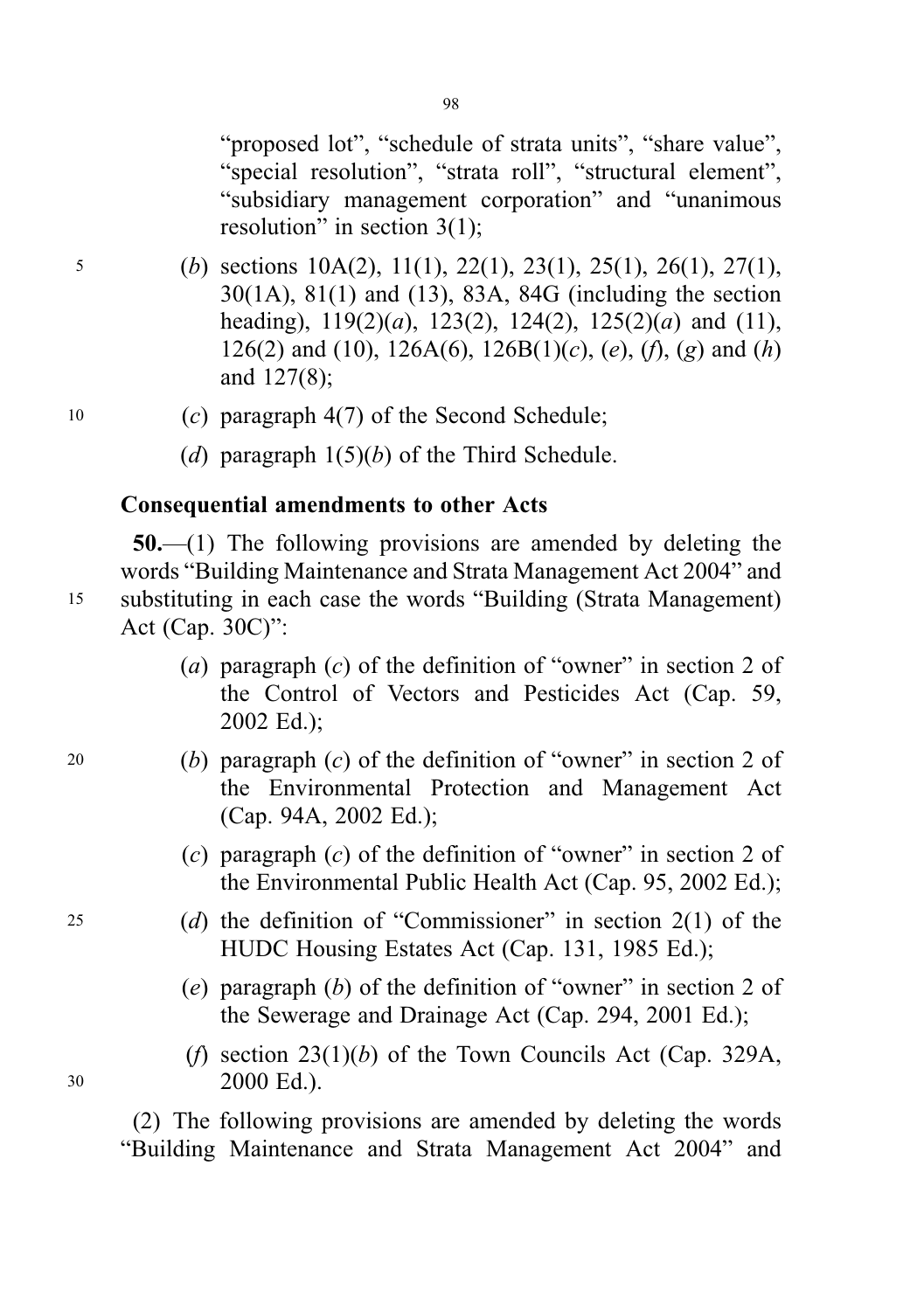substituting in each case the words "Building (Strata Management)  $Act"$ :

- (a) paragraph  $(ca)$  of the definition of "owner" in section 2 of the Control of Vectors and Pesticides Act;
- (b) paragraph (d) of the definition of "owner" in section 2 of  $\frac{5}{5}$ the Environmental Protection and Management Act;
- (c) paragraph (d) of the definition of "owner" in section 2 of the Environmental Public Health Act;
- (d) section 17(5) of the HUDC Housing Estates Act;
- (e) paragraph (c) of the definition of "owner" in section 2 of  $10$ the Sewerage and Drainage Act.

(3) The following provisions are amended by deleting the words "Building Maintenance and Strata Management Act 2004 (Act 47 of 2004)" and substituting in each case the words "Building (Strata Management) Act (Cap. 30C)": 15

- (a) section  $65O(3)(b)$  of the Housing and Development Act (Cap. 129, 2004 Ed.);
- (b) the definitions of "common property", "limited common property" and "owner" in section 16(9) of the Postal Services Act (Cap. 237A, 2000 Ed.). 20

(4) The following provisions are amended by deleting the words "Building Maintenance and Strata Management Act" wherever they appear and substituting in each case the words "Building (Strata Management) Act":

- (a) paragraph  $(a)$ (iii) of the definition of "owner" in 25 section 103A(1) of the Civil Defence Act (Cap. 42, 2001 Ed.);
- (b) sections 2(3), 9(1), 10(1B) and  $40(1A)(b)$  of the Land Acquisition Act (Cap. 152, 1985 Ed.);
- (c) section  $30(9)(b)$  of the Public Order Act (Cap. 257A,  $30$ 2012 Ed.);
- (d) paragraph  $1(d)$  and (e) of the Schedule to the Small Claims Tribunals Act (Cap. 308, 1998 Ed.);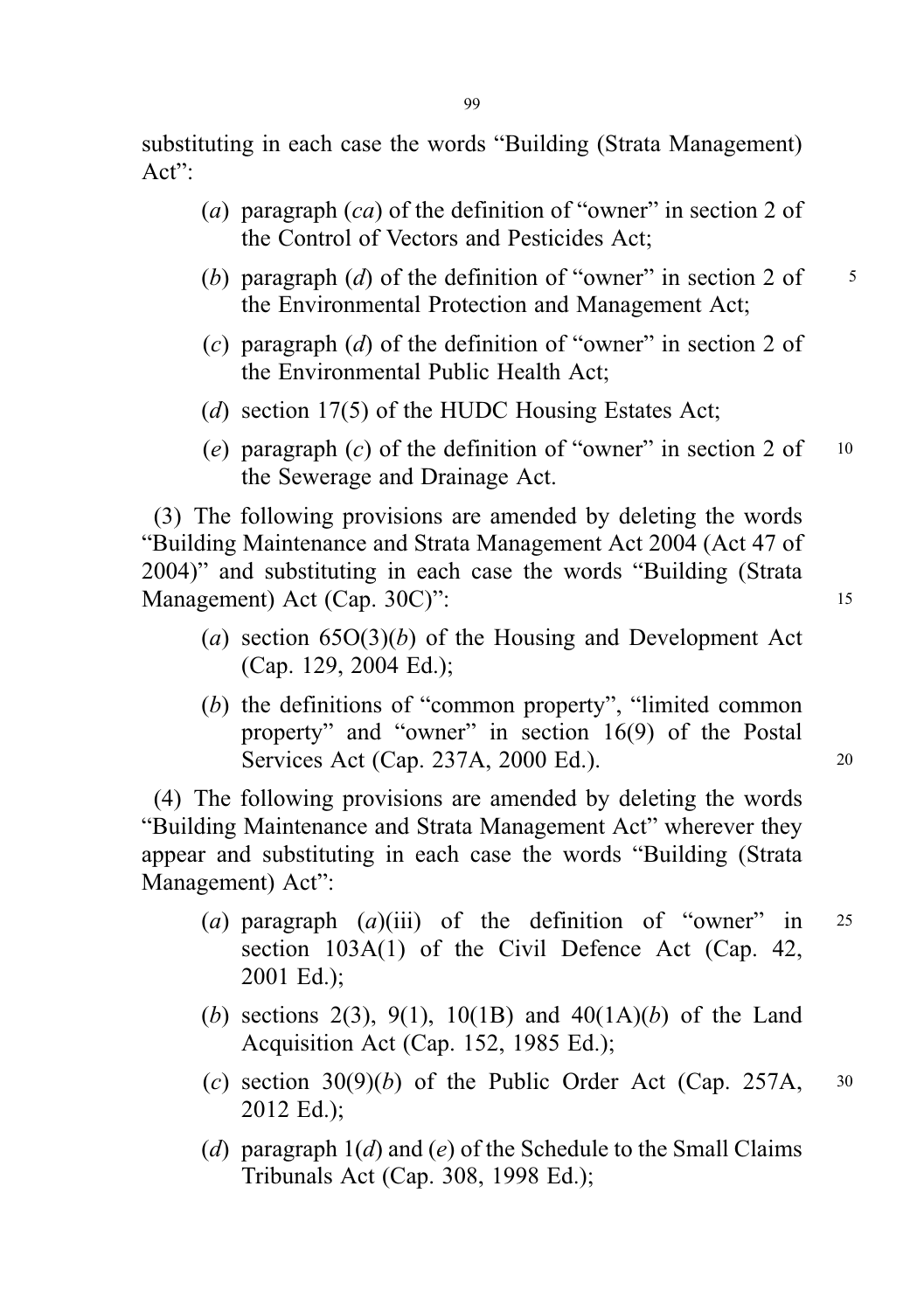- (e) the definition of "common property" in section 2 of the Smoking (Prohibition in Certain Places) Act (Cap. 310,
- (f) the definition of "Strata Titles Board" in section 22(9) of <sup>5</sup> the Stamp Duties Act (Cap. 312, 2006 Ed.);
	- (g) the definition of "common property" and paragraph  $(a)$ (iii) of the definition of "owner" in section 2 of the Telecommunications Act (Cap. 323, 2000 Ed.);
- (h) the definitions of "common property" and "limited <sup>10</sup> common property" in section 19(3) of the Workplace Safety and Health Act (Cap. 354A, 2009 Ed.);
	- (i) section  $83(8)(b)$  of the Work Injury Compensation Act 2019 (Act 27 of 2019).

## Saving and transitional provisions

2002 Ed.);

15 **51.**—(1) Section  $3(a)$  does not apply to or in relation to any retrofitting works under Part III of the principal Act started before the date of commencement of that section.

(2) Section  $4(a)$  and (b) applies to and in relation to an application under section 5 of the principal Act that is made on or after the date of 20 commencement of section  $4(a)$  and  $(b)$ .

(3) Section 5(e) applies only in relation to a permit to carry out structural works granted on or after the date of commencement of that section.

(4) Section 9 does not apply to or in relation to an order under <sup>25</sup> section 19 of the principal Act that is made before the date of commencement of section 9.

(5) Sections 30, 31 and 32 do not apply in relation to a person who, immediately before the date of commencement of section 30, 31 or 32 (as the case may be) holds a general builder's licence or a specialist <sup>30</sup> builder's licence; and Part VA of the principal Act as in force immediately before that date continues to apply to that person as if this Act were not enacted so long as the general builder's licence or a specialist builder's licence does not expire and is not renewed.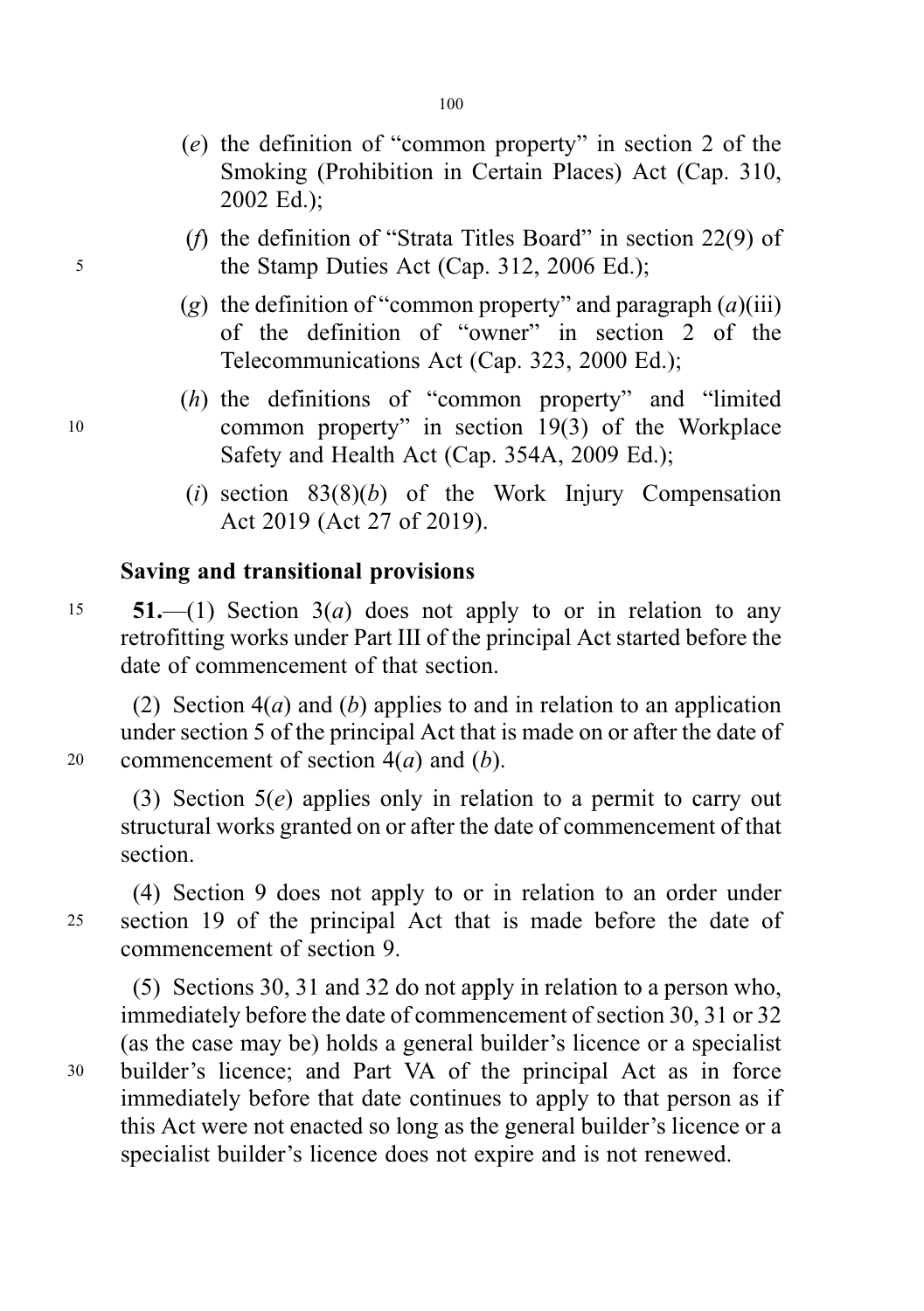(6) Section 34(c) and (f) does not apply to or in relation to any act or omission mentioned in section 29J(1) of the principal Act by a licensed general builder or licensed specialist builder (as the case may be) that occurs before the date of commencement of section  $34(c)$  and (*f*); and the principal Act as in force immediately before that date  $\frac{5}{5}$ continues to apply to or in relation to licensed general builder or licensed specialist builder with respect to such an act or omission as if this Act were not enacted.

(7) Every notice issued by the Commissioner of Buildings under Part III of the Building Maintenance and Strata Management Act 10 (Cap. 30C) that is in force immediately before the date of commencement of section  $48(d)$  —

- (a) is deemed from that date to be a notice issued by the Commissioner of Building Control under or for the purposes of Part IVA of the principal Act as amended by <sup>15</sup> this Act subject to the same conditions (if applicable) of the permit or notice under the Building Maintenance and Strata Management Act; and
- (b) continues in force as if this Act had not been enacted until the date of expiry of the notice under Part III of the <sup>20</sup> Building Maintenance and Strata Management Act.

(8) Every permit to operate issued by the Commissioner of Buildings under regulations made for the purposes of section  $136(2)(aa)$  of the Building Maintenance and Strata Management Act that is in force immediately before the date of 25 commencement of section  $48(f)$  —

- (a) is deemed from that date to be a permit to operate issued under building regulations made for the purposes of section  $49(2)(la)$  of the principal Act as amended by this Act subject to the same conditions (if applicable) of the 30 permit or notice under the Building Maintenance and Strata Management Act; and
- (b) continues in force as if this Act had not been enacted until the date of expiry of the permit to operate.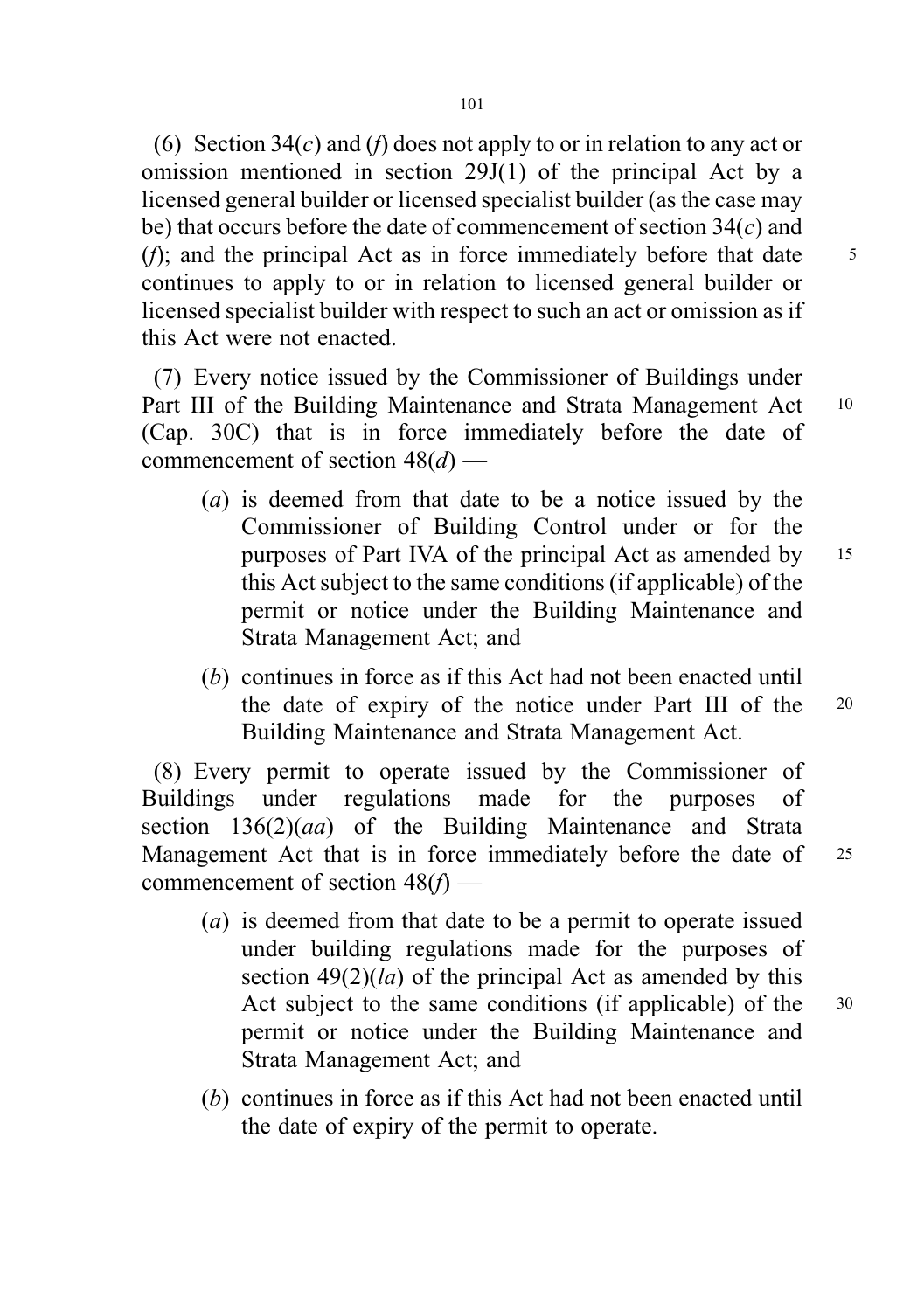(9) Every application that is made before the date of commencement of section  $48(f)$  for a permit to operate a fixed installation under regulations made for the purposes of section  $136(2)(aa)$  of the Building Maintenance and Strata <sup>5</sup> Management Act, but that has not been decided immediately before that date is, with effect from that date, deemed to be an application for a permit to operate under the building regulations made for the purposes of section  $49(2)(la)$  of the principal Act as amended by this Act.

- <sup>10</sup> (10) Where an appeal has been made to the Minister under section 8 of the Building Maintenance and Strata Management Act, and the appeal has not been dealt with or disposed of immediately before the date of commencement of section  $48(d)$ , the appeal may be dealt with under that section as if this Act had not been enacted.
- <sup>15</sup> (11) A statutory declaration furnished to the Commissioner of Buildings under section  $9(4)(a)$  of the Building Maintenance and Strata Management Act before the date of commencement of section  $48(d)$  is deemed to be a statutory declaration provided to the Commissioner of Building Control under section 25H(4) of the <sup>20</sup> principal Act as amended by this Act.

(12) For a period of 2 years after the date of commencement of this section, the Minister may, by regulations in the *Gazette*, prescribe such additional provisions of a saving or transitional nature consequent on the enactment of this section as the Minister may <sup>25</sup> consider necessary or expedient.

EXPLANATORY STATEMENT

This Bill seeks to amend the Building Control Act (Cap. 29) mainly for the following purposes, and to make consequential and related amendments to certain other Acts:

(a) to transfer the scheme for ensuring proper maintenance of buildings and exterior features presently in the Building Maintenance and Strata Management Act (Cap. 30C) to the Act;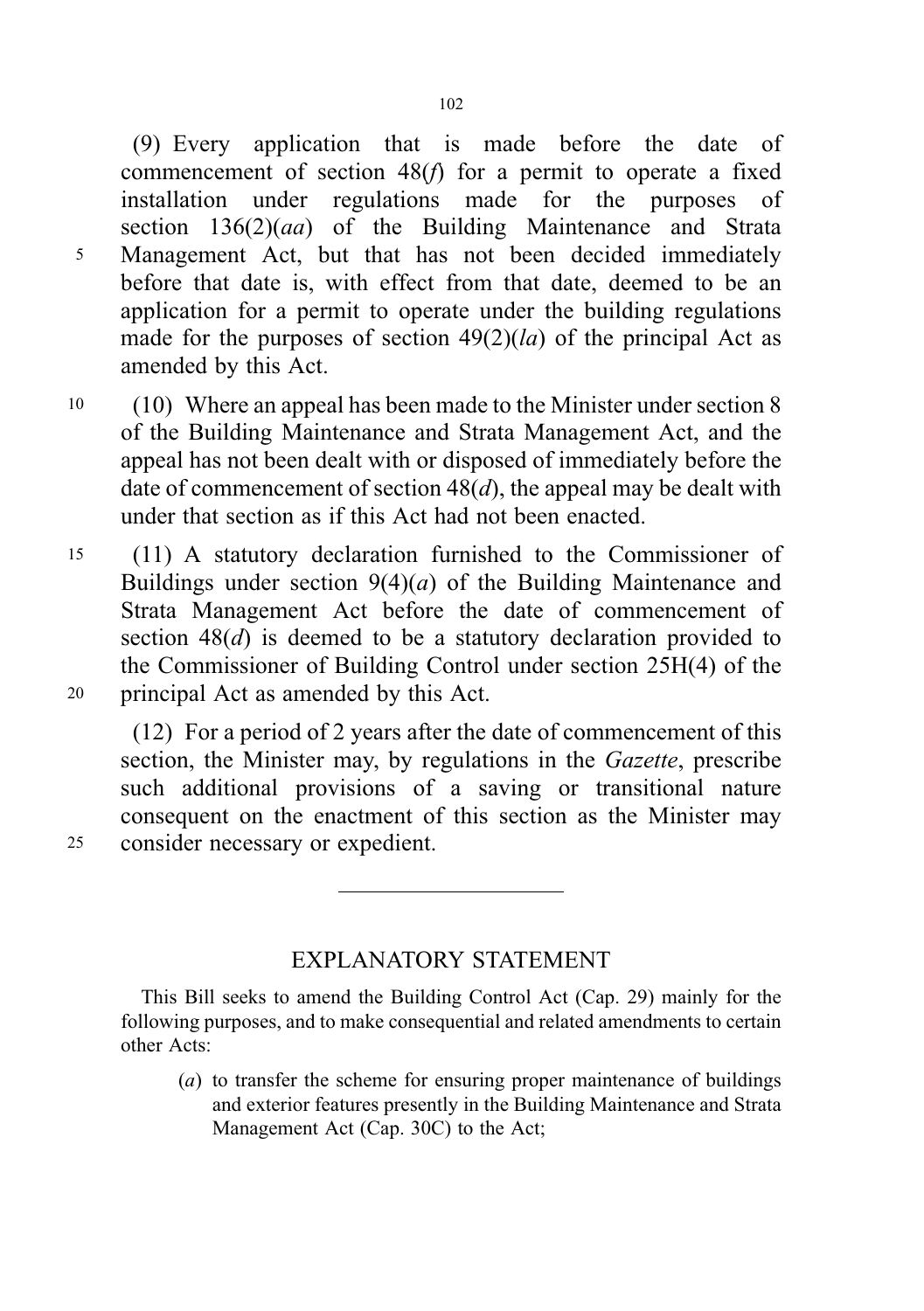- (b) to enhance the regulation of works for lifts, escalators and mechanised car parking systems (called fixed installations) and the maintenance of fixed installations;
- $(c)$  to provide for the retrofitting of fixed installations;
- (d) to regulate persons who carry out installation, major alterations, inspection, testing or maintenance of fixed installations;
- (e) to require mandatory reporting of safety incidents and safety risks due to the use of certain building products in buildings;
- ( $f$ ) to clarify the expression "builder" used in the Act;
- (g) to provide for the periodic inspection of building façades.

Clause 1 relates to the short title and commencement.

Clause 2 first amends the definitions of "building" and "building works" in section 2(1) of the Act to explicitly include fixed installations and fixed installation works, respectively, unless the context requires otherwise.

"Fixed installations" are defined to mean lifts (except those designed for carrying goods only), escalators and mechanised car parking systems.

"Fixed installation works" is defined to mean the installation or carrying out of certain major alteration or replacement works relating to any fixed installation, and the testing and commissioning, following the completion of any fixed installation or major alteration or replacement works.

Finally, there is also a definition of "fixed installation owner", which is relevant for the purposes of retrofitting requirements and the duty to notify about safety incidents and safety risks connected with fixed installations (see clauses 14 and 21).

The definition of "fixed installation owner" for a fixed installation covers various fixed installations, depending on where they are located. For example, where the fixed installation is part of any common property of a housing estate of the Housing and Development Board (HDB), the fixed installation owner is the Town Council established under the Town Councils Act (Cap. 329A) with the duty to maintain that common property in that housing estate, or the HDB if there is no such Town Council. On the other hand, where the fixed installation is part of any common property or limited common property comprised in a strata title plan, the fixed installation owner for that fixed installation is the management corporation or subsidiary management corporation having control of the common property or limited common property (as the case may be) or the person receiving any rent or charge for the maintenance and management of that common property or limited common property, as the case may be.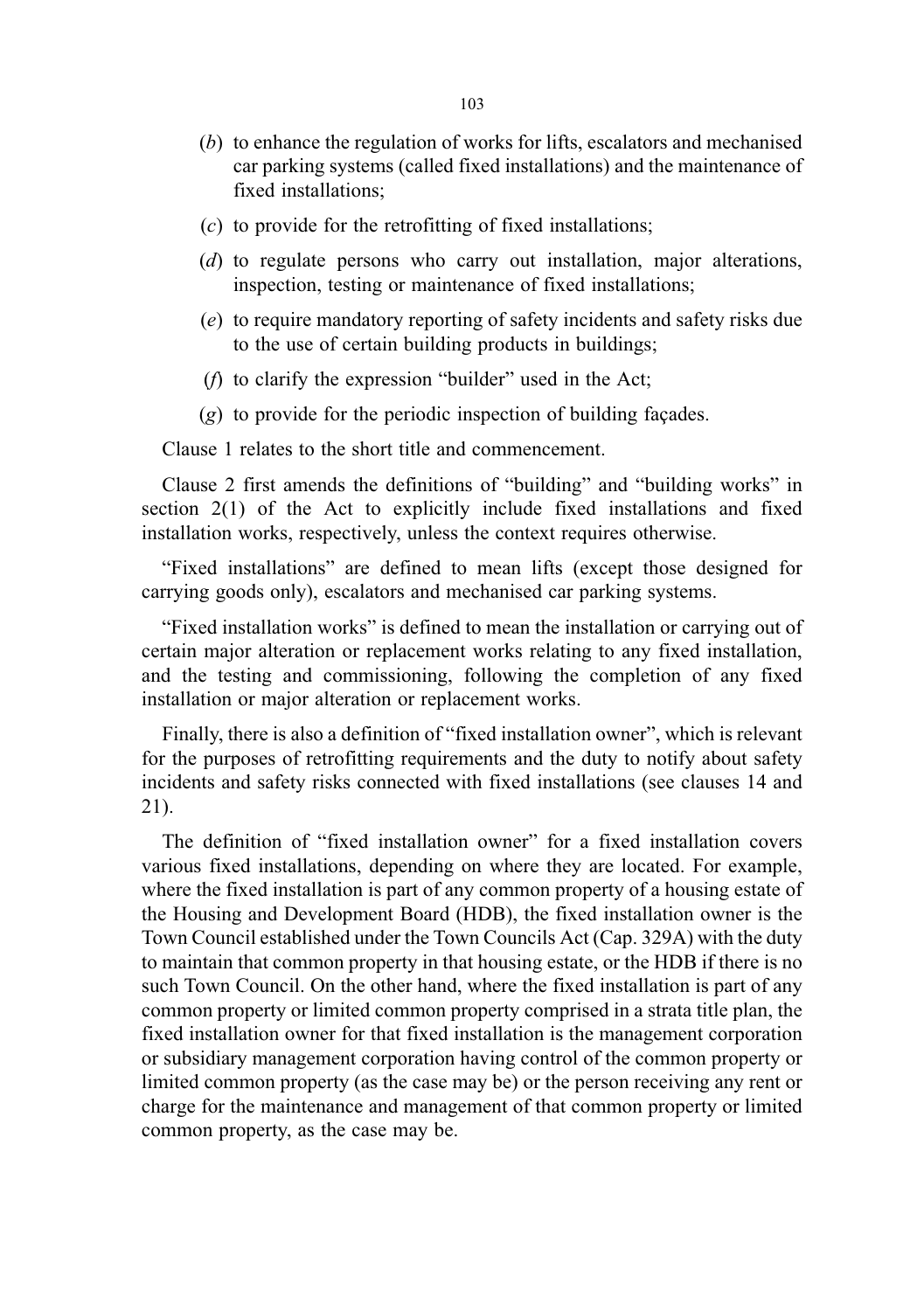However, a supplier (or an agent of a supplier) of a fixed installation who, by reason only of a contract for the sale or installation of the fixed installation, retains the ownership of the fixed installation pending any payment of the price or other consideration for that sale or installation, is not a fixed installation owner.

Clause 2 also introduces the definitions of "licensed general builder" and "licensed specialist builder", which refer to a person to whom a general builder's licence or specialist builder's licence is granted, but excludes the person when the relevant licence is not in force. The definition does not depend on whether the person is a main contractor or a sub-contractor.

Definitions for "general builder's licence" and "specialist builder's licence" are also introduced in section 2(1) to support the amendments to Part II and keep these more concise. These terms are drawn from Part VA (as is today) and defined to mean a licence granted under Part VA authorising the person granted the licence to carry on the business of a general builder or a specialist builder, as the case may be.

The definition of "builder" is also amended to make clear that it applies on a transactional basis, that is, in relation to particular building works, and the definition (like the present) excludes any sub-contractor of those particular building works.

A sub-contractor is also defined in relation to any particular building works. This refers to a person engaged (otherwise than under a contract of service like employment) by, in the case of general building works, any licensed general builder to supply any labour for or to do any part of those general building works which the licensed general builder has been engaged to do under another contract.

However, in the case of a type of specialist building works, a sub-contractor is whoever is engaged (otherwise than under a contract of service like employment) by any licensed specialist builder for that type of specialist building works to supply any labour for or to do any part of those specialist building works which the licensed specialist builder has been engaged to do under another contract with a developer or a licensed general builder who is not a sub-contractor.

A person who contracts to do the work of a sub-contractor will also be treated as a sub-contractor.

Clause 2 also changes the definition of "common property" to mean the same as in the Town Councils Act where the common property is comprised in an HDB housing estate, and in the Building (Strata Management) Act (Cap. 30C) in any other case.

The definition of responsible person of an exterior feature, which is relevant for the purpose of retrofitting orders, is also amended to adopt the definition presently found in the Building Maintenance and Strata Management Act. Hence, the person responsible is the owner of the premises or building which the exterior feature is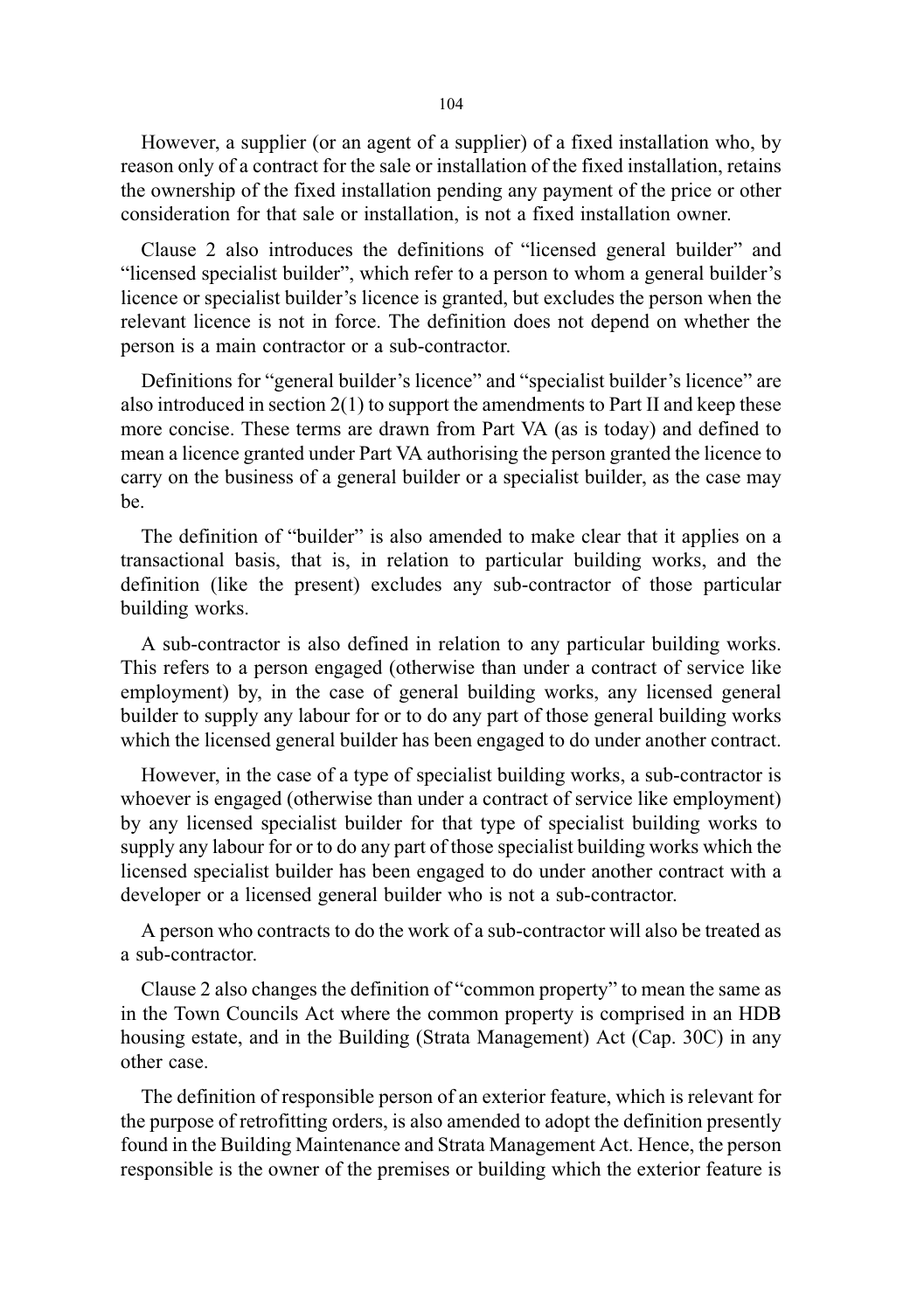installed on, forms part of or projects outwards from, or a person who has charge and control of the management and maintenance of the exterior feature.

However, where the exterior feature is part of any common property of any HDB housing estate, the person responsible is the Town Council established under the Town Councils Act for that housing estate or the contractor (if any) engaged by the Town Council and who has charge and control of the management and maintenance of the common property. If the exterior feature is common property or limited common property of any other land (whether or not comprised in a strata title plan), the responsible person is the owner of the common property or limited common property (as the case may be) or the managing agent (if any) appointed by the owner and who has charge and control of the management and maintenance of the common property or limited common property, unless the building regulations provide otherwise.

A new definition of "retrofit" is introduced to make clear that this activity encompasses modifying something existing, installing a new thing or re-installing a thing. Retrofitting requirements are in Part III.

Finally, clause  $2(x)$  introduces a new section  $2(6)$ , which confers on the Commissioner of Building Control a general power to grant an extension of time within which a person may be required by or under the Act or any subsidiary legislation made under the Act to do or not to do any thing. The extension of time may be granted on application.

Clause 3 amends section 4 on the application of Part II. The first amendment abolishes the disapplication of Part II to retrofitting of exterior features of buildings. Hence, any retrofitting required under Part III of an exterior feature of a building or a fixed installation will require building plans approval, a permit to carry out structural works if these are of the nature covered by Part II, and persons involved in these retrofitting works will also be subject to the requirements in Part II.

Section 4 is also amended to enable the application of Part II and the building regulations made for the purposes of that Part to and in relation to fixed installation works as if the fixed installation works are building works. The building regulations will set out the exceptions, modifications and adaptations in the regulations as the differences between fixed installation works and other building works require.

Clause 4 amends section 5 first, to make clear that the names and particulars of the appropriate qualified person that must accompany an application for building plans approval must be that of a qualified person appointed by a licensed general builder or licensed specialist builder undertaking the building works that is the subject of those plans.

The second amendment is to make clear that the building plans must be prepared in accordance with the Act, and not just the building regulations. Finally,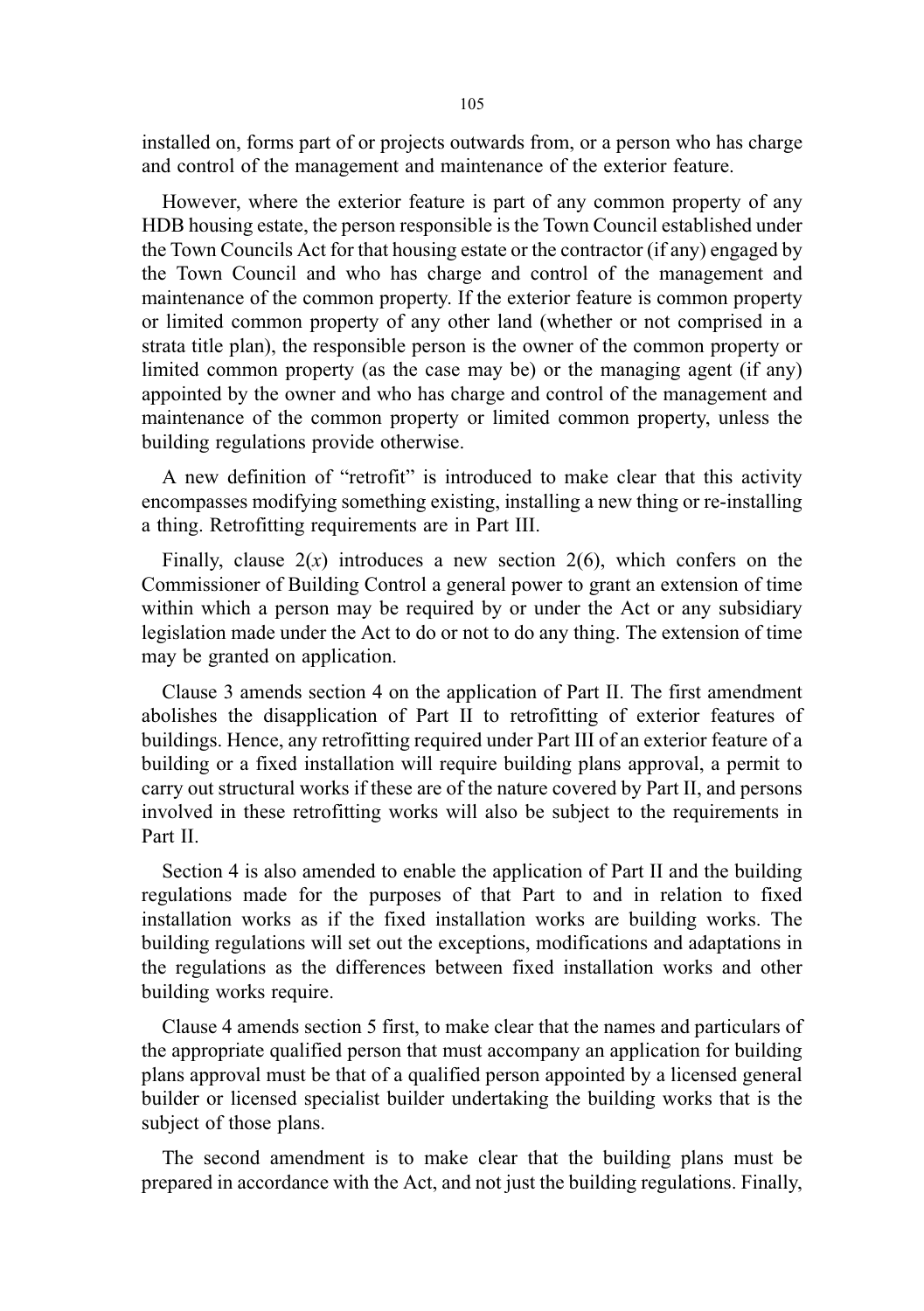section 5(4) is amended by removing a reference to extension of time, which is made redundant by the amendment in clause  $2(x)$ .

Clause 5 amends section 6 to reflect the current practice concerning applications for a permit to carry out structural works. Today, 3 parties must make the application jointly, namely, the developer of those building works, the builder whom the developer has appointed in respect of those building works, and the qualified person whom the developer or builder has appointed to supervise those building works. The amendments in clause 5 make it clear that the builder has to be either a licensed general builder or licensed specialist builder, depending on the nature of the building works, and that a permit may be granted only if the builder is so licensed.

Section 6 is also amended to provide that where a holder of a permit to carry out structural works is a licensed general builder or a licensed specialist builder, the permit to carry out those structural works automatically lapses if the general builder's licence or the specialist builder's licence relating to those structural works (as the case may be) ceases to be in force, and the Commissioner of Building Control does not waive the application of section 6(6) in the particular case. The waiver is necessary in cases where licences are suspended or to enable projects to be completed despite a revocation of the licence.

Clause 6 amends section 7A as a consequence of the amendments in clauses 5 and 6.

Clause 7 amends section 8 on the duties of a developer of building works. In conformity with the present practice the amendments make explicit that a builder that the developer must appoint must be a licensed general builder if the works are general building works or a licensed specialist builder if the works are specialist building works. The duty applies to the appointment of the main contractor if the building works concerned are general building works. Where the building works involve any specialist building works, the duty to appoint a licensed person applies to the specialist builder who is a sub-contractor of the main contractor or, where the entire building works consist of specialist building works (like piling), the principal specialist builder and not any sub-contractor thereof.

Section 8 is also amended to require the developer of any building works to notify the Commissioner of Building Control of every appointment of a builder made under section  $8(1)(c)$  or  $(f)(ii)$  within 14 days after making that appointment.

Clause 8 amends section 11 relating to the duties of a builder to reflect the current practice, which is to require the builder to hold a licence under Part VA at all times during the building works it is undertaking, and to notify the Commissioner of Building Control whenever of an appointment or whenever there is a termination of appointment as builder.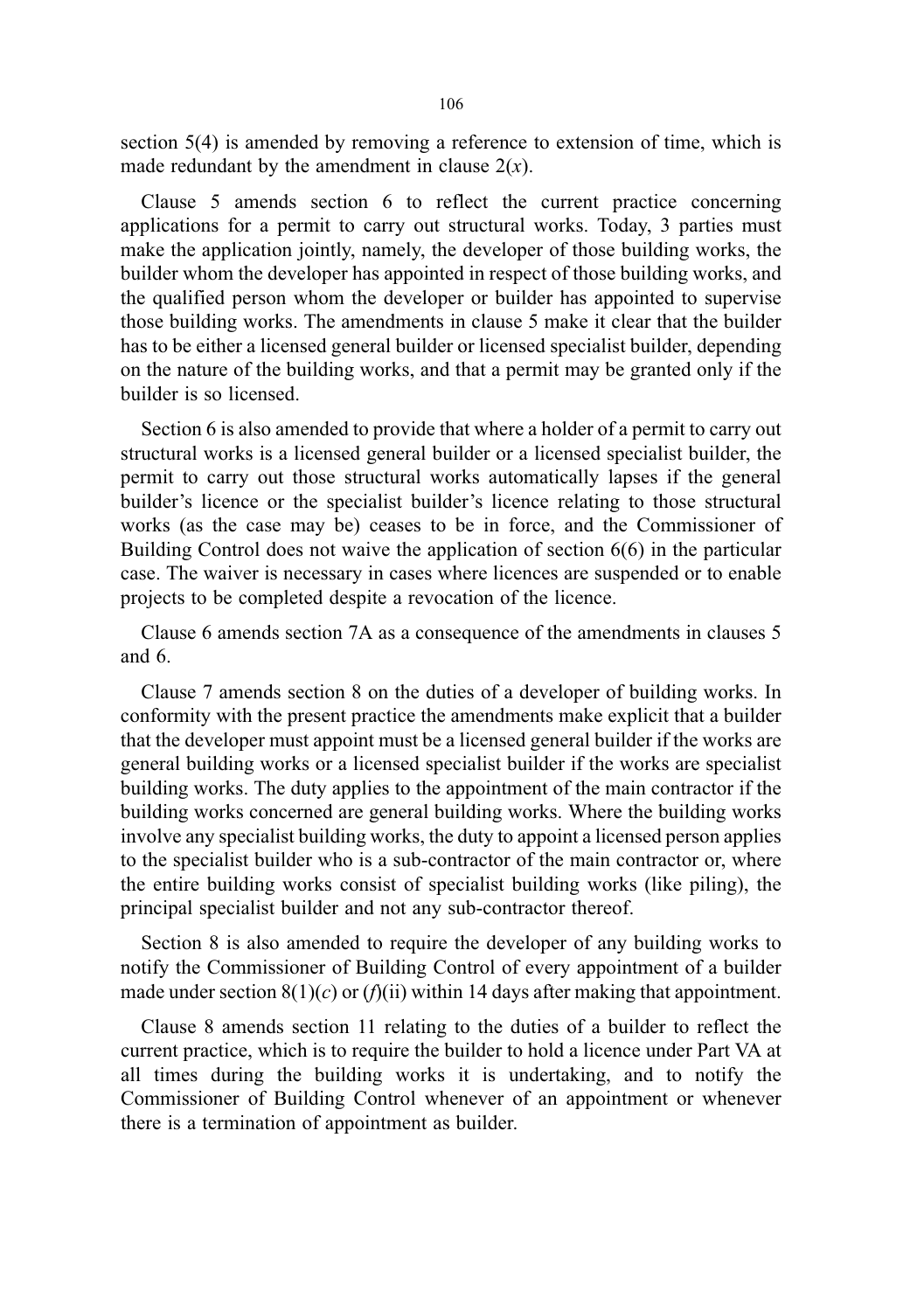Section 11 is also amended to make it clear that the duties of the builder for building works under section 11 are non-transferable or delegable, despite there being sub-contractors for those building works.

Clause 9 amends section  $19(2)(d)$  (which provides for the demolition or alteration of unauthorised building works) to enable the Commissioner of Building Control to order the demolition, work or alteration to be carried out at the cost of the person on whom the order is served.

Clause 10 amends section 20(3) to extend the offence of deviating, or permitting or authorising building works to deviate, in any material way from any plans of the building works approved by the Commissioner of Building Control under Part II, to apply to any person directly connected with the building works. It is not necessary for the prosecution to prove that an accused knew that the building works concerned deviate in any material way from any approved plans. However, it is a defence for the accused to prove, on a balance of probabilities, that the accused did not know and could not reasonably have known the approved plans.

Clause 11 amends section 21 to provide that pecuniary penalties imposed under that section regarding any building works (including geotechnical building works) the plans of which have not been approved by the Commissioner of Building Control under section 5 or 5A, to be paid into the Consolidated Fund, instead of being retained by the Building and Construction Authority (BCA).

Clause 12 amends the heading to Part III (on retrofitting) by extending it to cover fixed installations due to the amendments in clauses 13 and 14.

Clause 13 amends section 22A first, to extend the duties in Part III on retrofitting to cover fixed installations, in addition to the present coverage of exterior features. Part III applies to all sorts of fixed installations, regardless when these were installed.

Section 22A is also amended to introduce new definitions to support amendments in clauses 14 and 16.

Clause 14 introduces a new section 22AA which requires every fixed installation owner of a fixed installation to carry out, or cause to be carried out, retrofitting of the fixed installation. This is regardless of the age of the fixed installation and the retrofitting must be done in accordance with the section. That is, the retrofitting must be completed within a certain time required by section 22AA(3), and be carried out in the manner prescribed for the fixed installation concerned.

A date will be specified by an order made by the Minister under section 22C from which the grace period to complete retrofitting will start.

Non-compliance by a fixed installation owner with any of these requirements, without reasonable excuse, is an offence punishable on conviction with a fine not exceeding \$20,000 or with imprisonment for a term not exceeding 12 months or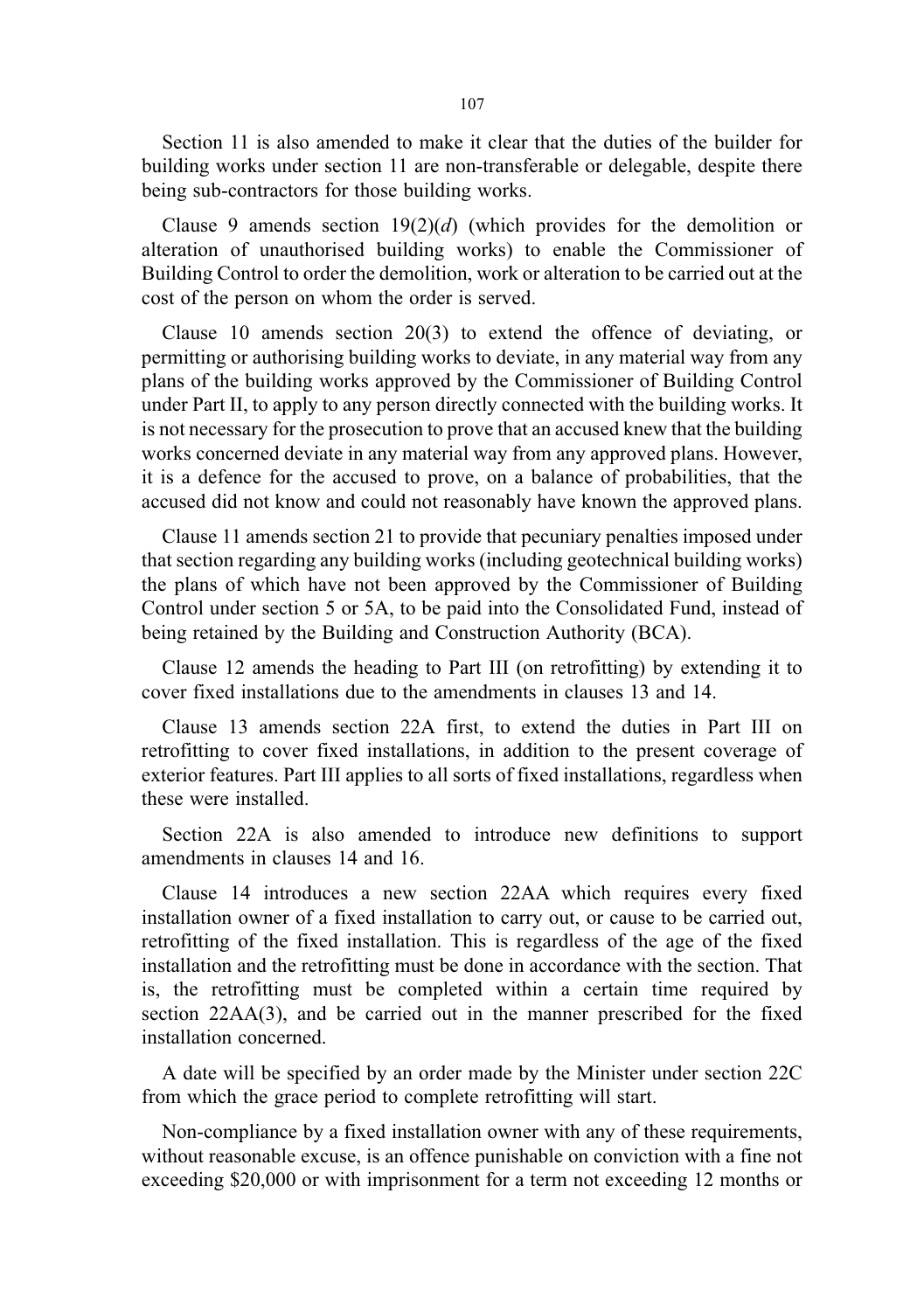with both, and in the case of a continuing offence, with a further fine not exceeding \$1,000 for every day or part of a day during which the offence continues after conviction.

Clause 15 amends section 22B(2) to raise the penalty for the offence of a person responsible for an exterior feature failing to carry out or causing to be carried out retrofitting of that exterior feature.

The present penalty on conviction is a fine not exceeding \$5,000 or imprisonment for a term not exceeding 6 months or both and, in the case of a continuing offence, a further fine not exceeding \$500 for every day or part of a day during which the offence continues after conviction. The new penalty is a fine not exceeding \$20,000 or imprisonment for a term not exceeding 12 months or both and, in the case of a continuing offence, a further fine not exceeding \$1,000 for every day or part of a day during which the offence continues after conviction.

Clause 16 amends section 22C to expand the power of the Minister to make orders for retrofitting to cover fixed installations.

Clause 17 introduces a new section 22DA which introduces a new power for the Commissioner of Building Control to require, by written notice, an owner of certain types of buildings to carry out building works to erect any physical feature in any corridor, lobby, washroom or other common area in the building to which occupiers of the relevant building have general access, being a feature directed towards satisfying the relevant performance requirement to facilitate the access to, and use of, a building and its facilities by persons with disabilities.

The buildings to which this requirement may be imposed are buildings the gross floor area of which is more than 500 square metres (or such other smaller minimum area prescribed by building regulations in substitution), and to which members of the public have access as of right or by virtue of express or implied permission, whether or not on payment of a fee, and whether or not access to the building may be restricted at particular times or for particular purposes. Excluded are buildings comprised in a development used or allowed to be used solely for residential purposes or as a factory.

The Commissioner of Building Control may make such a requirement of a building owner only where the Commissioner of Building Control receives, on or after the date of commencement of clause 17, a trigger application relating to such a building.

A trigger application is defined to mean an application for approval of the plans of any building works under section 5(1) for the alteration, addition or repair of a relevant building.

An owner of a relevant building given a notice from the Commissioner of Building Control who, without reasonable excuse, fails to comply with the notice commits an offence.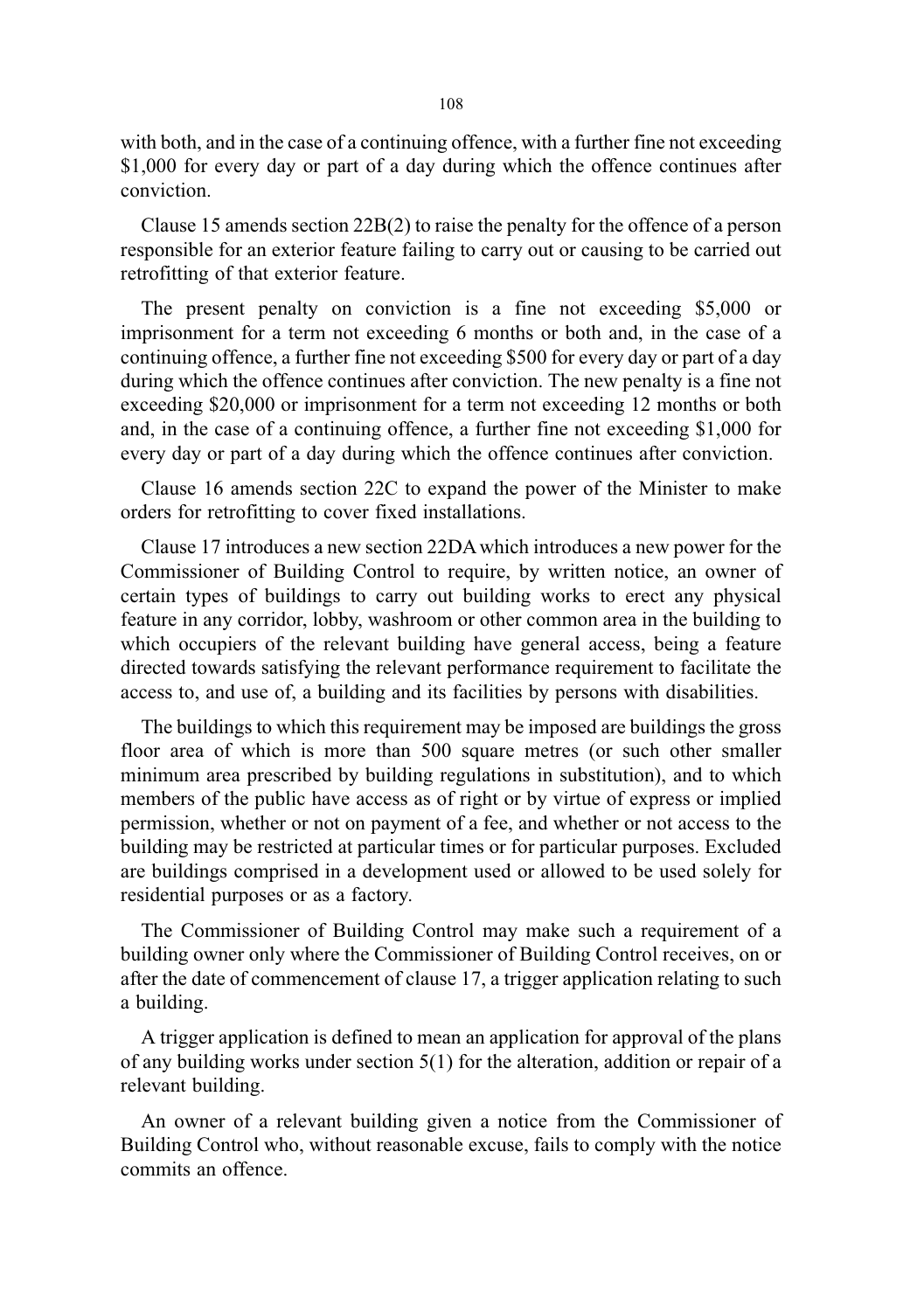Clause 18 amends Part IV by inserting a Division heading. This is because Part IV, which relates to dangerous buildings, is being expanded by clauses 19, 20 and 21 to cover reporting of safety incidents and safety risks posed by building products used in a building.

Clause 19 repeals and re-enacts section 22G to set out definitions to support the amendments to Part IV.

A "building product" is defined to mean any product, material, assembly of components, software or other thing that is, or could be, used in a building and is prescribed by building regulations to be a building product for the purposes of Division 2 of Part IV.

A reportable matter is defined to mean —

- (a) any safety incident that occurs on or after the date of commencement of clause 19, involves an exterior feature or a fixed installation, and is prescribed by building regulations to be a reportable safety incident; or
- (b) any safety risk that involves the use of a building product (even if the building product was used in a building before the date of commencement of clause 19) and is prescribed by building regulations to be a reportable safety risk.

A "safety incident" has to relate either to an exterior feature of a building or a fixed installation. This is defined to mean any situation where an individual dies, or is injured as a result of, an incident associated with the condition of the exterior feature or the operation of the fixed installation, any situation where any property (other than the exterior feature or fixed installation itself) is damaged as a result of an incident associated with the condition of the exterior feature or the operation of the fixed installation, or any situation or condition involving the exterior feature or fixed installation which endangers or which, if not corrected or if left unattended, would endanger the occupants of the building or any other person and induce a situation as described.

An example of a safety incident is a situation involving fallen building façade from the exterior of a building resulting in injury to a person, or involving the failure of the brakes of a lift resulting in passengers in the lift being injured.

As for "safety risk", this relates only to a building product, and refers to a feature of the design or construction of the building product, or a component, accessory or other part of a building product, such that the use of the building product in a building poses to any occupant of the building, or any member of the public in or in the vicinity of the building, risk of death or serious injury arising from the use of the building product in the building.

A building product is used in a building if it is or is to be incorporated into, connected to, or otherwise installed in a building by means of building works. For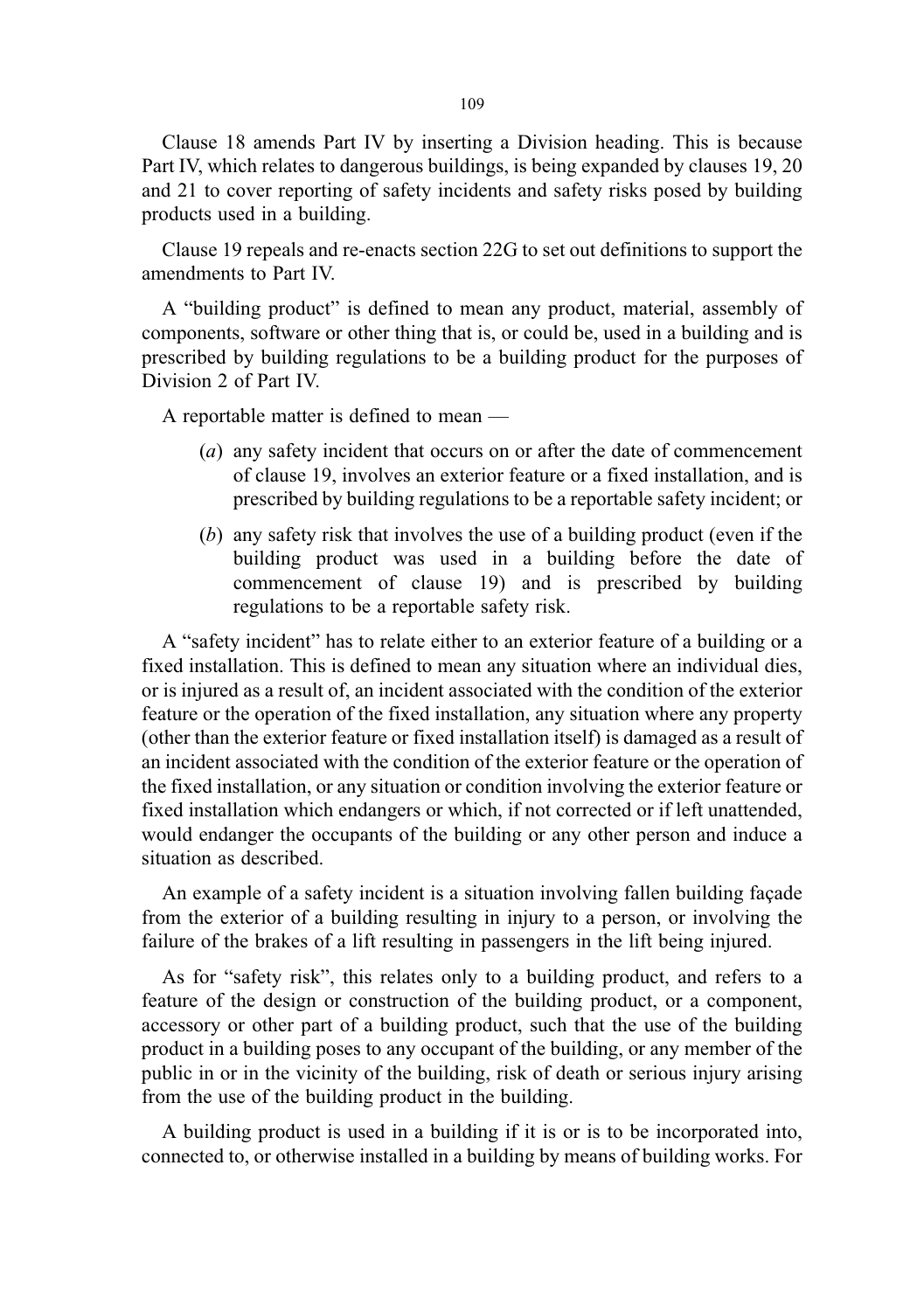example, this refers to how a lift component may be installed and not how a lift is used or misused.

Clause 20 amends section 24 (which is about an order by the Commissioner of Building Control where he or she is of the opinion that a building is in such a condition, or is used to carry such loads, as to be or likely to be dangerous) to expand the activities that the Commissioner of Building Control may order for the purpose of obviating any danger, order the owner of the building to do or not do, especially with express inclusion of fixed installations as part of a building and fixed installation works as building works.

First, the amendment will allow the Commissioner of Building Control to require the building owner to appoint an appropriate person to carry out (at the owner's cost) such inspection of the building as the Commissioner of Building Control may specify. The order is no longer limited to a qualified person, which by definition refers only to an architect or a professional engineer.

Second, the amendment will allow the Commissioner of Building Control to require the building owner to suspend the operation or use of any part of the building by any occupier or other person until after the Commissioner of Building Control otherwise approves. For example, the building owner may be required to stop the operation of certain lifts.

Third, the amendments provide that an order may be given to a fixed installation owner if the part of the building concerned is a fixed installation.

The next amendment is to enable the Commissioner of Building Control to make an order under section 24 in respect of an exterior feature of a building or a fixed installation, or any building product used in a building, that the Commissioner of Building Control reasonably believes is necessary to prevent safety incidents involving the exterior feature or fixed installation in the future or to eliminate or minimise a safety risk posed by the use in the building of the building product. It does not matter that the building product was used in a building before the building product became the subject of a reportable safety risk.

Finally, section 24 is amended to deal with a situation where an order under section 24 is given to the owner or owners of 2 or more adjoining or connected buildings. The order can require the respective owners of the buildings to jointly appoint the same qualified person or persons to carry out (at the owners' cost) an inspection of each of the buildings, and to order the respective owners of the buildings to jointly do any thing that is described in section 24(1) in relation to each of those buildings.

Clause 21 inserts a new Division 2 of Part IV on reporting of safety incidents and safety risks, and a new Part IVA which consists mainly of provisions presently found in Part III of the Building Maintenance and Strata Management Act.

The new Division 2 of Part IV consists of new sections 25B and 25C.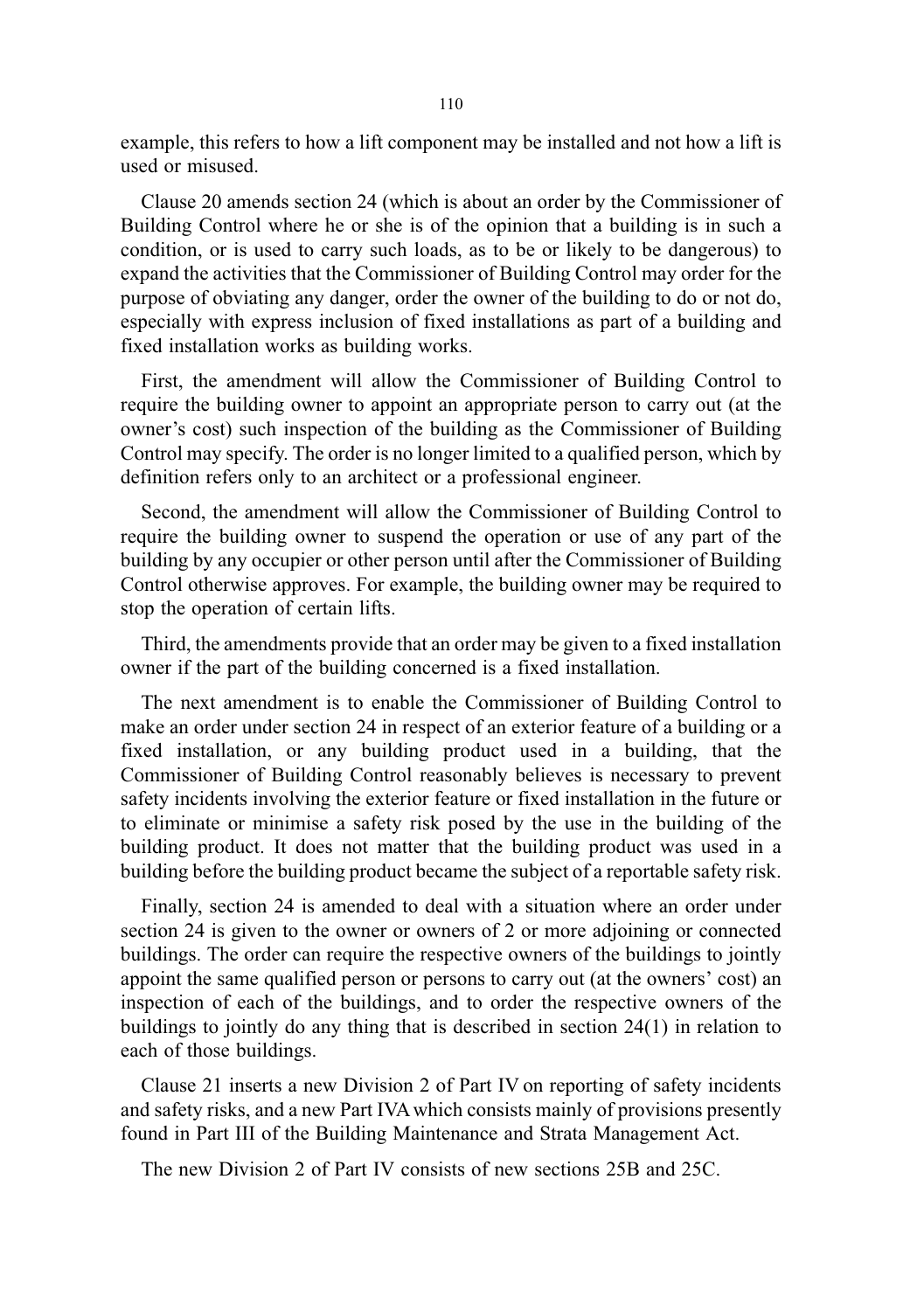The new section 25B provides that certain persons have to notify the Commissioner of Building Control, within the time and by the means prescribed in the building regulations, of a reportable matter and the prescribed particulars about the reportable matter that are known to the person.

The new section 25C makes it an offence to fail to notify a reportable matter. It also provides that a person is not excused from giving any information required by the new section 25B(1) on the ground that the disclosure of the information might tend to incriminate the person or expose the person to a penalty. Instead, where a person claims, before giving any information that the person is so required by the new section 25B(1) to give, that the disclosure of the information might tend to incriminate the person, that information, the giving of the information and any information, document or thing obtained as a direct or indirect consequence of the giving of the information, will not be admissible in evidence against the person in any criminal proceedings other than proceedings for an offence under section 43A (which is about giving false information).

The new Part IVA consists of new sections 25D to 25H which are based on provisions presently found in Part III of the Building Maintenance and Strata Management Act.

The new section 25D sets out the scope of the application of Part IVA. The new Part IVA applies only to any building (subdivided or otherwise), and any common property or limited common property (which may include fixed installations) that are a building, and all exterior features on any building, except exterior features on any detached house, semi-detached house, terrace house or linked house, none of which are comprised in any strata title plan and exterior features located on the lowest level of any building.

The new section 25E provides that the Commissioner of Building Control may issue a notice (called a notice to maintain) in respect of any building, any exterior feature of a building (whether or not common property or limited common property) or any common property or limited common property (whether or not a fixed installation) where, in the opinion of the Commissioner of Building Control the building or the common property or limited common property has not been kept or maintained in a state of good and serviceable repair or in a proper and clean condition. Where the matter involves an exterior feature of a building, an additional ground for a notice to maintain to be issued is if the exterior feature of a building has not been kept or maintained in such manner as to be securely fixed to the building and as will prevent any collapse (wholly or partly) of the exterior feature or its support.

A notice to maintain may require a person who is served the notice to do a number of things. This includes suspending the operation or use of the building, exterior feature of a building or the common property or limited common property (as the case may be) by any occupier or other person until after the Commissioner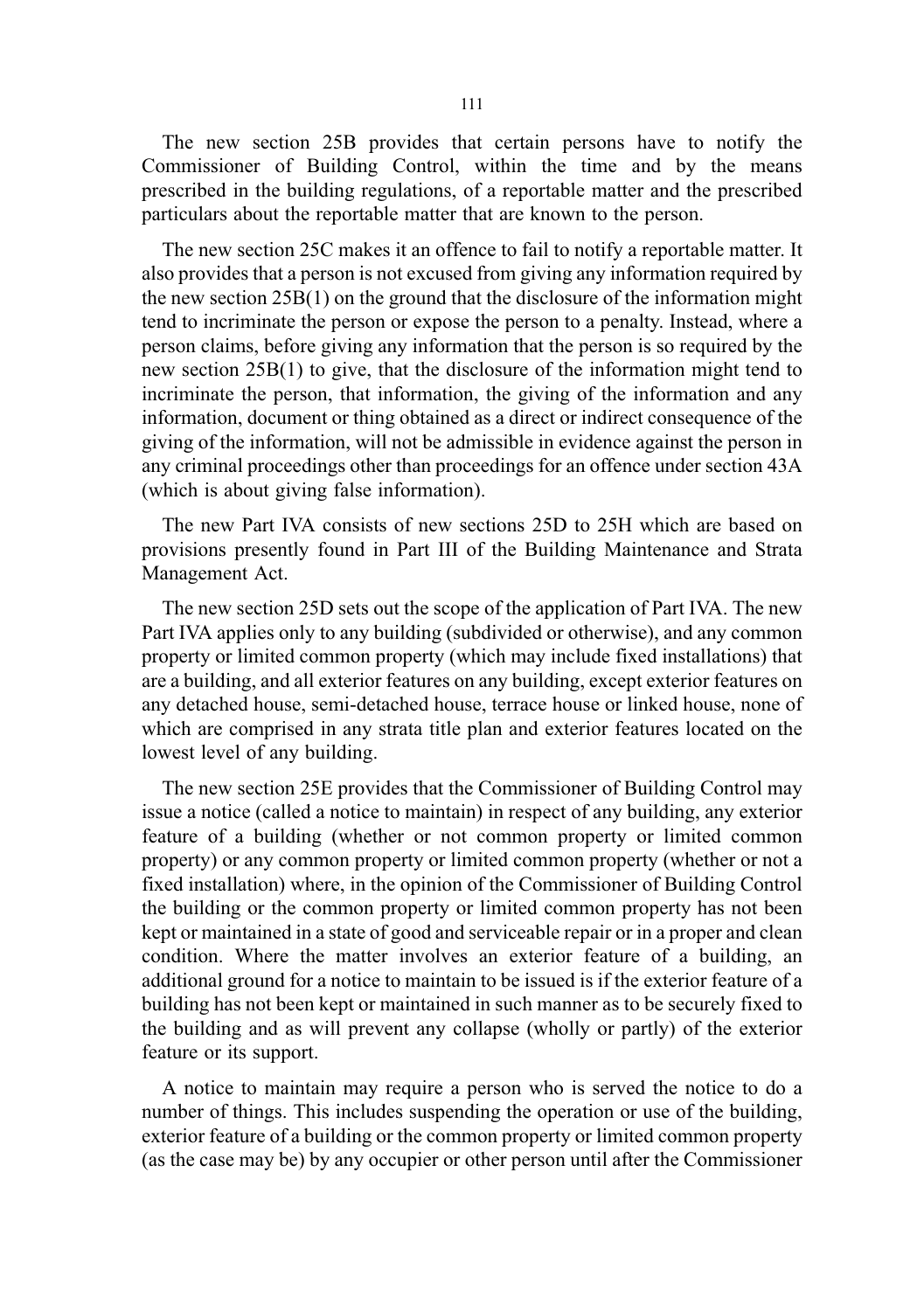of Building Control otherwise approves, no different from an order under section 24.

As in the case of an order under section 24 for dangerous buildings, a notice to maintain may also require the person to appoint an appropriate person to carry out (at the person's cost) an inspection described in the notice, of the building, exterior feature of a building, or the common property or limited common property (as the case may be) and make recommendations on any measures or other building works reasonably necessary to ensure the proper maintenance in a state of good and serviceable repair or in a proper and clean condition of the building, or common property or limited common property or to prevent the occurrence or potential occurrence of collapse (wholly or partly) of the exterior feature or its support.

A notice to maintain may require the person given the notice to repair or carry out work on or alter the building, exterior feature of a building, or the common property or limited common property (as the case may be) in the manner specified in the notice.

Failure, without reasonable excuse, to comply with a notice to maintain is an offence.

The new section 25F confers on a person given a notice to maintain a right of appeal to the Minister against the notice to maintain. An appeal must be made no later than the 21st day after the date the notice is served, and must be made in the prescribed manner in the building regulations. The new section 25F also provides that the notice to maintain being appealed against has effect and must be complied with (unless the Minister orders otherwise) despite an appeal. The Minister may determine an appeal by confirming, varying or cancelling the notice to maintain. The Minister's decision on any appeal under the new section 25F is final.

The new section 25G provides for the recovery of expenses reasonably incurred by the Commissioner of Building Control where a person who is required to comply with a notice to maintain fails to do so and the Commissioner of Building Control carries out the work instead.

The new section 25H provides that a person responsible for an exterior feature of a building who, without reasonable excuse, fails to keep or maintain the exterior feature in such manner as to be securely fixed to the building and as will prevent any collapse (wholly or partly) of the exterior feature or its support commits an offence. This is the position in section 9 of the Building Maintenance and Strata Management Act.

The penalty is however raised to a fine not exceeding \$20,000 or to imprisonment for a term not exceeding 12 months or to both.

Clause 22 amends the heading to Part V to mention building façades because the amendments in clauses 23, 24, 25 and 26 expand the framework on periodic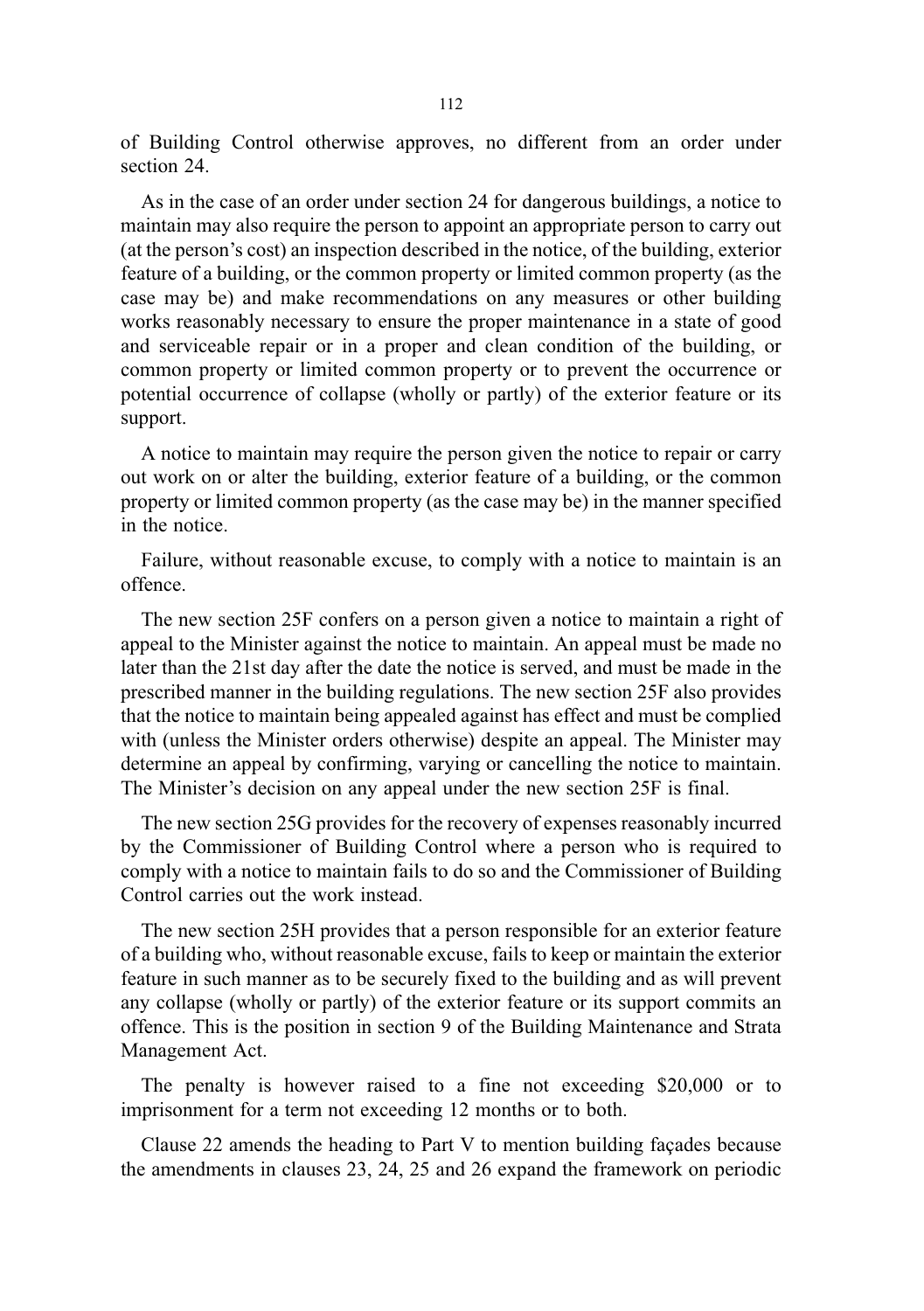inspection of buildings to require periodic inspection of building façades for buildings.

Clause 23 amends section 26 on definitions relevant to the amended periodic inspection framework in Part V.

The façade of a building is defined exhaustively to mean the exterior or any exterior feature of a building, and allows the Minister to extend the definition by building regulations. They may or may not be an exterior feature as defined in section 2 (for the purposes of retrofitting orders).

For example, these would be considered building façade:

- (a) tile, wall cladding (such as non-structural stone veneer facing), a curtain wall, siding, plaster, bracket, cornice or similar concrete elements;
- (b) an external wall of the building, including a block wall, glass fibre reinforced concrete wall or a pre-cast concrete wall;
- (c) a green wall which is partially or completely covered by vegetation, including any brackets that support it, the growing medium for the vegetation and any integrated water delivery system;
- (d) a sunshade, canopy or roofing sheet, or an awning or exterior false ceiling;
- (e) louvres or fins or any other similar screen;
- (f) an exterior window and its frames;
- (g) a clothes drying rack and any bracket that supports it;
- (h) a balustrade, railing, fence or wall to prevent people from falling over the edge of an outdoor balcony or terrace.

Clause 24 first amends section 27 to provide that the requirements of Part V for the inspection of a building to ensure its structural stability or integrity applies to and in relation to fixed installations (whether or not associated with another building) as if the fixed installation is a building. Building regulations may be made to set out the exceptions, modifications and adaptations as the differences between a fixed installation and a building require.

Section 27 is also amended to set out buildings excluded from the inspection regime in Part V. A building is excluded from the structural inspection regime and the façade inspection regime if it is a temporary building, a detached house, semi-detached house, terrace or linked houses which are used by the owners or occupiers solely as a residence. Also excluded from the façade inspection regime is a building the highest point of which (whether or not a roof) is 13 metres or lower when measured from the ground.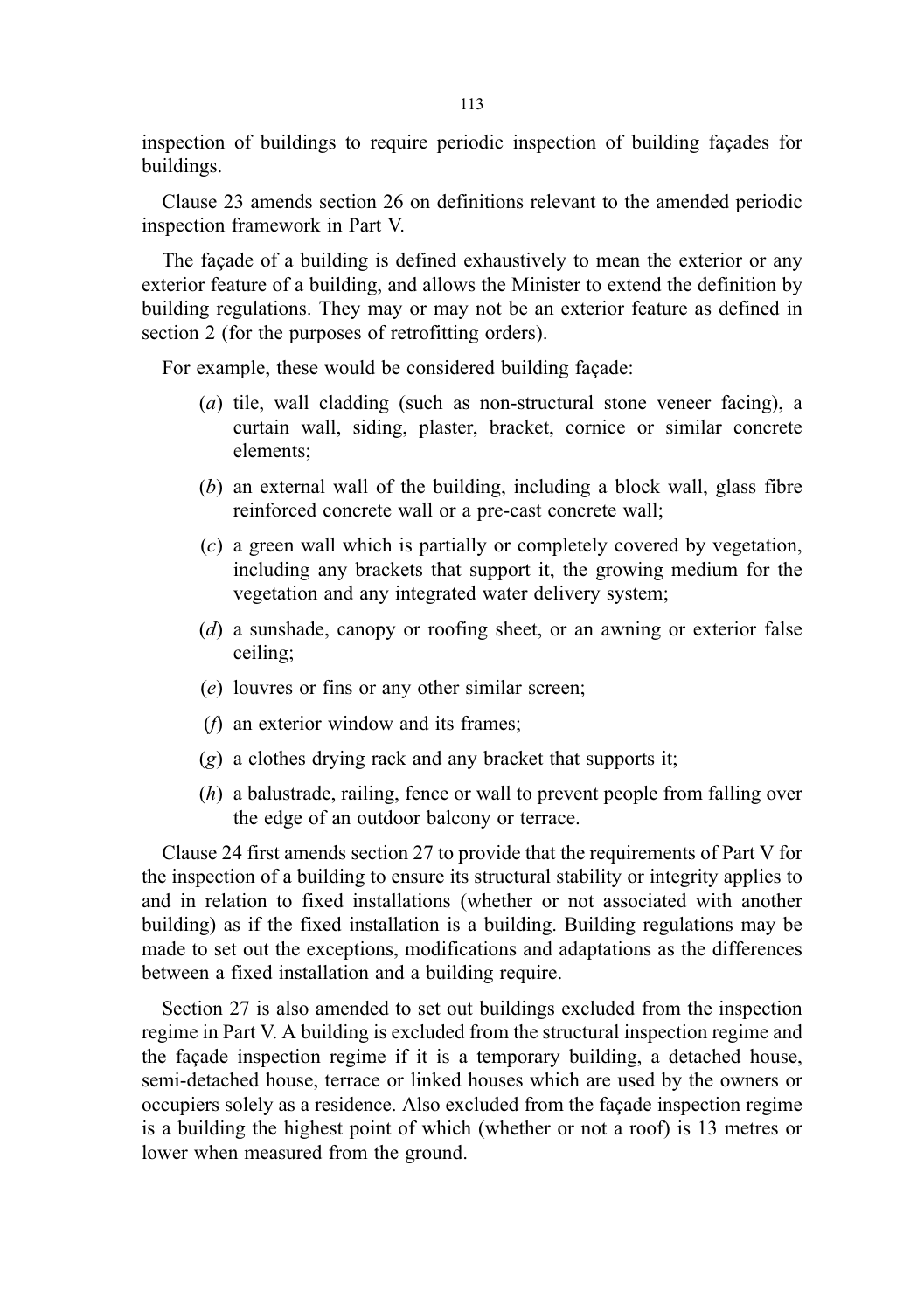Section 27 is also amended to provide for calculating the age of a building since the inspection regime is dependent on the age.

Clause 25 amends section 28 to empower the Commissioner of Building Control to require the façade of a building to be inspected by giving notice to an owner of the building.

The purpose of the inspection is to identify any part of the building façade that may be subject to excessive erosion, corrosion, wear, fatigue, stress or strain, and any other situation or circumstance, that may give rise to a probability and consequence of the occurrence or potential occurrence of collapse (wholly or partly) of the façade and injury to individuals, or damage to other property, within or outside the building.

The notice can be given together with the present structural inspection notice or separately. The notice may relate to all of or only specified elements in the definition of façade.

The façade inspection notice may be given at any time after the operative date of clause 25, for a building that is more than 20 years of age on that date or a building in respect of which there is no temporary occupation permit or certificate of statutory completion issued. For a building that first attains more than 20 years of age at any time after the operative date of clause 25, at any time after the building first attains more than 20 years of age. Thereafter, such a notice may be given at any time during the 7th or later year after the year during which the last inspection notice of the building façade is given. This is a lower frequency than for structural inspections.

In that notice, the Commissioner of Building Control will specify the façade of the building to be inspected and the period within which the inspection must be completed. However, the Commissioner of Building Control may, on the application of the owner of a building given such a notice, grant an extension of the period for an inspection of the building façade to be completed if satisfied that reasonable grounds exist for doing so.

Where a notice is given requiring the façade of a building to be inspected, the owner of the building has 2 duties. The first is to appoint a competent person to inspect the building façade. A competent person is either an architect or a professional engineer who has completed a course approved by the Commissioner of Building Control.

The other duty is to give to the Commissioner of Building Control a copy of the report of the inspection by the competent person within the period in the notice specified or an extended period (if any) granted.

The amendments also provide that a structural engineer or a competent person (and any façade inspector assisting him or her) who is appointed to carry out an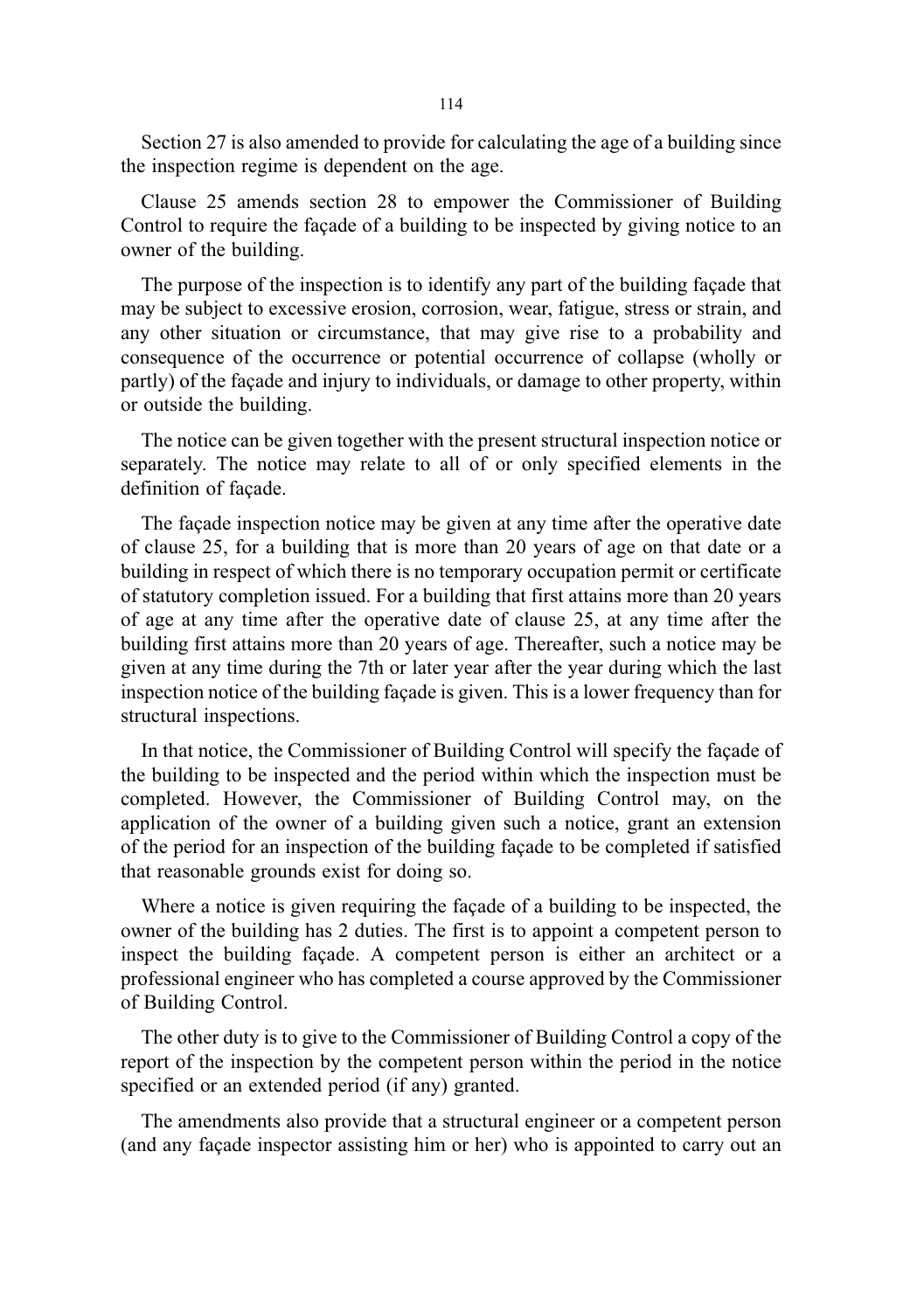inspection of a building or building façade has right of access at any reasonable time in the day to any part of the building in order to carry out the inspection.

As is the case today under section 28(5A), amendments are made to make it an offence for a person to hinder, obstruct or delay the competent person in carrying out a façade inspection. The punishment in section 28(5A) is unchanged; it is a fine not exceeding \$5,000 and, in the case of a continuing offence, a further fine not exceeding \$500 for every day or part of a day the offence continues after conviction.

The competent person who is appointed to carry out an inspection of building façade is under a duty to carry out the inspection in the manner prescribed by building regulations, to prepare a report on the results of the inspection in a form approved by the Commissioner of Building Control, and to give a copy of that report to the owner of the building who appointed the competent person without delay and in any case, to enable the giving to the Commissioner of Building Control the report before the expiry of the period in the notice specified or an extended period (if any) granted. The competent person may carry out the inspection personally or with the assistance of a façade inspector working directly under the competent person's control or direction.

As is the case for a structural engineer appointed for structural inspections, it is an offence for a competent person appointed to carry out a building façade inspection to, without reasonable excuse, fail to comply with any of the duties imposed. The penalty is that in section  $28(10)$ , which is a fine not exceeding \$20,000.

Finally, it is an offence if an owner of a building, without reasonable excuse, fails to comply with a notice of inspection. The punishment is that in section 28(9), which is a fine not exceeding \$20,000 or imprisonment for a term not exceeding 12 months or both and \$500 for each day or part of a day of non-compliance, and in the case of a continuing offence, a further fine not exceeding \$2,000 for every day or part of a day the offence continues after conviction.

The amendments do not affect the duties imposed on persons responsible, and the effect of or powers conferred under Part III of the Building Maintenance and Strata Management Act or the Act.

Clause 26 amends section 29 on the appointment of a competent person to carry out a façade inspection.

Clause 27 amends section 29A on definitions relating to the licensing of builders. Section 29A is amended to clarify that the licence under Part VA is for carrying on the business of a general builder or specialist builder and what is not regarded as carrying on the business of a general builder or specialist builder. A person is not regarded as carrying on the business of a general builder if the person is always doing so as a sub-contractor of another person with respect to all or any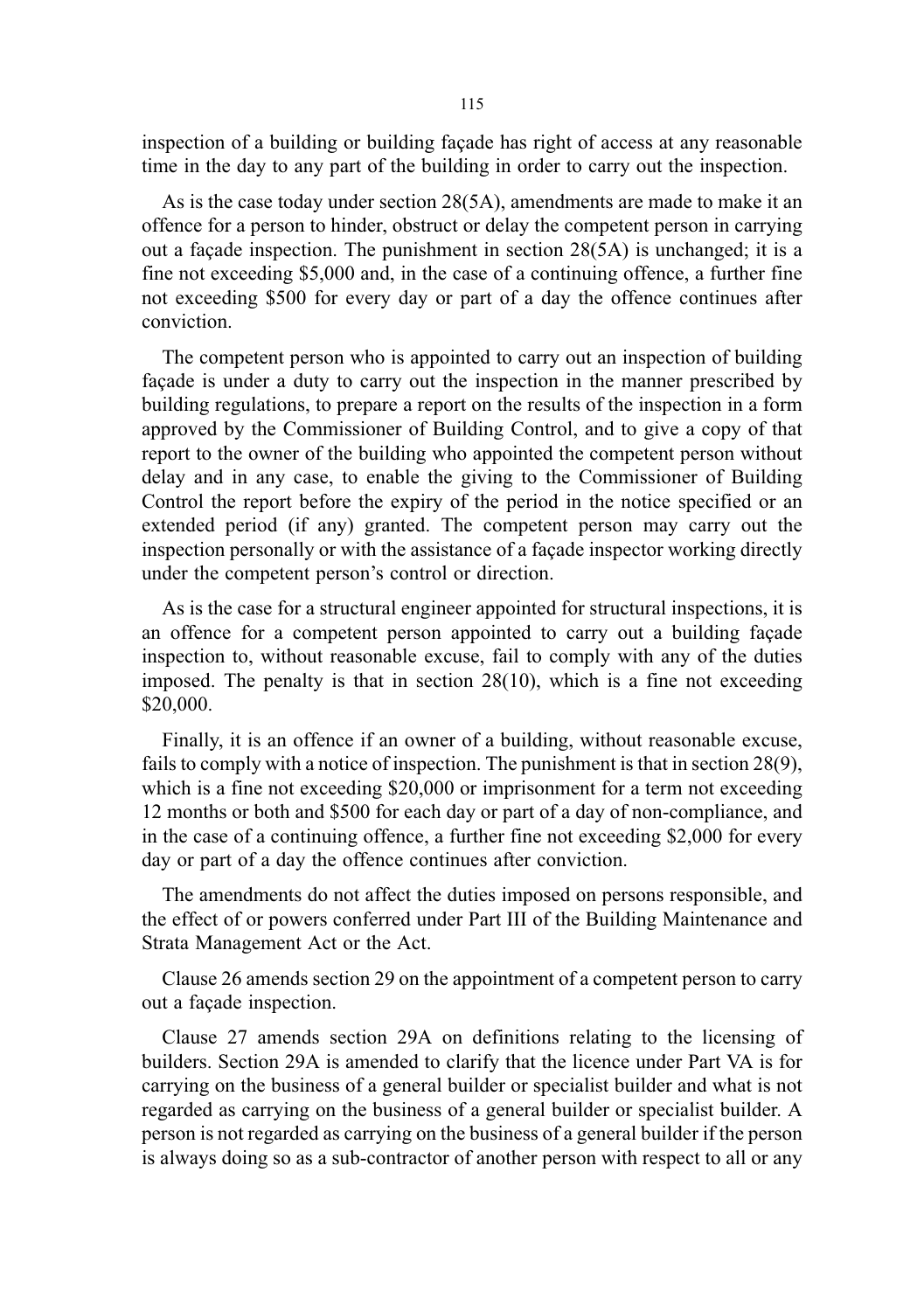part of the general building works that is to be carried out by the other person under another contract.

A person is not regarded as carrying on the business of a specialist builder if the person is always doing so as a sub-contractor of another person who carries on the business of a specialist builder, by entering into a contract with respect to all or part of the same type of specialist building works that is to be carried out by the other person under another contract.

Hence, a person need not take out a general builder's licence if the person always performs general building works as a sub-contractor or another. Similarly if the specialist builder always does so as a sub-contractor of another specialist builder.

Clause 28 amends section 29B to refer to whether a person is granted a licence instead of being in possession of a licence, since a licence may be granted electronically.

Clause 29 amends section 29C(1) to replace references to "builder" with person since the definition of "builder" has a transactional context whereas the licence in Part VA is for carrying on the business.

Clause 30 amends section 29D to bring the nomenclature in line with that of the new definitions of licensed general builder and licensed specialist builder.

Clause 31 amends section 29F on the eligibility of persons to be granted a general builder's licence to deal with sole proprietorships other than those run by individuals.

Clause 32 makes a similar amendment to section 29G on the eligibility of persons to be granted a specialist builder's licence to deal with sole proprietorships other than those run by individuals.

Clause 33 amends section 29I on conditions of a general builder's licence or specialist builder's licence. The amendments are due to amendments in clauses 31 and 32, and to make clear that it is a condition of every such licence that the management of the business of the licensed general builder or licensed specialist builder, insofar as the business relates to general building works or specialist building works (as the case may be) must at all times be under the charge and direction of certain individuals whose qualifications and competencies are described in section 29F or 29G.

Clause 34 amends section 29J which deals with regulatory action against licensed general builders and licensed specialist builders.

A new regulatory action is a direction that, for a period specified by the Commissioner of Building Control, the licensee must not enter into or undertake any contract or engagement to carry out all or any general building works or specialist building works, or may enter into or undertake any further contract or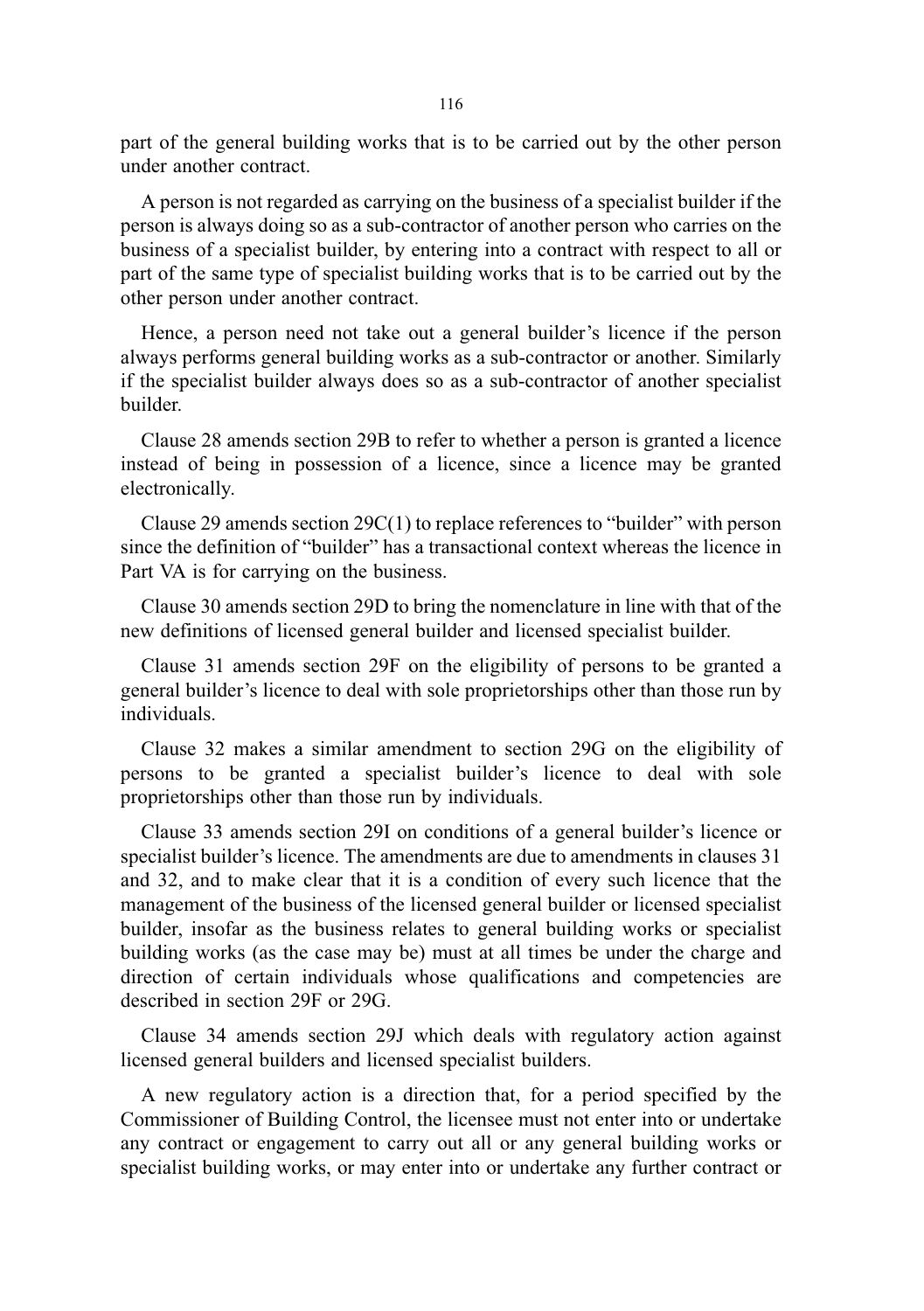engagement to carry out any general building works or specialist building works, provided that the value of the further contracts or engagements must not exceed an amount specified in the order. This direction continues to have effect despite the renewal of the licence held by the licensee.

The Commissioner of Building Control is also empowered to modify the conditions of the licence, immediately or upon renewal of the licence in question.

Clause 35 makes miscellaneous amendments to provisions in Part VA to replace the expression "builder's licence" with "licence".

Clause 36 repeals section 29M and replaces that with a new Part VB on the regulation, through registration, of contractors who provide in the course of business a service of carrying out fixed installation works in Singapore or maintenance, inspection or testing of fixed installations in Singapore (called registrable activity).

Section 29M in Part VA is a spent saving and transitional provision connected with amendments made in 1998.

The new section 29M contains definitions of terms used only in the new Part VB.

The new section 29N makes it an offence for a person to carry on any registrable activity and the person is not authorised by registration to do so, or is not otherwise exempt or excluded.

The new section 29O provides for the application for registration.

The new section 29P provides that registration and renewal of registration may be refused or granted according to building regulations.

The new section 29Q provides that the registration under section 29P for a registrable activity is subject to the condition that on or after the prescribed date for that class of registrable activity, for every citizen or permanent resident of Singapore who is employed or is to be employed by the registrant to carry out the registrable activity (called an employee), there must be a contract of service in writing that contains terms not inconsistent with the requirements for a progressive wage plan in respect of that person's business of carrying out registrable activity in the course of business, and provides for the payment to that employee a basic wage that is not less than the minimum amount specified for the class of employees to which that employee belongs. The progressive wage plan must also provide for the payment to that employee a progressive wage model bonus that is not less than the minimum amount, and at the frequency, specified if the employee belongs to the eligible class of employees who carry out that registrable activity specified under that subsection.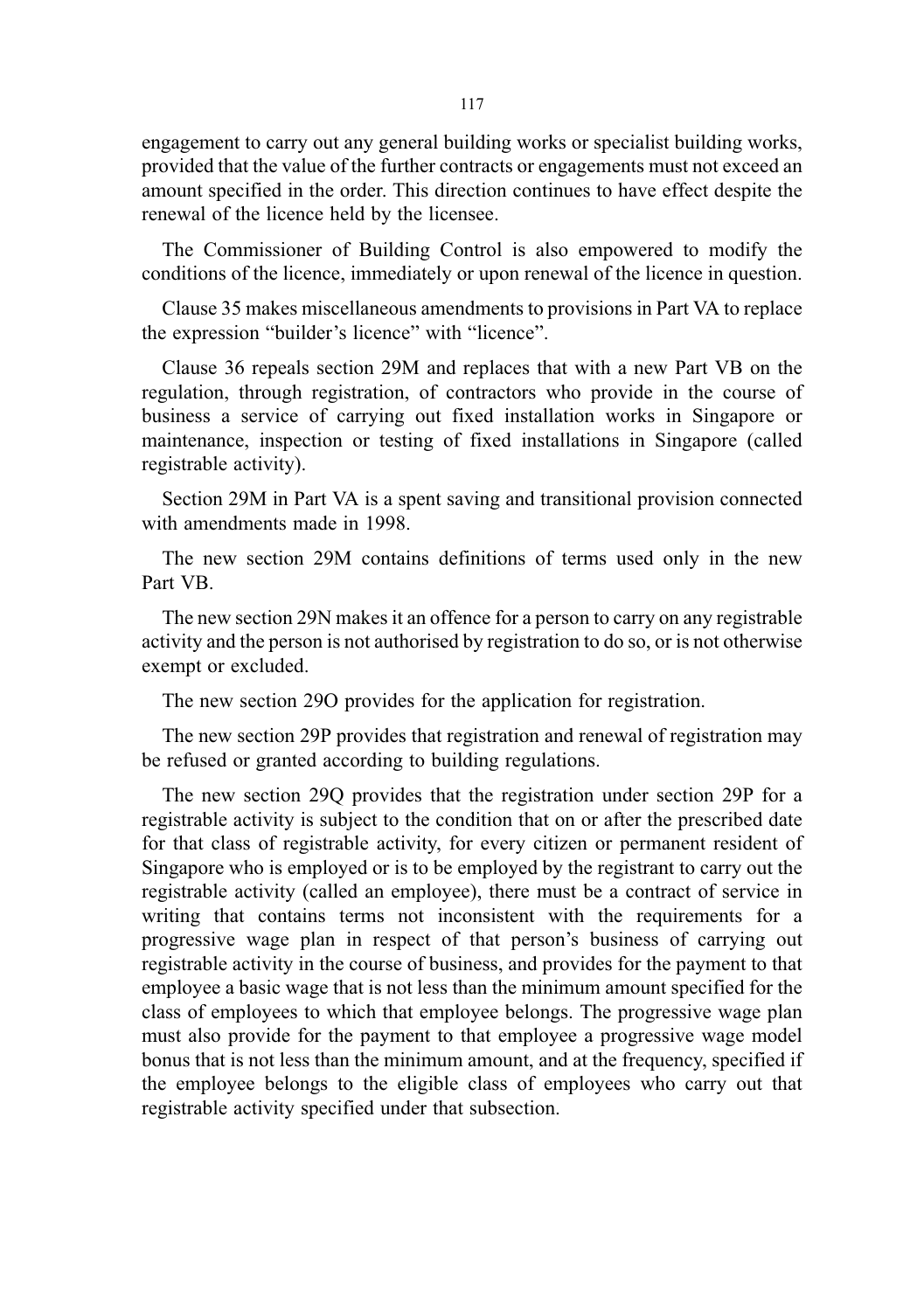The new section 29Q provides that the minimum amount of basic wage and bonus must be set by the Commissioner of Building Control after considering the recommendations by the Tripartite Cluster for Lift and Escalator Industry.

The new section 29R provides for regulatory action against registrants.

Clause 37 repeals and re-enacts section 30 on the Minister's power to make legislation exempting persons, premises, buildings or building works from the Act, and introduces a new section 30A conferring power on the Commissioner of Building Control to administratively exempt a particular person from the Act, for a specified period. The latter administrative exemption is permissible only if the Commissioner of Building Control is personally satisfied that certain criteria in the new section 30A are met.

Clause 38 amends section 32 to confer immunity for the Commissioner of Building Control and any person authorised under section 3(2) of the Act from personal liability for anything which is done or purported to be done, or omitted to be done, in good faith and with reasonable care in the execution or purported execution of the Act and any subsidiary legislation made under the Act.

Clause 39 amends section 33 on powers of entry of the Commissioner of Building Control and any person appointed by him or her. The amendments expand what can be done upon entry into premises to include making any still or moving image or any recording of the premises or any thing in the premises, operating a fixed installation or any electronic equipment in or on the premises, or requiring a person on the premises to operate any fixed installation or electronic equipment, in order to access evidential material, and placing a cordon around the premises or fixed installation concerned or otherwise secure the premises or fixed installation against unauthorised entry or use.

Clause 40 amends section 41(1) to confine the process for handling of property or materials seized or removed by the Commissioner of Building Control to those seized or removed under section 19(6) or  $25(6)(c)$ . Other provisions have specific procedures specified for materials taken under those provisions.

Clause 41 repeals and re-enacts section 43 to confine the powers of the Commissioner of Building Control and authorised officers to require persons to provide information for certain purposes. They are the purpose of ascertaining whether there is, or has been, a contravention of the Act or any subsidiary legislation made under the Act, ascertaining whether circumstances exist that would authorise the Commissioner of Building Control or authorised officer to take any action or execute any work under the Act or any subsidiary legislation made under the Act, or taking any action or carrying out any work authorised or required by the Act or any subsidiary legislation made under the Act.

Clause 42 amends section 43A on the offence of providing false information to extend that to cover the giving of false information in connection with registration,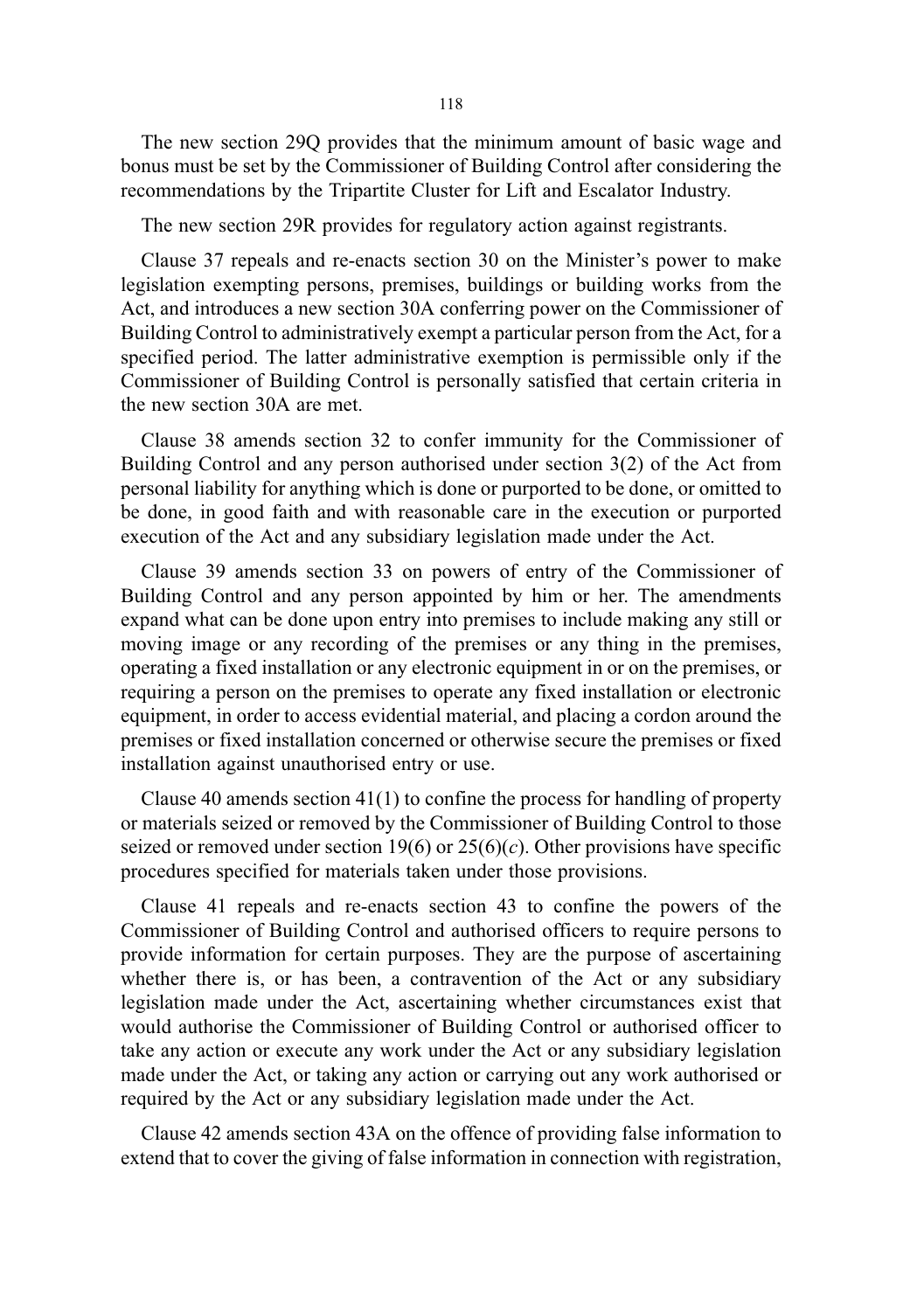because of the new Part VB on registration of contractors to carry out registrable activities.

Clause 43 introduces a new section 47A providing for the disposal of articles or documents detained or seized under the Act.

Clause 44 amends section 48 to provide for the payment of composition sums collected into the Consolidated Fund instead of to the Building and Construction Authority.

Clause 45 amends the powers of the Minister to make building regulations to cover new subject matter which are dealt with in the amendments in the Bill. There is conferred express power to make regulations covering the maintenance of buildings, exterior features and façades of buildings (whether or not common property or limited common property) with the aim of ensuring that the building, exterior feature or façade is safe, and to provide for the regulation of registrable activities (which includes fixed installation works) with the aim of ensuring that these activities are carried out safely and competently, and to deal with the regulation of maintenance and operation of fixed installations.

Clause 46 makes miscellaneous amendments to sections 22FB(4) and 22FF(3) to remove redundant references to extension of time, because of the amendment in clause 2 that introduced a general provision for extension of time in the new section 2(6).

Clause 47 deletes section  $15(c)$ , (d) and (e) of the Building Control (Amendment) Act 2012 (Act 22 of 2012), which is presently not in force. The 2012 amendments are no longer required with the amendments made to Part V in clauses 19 to 22.

Clause 48 makes several consequential amendments to the Building Maintenance and Strata Management Act. The main amendment is to repeal Part III, which relates to the maintenance of buildings. The provisions in Part III of the Building Maintenance and Strata Management Act have been transferred to and enhanced by clause 21, which introduced the new Part IVA.

As a result of the repeal of Part III of the Building Maintenance and Strata Management Act, the short and long titles of that Act have to be changed so that there is no longer a reference to maintenance. The new short title is "Building (Strata Management) Act".

Finally, clause 48 amends the Building Maintenance and Strata Management Act by removing the provision relating to the maintenance and operation of lifts and escalators, which are the subject of clauses 3, 21 and 45.

Clause 49 makes several consequential amendments to the Land Titles (Strata) Act (Cap. 158) mainly to revise the cross-references to the "Building Maintenance and Strata Management Act". The cross-references are amended to the new short title the "Building (Strata Management) Act".